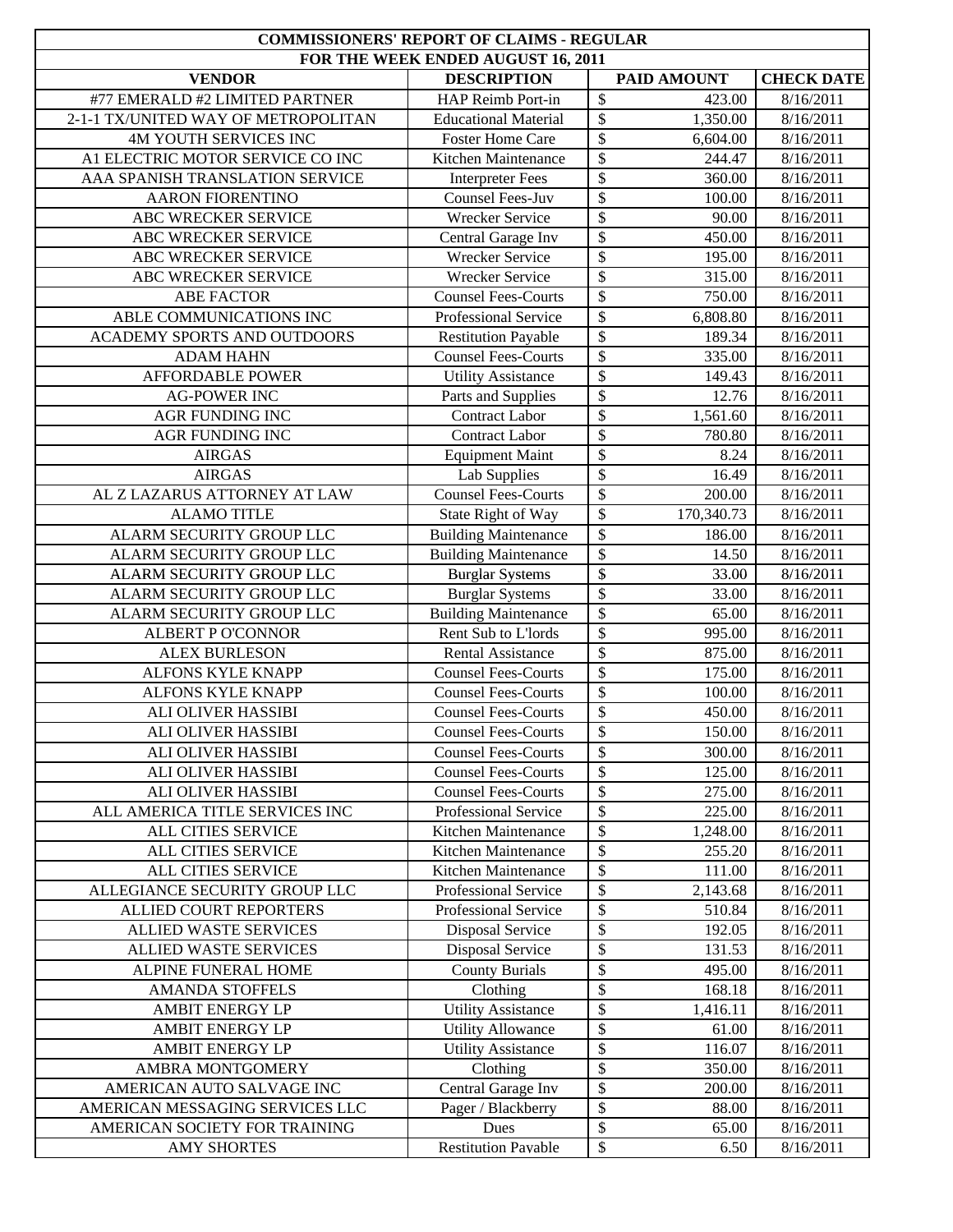| ANDELER CORPORATION                | <b>Utility Assistance</b>   | \$                        | 309.22    | 8/16/2011 |
|------------------------------------|-----------------------------|---------------------------|-----------|-----------|
| Anita K Kurian                     | Prepaid - Travel            | \$                        | (450.16)  | 8/16/2011 |
| Anita K Kurian                     | Travel                      | $\overline{\$}$           | 641.71    | 8/16/2011 |
| <b>ANITA WRIGHT</b>                | Clothing                    | \$                        | 57.88     | 8/16/2011 |
| <b>ANIXTER INC</b>                 | <b>Equipment Maint</b>      | \$                        | 134.00    | 8/16/2011 |
| <b>ANN LAWLER</b>                  | <b>Counsel Fees-Courts</b>  | \$                        | 387.50    | 8/16/2011 |
| <b>ANQUY TONG</b>                  | Rent Sub to L'Iords         | \$                        | 475.00    | 8/16/2011 |
| <b>ANTHONY GREEN</b>               | Counsel Fees - CPS          | \$                        | 310.76    | 8/16/2011 |
| APAC TEXAS INC                     | Asphalt-Rock/Hot Mix        | \$                        | 40,565.66 | 8/16/2011 |
| APPLIED OPERATIONS SECURITY        | <b>Security Contract</b>    | \$                        | 10,118.40 | 8/16/2011 |
| ARAMARK REFRESHMENT SERVICES LLC   | Custodian Supply Inv        | $\overline{\$}$           | 3,558.45  | 8/16/2011 |
| ARAMARK UNIFORM SERVICES INC       | Graphics Inventory          | \$                        | 12.00     | 8/16/2011 |
| ARAMARK UNIFORM SERVICES INC       | <b>Custodian Services</b>   | \$                        | 31.25     | 8/16/2011 |
| ARAMARK UNIFORM SERVICES INC       | <b>Custodian Services</b>   | \$                        | 71.50     | 8/16/2011 |
| ARAMARK UNIFORM SERVICES INC       | <b>Custodian Services</b>   | \$                        | 5.50      | 8/16/2011 |
| ARAMARK UNIFORM SERVICES INC       | <b>Custodian Services</b>   | \$                        | 33.30     | 8/16/2011 |
| ARAMARK UNIFORM SERVICES INC       | <b>Custodian Services</b>   | \$                        | 73.00     | 8/16/2011 |
| ARAMARK UNIFORM SERVICES INC       | <b>Custodian Services</b>   | \$                        | 16.00     | 8/16/2011 |
| ARAMARK UNIFORM SERVICES INC       | <b>Custodian Services</b>   | \$                        | 21.00     | 8/16/2011 |
| ARAMARK UNIFORM SERVICES INC       | <b>Equipment Rentals</b>    | \$                        | 153.80    | 8/16/2011 |
| ARAMARK UNIFORM SERVICES INC       | <b>Building Maintenance</b> | \$                        | 22.75     | 8/16/2011 |
| ARAMARK UNIFORM SERVICES INC       | <b>Building Maintenance</b> | $\overline{\$}$           | 20.95     | 8/16/2011 |
| ARC/ AUSTIN RIBBON & COMPUTER      | Computer Supplies           | \$                        | 491.92    | 8/16/2011 |
| ARC/ AUSTIN RIBBON & COMPUTER      | Capital Outlay-Low V        | $\overline{\$}$           | 21,986.69 | 8/16/2011 |
| ARC/ AUSTIN RIBBON & COMPUTER      | Capital Outlay-Compu        | \$                        | 32,158.88 | 8/16/2011 |
| ARC/ AUSTIN RIBBON & COMPUTER      | Capital Outlay-Low V        | $\overline{\$}$           | 43,931.81 | 8/16/2011 |
| ARLINGTON LIFE SHELTER             | Subrecipient Service        | \$                        | 934.00    | 8/16/2011 |
| ARLINGTON WATER UTILITIES          | <b>Utility Assistance</b>   | $\overline{\$}$           | 234.95    | 8/16/2011 |
| ARROW BOLT & SUPPLY CO             | Parts and Supplies          | $\boldsymbol{\mathsf{S}}$ | (135.63)  | 8/16/2011 |
| ARROW BOLT & SUPPLY CO             | Parts and Supplies          | $\boldsymbol{\$}$         | 154.72    | 8/16/2011 |
| ARROW BOLT & SUPPLY CO             | Parts and Supplies          | \$                        | 394.60    | 8/16/2011 |
| ASHDOWN TECHNOLOGIES INC           | Supplies                    | \$                        | 1,485.87  | 8/16/2011 |
| Ashlea B Deener                    | Education                   | \$                        | 192.90    | 8/16/2011 |
| ASSOCIATED TIME INSTRUMENTS CO INC | Supplies                    | $\overline{\$}$           | 142.50    | 8/16/2011 |
| ASSOCIATED TIME INSTRUMENTS CO INC | Lab Supplies                | \$                        | 1,080.00  | 8/16/2011 |
| AT&T                               | Telephone-Basic             | \$                        | 62.47     | 8/16/2011 |
| AT&T                               | Telephone-Basic             | \$                        | 441.58    | 8/16/2011 |
| AT&T                               | Telephone-Basic             | \$                        | 57,105.46 | 8/16/2011 |
| AT&T                               | Telephone-Basic             | \$                        | 102.69    | 8/16/2011 |
| AT&T                               | Data Transmiss Line         | \$                        | 19,942.77 | 8/16/2011 |
| AT&T                               | Telephone-Texan             | \$                        | 31.35     | 8/16/2011 |
| AT&T                               | Telephone-Basic             | \$                        | 155.30    | 8/16/2011 |
| AT&T                               | Data Transmiss Line         | \$                        | 237.57    | 8/16/2011 |
| AT&T                               | Telephone-Basic             | \$                        | 63.50     | 8/16/2011 |
| AT&T                               | Data Transmiss Line         | \$                        | 619.25    | 8/16/2011 |
| AT&T                               | Data Transmiss Line         | \$                        | 114.07    | 8/16/2011 |
| AT&T                               | Telephone-Basic             | \$                        | 663.42    | 8/16/2011 |
| AT&T                               | Data Transmiss Line         | \$                        | 270.30    | 8/16/2011 |
| AT&T                               | Data Transmiss Line         | \$                        | 1,180.14  | 8/16/2011 |
| ATC FREIGHTLINER GROUP             | Parts and Supplies          | \$                        | 66.70     | 8/16/2011 |
| <b>ATMOS ENERGY CORP</b>           | Gas                         | \$                        | 40.21     | 8/16/2011 |
| <b>ATMOS ENERGY CORP</b>           | <b>Utility Assistance</b>   | \$                        | 230.42    | 8/16/2011 |
| <b>ATMOS ENERGY CORP</b>           | <b>Utility Assistance</b>   | \$                        | 471.08    | 8/16/2011 |
| <b>ATMOS ENERGY CORP</b>           | <b>Utility Assistance</b>   | \$                        | 60.06     | 8/16/2011 |
| <b>ATMOS ENERGY CORP</b>           | <b>Utility Assistance</b>   | \$                        | 71.05     | 8/16/2011 |
| <b>ATMOS ENERGY CORP</b>           | Gas                         | \$                        | 18.59     | 8/16/2011 |
| <b>ATMOS ENERGY CORP</b>           | Gas                         | ${\mathbb S}$             | 11.38     | 8/16/2011 |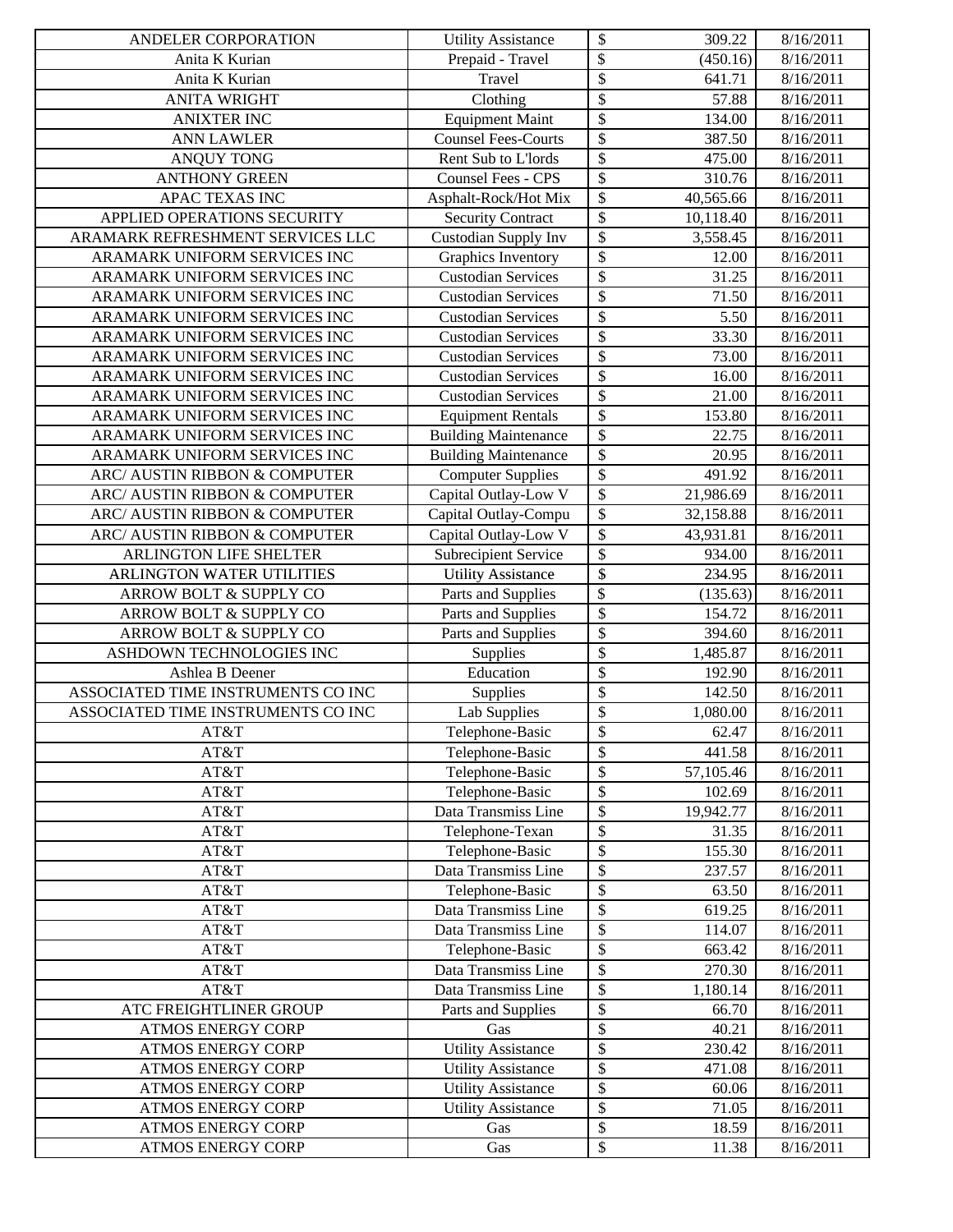| <b>ATMOS ENERGY CORP</b>              | <b>Utility Assistance</b>   | \$<br>14.66                          | 8/16/2011 |
|---------------------------------------|-----------------------------|--------------------------------------|-----------|
| AUTISTIC TREATMENT CENTER             | Clothing                    | \$<br>225.00                         | 8/16/2011 |
| AUTOMATIC SPRINKLER OF TEXAS          | <b>Building Maintenance</b> | $\overline{\$}$<br>225.00            | 8/16/2011 |
| AUTONATION FORT WORTH MOTORS          | Central Garage Inv          | \$<br>129.84                         | 8/16/2011 |
| AUTONATION FORT WORTH MOTORS          | Central Garage Inv          | \$<br>355.14                         | 8/16/2011 |
| AUTO-SAN                              | <b>Building Maintenance</b> | \$<br>658.50                         | 8/16/2011 |
| <b>AUTO-SAN</b>                       | <b>Custodian Services</b>   | \$<br>30.00                          | 8/16/2011 |
| <b>B &amp; R EQUIPMENT CO INC</b>     | <b>Equipment Rentals</b>    | $\overline{\mathcal{S}}$<br>4,500.00 | 8/16/2011 |
| <b>BAILEY &amp; GALYEN</b>            | <b>Counsel Fees-Courts</b>  | $\overline{\mathcal{S}}$<br>625.00   | 8/16/2011 |
| <b>BAILEY &amp; GALYEN</b>            | <b>Counsel Fees-Courts</b>  | $\overline{\$}$<br>600.00            | 8/16/2011 |
| <b>BAILEY &amp; GALYEN</b>            | <b>Counsel Fees-Courts</b>  | \$<br>100.00                         | 8/16/2011 |
| BAKER AND DAMERON LLC                 | <b>Counsel Fees-Courts</b>  | \$<br>100.00                         | 8/16/2011 |
| BAKER AND DAMERON LLC                 | <b>Counsel Fees-Courts</b>  | \$<br>225.00                         | 8/16/2011 |
| <b>BAKER AND DAMERON LLC</b>          | <b>Counsel Fees-Courts</b>  | $\overline{\$}$<br>100.00            | 8/16/2011 |
| <b>BALANCE FORENSIC &amp; GENERAL</b> | Psych Exam/Testimony        | \$<br>500.00                         | 8/16/2011 |
| <b>BALL &amp; HASE PC</b>             | <b>Counsel Fees-Courts</b>  | \$<br>525.00                         | 8/16/2011 |
| <b>BALL &amp; HASE PC</b>             | <b>Counsel Fees-Courts</b>  | $\overline{\mathcal{S}}$<br>550.00   | 8/16/2011 |
| <b>BALL &amp; HASE PC</b>             | Cnsl Fees-Cap Murder        | $\overline{\$}$<br>15,612.00         | 8/16/2011 |
| <b>BALL &amp; HASE PC</b>             | Cnsl Fees-Crim Appls        | \$<br>3,050.00                       | 8/16/2011 |
| <b>BANE MACHINERY INC</b>             | Parts and Supplies          | \$<br>223.30                         | 8/16/2011 |
| BANKSTON FORD OF SOUTH FORT WORTH     | Central Garage Inv          | \$<br>14.22                          | 8/16/2011 |
| BANKSTON FORD OF SOUTH FORT WORTH     | Parts and Supplies          | $\overline{\$}$<br>39.75             | 8/16/2011 |
| <b>BARBARA HENDERSON</b>              | Clothing                    | \$<br>132.71                         | 8/16/2011 |
| <b>BARBARA HENDERSON</b>              | <b>Relative Assistance</b>  | $\overline{\$}$<br>300.00            | 8/16/2011 |
| <b>BARNES AND NOBLE BOOKSELLERS</b>   | Education                   | $\overline{\$}$<br>928.36            | 8/16/2011 |
| <b>BARNES PROX LAW PLLC</b>           | Counsel Fees - CPS          | $\overline{\mathcal{S}}$<br>766.50   | 8/16/2011 |
| <b>BARRY ALFORD</b>                   | <b>Counsel Fees-Courts</b>  | \$<br>1,650.00                       | 8/16/2011 |
| <b>BARRY ALFORD</b>                   | <b>Counsel Fees-Courts</b>  | \$<br>100.00                         | 8/16/2011 |
| <b>BARRY ALFORD</b>                   | <b>Counsel Fees-Courts</b>  | \$<br>125.00                         | 8/16/2011 |
| <b>BARTON D MILLER</b>                | Travel                      | \$<br>250.00                         | 8/16/2011 |
| BEARDEN CHILDREN'S TRUST              | Rent                        | \$<br>436.81                         | 8/16/2011 |
| BEARDEN CHILDREN'S TRUST              | Rent                        | \$<br>3,443.76                       | 8/16/2011 |
| BEARDEN CHILDREN'S TRUST              | Rent                        | \$<br>304.36                         | 8/16/2011 |
| <b>BEARDEN CHILDREN'S TRUST</b>       | Rent                        | \$<br>$\overline{25.36}$             | 8/16/2011 |
| BEARDEN CHILDREN'S TRUST              | Rent                        | $\overline{\$}$<br>16.91             | 8/16/2011 |
| <b>BEARDEN INVESTIGATIVE AGENCY</b>   | Investigative               | \$<br>3,005.00                       | 8/16/2011 |
| <b>BEN E KEITH COMPANY</b>            | Food                        | \$<br>948.69                         | 8/16/2011 |
| BEN LEONARD PLLC                      | <b>Counsel Fees-Courts</b>  | \$<br>875.00                         | 8/16/2011 |
| BEN LEONARD PLLC                      | <b>Counsel Fees-Courts</b>  | \$<br>335.00                         | 8/16/2011 |
| <b>BENTLEY INSTRUMENTS</b>            | Lab Supplies                | \$<br>139.80                         | 8/16/2011 |
| <b>BEST BUY GOV LLC</b>               | Supplies                    | \$<br>214.75                         | 8/16/2011 |
| <b>BEST BUY GOV LLC</b>               | Supplies                    | \$<br>496.83                         | 8/16/2011 |
| Beth A. Poulos                        | Education                   | \$<br>1,013.92                       | 8/16/2011 |
| <b>BIG COUNTRY SUPPLY</b>             | Safety/Tact Supplies        | \$<br>770.19                         | 8/16/2011 |
| <b>BIG COUNTRY SUPPLY</b>             | <b>Building Maintenance</b> | \$<br>305.83                         | 8/16/2011 |
| <b>BIG COUNTRY SUPPLY</b>             | Parts and Supplies          | \$<br>392.38                         | 8/16/2011 |
| <b>BIG COUNTRY SUPPLY</b>             | Non-Track Equipment         | \$<br>123.75                         | 8/16/2011 |
| <b>BLAGG TIRE AND SERVICE</b>         | <b>Tires and Tubes</b>      | \$<br>2,180.00                       | 8/16/2011 |
| <b>BLR</b>                            | Law Books                   | \$<br>474.15                         | 8/16/2011 |
| <b>BOB BARKER</b>                     | Personal Hygiene            | \$<br>140.96                         | 8/16/2011 |
| <b>BOB BARKER</b>                     | Personal Hygiene            | \$<br>597.30                         | 8/16/2011 |
| <b>BOBBY WILLIAMS</b>                 | Clothing                    | \$<br>179.85                         | 8/16/2011 |
| <b>BONNIE C WELLS</b>                 | Investigative               | \$<br>198.00                         | 8/16/2011 |
| <b>BONNY M LINK</b>                   | <b>Counsel Fees-Probate</b> | \$<br>2,200.00                       | 8/16/2011 |
| <b>BOYD MOONEY</b>                    | <b>Counsel Fees - CPS</b>   | \$<br>200.00                         | 8/16/2011 |
| <b>BRAVO GRAPHICS INC</b>             | Central Garage Inv          | \$<br>1,468.00                       | 8/16/2011 |
| <b>BRENDA HANSEN</b>                  | <b>Counsel Fees-Courts</b>  | ${\mathbb S}$<br>700.00              | 8/16/2011 |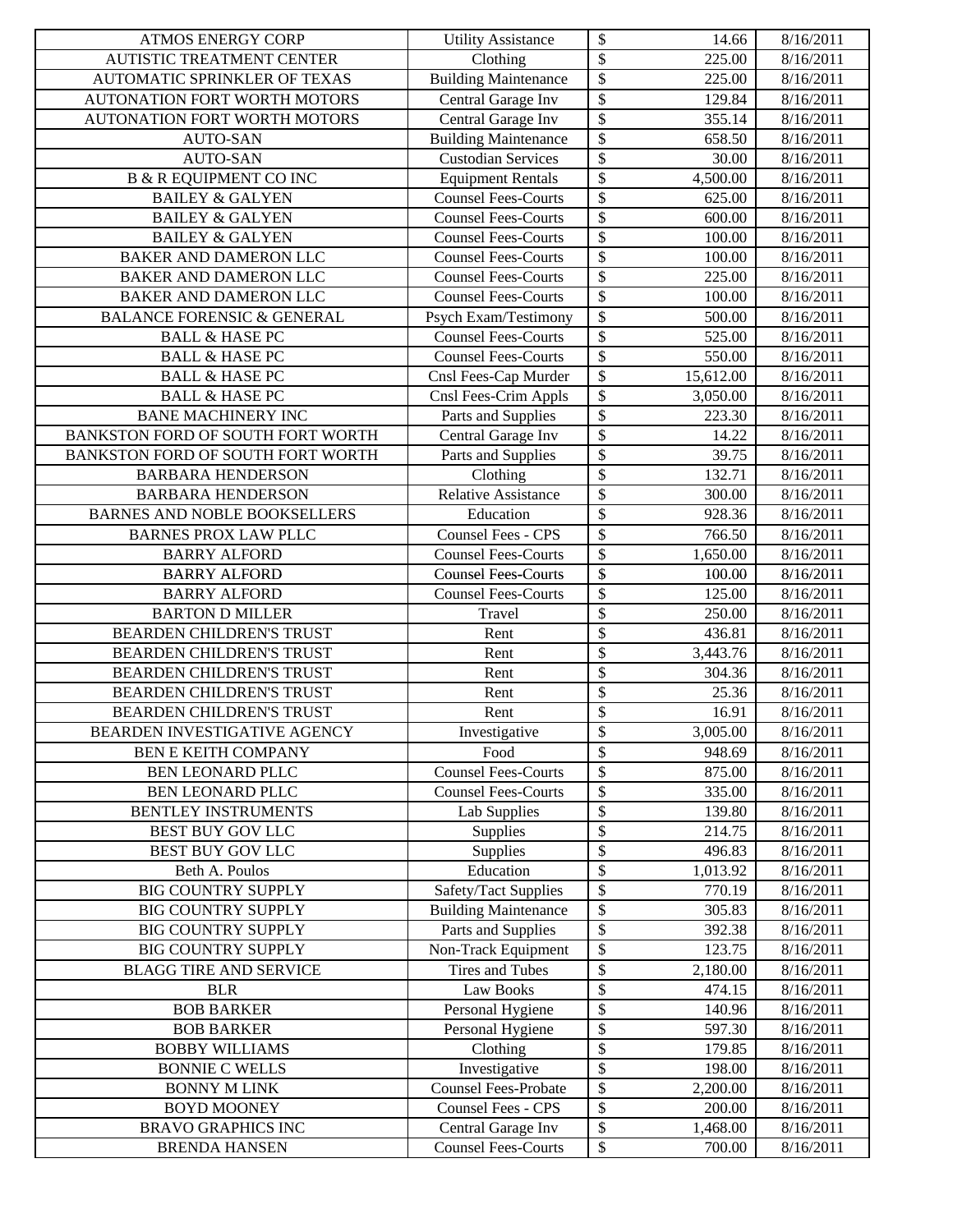| <b>BRENDA HANSEN</b>              | <b>Counsel Fees-Courts</b>  | \$<br>1,250.00                                    | 8/16/2011 |
|-----------------------------------|-----------------------------|---------------------------------------------------|-----------|
| <b>BRENDA HANSEN</b>              | <b>Counsel Fees-Courts</b>  | $\overline{\$}$<br>400.00                         | 8/16/2011 |
| <b>BRENDA HANSEN</b>              | <b>Counsel Fees-Juv</b>     | $\overline{\mathcal{S}}$<br>200.00                | 8/16/2011 |
| <b>BRENDA HEIN</b>                | Reporter's Records          | $\boldsymbol{\mathsf{S}}$<br>4,188.00             | 8/16/2011 |
| <b>BRETT BOONE</b>                | <b>Counsel Fees-Courts</b>  | $\mathcal{S}$<br>900.00                           | 8/16/2011 |
| <b>BRETT BOONE</b>                | <b>Counsel Fees-Courts</b>  | $\boldsymbol{\mathsf{S}}$<br>480.00               | 8/16/2011 |
| <b>BRETT BOONE</b>                | <b>Counsel Fees-Courts</b>  | $\boldsymbol{\mathsf{S}}$<br>500.00               | 8/16/2011 |
| <b>BRETT BOONE</b>                | <b>Court Costs</b>          | $\boldsymbol{\mathsf{S}}$<br>200.00               | 8/16/2011 |
| <b>BRIAN BARTOLOWITS</b>          | <b>Rental Assistance</b>    | $\overline{\$}$<br>875.00                         | 8/16/2011 |
| <b>BRIAN C SIMPSON</b>            | <b>Counsel Fees - CPS</b>   | $\boldsymbol{\mathsf{S}}$<br>5,535.00             | 8/16/2011 |
| <b>BRIAN J NEWMAN</b>             | <b>Counsel Fees-Courts</b>  | $\boldsymbol{\mathsf{S}}$<br>100.00               | 8/16/2011 |
| <b>BRIAN J WILLETT</b>            | <b>Counsel Fees-Courts</b>  | $\overline{\mathcal{S}}$<br>1,375.00              | 8/16/2011 |
| <b>BRIAN J WILLETT</b>            | Counsel Fees-Juv            | $\boldsymbol{\mathsf{S}}$<br>100.00               | 8/16/2011 |
| <b>BRIAN J WILLETT</b>            | Counsel Fees - CPS          | $\boldsymbol{\mathsf{S}}$<br>200.00               | 8/16/2011 |
| <b>BRIAN SALVANT</b>              | Counsel Fees-Courts         | $\overline{\mathcal{S}}$<br>$\overline{2,500.00}$ | 8/16/2011 |
| <b>BRIAN SALVANT</b>              | <b>Counsel Fees-Courts</b>  | $\boldsymbol{\mathsf{S}}$<br>1,600.00             | 8/16/2011 |
| <b>BRIAN SALVANT</b>              | <b>Counsel Fees-Courts</b>  | $\overline{\mathcal{S}}$<br>200.00                | 8/16/2011 |
| <b>BRIAN SALVANT</b>              | <b>Counsel Fees-Courts</b>  | \$<br>500.00                                      | 8/16/2011 |
| <b>BRIAN SALVANT</b>              | <b>Litigation Expense</b>   | $\overline{\mathcal{S}}$<br>300.00                | 8/16/2011 |
| <b>BRISBEN MERIDIAN LP</b>        | Rent Sub to L'Iords         | $\boldsymbol{\mathsf{S}}$<br>85.00                | 8/16/2011 |
| BRISBEN MERIDIAN LP               | Rent Sub to L'Iords         | \$<br>2,144.00                                    | 8/16/2011 |
| <b>BROOKE BAKER</b>               | Counsel Fees - CPS          | $\boldsymbol{\mathsf{S}}$<br>1,000.00             | 8/16/2011 |
| BROOKHAVEN YOUTH RANCH            | <b>Residential Serve</b>    | $\overline{\$}$<br>21,428.75                      | 8/16/2011 |
| BROWN, OWENS AND BRUMLEY          | <b>County Burials</b>       | $\boldsymbol{\mathsf{S}}$<br>495.00               | 8/16/2011 |
| BRUCE LOWRIE CHEVROLET            | Parts and Supplies          | $\overline{\$}$<br>1,977.22                       | 8/16/2011 |
| BRYCO/BRYANT COMPANY              | <b>Building Maintenance</b> | \$<br>675.00                                      | 8/16/2011 |
| BRYCO/BRYANT COMPANY              | <b>Building Maintenance</b> | $\overline{\$}$<br>$\overline{3,920.00}$          | 8/16/2011 |
| <b>BULLER FIXTURE COMPANY</b>     | <b>Kitchen Supplies</b>     | \$<br>415.20                                      | 8/16/2011 |
| BUSINESS SECURITY SOLUTIONS LLC   | Software Maintenance        | $\boldsymbol{\mathsf{S}}$<br>1,800.00             | 8/16/2011 |
| C T BIOMEDICAL SUPPLY INC         | Lab Supplies                | \$<br>378.50                                      | 8/16/2011 |
| C.D. HARTNETT CO                  | Food                        | \$<br>11,531.07                                   | 8/16/2011 |
| C.D. HARTNETT CO                  | Kitchen Supplies            | \$<br>179.39                                      | 8/16/2011 |
| C.D. HARTNETT CO                  | Kitchen Supplies            | $\boldsymbol{\mathsf{S}}$<br>134.93               | 8/16/2011 |
| <b>CALEB I MOORE</b>              | Counsel Fees - CPS          | $\overline{\$}$<br>575.00                         | 8/16/2011 |
| <b>CALEB I MOORE</b>              | Cnsl Fees-Fam Drg Ct        | $\overline{\mathcal{S}}$<br>150.00                | 8/16/2011 |
| CAMP FIRE USA FIRST TEXAS COUNCIL | <b>Subrecipient Service</b> | $\sqrt{3}$<br>5,771.70                            | 8/16/2011 |
| <b>CANAS &amp; FLORES</b>         | <b>Counsel Fees-Courts</b>  | $\boldsymbol{\mathsf{S}}$<br>1,250.00             | 8/16/2011 |
| <b>CANAS &amp; FLORES</b>         | <b>Counsel Fees-Courts</b>  | \$<br>600.00                                      | 8/16/2011 |
| <b>CANAS &amp; FLORES</b>         | <b>Counsel Fees-Courts</b>  | \$<br>1,800.00                                    | 8/16/2011 |
| <b>CANAS &amp; FLORES</b>         | <b>Counsel Fees-Courts</b>  | $\boldsymbol{\mathsf{S}}$<br>1,500.00             | 8/16/2011 |
| <b>CANAS &amp; FLORES</b>         | <b>Counsel Fees-Courts</b>  | \$<br>350.00                                      | 8/16/2011 |
| <b>CANAS &amp; FLORES</b>         | <b>Counsel Fees-Courts</b>  | \$<br>200.00                                      | 8/16/2011 |
| <b>CANAS &amp; FLORES</b>         | <b>Counsel Fees-Courts</b>  | \$<br>1,225.00                                    | 8/16/2011 |
| <b>CANAS &amp; FLORES</b>         | <b>Counsel Fees-Courts</b>  | \$<br>600.00                                      | 8/16/2011 |
| <b>CAPP INC</b>                   | <b>Building Maintenance</b> | \$<br>697.30                                      | 8/16/2011 |
| CARLOS GUILLERMO GALLIANI         | Counsel Fees - CPS          | \$<br>125.00                                      | 8/16/2011 |
| <b>CAROLE KERR</b>                | <b>Counsel Fees-Courts</b>  | \$<br>300.00                                      | 8/16/2011 |
| <b>CAROLE KERR</b>                | <b>Counsel Fees-Courts</b>  | \$<br>100.00                                      | 8/16/2011 |
| <b>CARQUEST AUTO PARTS</b>        | Parts and Supplies          | \$<br>150.79                                      | 8/16/2011 |
| <b>CARQUEST AUTO PARTS</b>        | Parts and Supplies          | \$<br>73.92                                       | 8/16/2011 |
| <b>CARRIER CORPORATION</b>        | A/C Maint Contract          | \$<br>1,080.00                                    | 8/16/2011 |
| <b>CASEY COLE</b>                 | <b>Counsel Fees-Courts</b>  | $\overline{\$}$<br>150.00                         | 8/16/2011 |
| CASTRO ROOFING OF TEXAS, LP       | <b>Building Maintenance</b> | \$<br>1,500.00                                    | 8/16/2011 |
| CATHOLIC CHARITIES DIOCESE OF FTW | <b>Interpreter Fees</b>     | \$<br>640.00                                      | 8/16/2011 |
| CATS EYE INTELLIGENCE SERVICE     | Investigative               | \$<br>1,000.00                                    | 8/16/2011 |
| CB FINCHER'S WESTERN WEAR         | Clothing                    | \$<br>161.70                                      | 8/16/2011 |
| CBI SYSTEMS LTD                   | Software Maintenance        | ${\mathbb S}$<br>1.200.00                         | 8/16/2011 |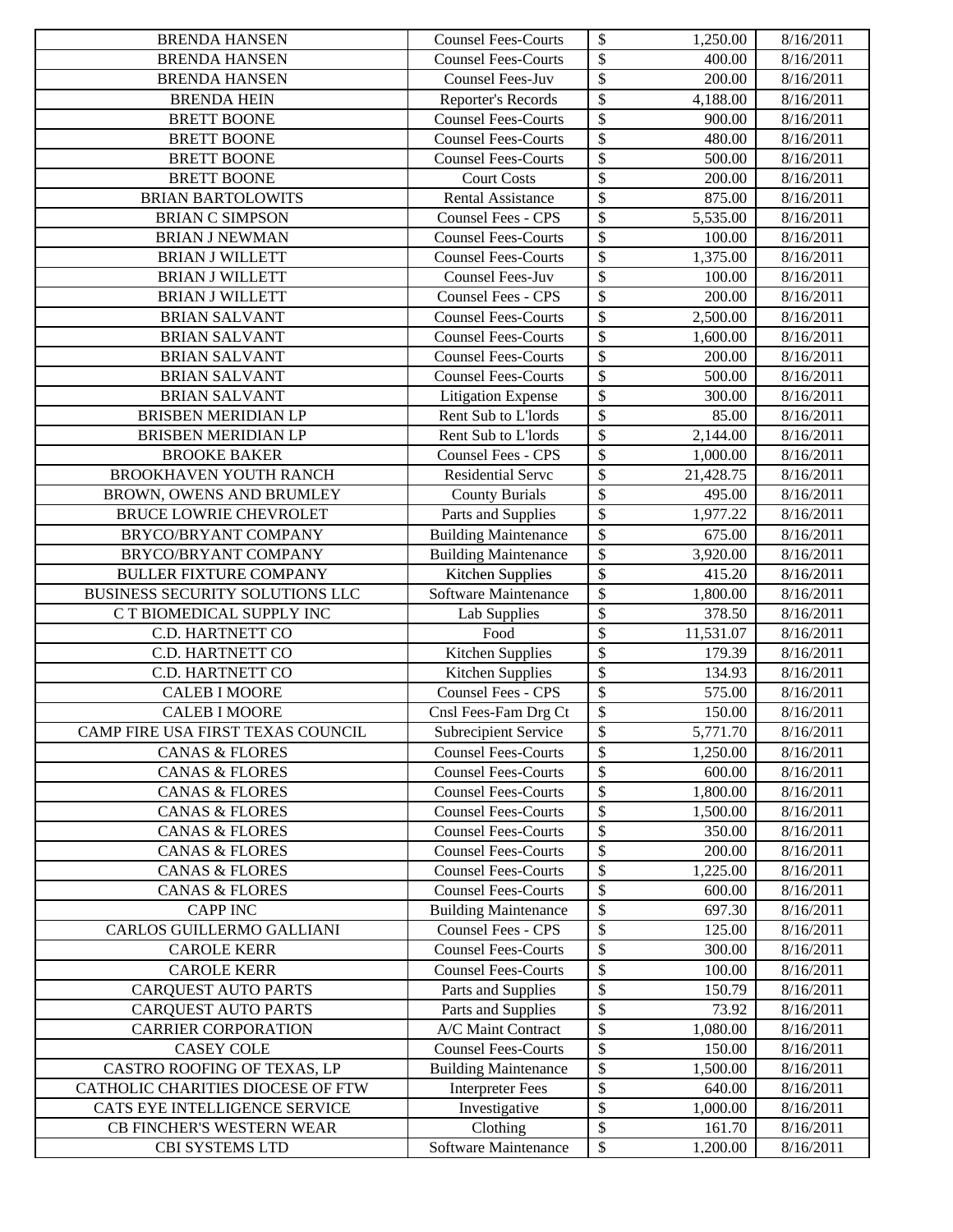| <b>CCH INC</b>                   | Law Books                   | \$<br>4,227.00                       | 8/16/2011 |
|----------------------------------|-----------------------------|--------------------------------------|-----------|
| <b>CDW GOVERNMENT INC</b>        | Supplies                    | \$<br>479.36                         | 8/16/2011 |
| CDW GOVERNMENT INC               | Supplies                    | \$<br>266.88                         | 8/16/2011 |
| CDW GOVERNMENT INC               | <b>Computer Supplies</b>    | \$<br>119.66                         | 8/16/2011 |
| CDW GOVERNMENT INC               | <b>Computer Supplies</b>    | \$<br>69.64                          | 8/16/2011 |
| CDW GOVERNMENT INC               | <b>Computer Supplies</b>    | \$<br>2,084.60                       | 8/16/2011 |
| CDW GOVERNMENT INC               | <b>Computer Supplies</b>    | \$<br>208.96                         | 8/16/2011 |
| CDW GOVERNMENT INC               | <b>Computer Supplies</b>    | $\overline{\$}$<br>2,068.44          | 8/16/2011 |
| CDW GOVERNMENT INC               | Supplies                    | \$<br>270.24                         | 8/16/2011 |
| CECO INDUSTRIAL SALES CORP       | Kitchen Supplies            | $\overline{\$}$<br>24.70             | 8/16/2011 |
| CECO INDUSTRIAL SALES CORP       | <b>Building Maintenance</b> | \$<br>235.80                         | 8/16/2011 |
| CEDAR HILL MEMORIAL PARK         | <b>County Burials</b>       | \$<br>5,887.00                       | 8/16/2011 |
| CENTAURUS GF TERRACE LLC         | <b>Utility Assistance</b>   | $\overline{\$}$<br>107.61            | 8/16/2011 |
| CENTRAL FREIGHT LINES INC        | Postage                     | $\overline{\$}$<br>271.14            | 8/16/2011 |
| <b>CENTRAL POLY CORP</b>         | <b>Custodian Supplies</b>   | \$<br>297.60                         | 8/16/2011 |
| <b>CENTRAL POLY CORP</b>         | <b>Medical Supplies</b>     | \$<br>104.16                         | 8/16/2011 |
| <b>CERTIFIED LAB</b>             | Parts and Supplies          | \$<br>495.00                         | 8/16/2011 |
| CHAPARRAL APARTMENT HOMES        | <b>Rental Assistance</b>    | \$<br>595.00                         | 8/16/2011 |
| <b>CHARITY SAMMONS</b>           | Clothing                    | \$<br>400.00                         | 8/16/2011 |
| Charles A Boulware               | Education                   | \$<br>193.44                         | 8/16/2011 |
| <b>CHARLES BURGESS</b>           | <b>Counsel Fees-Courts</b>  | \$<br>250.00                         | 8/16/2011 |
| <b>CHARLETTA MERCER</b>          | <b>Relative Assistance</b>  | \$<br>300.00                         | 8/16/2011 |
| CHECKPOINT SERVICES INC          | <b>Computer Maintenance</b> | \$<br>204.60                         | 8/16/2011 |
| CHECKPOINT SERVICES INC          | <b>Computer Maintenance</b> | $\overline{\$}$<br>232.10            | 8/16/2011 |
| CHECKPOINT SERVICES INC          | Capital Outlay-Compu        | $\overline{\$}$<br>7,124.60          | 8/16/2011 |
| CHECKPOINT SERVICES INC          | LV Grant Equip(Mod)         | \$<br>1,322.39                       | 8/16/2011 |
| <b>CHEM AQUA</b>                 | A/C Maint Contract          | \$<br>218.00                         | 8/16/2011 |
| <b>CHEM AQUA</b>                 | A/C Maint Contract          | \$<br>150.00                         | 8/16/2011 |
| <b>CHEM AQUA</b>                 | A/C Maint Contract          | \$<br>187.50                         | 8/16/2011 |
| <b>CHEM AQUA</b>                 | A/C Maint Contract          | \$<br>433.34                         | 8/16/2011 |
| <b>CHEM AQUA</b>                 | A/C Maint Contract          | \$<br>215.66                         | 8/16/2011 |
| <b>CHEM AQUA</b>                 | A/C Maint Contract          | \$<br>242.00                         | 8/16/2011 |
| <b>CHEM AQUA</b>                 | A/C Maint Contract          | \$<br>296.50                         | 8/16/2011 |
| <b>CHEM AQUA</b>                 | A/C Maint Contract          | $\overline{\$}$<br>314.00            | 8/16/2011 |
| <b>CHEM AQUA</b>                 | A/C Maint Contract          | \$<br>133.00                         | 8/16/2011 |
| CHEMICAL DEPENDENT EDUCATION INC | Electronic Monitor'g        | $\overline{\mathcal{L}}$<br>1,260.00 | 8/16/2011 |
| <b>CHEMSEARCH</b>                | Supplies                    | \$<br>173.00                         | 8/16/2011 |
| <b>CHESTER PHILLIPS</b>          | <b>Restitution Payable</b>  | \$<br>9.00                           | 8/16/2011 |
| <b>CHOICES ADOLESCENT</b>        | Residential Servc           | \$<br>7,842.38                       | 8/16/2011 |
| CHRISTINA JOANNE WHIPPLE         | <b>Counsel Fees-Courts</b>  | \$<br>750.00                         | 8/16/2011 |
| Christopher B McGregor           | Education                   | \$<br>184.77                         | 8/16/2011 |
| <b>CHRISTOPHER LEO CASTANON</b>  | <b>Counsel Fees-Courts</b>  | \$<br>3,150.00                       | 8/16/2011 |
| CHRISTOPHER LEO CASTANON         | <b>Counsel Fees-Courts</b>  | \$<br>1,050.00                       | 8/16/2011 |
| <b>CIRRO ENERGY</b>              | <b>Utility Assistance</b>   | \$<br>326.02                         | 8/16/2011 |
| CISCO SYSTEMS INC                | Subscriptions               | \$<br>69.00                          | 8/16/2011 |
| <b>CITY OF ARLINGTON</b>         | Fuel                        | \$<br>2,710.06                       | 8/16/2011 |
| <b>CITY OF ARLINGTON</b>         | Rent                        | \$<br>3,598.33                       | 8/16/2011 |
| CITY OF CROWLEY UTILITIES        | <b>Utility Assistance</b>   | \$<br>195.14                         | 8/16/2011 |
| CITY OF FOREST HILL UTILITIES    | <b>Utility Assistance</b>   | \$<br>383.34                         | 8/16/2011 |
| <b>CITY OF FORT WORTH</b>        | Gas                         | \$<br>357.88                         | 8/16/2011 |
| <b>CITY OF GRAND PRAIRIE</b>     | <b>Utility Assistance</b>   | \$<br>68.00                          | 8/16/2011 |
| <b>CITY OF HALTOM CITY</b>       | Water                       | \$<br>27.25                          | 8/16/2011 |
| <b>CITY OF HALTOM CITY</b>       | Water                       | \$<br>12.97                          | 8/16/2011 |
| <b>CITY OF LAKE WORTH</b>        | <b>Utility Assistance</b>   | \$<br>80.73                          | 8/16/2011 |
| CITY OF MANSFIELD WATER          | <b>Utility Assistance</b>   | \$<br>69.85                          | 8/16/2011 |
| CITY OF NORTH RICHLAND HILLS     | Radio Serv-Contract         | \$<br>7,775.72                       | 8/16/2011 |
| CITY OF NORTH RICHLAND HILLS     | Radio Serv-Contract         | ${\mathbb S}$<br>41.710.66           | 8/16/2011 |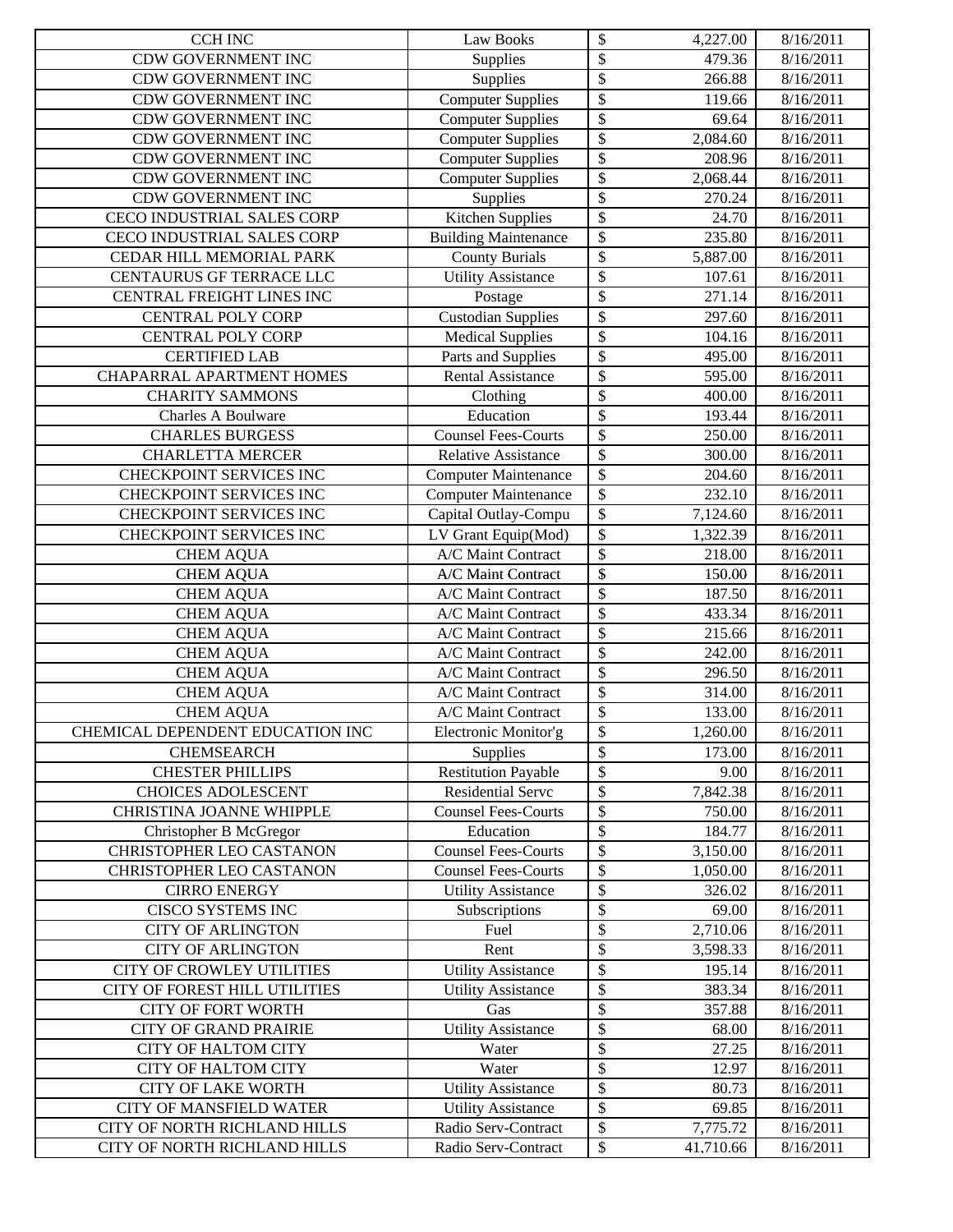| \$<br>Radio Serv-Contract<br>8/16/2011<br>CITY OF NORTH RICHLAND HILLS<br>1,742.83<br>\$<br>CITY OF NORTH RICHLAND HILLS<br>Radio Serv-Contract<br>1,340.64<br>8/16/2011<br>\$<br>CITY OF NORTH RICHLAND HILLS<br>Radio Serv-Contract<br>603.29<br>8/16/2011<br>\$<br>CITY OF NORTH RICHLAND HILLS<br>Radio Serv-Contract<br>670.32<br>8/16/2011<br>\$<br>71.90<br><b>CITY OF RIVER OAKS</b><br><b>Utility Assistance</b><br>8/16/2011<br>\$<br>CITY OF WHITE SETTLEMENT<br><b>Utility Assistance</b><br>107.35<br>8/16/2011<br>$\overline{\$}$<br><b>CITY OF WICHITA FALLS</b><br>Subrecipient Service<br>8,623.67<br>8/16/2011<br>$\overline{\$}$<br><b>CITY OF WICHITA FALLS</b><br>Subrecipient Service<br>16,441.58<br>8/16/2011<br>$\overline{\$}$<br><b>CITY OF WICHITA FALLS</b><br>Subrecipient Service<br>2,161.09<br>8/16/2011<br>\$<br><b>Counsel Fees-Courts</b><br><b>CLEMENTE DE LA CRUZ</b><br>300.00<br>8/16/2011<br>\$<br><b>Counsel Fees-Courts</b><br>8/16/2011<br><b>CLEMENTE DE LA CRUZ</b><br>690.00<br>\$<br><b>CLIFFORD GINN</b><br>498.60<br>Investigative<br>8/16/2011<br>$\overline{\$}$<br><b>CMC GROUP INC</b><br>Kitchen Supplies<br>265.38<br>8/16/2011<br>\$<br>COBY WOOTEN ATTORNEY AT LAW PC<br><b>Counsel Fees-Courts</b><br>925.00<br>8/16/2011<br>\$<br>CODY L COFER<br>750.00<br>8/16/2011<br><b>Counsel Fees-Courts</b><br>\$<br>CODY L COFER<br>100.00<br><b>Counsel Fees-Courts</b><br>8/16/2011<br>\$<br>125.00<br><b>COLE JENNINGS BRYAN</b><br><b>Counsel Fees-Courts</b><br>8/16/2011<br>\$<br>COLORS CARPET DYEING & CLEANING INC<br>Trust - Constable 7<br>6,306.38<br>8/16/2011<br>\$<br>COMBINED SERVICES OF DALLAS INC<br><b>Building Maintenance</b><br>800.00<br>8/16/2011<br>\$<br>Advertis/Leg Notice<br><b>COMMERCIAL RECORDER</b><br>128.00<br>8/16/2011<br>\$<br><b>COMMERCIAL RECORDER</b><br>Advertis/Leg Notice<br>95.70<br>8/16/2011<br>\$<br><b>COMMERCIAL RECORDER</b><br><b>Estray Livestock</b><br>31.50<br>8/16/2011<br>$\overline{\$}$<br>COMMUNITY MORTUARY SERVICES LLC<br><b>County Burials</b><br>330.00<br>8/16/2011<br>$\overline{\$}$<br>CONCHO SUPPLY INC<br>Central Garage Inv<br>102.54<br>8/16/2011<br>$\overline{\$}$<br>CONLEY LOTT NICHOLS OF TEXAS INC<br>Parts and Supplies<br>8/16/2011<br>661.92<br>\$<br>CONSOLIDATED TRAFFIC CONTROLS<br>Field Equip&Supplies<br>18.00<br>8/16/2011<br>\$<br>COOK CHILDRENS MEDICAL CENTER<br>Professional Service<br>1,320.00<br>8/16/2011<br>\$<br>CORNERSTONE ASSISTANCE NETWORK<br>Subrecipient Service<br>2,342.54<br>8/16/2011<br>\$<br><b>CRASH DYNAMICS</b><br>Professional Service<br>1,700.00<br>8/16/2011<br>\$<br><b>CRASH DYNAMICS</b><br>8/16/2011<br><b>Expert Witness Serv</b><br>6,290.60<br>\$<br><b>CTJ MAINTENANCE INC</b><br><b>Custodian Services</b><br>13,733.15<br>8/16/2011<br>$\overline{\$}$<br><b>CUEVAS DISTRIBUTION INC</b><br><b>Lab Supplies</b><br>226.50<br>8/16/2011<br>$\overline{\$}$<br><b>CUMBERLAND PRESBYTERIAN</b><br>Clothing<br>904.77<br>8/16/2011<br>\$<br><b>CURTIS FORTINBERRY</b><br><b>Counsel Fees-Courts</b><br>300.00<br>8/16/2011<br>$\overline{\mathcal{S}}$<br>1,800.00<br><b>Counsel Fees-Courts</b><br>8/16/2011<br><b>CURTIS FORTINBERRY</b><br>\$<br><b>CURTIS FORTINBERRY</b><br><b>Counsel Fees-Courts</b><br>1,000.00<br>8/16/2011<br>Counsel Fees-Courts<br>\$<br><b>CURTIS FORTINBERRY</b><br>100.00<br>8/16/2011<br>\$<br><b>CVR COMPUTER SUPPLIES</b><br>90.98<br>Supplies<br>8/16/2011<br>\$<br>350.00<br><b>CYNTHIA A FITCH</b><br><b>Counsel Fees-Courts</b><br>8/16/2011<br>\$<br>Counsel Fees - CPS<br>150.00<br><b>CYNTHIA A FITCH</b><br>8/16/2011<br>\$<br><b>CYNTHIA MURRAY</b><br><b>FSS Liability</b><br>107.04<br>8/16/2011<br>\$<br><b>Witness Travel</b><br>698.14<br><b>CYNTHIA WHITEMAN</b><br>8/16/2011<br>\$<br><b>Counsel Fees-Courts</b><br><b>D ROBIN MCCARTY</b><br>200.00<br>8/16/2011<br>\$<br><b>Counsel Fees-Courts</b><br>175.00<br>8/16/2011<br><b>DALE HEISCH</b><br>\$<br><b>DALE HEISCH</b><br><b>Counsel Fees-Courts</b><br>120.00<br>8/16/2011<br>\$<br><b>DALE HEISCH</b><br><b>Counsel Fees-Courts</b><br>120.00<br>8/16/2011<br>\$<br><b>DALE HEISCH</b><br><b>Counsel Fees-Courts</b><br>250.00<br>8/16/2011<br>\$<br>895.00<br>DALLAS GET THERE FAST (GTF) INC<br>Rent Sub to L'Iords<br>8/16/2011<br>\$<br>DALLAS PUBLIC SAFETY SUPPLY<br>779.80<br>Safety/Tact Supplies<br>8/16/2011<br>\$<br><b>Counsel Fees-Courts</b><br>DANIEL HERNANDEZ<br>300.00<br>8/16/2011<br>\$<br><b>Counsel Fees-Courts</b><br>DANIEL HERNANDEZ<br>200.00<br>8/16/2011<br>\$<br>DANIEL HERNANDEZ<br><b>Counsel Fees-Courts</b><br>300.00<br>8/16/2011<br>\$<br><b>Counsel Fees-Courts</b><br>DANIEL HERNANDEZ<br>500.00<br>8/16/2011<br>\$<br>DANIEL HERNANDEZ<br><b>Counsel Fees-Courts</b><br>250.00<br>8/16/2011<br>\$<br><b>Counsel Fees-Courts</b><br>DANIEL HERNANDEZ<br>125.00<br>8/16/2011<br>${\mathbb S}$<br>DANIEL HERNANDEZ<br><b>Counsel Fees-Courts</b><br>400.00<br>8/16/2011 | CITY OF NORTH RICHLAND HILLS | <b>Disposal Service</b> | \$<br>181.50 | 8/16/2011 |
|--------------------------------------------------------------------------------------------------------------------------------------------------------------------------------------------------------------------------------------------------------------------------------------------------------------------------------------------------------------------------------------------------------------------------------------------------------------------------------------------------------------------------------------------------------------------------------------------------------------------------------------------------------------------------------------------------------------------------------------------------------------------------------------------------------------------------------------------------------------------------------------------------------------------------------------------------------------------------------------------------------------------------------------------------------------------------------------------------------------------------------------------------------------------------------------------------------------------------------------------------------------------------------------------------------------------------------------------------------------------------------------------------------------------------------------------------------------------------------------------------------------------------------------------------------------------------------------------------------------------------------------------------------------------------------------------------------------------------------------------------------------------------------------------------------------------------------------------------------------------------------------------------------------------------------------------------------------------------------------------------------------------------------------------------------------------------------------------------------------------------------------------------------------------------------------------------------------------------------------------------------------------------------------------------------------------------------------------------------------------------------------------------------------------------------------------------------------------------------------------------------------------------------------------------------------------------------------------------------------------------------------------------------------------------------------------------------------------------------------------------------------------------------------------------------------------------------------------------------------------------------------------------------------------------------------------------------------------------------------------------------------------------------------------------------------------------------------------------------------------------------------------------------------------------------------------------------------------------------------------------------------------------------------------------------------------------------------------------------------------------------------------------------------------------------------------------------------------------------------------------------------------------------------------------------------------------------------------------------------------------------------------------------------------------------------------------------------------------------------------------------------------------------------------------------------------------------------------------------------------------------------------------------------------------------------------------------------------------------------------------------------------------------------------------------------------------------------------------------------------------------------------------------------------------------------------------------------------------------------------------------------------------------------------------------------------------------------------------------------------------------------------------------------------------------------------------------------------------------------------------------------------------------------------------------------------------------------------------------------------------------------------------------------------------------------------------------------------------------------------------------------------------------------------------------------------------------------------------------------------------------------------------------------------------------------------------------------------------------------------------------------|------------------------------|-------------------------|--------------|-----------|
|                                                                                                                                                                                                                                                                                                                                                                                                                                                                                                                                                                                                                                                                                                                                                                                                                                                                                                                                                                                                                                                                                                                                                                                                                                                                                                                                                                                                                                                                                                                                                                                                                                                                                                                                                                                                                                                                                                                                                                                                                                                                                                                                                                                                                                                                                                                                                                                                                                                                                                                                                                                                                                                                                                                                                                                                                                                                                                                                                                                                                                                                                                                                                                                                                                                                                                                                                                                                                                                                                                                                                                                                                                                                                                                                                                                                                                                                                                                                                                                                                                                                                                                                                                                                                                                                                                                                                                                                                                                                                                                                                                                                                                                                                                                                                                                                                                                                                                                                                                                                              |                              |                         |              |           |
|                                                                                                                                                                                                                                                                                                                                                                                                                                                                                                                                                                                                                                                                                                                                                                                                                                                                                                                                                                                                                                                                                                                                                                                                                                                                                                                                                                                                                                                                                                                                                                                                                                                                                                                                                                                                                                                                                                                                                                                                                                                                                                                                                                                                                                                                                                                                                                                                                                                                                                                                                                                                                                                                                                                                                                                                                                                                                                                                                                                                                                                                                                                                                                                                                                                                                                                                                                                                                                                                                                                                                                                                                                                                                                                                                                                                                                                                                                                                                                                                                                                                                                                                                                                                                                                                                                                                                                                                                                                                                                                                                                                                                                                                                                                                                                                                                                                                                                                                                                                                              |                              |                         |              |           |
|                                                                                                                                                                                                                                                                                                                                                                                                                                                                                                                                                                                                                                                                                                                                                                                                                                                                                                                                                                                                                                                                                                                                                                                                                                                                                                                                                                                                                                                                                                                                                                                                                                                                                                                                                                                                                                                                                                                                                                                                                                                                                                                                                                                                                                                                                                                                                                                                                                                                                                                                                                                                                                                                                                                                                                                                                                                                                                                                                                                                                                                                                                                                                                                                                                                                                                                                                                                                                                                                                                                                                                                                                                                                                                                                                                                                                                                                                                                                                                                                                                                                                                                                                                                                                                                                                                                                                                                                                                                                                                                                                                                                                                                                                                                                                                                                                                                                                                                                                                                                              |                              |                         |              |           |
|                                                                                                                                                                                                                                                                                                                                                                                                                                                                                                                                                                                                                                                                                                                                                                                                                                                                                                                                                                                                                                                                                                                                                                                                                                                                                                                                                                                                                                                                                                                                                                                                                                                                                                                                                                                                                                                                                                                                                                                                                                                                                                                                                                                                                                                                                                                                                                                                                                                                                                                                                                                                                                                                                                                                                                                                                                                                                                                                                                                                                                                                                                                                                                                                                                                                                                                                                                                                                                                                                                                                                                                                                                                                                                                                                                                                                                                                                                                                                                                                                                                                                                                                                                                                                                                                                                                                                                                                                                                                                                                                                                                                                                                                                                                                                                                                                                                                                                                                                                                                              |                              |                         |              |           |
|                                                                                                                                                                                                                                                                                                                                                                                                                                                                                                                                                                                                                                                                                                                                                                                                                                                                                                                                                                                                                                                                                                                                                                                                                                                                                                                                                                                                                                                                                                                                                                                                                                                                                                                                                                                                                                                                                                                                                                                                                                                                                                                                                                                                                                                                                                                                                                                                                                                                                                                                                                                                                                                                                                                                                                                                                                                                                                                                                                                                                                                                                                                                                                                                                                                                                                                                                                                                                                                                                                                                                                                                                                                                                                                                                                                                                                                                                                                                                                                                                                                                                                                                                                                                                                                                                                                                                                                                                                                                                                                                                                                                                                                                                                                                                                                                                                                                                                                                                                                                              |                              |                         |              |           |
|                                                                                                                                                                                                                                                                                                                                                                                                                                                                                                                                                                                                                                                                                                                                                                                                                                                                                                                                                                                                                                                                                                                                                                                                                                                                                                                                                                                                                                                                                                                                                                                                                                                                                                                                                                                                                                                                                                                                                                                                                                                                                                                                                                                                                                                                                                                                                                                                                                                                                                                                                                                                                                                                                                                                                                                                                                                                                                                                                                                                                                                                                                                                                                                                                                                                                                                                                                                                                                                                                                                                                                                                                                                                                                                                                                                                                                                                                                                                                                                                                                                                                                                                                                                                                                                                                                                                                                                                                                                                                                                                                                                                                                                                                                                                                                                                                                                                                                                                                                                                              |                              |                         |              |           |
|                                                                                                                                                                                                                                                                                                                                                                                                                                                                                                                                                                                                                                                                                                                                                                                                                                                                                                                                                                                                                                                                                                                                                                                                                                                                                                                                                                                                                                                                                                                                                                                                                                                                                                                                                                                                                                                                                                                                                                                                                                                                                                                                                                                                                                                                                                                                                                                                                                                                                                                                                                                                                                                                                                                                                                                                                                                                                                                                                                                                                                                                                                                                                                                                                                                                                                                                                                                                                                                                                                                                                                                                                                                                                                                                                                                                                                                                                                                                                                                                                                                                                                                                                                                                                                                                                                                                                                                                                                                                                                                                                                                                                                                                                                                                                                                                                                                                                                                                                                                                              |                              |                         |              |           |
|                                                                                                                                                                                                                                                                                                                                                                                                                                                                                                                                                                                                                                                                                                                                                                                                                                                                                                                                                                                                                                                                                                                                                                                                                                                                                                                                                                                                                                                                                                                                                                                                                                                                                                                                                                                                                                                                                                                                                                                                                                                                                                                                                                                                                                                                                                                                                                                                                                                                                                                                                                                                                                                                                                                                                                                                                                                                                                                                                                                                                                                                                                                                                                                                                                                                                                                                                                                                                                                                                                                                                                                                                                                                                                                                                                                                                                                                                                                                                                                                                                                                                                                                                                                                                                                                                                                                                                                                                                                                                                                                                                                                                                                                                                                                                                                                                                                                                                                                                                                                              |                              |                         |              |           |
|                                                                                                                                                                                                                                                                                                                                                                                                                                                                                                                                                                                                                                                                                                                                                                                                                                                                                                                                                                                                                                                                                                                                                                                                                                                                                                                                                                                                                                                                                                                                                                                                                                                                                                                                                                                                                                                                                                                                                                                                                                                                                                                                                                                                                                                                                                                                                                                                                                                                                                                                                                                                                                                                                                                                                                                                                                                                                                                                                                                                                                                                                                                                                                                                                                                                                                                                                                                                                                                                                                                                                                                                                                                                                                                                                                                                                                                                                                                                                                                                                                                                                                                                                                                                                                                                                                                                                                                                                                                                                                                                                                                                                                                                                                                                                                                                                                                                                                                                                                                                              |                              |                         |              |           |
|                                                                                                                                                                                                                                                                                                                                                                                                                                                                                                                                                                                                                                                                                                                                                                                                                                                                                                                                                                                                                                                                                                                                                                                                                                                                                                                                                                                                                                                                                                                                                                                                                                                                                                                                                                                                                                                                                                                                                                                                                                                                                                                                                                                                                                                                                                                                                                                                                                                                                                                                                                                                                                                                                                                                                                                                                                                                                                                                                                                                                                                                                                                                                                                                                                                                                                                                                                                                                                                                                                                                                                                                                                                                                                                                                                                                                                                                                                                                                                                                                                                                                                                                                                                                                                                                                                                                                                                                                                                                                                                                                                                                                                                                                                                                                                                                                                                                                                                                                                                                              |                              |                         |              |           |
|                                                                                                                                                                                                                                                                                                                                                                                                                                                                                                                                                                                                                                                                                                                                                                                                                                                                                                                                                                                                                                                                                                                                                                                                                                                                                                                                                                                                                                                                                                                                                                                                                                                                                                                                                                                                                                                                                                                                                                                                                                                                                                                                                                                                                                                                                                                                                                                                                                                                                                                                                                                                                                                                                                                                                                                                                                                                                                                                                                                                                                                                                                                                                                                                                                                                                                                                                                                                                                                                                                                                                                                                                                                                                                                                                                                                                                                                                                                                                                                                                                                                                                                                                                                                                                                                                                                                                                                                                                                                                                                                                                                                                                                                                                                                                                                                                                                                                                                                                                                                              |                              |                         |              |           |
|                                                                                                                                                                                                                                                                                                                                                                                                                                                                                                                                                                                                                                                                                                                                                                                                                                                                                                                                                                                                                                                                                                                                                                                                                                                                                                                                                                                                                                                                                                                                                                                                                                                                                                                                                                                                                                                                                                                                                                                                                                                                                                                                                                                                                                                                                                                                                                                                                                                                                                                                                                                                                                                                                                                                                                                                                                                                                                                                                                                                                                                                                                                                                                                                                                                                                                                                                                                                                                                                                                                                                                                                                                                                                                                                                                                                                                                                                                                                                                                                                                                                                                                                                                                                                                                                                                                                                                                                                                                                                                                                                                                                                                                                                                                                                                                                                                                                                                                                                                                                              |                              |                         |              |           |
|                                                                                                                                                                                                                                                                                                                                                                                                                                                                                                                                                                                                                                                                                                                                                                                                                                                                                                                                                                                                                                                                                                                                                                                                                                                                                                                                                                                                                                                                                                                                                                                                                                                                                                                                                                                                                                                                                                                                                                                                                                                                                                                                                                                                                                                                                                                                                                                                                                                                                                                                                                                                                                                                                                                                                                                                                                                                                                                                                                                                                                                                                                                                                                                                                                                                                                                                                                                                                                                                                                                                                                                                                                                                                                                                                                                                                                                                                                                                                                                                                                                                                                                                                                                                                                                                                                                                                                                                                                                                                                                                                                                                                                                                                                                                                                                                                                                                                                                                                                                                              |                              |                         |              |           |
|                                                                                                                                                                                                                                                                                                                                                                                                                                                                                                                                                                                                                                                                                                                                                                                                                                                                                                                                                                                                                                                                                                                                                                                                                                                                                                                                                                                                                                                                                                                                                                                                                                                                                                                                                                                                                                                                                                                                                                                                                                                                                                                                                                                                                                                                                                                                                                                                                                                                                                                                                                                                                                                                                                                                                                                                                                                                                                                                                                                                                                                                                                                                                                                                                                                                                                                                                                                                                                                                                                                                                                                                                                                                                                                                                                                                                                                                                                                                                                                                                                                                                                                                                                                                                                                                                                                                                                                                                                                                                                                                                                                                                                                                                                                                                                                                                                                                                                                                                                                                              |                              |                         |              |           |
|                                                                                                                                                                                                                                                                                                                                                                                                                                                                                                                                                                                                                                                                                                                                                                                                                                                                                                                                                                                                                                                                                                                                                                                                                                                                                                                                                                                                                                                                                                                                                                                                                                                                                                                                                                                                                                                                                                                                                                                                                                                                                                                                                                                                                                                                                                                                                                                                                                                                                                                                                                                                                                                                                                                                                                                                                                                                                                                                                                                                                                                                                                                                                                                                                                                                                                                                                                                                                                                                                                                                                                                                                                                                                                                                                                                                                                                                                                                                                                                                                                                                                                                                                                                                                                                                                                                                                                                                                                                                                                                                                                                                                                                                                                                                                                                                                                                                                                                                                                                                              |                              |                         |              |           |
|                                                                                                                                                                                                                                                                                                                                                                                                                                                                                                                                                                                                                                                                                                                                                                                                                                                                                                                                                                                                                                                                                                                                                                                                                                                                                                                                                                                                                                                                                                                                                                                                                                                                                                                                                                                                                                                                                                                                                                                                                                                                                                                                                                                                                                                                                                                                                                                                                                                                                                                                                                                                                                                                                                                                                                                                                                                                                                                                                                                                                                                                                                                                                                                                                                                                                                                                                                                                                                                                                                                                                                                                                                                                                                                                                                                                                                                                                                                                                                                                                                                                                                                                                                                                                                                                                                                                                                                                                                                                                                                                                                                                                                                                                                                                                                                                                                                                                                                                                                                                              |                              |                         |              |           |
|                                                                                                                                                                                                                                                                                                                                                                                                                                                                                                                                                                                                                                                                                                                                                                                                                                                                                                                                                                                                                                                                                                                                                                                                                                                                                                                                                                                                                                                                                                                                                                                                                                                                                                                                                                                                                                                                                                                                                                                                                                                                                                                                                                                                                                                                                                                                                                                                                                                                                                                                                                                                                                                                                                                                                                                                                                                                                                                                                                                                                                                                                                                                                                                                                                                                                                                                                                                                                                                                                                                                                                                                                                                                                                                                                                                                                                                                                                                                                                                                                                                                                                                                                                                                                                                                                                                                                                                                                                                                                                                                                                                                                                                                                                                                                                                                                                                                                                                                                                                                              |                              |                         |              |           |
|                                                                                                                                                                                                                                                                                                                                                                                                                                                                                                                                                                                                                                                                                                                                                                                                                                                                                                                                                                                                                                                                                                                                                                                                                                                                                                                                                                                                                                                                                                                                                                                                                                                                                                                                                                                                                                                                                                                                                                                                                                                                                                                                                                                                                                                                                                                                                                                                                                                                                                                                                                                                                                                                                                                                                                                                                                                                                                                                                                                                                                                                                                                                                                                                                                                                                                                                                                                                                                                                                                                                                                                                                                                                                                                                                                                                                                                                                                                                                                                                                                                                                                                                                                                                                                                                                                                                                                                                                                                                                                                                                                                                                                                                                                                                                                                                                                                                                                                                                                                                              |                              |                         |              |           |
|                                                                                                                                                                                                                                                                                                                                                                                                                                                                                                                                                                                                                                                                                                                                                                                                                                                                                                                                                                                                                                                                                                                                                                                                                                                                                                                                                                                                                                                                                                                                                                                                                                                                                                                                                                                                                                                                                                                                                                                                                                                                                                                                                                                                                                                                                                                                                                                                                                                                                                                                                                                                                                                                                                                                                                                                                                                                                                                                                                                                                                                                                                                                                                                                                                                                                                                                                                                                                                                                                                                                                                                                                                                                                                                                                                                                                                                                                                                                                                                                                                                                                                                                                                                                                                                                                                                                                                                                                                                                                                                                                                                                                                                                                                                                                                                                                                                                                                                                                                                                              |                              |                         |              |           |
|                                                                                                                                                                                                                                                                                                                                                                                                                                                                                                                                                                                                                                                                                                                                                                                                                                                                                                                                                                                                                                                                                                                                                                                                                                                                                                                                                                                                                                                                                                                                                                                                                                                                                                                                                                                                                                                                                                                                                                                                                                                                                                                                                                                                                                                                                                                                                                                                                                                                                                                                                                                                                                                                                                                                                                                                                                                                                                                                                                                                                                                                                                                                                                                                                                                                                                                                                                                                                                                                                                                                                                                                                                                                                                                                                                                                                                                                                                                                                                                                                                                                                                                                                                                                                                                                                                                                                                                                                                                                                                                                                                                                                                                                                                                                                                                                                                                                                                                                                                                                              |                              |                         |              |           |
|                                                                                                                                                                                                                                                                                                                                                                                                                                                                                                                                                                                                                                                                                                                                                                                                                                                                                                                                                                                                                                                                                                                                                                                                                                                                                                                                                                                                                                                                                                                                                                                                                                                                                                                                                                                                                                                                                                                                                                                                                                                                                                                                                                                                                                                                                                                                                                                                                                                                                                                                                                                                                                                                                                                                                                                                                                                                                                                                                                                                                                                                                                                                                                                                                                                                                                                                                                                                                                                                                                                                                                                                                                                                                                                                                                                                                                                                                                                                                                                                                                                                                                                                                                                                                                                                                                                                                                                                                                                                                                                                                                                                                                                                                                                                                                                                                                                                                                                                                                                                              |                              |                         |              |           |
|                                                                                                                                                                                                                                                                                                                                                                                                                                                                                                                                                                                                                                                                                                                                                                                                                                                                                                                                                                                                                                                                                                                                                                                                                                                                                                                                                                                                                                                                                                                                                                                                                                                                                                                                                                                                                                                                                                                                                                                                                                                                                                                                                                                                                                                                                                                                                                                                                                                                                                                                                                                                                                                                                                                                                                                                                                                                                                                                                                                                                                                                                                                                                                                                                                                                                                                                                                                                                                                                                                                                                                                                                                                                                                                                                                                                                                                                                                                                                                                                                                                                                                                                                                                                                                                                                                                                                                                                                                                                                                                                                                                                                                                                                                                                                                                                                                                                                                                                                                                                              |                              |                         |              |           |
|                                                                                                                                                                                                                                                                                                                                                                                                                                                                                                                                                                                                                                                                                                                                                                                                                                                                                                                                                                                                                                                                                                                                                                                                                                                                                                                                                                                                                                                                                                                                                                                                                                                                                                                                                                                                                                                                                                                                                                                                                                                                                                                                                                                                                                                                                                                                                                                                                                                                                                                                                                                                                                                                                                                                                                                                                                                                                                                                                                                                                                                                                                                                                                                                                                                                                                                                                                                                                                                                                                                                                                                                                                                                                                                                                                                                                                                                                                                                                                                                                                                                                                                                                                                                                                                                                                                                                                                                                                                                                                                                                                                                                                                                                                                                                                                                                                                                                                                                                                                                              |                              |                         |              |           |
|                                                                                                                                                                                                                                                                                                                                                                                                                                                                                                                                                                                                                                                                                                                                                                                                                                                                                                                                                                                                                                                                                                                                                                                                                                                                                                                                                                                                                                                                                                                                                                                                                                                                                                                                                                                                                                                                                                                                                                                                                                                                                                                                                                                                                                                                                                                                                                                                                                                                                                                                                                                                                                                                                                                                                                                                                                                                                                                                                                                                                                                                                                                                                                                                                                                                                                                                                                                                                                                                                                                                                                                                                                                                                                                                                                                                                                                                                                                                                                                                                                                                                                                                                                                                                                                                                                                                                                                                                                                                                                                                                                                                                                                                                                                                                                                                                                                                                                                                                                                                              |                              |                         |              |           |
|                                                                                                                                                                                                                                                                                                                                                                                                                                                                                                                                                                                                                                                                                                                                                                                                                                                                                                                                                                                                                                                                                                                                                                                                                                                                                                                                                                                                                                                                                                                                                                                                                                                                                                                                                                                                                                                                                                                                                                                                                                                                                                                                                                                                                                                                                                                                                                                                                                                                                                                                                                                                                                                                                                                                                                                                                                                                                                                                                                                                                                                                                                                                                                                                                                                                                                                                                                                                                                                                                                                                                                                                                                                                                                                                                                                                                                                                                                                                                                                                                                                                                                                                                                                                                                                                                                                                                                                                                                                                                                                                                                                                                                                                                                                                                                                                                                                                                                                                                                                                              |                              |                         |              |           |
|                                                                                                                                                                                                                                                                                                                                                                                                                                                                                                                                                                                                                                                                                                                                                                                                                                                                                                                                                                                                                                                                                                                                                                                                                                                                                                                                                                                                                                                                                                                                                                                                                                                                                                                                                                                                                                                                                                                                                                                                                                                                                                                                                                                                                                                                                                                                                                                                                                                                                                                                                                                                                                                                                                                                                                                                                                                                                                                                                                                                                                                                                                                                                                                                                                                                                                                                                                                                                                                                                                                                                                                                                                                                                                                                                                                                                                                                                                                                                                                                                                                                                                                                                                                                                                                                                                                                                                                                                                                                                                                                                                                                                                                                                                                                                                                                                                                                                                                                                                                                              |                              |                         |              |           |
|                                                                                                                                                                                                                                                                                                                                                                                                                                                                                                                                                                                                                                                                                                                                                                                                                                                                                                                                                                                                                                                                                                                                                                                                                                                                                                                                                                                                                                                                                                                                                                                                                                                                                                                                                                                                                                                                                                                                                                                                                                                                                                                                                                                                                                                                                                                                                                                                                                                                                                                                                                                                                                                                                                                                                                                                                                                                                                                                                                                                                                                                                                                                                                                                                                                                                                                                                                                                                                                                                                                                                                                                                                                                                                                                                                                                                                                                                                                                                                                                                                                                                                                                                                                                                                                                                                                                                                                                                                                                                                                                                                                                                                                                                                                                                                                                                                                                                                                                                                                                              |                              |                         |              |           |
|                                                                                                                                                                                                                                                                                                                                                                                                                                                                                                                                                                                                                                                                                                                                                                                                                                                                                                                                                                                                                                                                                                                                                                                                                                                                                                                                                                                                                                                                                                                                                                                                                                                                                                                                                                                                                                                                                                                                                                                                                                                                                                                                                                                                                                                                                                                                                                                                                                                                                                                                                                                                                                                                                                                                                                                                                                                                                                                                                                                                                                                                                                                                                                                                                                                                                                                                                                                                                                                                                                                                                                                                                                                                                                                                                                                                                                                                                                                                                                                                                                                                                                                                                                                                                                                                                                                                                                                                                                                                                                                                                                                                                                                                                                                                                                                                                                                                                                                                                                                                              |                              |                         |              |           |
|                                                                                                                                                                                                                                                                                                                                                                                                                                                                                                                                                                                                                                                                                                                                                                                                                                                                                                                                                                                                                                                                                                                                                                                                                                                                                                                                                                                                                                                                                                                                                                                                                                                                                                                                                                                                                                                                                                                                                                                                                                                                                                                                                                                                                                                                                                                                                                                                                                                                                                                                                                                                                                                                                                                                                                                                                                                                                                                                                                                                                                                                                                                                                                                                                                                                                                                                                                                                                                                                                                                                                                                                                                                                                                                                                                                                                                                                                                                                                                                                                                                                                                                                                                                                                                                                                                                                                                                                                                                                                                                                                                                                                                                                                                                                                                                                                                                                                                                                                                                                              |                              |                         |              |           |
|                                                                                                                                                                                                                                                                                                                                                                                                                                                                                                                                                                                                                                                                                                                                                                                                                                                                                                                                                                                                                                                                                                                                                                                                                                                                                                                                                                                                                                                                                                                                                                                                                                                                                                                                                                                                                                                                                                                                                                                                                                                                                                                                                                                                                                                                                                                                                                                                                                                                                                                                                                                                                                                                                                                                                                                                                                                                                                                                                                                                                                                                                                                                                                                                                                                                                                                                                                                                                                                                                                                                                                                                                                                                                                                                                                                                                                                                                                                                                                                                                                                                                                                                                                                                                                                                                                                                                                                                                                                                                                                                                                                                                                                                                                                                                                                                                                                                                                                                                                                                              |                              |                         |              |           |
|                                                                                                                                                                                                                                                                                                                                                                                                                                                                                                                                                                                                                                                                                                                                                                                                                                                                                                                                                                                                                                                                                                                                                                                                                                                                                                                                                                                                                                                                                                                                                                                                                                                                                                                                                                                                                                                                                                                                                                                                                                                                                                                                                                                                                                                                                                                                                                                                                                                                                                                                                                                                                                                                                                                                                                                                                                                                                                                                                                                                                                                                                                                                                                                                                                                                                                                                                                                                                                                                                                                                                                                                                                                                                                                                                                                                                                                                                                                                                                                                                                                                                                                                                                                                                                                                                                                                                                                                                                                                                                                                                                                                                                                                                                                                                                                                                                                                                                                                                                                                              |                              |                         |              |           |
|                                                                                                                                                                                                                                                                                                                                                                                                                                                                                                                                                                                                                                                                                                                                                                                                                                                                                                                                                                                                                                                                                                                                                                                                                                                                                                                                                                                                                                                                                                                                                                                                                                                                                                                                                                                                                                                                                                                                                                                                                                                                                                                                                                                                                                                                                                                                                                                                                                                                                                                                                                                                                                                                                                                                                                                                                                                                                                                                                                                                                                                                                                                                                                                                                                                                                                                                                                                                                                                                                                                                                                                                                                                                                                                                                                                                                                                                                                                                                                                                                                                                                                                                                                                                                                                                                                                                                                                                                                                                                                                                                                                                                                                                                                                                                                                                                                                                                                                                                                                                              |                              |                         |              |           |
|                                                                                                                                                                                                                                                                                                                                                                                                                                                                                                                                                                                                                                                                                                                                                                                                                                                                                                                                                                                                                                                                                                                                                                                                                                                                                                                                                                                                                                                                                                                                                                                                                                                                                                                                                                                                                                                                                                                                                                                                                                                                                                                                                                                                                                                                                                                                                                                                                                                                                                                                                                                                                                                                                                                                                                                                                                                                                                                                                                                                                                                                                                                                                                                                                                                                                                                                                                                                                                                                                                                                                                                                                                                                                                                                                                                                                                                                                                                                                                                                                                                                                                                                                                                                                                                                                                                                                                                                                                                                                                                                                                                                                                                                                                                                                                                                                                                                                                                                                                                                              |                              |                         |              |           |
|                                                                                                                                                                                                                                                                                                                                                                                                                                                                                                                                                                                                                                                                                                                                                                                                                                                                                                                                                                                                                                                                                                                                                                                                                                                                                                                                                                                                                                                                                                                                                                                                                                                                                                                                                                                                                                                                                                                                                                                                                                                                                                                                                                                                                                                                                                                                                                                                                                                                                                                                                                                                                                                                                                                                                                                                                                                                                                                                                                                                                                                                                                                                                                                                                                                                                                                                                                                                                                                                                                                                                                                                                                                                                                                                                                                                                                                                                                                                                                                                                                                                                                                                                                                                                                                                                                                                                                                                                                                                                                                                                                                                                                                                                                                                                                                                                                                                                                                                                                                                              |                              |                         |              |           |
|                                                                                                                                                                                                                                                                                                                                                                                                                                                                                                                                                                                                                                                                                                                                                                                                                                                                                                                                                                                                                                                                                                                                                                                                                                                                                                                                                                                                                                                                                                                                                                                                                                                                                                                                                                                                                                                                                                                                                                                                                                                                                                                                                                                                                                                                                                                                                                                                                                                                                                                                                                                                                                                                                                                                                                                                                                                                                                                                                                                                                                                                                                                                                                                                                                                                                                                                                                                                                                                                                                                                                                                                                                                                                                                                                                                                                                                                                                                                                                                                                                                                                                                                                                                                                                                                                                                                                                                                                                                                                                                                                                                                                                                                                                                                                                                                                                                                                                                                                                                                              |                              |                         |              |           |
|                                                                                                                                                                                                                                                                                                                                                                                                                                                                                                                                                                                                                                                                                                                                                                                                                                                                                                                                                                                                                                                                                                                                                                                                                                                                                                                                                                                                                                                                                                                                                                                                                                                                                                                                                                                                                                                                                                                                                                                                                                                                                                                                                                                                                                                                                                                                                                                                                                                                                                                                                                                                                                                                                                                                                                                                                                                                                                                                                                                                                                                                                                                                                                                                                                                                                                                                                                                                                                                                                                                                                                                                                                                                                                                                                                                                                                                                                                                                                                                                                                                                                                                                                                                                                                                                                                                                                                                                                                                                                                                                                                                                                                                                                                                                                                                                                                                                                                                                                                                                              |                              |                         |              |           |
|                                                                                                                                                                                                                                                                                                                                                                                                                                                                                                                                                                                                                                                                                                                                                                                                                                                                                                                                                                                                                                                                                                                                                                                                                                                                                                                                                                                                                                                                                                                                                                                                                                                                                                                                                                                                                                                                                                                                                                                                                                                                                                                                                                                                                                                                                                                                                                                                                                                                                                                                                                                                                                                                                                                                                                                                                                                                                                                                                                                                                                                                                                                                                                                                                                                                                                                                                                                                                                                                                                                                                                                                                                                                                                                                                                                                                                                                                                                                                                                                                                                                                                                                                                                                                                                                                                                                                                                                                                                                                                                                                                                                                                                                                                                                                                                                                                                                                                                                                                                                              |                              |                         |              |           |
|                                                                                                                                                                                                                                                                                                                                                                                                                                                                                                                                                                                                                                                                                                                                                                                                                                                                                                                                                                                                                                                                                                                                                                                                                                                                                                                                                                                                                                                                                                                                                                                                                                                                                                                                                                                                                                                                                                                                                                                                                                                                                                                                                                                                                                                                                                                                                                                                                                                                                                                                                                                                                                                                                                                                                                                                                                                                                                                                                                                                                                                                                                                                                                                                                                                                                                                                                                                                                                                                                                                                                                                                                                                                                                                                                                                                                                                                                                                                                                                                                                                                                                                                                                                                                                                                                                                                                                                                                                                                                                                                                                                                                                                                                                                                                                                                                                                                                                                                                                                                              |                              |                         |              |           |
|                                                                                                                                                                                                                                                                                                                                                                                                                                                                                                                                                                                                                                                                                                                                                                                                                                                                                                                                                                                                                                                                                                                                                                                                                                                                                                                                                                                                                                                                                                                                                                                                                                                                                                                                                                                                                                                                                                                                                                                                                                                                                                                                                                                                                                                                                                                                                                                                                                                                                                                                                                                                                                                                                                                                                                                                                                                                                                                                                                                                                                                                                                                                                                                                                                                                                                                                                                                                                                                                                                                                                                                                                                                                                                                                                                                                                                                                                                                                                                                                                                                                                                                                                                                                                                                                                                                                                                                                                                                                                                                                                                                                                                                                                                                                                                                                                                                                                                                                                                                                              |                              |                         |              |           |
|                                                                                                                                                                                                                                                                                                                                                                                                                                                                                                                                                                                                                                                                                                                                                                                                                                                                                                                                                                                                                                                                                                                                                                                                                                                                                                                                                                                                                                                                                                                                                                                                                                                                                                                                                                                                                                                                                                                                                                                                                                                                                                                                                                                                                                                                                                                                                                                                                                                                                                                                                                                                                                                                                                                                                                                                                                                                                                                                                                                                                                                                                                                                                                                                                                                                                                                                                                                                                                                                                                                                                                                                                                                                                                                                                                                                                                                                                                                                                                                                                                                                                                                                                                                                                                                                                                                                                                                                                                                                                                                                                                                                                                                                                                                                                                                                                                                                                                                                                                                                              |                              |                         |              |           |
|                                                                                                                                                                                                                                                                                                                                                                                                                                                                                                                                                                                                                                                                                                                                                                                                                                                                                                                                                                                                                                                                                                                                                                                                                                                                                                                                                                                                                                                                                                                                                                                                                                                                                                                                                                                                                                                                                                                                                                                                                                                                                                                                                                                                                                                                                                                                                                                                                                                                                                                                                                                                                                                                                                                                                                                                                                                                                                                                                                                                                                                                                                                                                                                                                                                                                                                                                                                                                                                                                                                                                                                                                                                                                                                                                                                                                                                                                                                                                                                                                                                                                                                                                                                                                                                                                                                                                                                                                                                                                                                                                                                                                                                                                                                                                                                                                                                                                                                                                                                                              |                              |                         |              |           |
|                                                                                                                                                                                                                                                                                                                                                                                                                                                                                                                                                                                                                                                                                                                                                                                                                                                                                                                                                                                                                                                                                                                                                                                                                                                                                                                                                                                                                                                                                                                                                                                                                                                                                                                                                                                                                                                                                                                                                                                                                                                                                                                                                                                                                                                                                                                                                                                                                                                                                                                                                                                                                                                                                                                                                                                                                                                                                                                                                                                                                                                                                                                                                                                                                                                                                                                                                                                                                                                                                                                                                                                                                                                                                                                                                                                                                                                                                                                                                                                                                                                                                                                                                                                                                                                                                                                                                                                                                                                                                                                                                                                                                                                                                                                                                                                                                                                                                                                                                                                                              |                              |                         |              |           |
|                                                                                                                                                                                                                                                                                                                                                                                                                                                                                                                                                                                                                                                                                                                                                                                                                                                                                                                                                                                                                                                                                                                                                                                                                                                                                                                                                                                                                                                                                                                                                                                                                                                                                                                                                                                                                                                                                                                                                                                                                                                                                                                                                                                                                                                                                                                                                                                                                                                                                                                                                                                                                                                                                                                                                                                                                                                                                                                                                                                                                                                                                                                                                                                                                                                                                                                                                                                                                                                                                                                                                                                                                                                                                                                                                                                                                                                                                                                                                                                                                                                                                                                                                                                                                                                                                                                                                                                                                                                                                                                                                                                                                                                                                                                                                                                                                                                                                                                                                                                                              |                              |                         |              |           |
|                                                                                                                                                                                                                                                                                                                                                                                                                                                                                                                                                                                                                                                                                                                                                                                                                                                                                                                                                                                                                                                                                                                                                                                                                                                                                                                                                                                                                                                                                                                                                                                                                                                                                                                                                                                                                                                                                                                                                                                                                                                                                                                                                                                                                                                                                                                                                                                                                                                                                                                                                                                                                                                                                                                                                                                                                                                                                                                                                                                                                                                                                                                                                                                                                                                                                                                                                                                                                                                                                                                                                                                                                                                                                                                                                                                                                                                                                                                                                                                                                                                                                                                                                                                                                                                                                                                                                                                                                                                                                                                                                                                                                                                                                                                                                                                                                                                                                                                                                                                                              |                              |                         |              |           |
|                                                                                                                                                                                                                                                                                                                                                                                                                                                                                                                                                                                                                                                                                                                                                                                                                                                                                                                                                                                                                                                                                                                                                                                                                                                                                                                                                                                                                                                                                                                                                                                                                                                                                                                                                                                                                                                                                                                                                                                                                                                                                                                                                                                                                                                                                                                                                                                                                                                                                                                                                                                                                                                                                                                                                                                                                                                                                                                                                                                                                                                                                                                                                                                                                                                                                                                                                                                                                                                                                                                                                                                                                                                                                                                                                                                                                                                                                                                                                                                                                                                                                                                                                                                                                                                                                                                                                                                                                                                                                                                                                                                                                                                                                                                                                                                                                                                                                                                                                                                                              |                              |                         |              |           |
|                                                                                                                                                                                                                                                                                                                                                                                                                                                                                                                                                                                                                                                                                                                                                                                                                                                                                                                                                                                                                                                                                                                                                                                                                                                                                                                                                                                                                                                                                                                                                                                                                                                                                                                                                                                                                                                                                                                                                                                                                                                                                                                                                                                                                                                                                                                                                                                                                                                                                                                                                                                                                                                                                                                                                                                                                                                                                                                                                                                                                                                                                                                                                                                                                                                                                                                                                                                                                                                                                                                                                                                                                                                                                                                                                                                                                                                                                                                                                                                                                                                                                                                                                                                                                                                                                                                                                                                                                                                                                                                                                                                                                                                                                                                                                                                                                                                                                                                                                                                                              |                              |                         |              |           |
|                                                                                                                                                                                                                                                                                                                                                                                                                                                                                                                                                                                                                                                                                                                                                                                                                                                                                                                                                                                                                                                                                                                                                                                                                                                                                                                                                                                                                                                                                                                                                                                                                                                                                                                                                                                                                                                                                                                                                                                                                                                                                                                                                                                                                                                                                                                                                                                                                                                                                                                                                                                                                                                                                                                                                                                                                                                                                                                                                                                                                                                                                                                                                                                                                                                                                                                                                                                                                                                                                                                                                                                                                                                                                                                                                                                                                                                                                                                                                                                                                                                                                                                                                                                                                                                                                                                                                                                                                                                                                                                                                                                                                                                                                                                                                                                                                                                                                                                                                                                                              |                              |                         |              |           |
|                                                                                                                                                                                                                                                                                                                                                                                                                                                                                                                                                                                                                                                                                                                                                                                                                                                                                                                                                                                                                                                                                                                                                                                                                                                                                                                                                                                                                                                                                                                                                                                                                                                                                                                                                                                                                                                                                                                                                                                                                                                                                                                                                                                                                                                                                                                                                                                                                                                                                                                                                                                                                                                                                                                                                                                                                                                                                                                                                                                                                                                                                                                                                                                                                                                                                                                                                                                                                                                                                                                                                                                                                                                                                                                                                                                                                                                                                                                                                                                                                                                                                                                                                                                                                                                                                                                                                                                                                                                                                                                                                                                                                                                                                                                                                                                                                                                                                                                                                                                                              |                              |                         |              |           |
|                                                                                                                                                                                                                                                                                                                                                                                                                                                                                                                                                                                                                                                                                                                                                                                                                                                                                                                                                                                                                                                                                                                                                                                                                                                                                                                                                                                                                                                                                                                                                                                                                                                                                                                                                                                                                                                                                                                                                                                                                                                                                                                                                                                                                                                                                                                                                                                                                                                                                                                                                                                                                                                                                                                                                                                                                                                                                                                                                                                                                                                                                                                                                                                                                                                                                                                                                                                                                                                                                                                                                                                                                                                                                                                                                                                                                                                                                                                                                                                                                                                                                                                                                                                                                                                                                                                                                                                                                                                                                                                                                                                                                                                                                                                                                                                                                                                                                                                                                                                                              |                              |                         |              |           |
|                                                                                                                                                                                                                                                                                                                                                                                                                                                                                                                                                                                                                                                                                                                                                                                                                                                                                                                                                                                                                                                                                                                                                                                                                                                                                                                                                                                                                                                                                                                                                                                                                                                                                                                                                                                                                                                                                                                                                                                                                                                                                                                                                                                                                                                                                                                                                                                                                                                                                                                                                                                                                                                                                                                                                                                                                                                                                                                                                                                                                                                                                                                                                                                                                                                                                                                                                                                                                                                                                                                                                                                                                                                                                                                                                                                                                                                                                                                                                                                                                                                                                                                                                                                                                                                                                                                                                                                                                                                                                                                                                                                                                                                                                                                                                                                                                                                                                                                                                                                                              |                              |                         |              |           |
|                                                                                                                                                                                                                                                                                                                                                                                                                                                                                                                                                                                                                                                                                                                                                                                                                                                                                                                                                                                                                                                                                                                                                                                                                                                                                                                                                                                                                                                                                                                                                                                                                                                                                                                                                                                                                                                                                                                                                                                                                                                                                                                                                                                                                                                                                                                                                                                                                                                                                                                                                                                                                                                                                                                                                                                                                                                                                                                                                                                                                                                                                                                                                                                                                                                                                                                                                                                                                                                                                                                                                                                                                                                                                                                                                                                                                                                                                                                                                                                                                                                                                                                                                                                                                                                                                                                                                                                                                                                                                                                                                                                                                                                                                                                                                                                                                                                                                                                                                                                                              |                              |                         |              |           |
|                                                                                                                                                                                                                                                                                                                                                                                                                                                                                                                                                                                                                                                                                                                                                                                                                                                                                                                                                                                                                                                                                                                                                                                                                                                                                                                                                                                                                                                                                                                                                                                                                                                                                                                                                                                                                                                                                                                                                                                                                                                                                                                                                                                                                                                                                                                                                                                                                                                                                                                                                                                                                                                                                                                                                                                                                                                                                                                                                                                                                                                                                                                                                                                                                                                                                                                                                                                                                                                                                                                                                                                                                                                                                                                                                                                                                                                                                                                                                                                                                                                                                                                                                                                                                                                                                                                                                                                                                                                                                                                                                                                                                                                                                                                                                                                                                                                                                                                                                                                                              |                              |                         |              |           |
|                                                                                                                                                                                                                                                                                                                                                                                                                                                                                                                                                                                                                                                                                                                                                                                                                                                                                                                                                                                                                                                                                                                                                                                                                                                                                                                                                                                                                                                                                                                                                                                                                                                                                                                                                                                                                                                                                                                                                                                                                                                                                                                                                                                                                                                                                                                                                                                                                                                                                                                                                                                                                                                                                                                                                                                                                                                                                                                                                                                                                                                                                                                                                                                                                                                                                                                                                                                                                                                                                                                                                                                                                                                                                                                                                                                                                                                                                                                                                                                                                                                                                                                                                                                                                                                                                                                                                                                                                                                                                                                                                                                                                                                                                                                                                                                                                                                                                                                                                                                                              |                              |                         |              |           |
|                                                                                                                                                                                                                                                                                                                                                                                                                                                                                                                                                                                                                                                                                                                                                                                                                                                                                                                                                                                                                                                                                                                                                                                                                                                                                                                                                                                                                                                                                                                                                                                                                                                                                                                                                                                                                                                                                                                                                                                                                                                                                                                                                                                                                                                                                                                                                                                                                                                                                                                                                                                                                                                                                                                                                                                                                                                                                                                                                                                                                                                                                                                                                                                                                                                                                                                                                                                                                                                                                                                                                                                                                                                                                                                                                                                                                                                                                                                                                                                                                                                                                                                                                                                                                                                                                                                                                                                                                                                                                                                                                                                                                                                                                                                                                                                                                                                                                                                                                                                                              |                              |                         |              |           |
|                                                                                                                                                                                                                                                                                                                                                                                                                                                                                                                                                                                                                                                                                                                                                                                                                                                                                                                                                                                                                                                                                                                                                                                                                                                                                                                                                                                                                                                                                                                                                                                                                                                                                                                                                                                                                                                                                                                                                                                                                                                                                                                                                                                                                                                                                                                                                                                                                                                                                                                                                                                                                                                                                                                                                                                                                                                                                                                                                                                                                                                                                                                                                                                                                                                                                                                                                                                                                                                                                                                                                                                                                                                                                                                                                                                                                                                                                                                                                                                                                                                                                                                                                                                                                                                                                                                                                                                                                                                                                                                                                                                                                                                                                                                                                                                                                                                                                                                                                                                                              |                              |                         |              |           |
|                                                                                                                                                                                                                                                                                                                                                                                                                                                                                                                                                                                                                                                                                                                                                                                                                                                                                                                                                                                                                                                                                                                                                                                                                                                                                                                                                                                                                                                                                                                                                                                                                                                                                                                                                                                                                                                                                                                                                                                                                                                                                                                                                                                                                                                                                                                                                                                                                                                                                                                                                                                                                                                                                                                                                                                                                                                                                                                                                                                                                                                                                                                                                                                                                                                                                                                                                                                                                                                                                                                                                                                                                                                                                                                                                                                                                                                                                                                                                                                                                                                                                                                                                                                                                                                                                                                                                                                                                                                                                                                                                                                                                                                                                                                                                                                                                                                                                                                                                                                                              |                              |                         |              |           |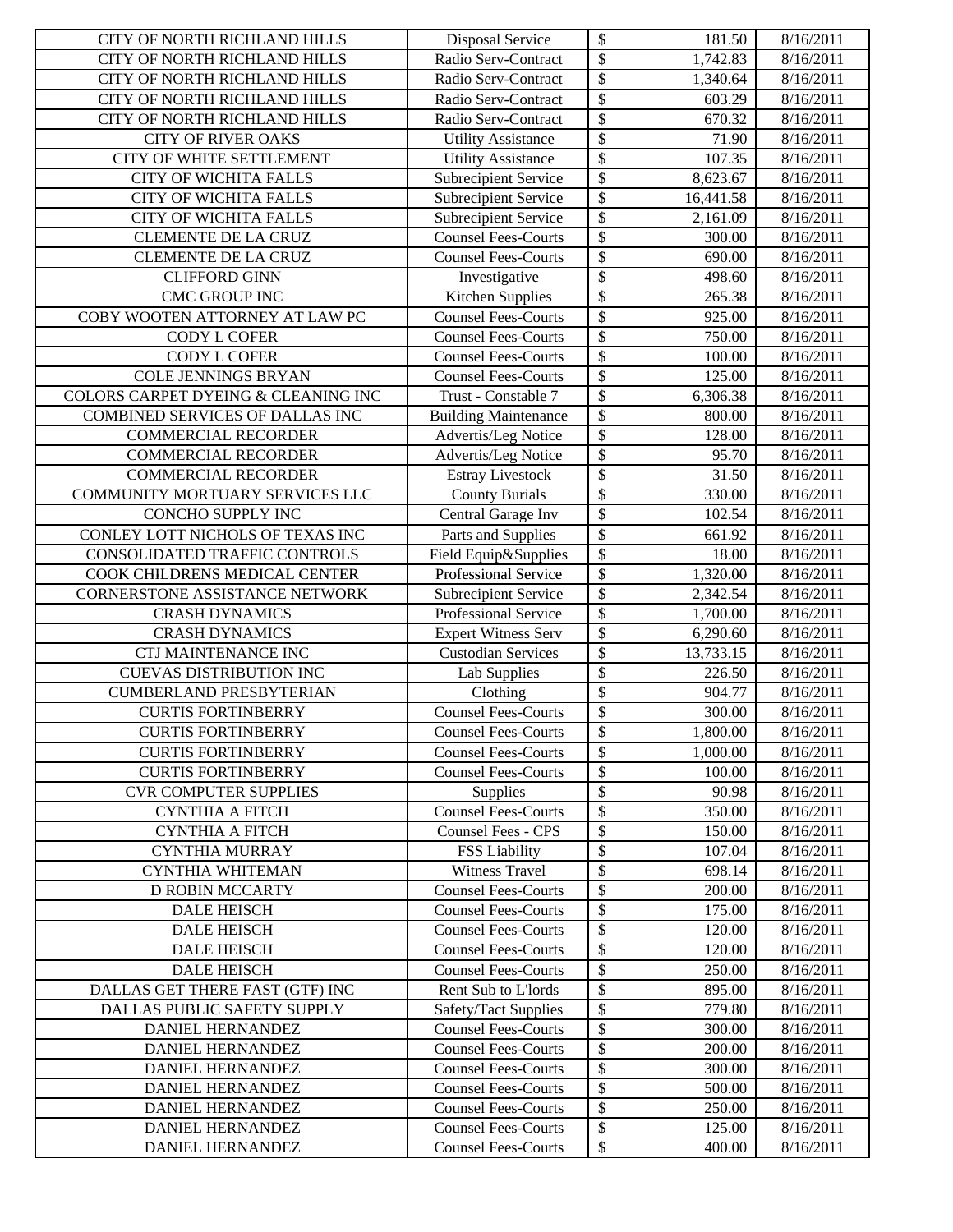| <b>DANIEL YOUNG</b>              | <b>Counsel Fees-Courts</b>  | \$<br>450.00                        | 8/16/2011 |
|----------------------------------|-----------------------------|-------------------------------------|-----------|
| <b>DAVID PALMER</b>              | <b>Counsel Fees-Courts</b>  | \$<br>200.00                        | 8/16/2011 |
| <b>DAVID PALMER</b>              | <b>Counsel Fees-Courts</b>  | \$<br>300.00                        | 8/16/2011 |
| DAVID PEARSON, IV                | Cnsl Fees-Crim Appls        | \$<br>7,625.00                      | 8/16/2011 |
| DAVID PEARSON, IV                | Crim Appeal-OthrCost        | \$<br>51.11                         | 8/16/2011 |
| <b>DAVID RICHARDS</b>            | <b>Counsel Fees-Courts</b>  | \$<br>2,700.00                      | 8/16/2011 |
| <b>DAVID RICHARDS</b>            | Counsel Fees-Courts         | \$<br>550.00                        | 8/16/2011 |
| Dean F Lampman                   | Travel                      | \$<br>160.75                        | 8/16/2011 |
| <b>DEBBIE EDWARDS</b>            | Reporter's Records          | \$<br>32.00                         | 8/16/2011 |
| DEBORAH L MOORE                  | Professional Service        | \$<br>750.00                        | 8/16/2011 |
| DEBORAH L ROBERTS                | Clothing                    | $\overline{\$}$<br>135.30           | 8/16/2011 |
| DEBORAH R HINDS                  | <b>Counsel Fees-Courts</b>  | \$<br>400.00                        | 8/16/2011 |
| DELTHAREAN HAMILTON              | Rent Sub to L'Iords         | \$<br>702.00                        | 8/16/2011 |
| <b>DENNIS KIRKLAND</b>           | <b>Restitution Payable</b>  | \$<br>6.50                          | 8/16/2011 |
| DENNIS R YOUNG                   | Trust - Constable 4         | \$<br>20.63                         | 8/16/2011 |
| <b>DEREK BROWN</b>               | <b>Counsel Fees-Courts</b>  | \$<br>100.00                        | 8/16/2011 |
| <b>DEREK BROWN</b>               | <b>Counsel Fees-Courts</b>  | \$<br>100.00                        | 8/16/2011 |
| <b>DESIRAE DELICH</b>            | Clothing                    | \$<br>99.29                         | 8/16/2011 |
| <b>DEVEN PEREZ</b>               | Clothing                    | \$<br>34.50                         | 8/16/2011 |
| DFW CREMATORY INC                | <b>County Burials</b>       | \$<br>645.00                        | 8/16/2011 |
| DIAGNOSTIC HYBRIDS, INC.         | <b>Lab Supplies</b>         | \$<br>206.33                        | 8/16/2011 |
| <b>DIRECT ENERGY LP</b>          | <b>Utility Assistance</b>   | \$<br>552.31                        | 8/16/2011 |
| <b>DIRECT ENERGY LP</b>          | <b>Utility Assistance</b>   | \$<br>143.38                        | 8/16/2011 |
| <b>DIRECT ENERGY LP</b>          | <b>Utility Assistance</b>   | \$<br>351.15                        | 8/16/2011 |
| <b>DIRECT ENERGY LP</b>          | <b>Utility Assistance</b>   | \$<br>151.00                        | 8/16/2011 |
| DIRECT ENERGY LP                 | Utility Assistance          | $\overline{\$}$<br>223.85           | 8/16/2011 |
| <b>DIRECT ENERGY LP</b>          | <b>Utility Assistance</b>   | $\overline{\$}$<br>423.51           | 8/16/2011 |
| <b>DIRECT ENERGY LP</b>          | <b>Utility Allowance</b>    | \$<br>134.00                        | 8/16/2011 |
| DIVERSIFIED POWER SYSTEMS INC    | <b>Building Maintenance</b> | \$<br>2,125.00                      | 8/16/2011 |
| <b>DON CLYBURN</b>               | Liaison Expense             | \$<br>312.68                        | 8/16/2011 |
| <b>DON GANDY</b>                 | <b>Counsel Fees-Courts</b>  | \$<br>100.00                        | 8/16/2011 |
| <b>DON GANDY</b>                 | <b>Counsel Fees-Courts</b>  | \$<br>2,000.00                      | 8/16/2011 |
| <b>DON GANDY</b>                 | Cnsl Fees-Crim Appls        | \$<br>900.00                        | 8/16/2011 |
| <b>DON M DAWES</b>               | <b>Counsel Fees-Courts</b>  | $\overline{\$}$<br>500.00           | 8/16/2011 |
| <b>DON M DAWES</b>               | <b>Counsel Fees-Courts</b>  | \$<br>100.00                        | 8/16/2011 |
| <b>DONALD N TURNER</b>           | <b>Counsel Fees-Courts</b>  | \$<br>400.00                        | 8/16/2011 |
| DONALD O FLOYD                   | Rent Sub to L'Iords         | $\boldsymbol{\mathsf{S}}$<br>130.00 | 8/16/2011 |
| <b>DONNA SMIEDT</b>              | Travel                      | \$<br>70.00                         | 8/16/2011 |
| DOUBLE EAGLE MECHANICAL SERVICE  | <b>Building Maintenance</b> | \$<br>1,318.16                      | 8/16/2011 |
| DOUBLE EAGLE MECHANICAL SERVICE  | Pool Maintenance            | \$<br>637.77                        | 8/16/2011 |
| DPI ENERGY LLC                   | <b>Utility Allowance</b>    | \$<br>39.00                         | 8/16/2011 |
| DRAKE COMMUNICATIONS INC         | <b>Equipment Maint</b>      | \$<br>120.00                        | 8/16/2011 |
| DRAKE DUNNAVENT PC               | <b>Counsel Fees-Courts</b>  | \$<br>400.00                        | 8/16/2011 |
| DRUG DETECTION DEVICES LTD       | Lab Supplies                | \$<br>3,900.00                      | 8/16/2011 |
| DUKE & SONS INC                  | HAP Reimb Port-in           | \$<br>916.00                        | 8/16/2011 |
| EAN HOLDINGS LLC                 | Travel                      | \$<br>72.01                         | 8/16/2011 |
| <b>EASTERN LAB SERVICES</b>      | <b>Lab Supplies</b>         | \$<br>476.40                        | 8/16/2011 |
| <b>EDGAR RAMIREZ</b>             | Rent Sub to L'Iords         | \$<br>903.00                        | 8/16/2011 |
| EDWARD DON & COMPANY             | Sheriff Inventory           | \$<br>310.32                        | 8/16/2011 |
| <b>EDWARD G JONES</b>            | <b>Counsel Fees-Courts</b>  | \$<br>500.00                        | 8/16/2011 |
| <b>EDWARD G JONES</b>            | <b>Counsel Fees-Courts</b>  | \$<br>750.00                        | 8/16/2011 |
| <b>EDWARD G JONES</b>            | <b>Counsel Fees-Courts</b>  | \$<br>500.00                        | 8/16/2011 |
| EDWIN YOUNGBLOOD                 | <b>Counsel Fees-Courts</b>  | \$<br>283.00                        | 8/16/2011 |
| EDWIN YOUNGBLOOD                 | <b>Counsel Fees-Courts</b>  | \$<br>480.00                        | 8/16/2011 |
| EDWIN YOUNGBLOOD                 | <b>Litigation Expense</b>   | \$<br>5.60                          | 8/16/2011 |
| ELECTRONIC TECHNOLOGIES CORP USA | <b>Equipment Maint</b>      | \$<br>7,499.91                      | 8/16/2011 |
| ELECTRONIC TECHNOLOGIES CORP USA | Misc Receivable             | $\mathbb{S}$<br>498.00              | 8/16/2011 |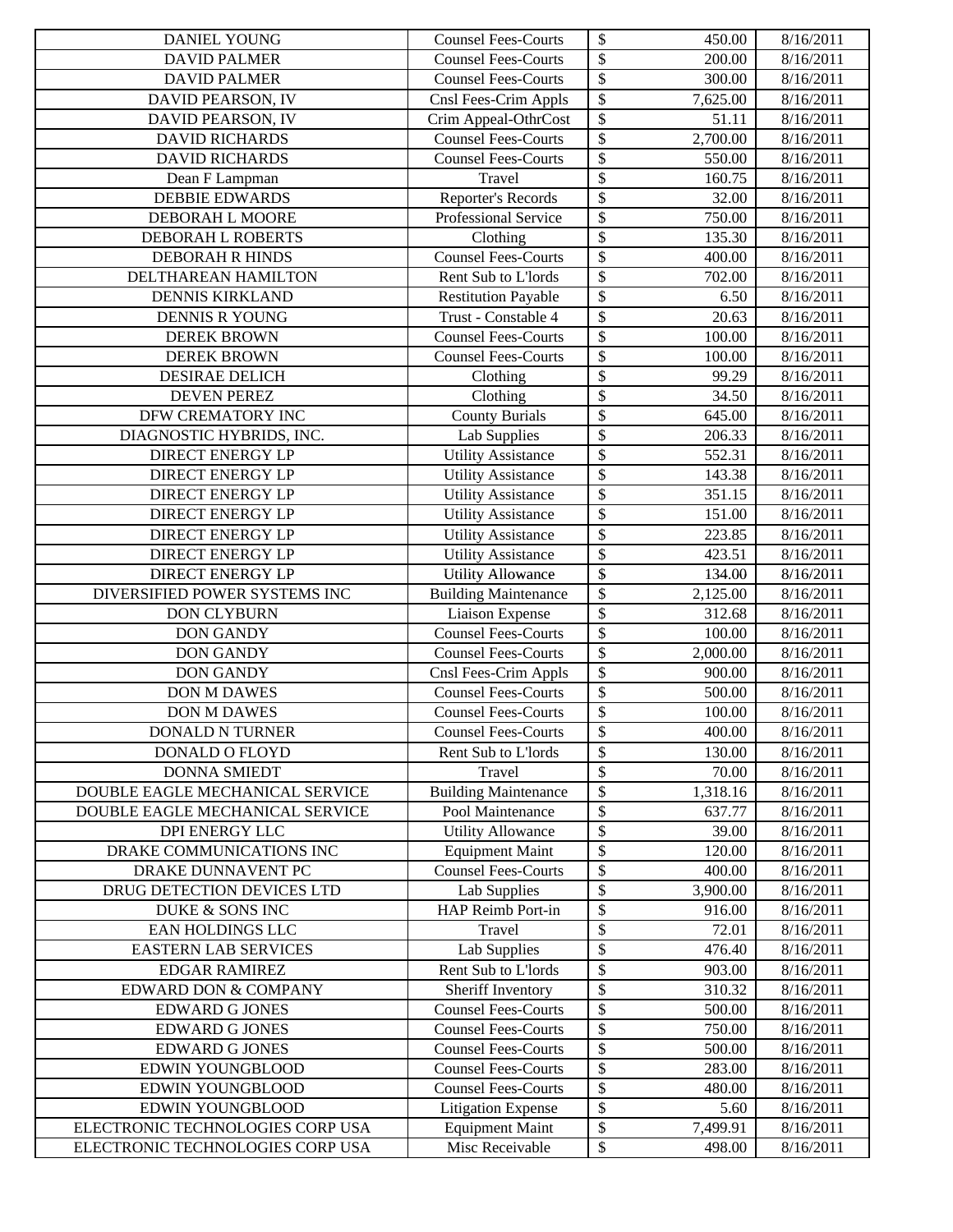| ELLEN TIMBERLAKE-VOLZ          | TC Historical Comm          | \$<br>683.85                        | 8/16/2011 |
|--------------------------------|-----------------------------|-------------------------------------|-----------|
| <b>ELOY SEPULVEDA</b>          | <b>Counsel Fees-Courts</b>  | \$<br>1,500.00                      | 8/16/2011 |
| ELOY SEPULVEDA                 | <b>Counsel Fees-Courts</b>  | \$<br>600.00                        | 8/16/2011 |
| <b>ELOY SEPULVEDA</b>          | <b>Counsel Fees-Courts</b>  | \$<br>500.00                        | 8/16/2011 |
| <b>ELOY SEPULVEDA</b>          | <b>Counsel Fees-Courts</b>  | \$<br>250.00                        | 8/16/2011 |
| <b>ELOY SEPULVEDA</b>          | <b>Counsel Fees-Courts</b>  | \$<br>300.00                        | 8/16/2011 |
| <b>ELVIS E MORRIS</b>          | <b>Rental Assistance</b>    | \$<br>495.00                        | 8/16/2011 |
| <b>EMERALD PARK APARTMENTS</b> | <b>Rental Assistance</b>    | \$<br>595.00                        | 8/16/2011 |
| <b>EMERALD PARK APARTMENTS</b> | <b>Utility Assistance</b>   | $\overline{\$}$<br>61.17            | 8/16/2011 |
| <b>EMPIRE PAPER</b>            | Supplies                    | $\boldsymbol{\mathsf{S}}$<br>46.38  | 8/16/2011 |
| ENCON SYSTEMS INC              | Supplies                    | $\overline{\$}$<br>246.00           | 8/16/2011 |
| <b>ENVIROMATIC SYSTEMS</b>     | <b>Building Maintenance</b> | \$<br>395.74                        | 8/16/2011 |
| <b>ENVIROMATIC SYSTEMS</b>     | A/C Maint Contract          | \$<br>1,456.50                      | 8/16/2011 |
| EQUIPMENT DEPOT-FORT WORTH     | Landscaping Expense         | $\boldsymbol{\mathsf{S}}$<br>545.00 | 8/16/2011 |
| ERGON ASPHALT & EMULSIONS INC  | Asphalt-Liquid              | $\overline{\$}$<br>1,723.20         | 8/16/2011 |
| <b>ERIC CUMMINGS</b>           | <b>Counsel Fees-Courts</b>  | \$<br>520.00                        | 8/16/2011 |
| <b>ERIC CUMMINGS</b>           | <b>Counsel Fees-Courts</b>  | \$<br>1,420.00                      | 8/16/2011 |
| <b>ERIC CUMMINGS</b>           | <b>Counsel Fees-Courts</b>  | \$<br>690.00                        | 8/16/2011 |
| <b>ERIC CUMMINGS</b>           | <b>Counsel Fees-Courts</b>  | \$<br>225.00                        | 8/16/2011 |
| <b>EVCO PARTNERS LP</b>        | Supplies                    | \$<br>28.62                         | 8/16/2011 |
| <b>EVCO PARTNERS LP</b>        | Supplies                    | \$<br>19.04                         | 8/16/2011 |
| <b>EVCO PARTNERS LP</b>        | Supplies                    | \$<br>2,211.24                      | 8/16/2011 |
| <b>EVCO PARTNERS LP</b>        | Supplies                    | \$<br>20.32                         | 8/16/2011 |
| <b>EVCO PARTNERS LP</b>        | Supplies                    | \$<br>10.60                         | 8/16/2011 |
| <b>EVCO PARTNERS LP</b>        | <b>Building Maintenance</b> | \$<br>44.06                         | 8/16/2011 |
| <b>EVCO PARTNERS LP</b>        | <b>Building Maintenance</b> | \$<br>2.05                          | 8/16/2011 |
| <b>EVCO PARTNERS LP</b>        | <b>Building Maintenance</b> | \$<br>187.08                        | 8/16/2011 |
| <b>EVCO PARTNERS LP</b>        | <b>Building Maintenance</b> | \$<br>869.32                        | 8/16/2011 |
| <b>EVCO PARTNERS LP</b>        | <b>Building Maintenance</b> | \$<br>25.52                         | 8/16/2011 |
| <b>EVCO PARTNERS LP</b>        | <b>Building Maintenance</b> | \$<br>52.30                         | 8/16/2011 |
| <b>EVCO PARTNERS LP</b>        | <b>Building Maintenance</b> | \$<br>66.54                         | 8/16/2011 |
| <b>EVCO PARTNERS LP</b>        | Supplies                    | \$<br>131.69                        | 8/16/2011 |
| <b>EVCO PARTNERS LP</b>        | <b>Building Maintenance</b> | \$<br>591.54                        | 8/16/2011 |
| <b>EVCO PARTNERS LP</b>        | Supplies                    | $\overline{\$}$<br>156.88           | 8/16/2011 |
| EZ ELECTRICAL CONTRACTORS LLC  | <b>Building Maintenance</b> | $\boldsymbol{\$}$<br>762.57         | 8/16/2011 |
| EZ ELECTRICAL CONTRACTORS LLC  | <b>Building Maintenance</b> | \$<br>340.00                        | 8/16/2011 |
| FACTORY FINISH COLLISION       | Damage Claims               | $\boldsymbol{\mathsf{S}}$<br>164.92 | 8/16/2011 |
| FAMILY DOLLAR #4688            | Food/Hygiene Assist         | \$<br>32.00                         | 8/16/2011 |
| FAMILY DOLLAR #4847            | Food/Hygiene Assist         | \$<br>30.00                         | 8/16/2011 |
| <b>FARMERS MARKET</b>          | Food                        | \$<br>234.48                        | 8/16/2011 |
| <b>FEDEX</b>                   | Postage                     | \$<br>49.98                         | 8/16/2011 |
| <b>FEDEX</b>                   | Postage                     | \$<br>97.90                         | 8/16/2011 |
| <b>FEDEX</b>                   | Postage                     | \$<br>55.92                         | 8/16/2011 |
| <b>FEDEX</b>                   | Postage                     | \$<br>29.10                         | 8/16/2011 |
| <b>FEDEX</b>                   | Postage                     | \$<br>35.08                         | 8/16/2011 |
| FELIPE O CALZADA               | <b>Counsel Fees-Courts</b>  | \$<br>500.00                        | 8/16/2011 |
| FELIPE O CALZADA               | Counsel Fees-Juv            | \$<br>650.00                        | 8/16/2011 |
| FELIPE O CALZADA               | Counsel Fees - CPS          | \$<br>455.00                        | 8/16/2011 |
| FIESTA MART #76                | Food/Hygiene Assist         | \$<br>14.72                         | 8/16/2011 |
| FIRST CHOICE POWER             | <b>Utility Assistance</b>   | \$<br>1,683.57                      | 8/16/2011 |
| FISHER SCIENTIFIC              | Lab Supplies                | \$<br>174.24                        | 8/16/2011 |
| <b>FISHER SCIENTIFIC</b>       | Lab Supplies                | \$<br>339.96                        | 8/16/2011 |
| <b>FISHER SCIENTIFIC</b>       | <b>Lab Supplies</b>         | \$<br>38.53                         | 8/16/2011 |
| FISHER SCIENTIFIC              | <b>Lab Supplies</b>         | \$<br>10.10                         | 8/16/2011 |
| FISHER SCIENTIFIC              | Lab Supplies                | \$<br>135.04                        | 8/16/2011 |
| FITCO FITNESS CENTER OUTFITTER | Capital Outlay-Furni        | \$<br>10,903.00<br>$\mathbb{S}$     | 8/16/2011 |
| FITCO FITNESS CENTER OUTFITTER | Capital Outlav Low V        | 3.771.50                            | 8/16/2011 |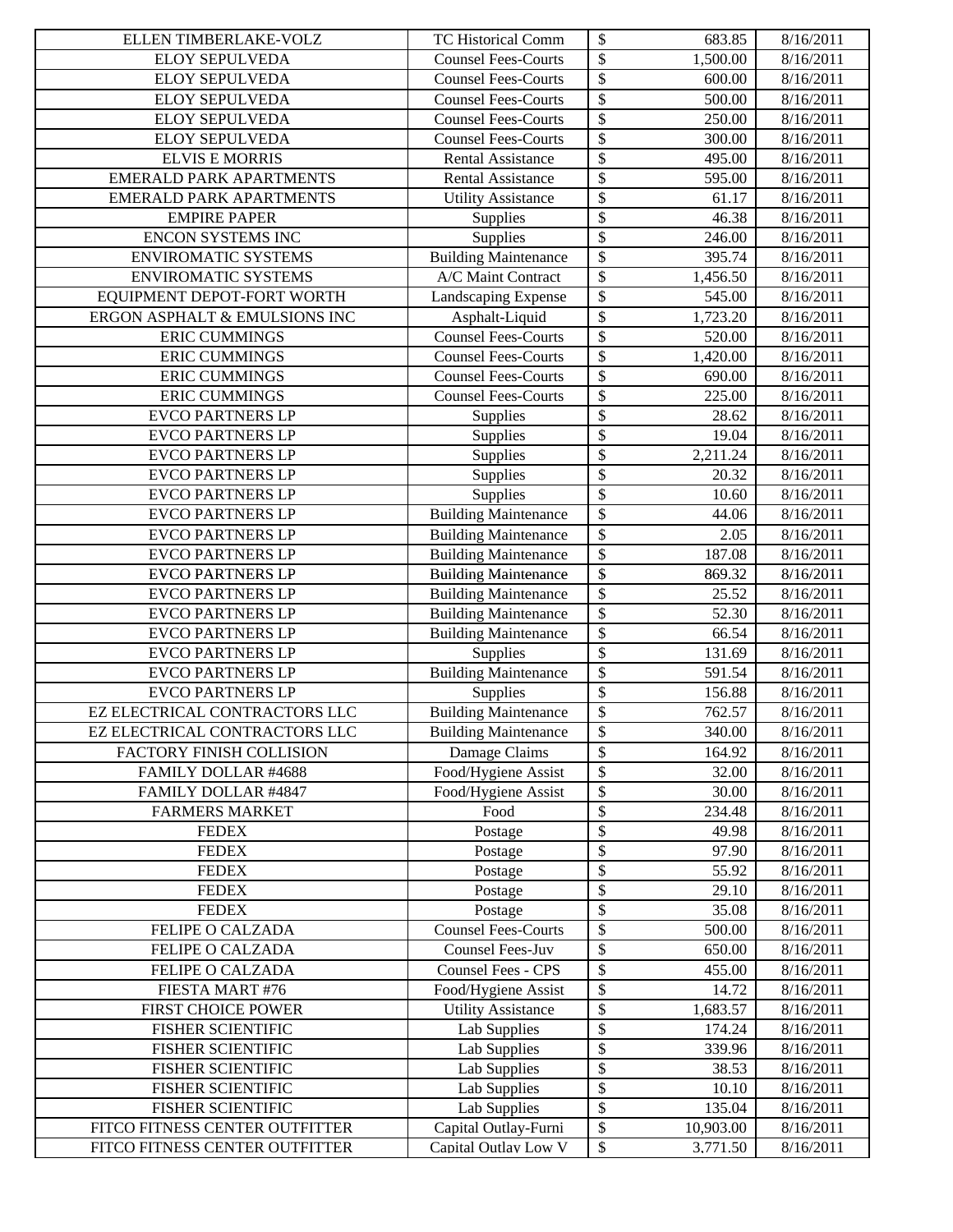| FITNESS SERVICE OF NORTH TEXAS      | <b>Equipment Maint</b>      | \$                       | 355.00     | 8/16/2011 |
|-------------------------------------|-----------------------------|--------------------------|------------|-----------|
| FIVE STAR CORRECTIONAL SERVICES INC | Food Contr/Prisoners        | \$                       | 160,550.80 | 8/16/2011 |
| FIVE STAR CORRECTIONAL SERVICES INC | Food Contr/Employees        | \$                       | 4,988.32   | 8/16/2011 |
| FLIK INTERNATIONAL CORP             | Travel                      | \$                       | 142.60     | 8/16/2011 |
| FORESIGHT MANAGEMENT & DEVELOPMENT  | Rent Sub to L'Iords         | \$                       | 653.00     | 8/16/2011 |
| FORT WORTH AUTO GLASS CENTER LTD    | Parts and Supplies          | \$                       | 137.45     | 8/16/2011 |
| FORT WORTH ELECTRIC                 | <b>Building Maintenance</b> | \$                       | 37.00      | 8/16/2011 |
| FORT WORTH ELECTRIC                 | <b>Building Maintenance</b> | $\overline{\mathcal{S}}$ | 74.00      | 8/16/2011 |
| FORT WORTH ELECTRIC                 | Echo Lake Park              | \$                       | 498.99     | 8/16/2011 |
| FORT WORTH SHAVER & APPLIANCE       | Personal Hygiene            | \$                       | 183.80     | 8/16/2011 |
| FORT WORTH WATER DEPARTMENT         | Water                       | \$                       | 151.25     | 8/16/2011 |
| FORT WORTH WATER DEPARTMENT         | Water                       | \$                       | 20.25      | 8/16/2011 |
| FORT WORTH WATER DEPARTMENT         | Water                       | \$                       | 420.91     | 8/16/2011 |
| FORT WORTH WATER DEPARTMENT         | Water                       | \$                       | 222.84     | 8/16/2011 |
| FORT WORTH WATER DEPARTMENT         | <b>Utility Assistance</b>   | \$                       | 1,079.14   | 8/16/2011 |
| FORT WORTH WATER DEPARTMENT         | Field Equip&Supplies        | \$                       | 83.75      | 8/16/2011 |
| FORT WORTH WATER DEPARTMENT         | Water                       | \$                       | 1,262.73   | 8/16/2011 |
| FORT WORTH WATER DEPARTMENT         | Water                       | \$                       | 35.50      | 8/16/2011 |
| FORT WORTH WATER DEPARTMENT         | Water                       | \$                       | 567.50     | 8/16/2011 |
| FORT WORTH WATER DEPARTMENT         | Water                       | \$                       | 58.38      | 8/16/2011 |
| FORT WORTH WATER DEPARTMENT         | Water                       | \$                       | 58.38      | 8/16/2011 |
| FRANCES B JANEZIC                   | Professional Service        | \$                       | 1,021.68   | 8/16/2011 |
| FRANCES B JANEZIC                   | Professional Service        | \$                       | 340.56     | 8/16/2011 |
| <b>FRANCINE PRATT</b>               | Liaison Expense             | \$                       | 154.18     | 8/16/2011 |
| FRANCISCO HERNANDEZ JR              | <b>Counsel Fees-Courts</b>  | \$                       | 100.00     | 8/16/2011 |
| FRANCISCO HERNANDEZ JR              | <b>Counsel Fees-Courts</b>  | \$                       | 100.00     | 8/16/2011 |
| FRANCISCO HERNANDEZ JR              | <b>Counsel Fees-Courts</b>  | \$                       | 100.00     | 8/16/2011 |
| FRANCISCO HERNANDEZ JR              | <b>Interpreter Fees</b>     | \$                       | 50.00      | 8/16/2011 |
| <b>FRANK ADLER</b>                  | Counsel Fees-Juv            | \$                       | 530.00     | 8/16/2011 |
| <b>FRANK ADLER</b>                  | Counsel Fees - CPS          | \$                       | 1,220.00   | 8/16/2011 |
| FRED CUMMINGS                       | <b>Counsel Fees-Courts</b>  | \$                       | 580.00     | 8/16/2011 |
| <b>FRED CUMMINGS</b>                | <b>Counsel Fees-Courts</b>  | \$                       | 16,666.67  | 8/16/2011 |
| FRED CUMMINGS                       | Cnsl Fees-Cap Murder        | $\overline{\mathcal{S}}$ | 33,333.33  | 8/16/2011 |
| FREER MECHANICAL CONTRACTORS        | <b>Building Maintenance</b> | \$                       | 699.36     | 8/16/2011 |
| FRONTIER UTILITIES INC              | <b>Utility Assistance</b>   | $\overline{\$}$          | 62.99      | 8/16/2011 |
| FT WORTH LAUNDRY & DRY CLEAN        | Lab Equip Mainten           | $\boldsymbol{\$}$        | 107.50     | 8/16/2011 |
| FULGHAM LAW FIRM PC                 | <b>Counsel Fees-Courts</b>  | \$                       | 100.00     | 8/16/2011 |
| FULGHAM LAW FIRM PC                 | <b>Counsel Fees-Courts</b>  | \$                       | 300.00     | 8/16/2011 |
| FULGHAM LAW FIRM PC                 | <b>Counsel Fees-Courts</b>  | \$                       | 500.00     | 8/16/2011 |
| FUNDING INFORMATION CENTER          | Supplies                    | \$                       | 50.00      | 8/16/2011 |
| FW MILLSTONE PARTNERS LP            | Rental Assistance           | \$                       | 238.00     | 8/16/2011 |
| <b>G ALAN STEELE</b>                | <b>Counsel Fees-Courts</b>  | \$                       | 400.00     | 8/16/2011 |
| <b>G ANDREW PLATT</b>               | <b>Counsel Fees-Courts</b>  | \$                       | 1,000.00   | 8/16/2011 |
| <b>G ANDREW PLATT</b>               | <b>Counsel Fees-Courts</b>  | \$                       | 850.00     | 8/16/2011 |
| <b>G ANDREW PLATT</b>               | <b>Counsel Fees-Courts</b>  | \$                       | 1,125.00   | 8/16/2011 |
| <b>G ANDREW PLATT</b>               | <b>Counsel Fees-Courts</b>  | \$                       | 200.00     | 8/16/2011 |
| <b>GARY L TRAYLOR</b>               | Investigative               | \$                       | 360.00     | 8/16/2011 |
| <b>GENE TIPPENS</b>                 | HAP Reimb Port-in           | \$                       | 900.00     | 8/16/2011 |
| <b>GEORGE MACKEY</b>                | <b>Counsel Fees-Courts</b>  | \$                       | 750.00     | 8/16/2011 |
| GEORGE PATTON ASSOCIATES INC        | <b>Building Maintenance</b> | \$                       | 653.16     | 8/16/2011 |
| <b>GEORGE R TRIMBER LAW OFFICE</b>  | <b>Counsel Fees-Courts</b>  | \$                       | 1,325.00   | 8/16/2011 |
| <b>GERALD L CLAYBURN</b>            | Software Maintenance        | \$                       | 1,362.50   | 8/16/2011 |
| <b>GES</b>                          | <b>Building Maintenance</b> | \$                       | 163.24     | 8/16/2011 |
| <b>GES</b>                          | <b>Building Maintenance</b> | \$                       | 62.00      | 8/16/2011 |
| <b>GES</b>                          | <b>Building Maintenance</b> | \$                       | 217.00     | 8/16/2011 |
| <b>GES</b>                          | <b>Building Maintenance</b> | \$                       | 570.62     | 8/16/2011 |
| <b>GES</b>                          | A/C Maint Contract          | ${\mathbb S}$            | 809.75     | 8/16/2011 |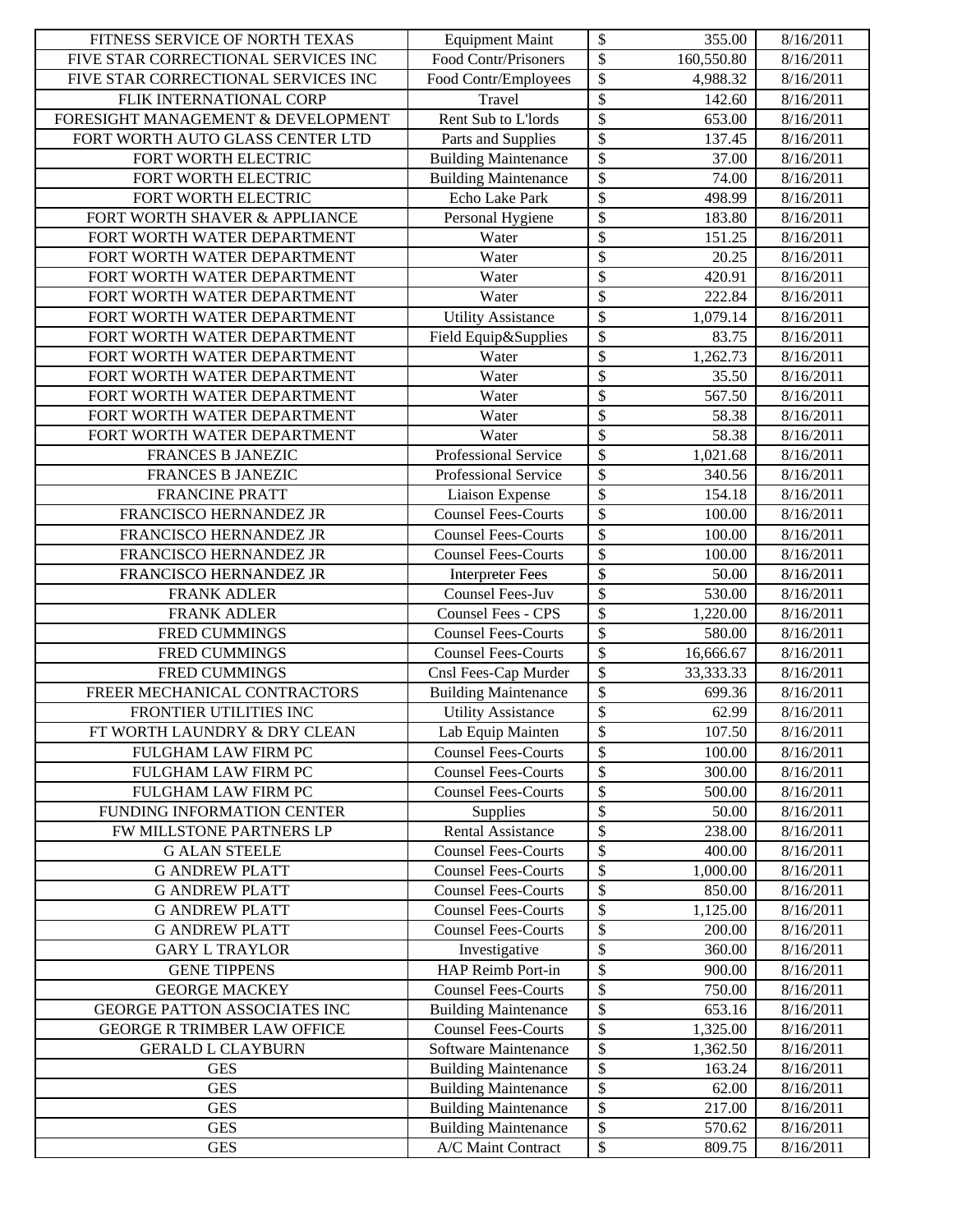| $\boldsymbol{\mathsf{S}}$<br><b>GES</b><br>A/C Maint Contract<br>1,705.16<br>8/16/2011<br>$\boldsymbol{\mathsf{S}}$<br><b>GES</b><br>A/C Maint Contract<br>341.00<br>8/16/2011<br>\$<br><b>GES</b><br>2,763.47<br>A/C Maint Contract<br>8/16/2011<br>$\boldsymbol{\mathsf{S}}$<br>A/C Maint Contract<br>8/16/2011<br><b>GES</b><br>306.53<br>\$<br><b>GES</b><br>A/C Maint Contract<br>224.53<br>8/16/2011<br>\$<br><b>GES</b><br>A/C Maint Contract<br>372.00<br>8/16/2011<br>\$<br><b>GILBERT RUSSELL ROWE</b><br>1,275.00<br><b>Counsel Fees-Courts</b><br>8/16/2011<br>\$<br><b>GILBERTO TORREZ</b><br>Investigative<br>1,995.00<br>8/16/2011<br>$\overline{\$}$<br><b>GILBERTO TORREZ</b><br>307.75<br>8/16/2011<br>Investigative<br>$\boldsymbol{\mathsf{S}}$<br>GIRLS INC OF TARRANT COUNTY<br><b>Subrecipient Service</b><br>8/16/2011<br>5,310.20<br>\$<br><b>GLADYS ROWE</b><br>Professional Service<br>8/16/2011<br>2,408.57<br>\$<br><b>GLOBAL PAYMENTS INC</b><br><b>Hlth Dept Immu Fees</b><br>416.85<br>8/16/2011<br>$\overline{\$}$<br><b>GLOBAL PAYMENTS INC</b><br>Hlth Dept Immu Fees<br>184.23<br>8/16/2011<br>\$<br><b>GLOBAL PAYMENTS INC</b><br>Hlth Internat'l Trav<br>1,238.29<br>8/16/2011<br>\$<br><b>GRAPHIC FINISHING SYSTEMS INC</b><br>512.67<br>8/16/2011<br><b>Equipment Maint</b><br>\$<br>GREEN MOUNTAIN ENERGY COMPANY<br><b>Utility Assistance</b><br>88.47<br>8/16/2011<br>\$<br>GREEN MOUNTAIN ENERGY COMPANY<br><b>Utility Assistance</b><br>79.00<br>8/16/2011<br>\$<br><b>Utility Assistance</b><br>315.00<br>8/16/2011<br>GREEN MOUNTAIN ENERGY COMPANY<br>\$<br>Utility Assistance<br>GREEN MOUNTAIN ENERGY COMPANY<br>134.65<br>8/16/2011<br>\$<br>GREEN MOUNTAIN ENERGY COMPANY<br><b>Utility Assistance</b><br>350.00<br>8/16/2011<br>\$<br>GREEN MOUNTAIN ENERGY COMPANY<br>77.60<br>8/16/2011<br><b>Utility Assistance</b><br>$\overline{\$}$<br>GREEN MOUNTAIN ENERGY COMPANY<br>77.36<br>8/16/2011<br><b>Utility Assistance</b><br>$\boldsymbol{\mathsf{S}}$<br>GREEN MOUNTAIN ENERGY COMPANY<br>118.98<br>8/16/2011<br><b>Utility Assistance</b><br>\$<br>GREEN MOUNTAIN ENERGY COMPANY<br><b>Utility Assistance</b><br>111.11<br>8/16/2011<br>\$<br>GREEN MOUNTAIN ENERGY COMPANY<br><b>Utility Assistance</b><br>399.31<br>8/16/2011<br>$\boldsymbol{\mathsf{S}}$<br><b>County Burials</b><br>1,490.00<br>8/16/2011<br>GREENWOOD MOUNT OLIVET<br><b>Counsel Fees-Courts</b><br>$\boldsymbol{\mathsf{S}}$<br><b>GREG GRAY</b><br>800.00<br>8/16/2011<br>$\boldsymbol{\mathsf{S}}$<br>GREGORY SPENCER FUNERAL<br>8/16/2011<br><b>County Burials</b><br>1,050.00<br>\$<br><b>GREYHOUND LINES INC</b><br>8/16/2011<br>Transportation<br>54.00<br>\$<br><b>GST PUBLIC SAFETY SUPPLY</b><br><b>Range Supplies</b><br>80.85<br>8/16/2011<br>\$<br><b>GST PUBLIC SAFETY SUPPLY</b><br>Clothing<br>351.21<br>8/16/2011<br>\$<br><b>GST PUBLIC SAFETY SUPPLY</b><br>Clothing<br>1,226.00<br>8/16/2011<br>\$<br><b>GST PUBLIC SAFETY SUPPLY</b><br>Clothing<br>1,561.43<br>8/16/2011<br>\$<br><b>GST PUBLIC SAFETY SUPPLY</b><br>$\overline{\text{C}}$ lothing<br>5,090.48<br>8/16/2011<br>2,491.84<br>Clothing<br>$\boldsymbol{\$}$<br>8/16/2011<br><b>GST PUBLIC SAFETY SUPPLY</b><br>\$<br>8/16/2011<br><b>GST PUBLIC SAFETY SUPPLY</b><br>Clothing<br>2,086.16<br>$\boldsymbol{\mathsf{S}}$<br><b>GST PUBLIC SAFETY SUPPLY</b><br>Clothing<br>300.70<br>8/16/2011<br>$\boldsymbol{\$}$<br><b>GST PUBLIC SAFETY SUPPLY</b><br>Clothing<br>1,113.95<br>8/16/2011<br>\$<br><b>GST PUBLIC SAFETY SUPPLY</b><br>Clothing<br>(163.33)<br>8/16/2011<br>\$<br><b>GST PUBLIC SAFETY SUPPLY</b><br>Clothing<br>670.70<br>8/16/2011<br>\$<br><b>GST PUBLIC SAFETY SUPPLY</b><br>Clothing<br>344.07<br>8/16/2011<br>\$<br>Clothing<br><b>GST PUBLIC SAFETY SUPPLY</b><br>375.73<br>8/16/2011<br>\$<br>Clothing<br>1,955.90<br>8/16/2011<br><b>GST PUBLIC SAFETY SUPPLY</b><br>\$<br>Clothing<br>8/16/2011<br><b>GST PUBLIC SAFETY SUPPLY</b><br>340.26<br>\$<br><b>GT INVESTIGATIVE SERVICES</b><br>Investigative<br>135.00<br>8/16/2011<br>Residential Servc<br>\$<br><b>GULF COAST TRADES CENTER</b><br>4,285.75<br>8/16/2011<br>$\boldsymbol{\mathsf{S}}$<br>Education<br>GULLIVER'S TRAVEL SERVICE INC<br>299.50<br>8/16/2011<br>$\boldsymbol{\mathsf{S}}$<br>GULLIVER'S TRAVEL SERVICE INC<br>Education<br>274.30<br>8/16/2011<br>\$<br><b>GW OUTFITTERS LP</b><br>Supplies<br>396.00<br>8/16/2011<br>\$<br>H C BLAKEWELL INC<br>Vehicle Maintenance<br>9.99<br>8/16/2011<br>\$<br><b>Medical Supplies</b><br>H D SMITH WHOLESALE CO<br>3,555.17<br>8/16/2011<br>$\boldsymbol{\mathsf{S}}$<br>H D SMITH WHOLESALE CO<br><b>Medical Supplies</b><br>8/16/2011<br>1,366.04<br>$\boldsymbol{\mathsf{S}}$<br>HALAWA VIEW APARTMENTS GP<br>Rent<br>263.06<br>8/16/2011<br>$\boldsymbol{\mathsf{S}}$<br>HALL ALBERT CONSTRUCTION<br>Non-Track Const/Bldg<br>9,418.80<br>8/16/2011<br>$\boldsymbol{\mathsf{S}}$<br><b>Counsel Fees-Courts</b><br>HAMIDA A ABDAL-KHALLAQ INC<br>3,650.00<br>8/16/2011<br>$\mathbb{S}$<br>Counsel Fees - CPS<br>100.00<br>8/16/2011 | <b>GES</b>                 | A/C Maint Contract | \$<br>583.73 | 8/16/2011 |
|----------------------------------------------------------------------------------------------------------------------------------------------------------------------------------------------------------------------------------------------------------------------------------------------------------------------------------------------------------------------------------------------------------------------------------------------------------------------------------------------------------------------------------------------------------------------------------------------------------------------------------------------------------------------------------------------------------------------------------------------------------------------------------------------------------------------------------------------------------------------------------------------------------------------------------------------------------------------------------------------------------------------------------------------------------------------------------------------------------------------------------------------------------------------------------------------------------------------------------------------------------------------------------------------------------------------------------------------------------------------------------------------------------------------------------------------------------------------------------------------------------------------------------------------------------------------------------------------------------------------------------------------------------------------------------------------------------------------------------------------------------------------------------------------------------------------------------------------------------------------------------------------------------------------------------------------------------------------------------------------------------------------------------------------------------------------------------------------------------------------------------------------------------------------------------------------------------------------------------------------------------------------------------------------------------------------------------------------------------------------------------------------------------------------------------------------------------------------------------------------------------------------------------------------------------------------------------------------------------------------------------------------------------------------------------------------------------------------------------------------------------------------------------------------------------------------------------------------------------------------------------------------------------------------------------------------------------------------------------------------------------------------------------------------------------------------------------------------------------------------------------------------------------------------------------------------------------------------------------------------------------------------------------------------------------------------------------------------------------------------------------------------------------------------------------------------------------------------------------------------------------------------------------------------------------------------------------------------------------------------------------------------------------------------------------------------------------------------------------------------------------------------------------------------------------------------------------------------------------------------------------------------------------------------------------------------------------------------------------------------------------------------------------------------------------------------------------------------------------------------------------------------------------------------------------------------------------------------------------------------------------------------------------------------------------------------------------------------------------------------------------------------------------------------------------------------------------------------------------------------------------------------------------------------------------------------------------------------------------------------------------------------------------------------------------------------------------------------------------------------------------------------------------------------------------------------------------------------------------------------------------------------------------------------------------------------------------------------------------------------------------------------------------------------------------------------------------------------------|----------------------------|--------------------|--------------|-----------|
|                                                                                                                                                                                                                                                                                                                                                                                                                                                                                                                                                                                                                                                                                                                                                                                                                                                                                                                                                                                                                                                                                                                                                                                                                                                                                                                                                                                                                                                                                                                                                                                                                                                                                                                                                                                                                                                                                                                                                                                                                                                                                                                                                                                                                                                                                                                                                                                                                                                                                                                                                                                                                                                                                                                                                                                                                                                                                                                                                                                                                                                                                                                                                                                                                                                                                                                                                                                                                                                                                                                                                                                                                                                                                                                                                                                                                                                                                                                                                                                                                                                                                                                                                                                                                                                                                                                                                                                                                                                                                                                                                                                                                                                                                                                                                                                                                                                                                                                                                                                                                                                                                                    |                            |                    |              |           |
|                                                                                                                                                                                                                                                                                                                                                                                                                                                                                                                                                                                                                                                                                                                                                                                                                                                                                                                                                                                                                                                                                                                                                                                                                                                                                                                                                                                                                                                                                                                                                                                                                                                                                                                                                                                                                                                                                                                                                                                                                                                                                                                                                                                                                                                                                                                                                                                                                                                                                                                                                                                                                                                                                                                                                                                                                                                                                                                                                                                                                                                                                                                                                                                                                                                                                                                                                                                                                                                                                                                                                                                                                                                                                                                                                                                                                                                                                                                                                                                                                                                                                                                                                                                                                                                                                                                                                                                                                                                                                                                                                                                                                                                                                                                                                                                                                                                                                                                                                                                                                                                                                                    |                            |                    |              |           |
|                                                                                                                                                                                                                                                                                                                                                                                                                                                                                                                                                                                                                                                                                                                                                                                                                                                                                                                                                                                                                                                                                                                                                                                                                                                                                                                                                                                                                                                                                                                                                                                                                                                                                                                                                                                                                                                                                                                                                                                                                                                                                                                                                                                                                                                                                                                                                                                                                                                                                                                                                                                                                                                                                                                                                                                                                                                                                                                                                                                                                                                                                                                                                                                                                                                                                                                                                                                                                                                                                                                                                                                                                                                                                                                                                                                                                                                                                                                                                                                                                                                                                                                                                                                                                                                                                                                                                                                                                                                                                                                                                                                                                                                                                                                                                                                                                                                                                                                                                                                                                                                                                                    |                            |                    |              |           |
|                                                                                                                                                                                                                                                                                                                                                                                                                                                                                                                                                                                                                                                                                                                                                                                                                                                                                                                                                                                                                                                                                                                                                                                                                                                                                                                                                                                                                                                                                                                                                                                                                                                                                                                                                                                                                                                                                                                                                                                                                                                                                                                                                                                                                                                                                                                                                                                                                                                                                                                                                                                                                                                                                                                                                                                                                                                                                                                                                                                                                                                                                                                                                                                                                                                                                                                                                                                                                                                                                                                                                                                                                                                                                                                                                                                                                                                                                                                                                                                                                                                                                                                                                                                                                                                                                                                                                                                                                                                                                                                                                                                                                                                                                                                                                                                                                                                                                                                                                                                                                                                                                                    |                            |                    |              |           |
|                                                                                                                                                                                                                                                                                                                                                                                                                                                                                                                                                                                                                                                                                                                                                                                                                                                                                                                                                                                                                                                                                                                                                                                                                                                                                                                                                                                                                                                                                                                                                                                                                                                                                                                                                                                                                                                                                                                                                                                                                                                                                                                                                                                                                                                                                                                                                                                                                                                                                                                                                                                                                                                                                                                                                                                                                                                                                                                                                                                                                                                                                                                                                                                                                                                                                                                                                                                                                                                                                                                                                                                                                                                                                                                                                                                                                                                                                                                                                                                                                                                                                                                                                                                                                                                                                                                                                                                                                                                                                                                                                                                                                                                                                                                                                                                                                                                                                                                                                                                                                                                                                                    |                            |                    |              |           |
|                                                                                                                                                                                                                                                                                                                                                                                                                                                                                                                                                                                                                                                                                                                                                                                                                                                                                                                                                                                                                                                                                                                                                                                                                                                                                                                                                                                                                                                                                                                                                                                                                                                                                                                                                                                                                                                                                                                                                                                                                                                                                                                                                                                                                                                                                                                                                                                                                                                                                                                                                                                                                                                                                                                                                                                                                                                                                                                                                                                                                                                                                                                                                                                                                                                                                                                                                                                                                                                                                                                                                                                                                                                                                                                                                                                                                                                                                                                                                                                                                                                                                                                                                                                                                                                                                                                                                                                                                                                                                                                                                                                                                                                                                                                                                                                                                                                                                                                                                                                                                                                                                                    |                            |                    |              |           |
|                                                                                                                                                                                                                                                                                                                                                                                                                                                                                                                                                                                                                                                                                                                                                                                                                                                                                                                                                                                                                                                                                                                                                                                                                                                                                                                                                                                                                                                                                                                                                                                                                                                                                                                                                                                                                                                                                                                                                                                                                                                                                                                                                                                                                                                                                                                                                                                                                                                                                                                                                                                                                                                                                                                                                                                                                                                                                                                                                                                                                                                                                                                                                                                                                                                                                                                                                                                                                                                                                                                                                                                                                                                                                                                                                                                                                                                                                                                                                                                                                                                                                                                                                                                                                                                                                                                                                                                                                                                                                                                                                                                                                                                                                                                                                                                                                                                                                                                                                                                                                                                                                                    |                            |                    |              |           |
|                                                                                                                                                                                                                                                                                                                                                                                                                                                                                                                                                                                                                                                                                                                                                                                                                                                                                                                                                                                                                                                                                                                                                                                                                                                                                                                                                                                                                                                                                                                                                                                                                                                                                                                                                                                                                                                                                                                                                                                                                                                                                                                                                                                                                                                                                                                                                                                                                                                                                                                                                                                                                                                                                                                                                                                                                                                                                                                                                                                                                                                                                                                                                                                                                                                                                                                                                                                                                                                                                                                                                                                                                                                                                                                                                                                                                                                                                                                                                                                                                                                                                                                                                                                                                                                                                                                                                                                                                                                                                                                                                                                                                                                                                                                                                                                                                                                                                                                                                                                                                                                                                                    |                            |                    |              |           |
|                                                                                                                                                                                                                                                                                                                                                                                                                                                                                                                                                                                                                                                                                                                                                                                                                                                                                                                                                                                                                                                                                                                                                                                                                                                                                                                                                                                                                                                                                                                                                                                                                                                                                                                                                                                                                                                                                                                                                                                                                                                                                                                                                                                                                                                                                                                                                                                                                                                                                                                                                                                                                                                                                                                                                                                                                                                                                                                                                                                                                                                                                                                                                                                                                                                                                                                                                                                                                                                                                                                                                                                                                                                                                                                                                                                                                                                                                                                                                                                                                                                                                                                                                                                                                                                                                                                                                                                                                                                                                                                                                                                                                                                                                                                                                                                                                                                                                                                                                                                                                                                                                                    |                            |                    |              |           |
|                                                                                                                                                                                                                                                                                                                                                                                                                                                                                                                                                                                                                                                                                                                                                                                                                                                                                                                                                                                                                                                                                                                                                                                                                                                                                                                                                                                                                                                                                                                                                                                                                                                                                                                                                                                                                                                                                                                                                                                                                                                                                                                                                                                                                                                                                                                                                                                                                                                                                                                                                                                                                                                                                                                                                                                                                                                                                                                                                                                                                                                                                                                                                                                                                                                                                                                                                                                                                                                                                                                                                                                                                                                                                                                                                                                                                                                                                                                                                                                                                                                                                                                                                                                                                                                                                                                                                                                                                                                                                                                                                                                                                                                                                                                                                                                                                                                                                                                                                                                                                                                                                                    |                            |                    |              |           |
|                                                                                                                                                                                                                                                                                                                                                                                                                                                                                                                                                                                                                                                                                                                                                                                                                                                                                                                                                                                                                                                                                                                                                                                                                                                                                                                                                                                                                                                                                                                                                                                                                                                                                                                                                                                                                                                                                                                                                                                                                                                                                                                                                                                                                                                                                                                                                                                                                                                                                                                                                                                                                                                                                                                                                                                                                                                                                                                                                                                                                                                                                                                                                                                                                                                                                                                                                                                                                                                                                                                                                                                                                                                                                                                                                                                                                                                                                                                                                                                                                                                                                                                                                                                                                                                                                                                                                                                                                                                                                                                                                                                                                                                                                                                                                                                                                                                                                                                                                                                                                                                                                                    |                            |                    |              |           |
|                                                                                                                                                                                                                                                                                                                                                                                                                                                                                                                                                                                                                                                                                                                                                                                                                                                                                                                                                                                                                                                                                                                                                                                                                                                                                                                                                                                                                                                                                                                                                                                                                                                                                                                                                                                                                                                                                                                                                                                                                                                                                                                                                                                                                                                                                                                                                                                                                                                                                                                                                                                                                                                                                                                                                                                                                                                                                                                                                                                                                                                                                                                                                                                                                                                                                                                                                                                                                                                                                                                                                                                                                                                                                                                                                                                                                                                                                                                                                                                                                                                                                                                                                                                                                                                                                                                                                                                                                                                                                                                                                                                                                                                                                                                                                                                                                                                                                                                                                                                                                                                                                                    |                            |                    |              |           |
|                                                                                                                                                                                                                                                                                                                                                                                                                                                                                                                                                                                                                                                                                                                                                                                                                                                                                                                                                                                                                                                                                                                                                                                                                                                                                                                                                                                                                                                                                                                                                                                                                                                                                                                                                                                                                                                                                                                                                                                                                                                                                                                                                                                                                                                                                                                                                                                                                                                                                                                                                                                                                                                                                                                                                                                                                                                                                                                                                                                                                                                                                                                                                                                                                                                                                                                                                                                                                                                                                                                                                                                                                                                                                                                                                                                                                                                                                                                                                                                                                                                                                                                                                                                                                                                                                                                                                                                                                                                                                                                                                                                                                                                                                                                                                                                                                                                                                                                                                                                                                                                                                                    |                            |                    |              |           |
|                                                                                                                                                                                                                                                                                                                                                                                                                                                                                                                                                                                                                                                                                                                                                                                                                                                                                                                                                                                                                                                                                                                                                                                                                                                                                                                                                                                                                                                                                                                                                                                                                                                                                                                                                                                                                                                                                                                                                                                                                                                                                                                                                                                                                                                                                                                                                                                                                                                                                                                                                                                                                                                                                                                                                                                                                                                                                                                                                                                                                                                                                                                                                                                                                                                                                                                                                                                                                                                                                                                                                                                                                                                                                                                                                                                                                                                                                                                                                                                                                                                                                                                                                                                                                                                                                                                                                                                                                                                                                                                                                                                                                                                                                                                                                                                                                                                                                                                                                                                                                                                                                                    |                            |                    |              |           |
|                                                                                                                                                                                                                                                                                                                                                                                                                                                                                                                                                                                                                                                                                                                                                                                                                                                                                                                                                                                                                                                                                                                                                                                                                                                                                                                                                                                                                                                                                                                                                                                                                                                                                                                                                                                                                                                                                                                                                                                                                                                                                                                                                                                                                                                                                                                                                                                                                                                                                                                                                                                                                                                                                                                                                                                                                                                                                                                                                                                                                                                                                                                                                                                                                                                                                                                                                                                                                                                                                                                                                                                                                                                                                                                                                                                                                                                                                                                                                                                                                                                                                                                                                                                                                                                                                                                                                                                                                                                                                                                                                                                                                                                                                                                                                                                                                                                                                                                                                                                                                                                                                                    |                            |                    |              |           |
|                                                                                                                                                                                                                                                                                                                                                                                                                                                                                                                                                                                                                                                                                                                                                                                                                                                                                                                                                                                                                                                                                                                                                                                                                                                                                                                                                                                                                                                                                                                                                                                                                                                                                                                                                                                                                                                                                                                                                                                                                                                                                                                                                                                                                                                                                                                                                                                                                                                                                                                                                                                                                                                                                                                                                                                                                                                                                                                                                                                                                                                                                                                                                                                                                                                                                                                                                                                                                                                                                                                                                                                                                                                                                                                                                                                                                                                                                                                                                                                                                                                                                                                                                                                                                                                                                                                                                                                                                                                                                                                                                                                                                                                                                                                                                                                                                                                                                                                                                                                                                                                                                                    |                            |                    |              |           |
|                                                                                                                                                                                                                                                                                                                                                                                                                                                                                                                                                                                                                                                                                                                                                                                                                                                                                                                                                                                                                                                                                                                                                                                                                                                                                                                                                                                                                                                                                                                                                                                                                                                                                                                                                                                                                                                                                                                                                                                                                                                                                                                                                                                                                                                                                                                                                                                                                                                                                                                                                                                                                                                                                                                                                                                                                                                                                                                                                                                                                                                                                                                                                                                                                                                                                                                                                                                                                                                                                                                                                                                                                                                                                                                                                                                                                                                                                                                                                                                                                                                                                                                                                                                                                                                                                                                                                                                                                                                                                                                                                                                                                                                                                                                                                                                                                                                                                                                                                                                                                                                                                                    |                            |                    |              |           |
|                                                                                                                                                                                                                                                                                                                                                                                                                                                                                                                                                                                                                                                                                                                                                                                                                                                                                                                                                                                                                                                                                                                                                                                                                                                                                                                                                                                                                                                                                                                                                                                                                                                                                                                                                                                                                                                                                                                                                                                                                                                                                                                                                                                                                                                                                                                                                                                                                                                                                                                                                                                                                                                                                                                                                                                                                                                                                                                                                                                                                                                                                                                                                                                                                                                                                                                                                                                                                                                                                                                                                                                                                                                                                                                                                                                                                                                                                                                                                                                                                                                                                                                                                                                                                                                                                                                                                                                                                                                                                                                                                                                                                                                                                                                                                                                                                                                                                                                                                                                                                                                                                                    |                            |                    |              |           |
|                                                                                                                                                                                                                                                                                                                                                                                                                                                                                                                                                                                                                                                                                                                                                                                                                                                                                                                                                                                                                                                                                                                                                                                                                                                                                                                                                                                                                                                                                                                                                                                                                                                                                                                                                                                                                                                                                                                                                                                                                                                                                                                                                                                                                                                                                                                                                                                                                                                                                                                                                                                                                                                                                                                                                                                                                                                                                                                                                                                                                                                                                                                                                                                                                                                                                                                                                                                                                                                                                                                                                                                                                                                                                                                                                                                                                                                                                                                                                                                                                                                                                                                                                                                                                                                                                                                                                                                                                                                                                                                                                                                                                                                                                                                                                                                                                                                                                                                                                                                                                                                                                                    |                            |                    |              |           |
|                                                                                                                                                                                                                                                                                                                                                                                                                                                                                                                                                                                                                                                                                                                                                                                                                                                                                                                                                                                                                                                                                                                                                                                                                                                                                                                                                                                                                                                                                                                                                                                                                                                                                                                                                                                                                                                                                                                                                                                                                                                                                                                                                                                                                                                                                                                                                                                                                                                                                                                                                                                                                                                                                                                                                                                                                                                                                                                                                                                                                                                                                                                                                                                                                                                                                                                                                                                                                                                                                                                                                                                                                                                                                                                                                                                                                                                                                                                                                                                                                                                                                                                                                                                                                                                                                                                                                                                                                                                                                                                                                                                                                                                                                                                                                                                                                                                                                                                                                                                                                                                                                                    |                            |                    |              |           |
|                                                                                                                                                                                                                                                                                                                                                                                                                                                                                                                                                                                                                                                                                                                                                                                                                                                                                                                                                                                                                                                                                                                                                                                                                                                                                                                                                                                                                                                                                                                                                                                                                                                                                                                                                                                                                                                                                                                                                                                                                                                                                                                                                                                                                                                                                                                                                                                                                                                                                                                                                                                                                                                                                                                                                                                                                                                                                                                                                                                                                                                                                                                                                                                                                                                                                                                                                                                                                                                                                                                                                                                                                                                                                                                                                                                                                                                                                                                                                                                                                                                                                                                                                                                                                                                                                                                                                                                                                                                                                                                                                                                                                                                                                                                                                                                                                                                                                                                                                                                                                                                                                                    |                            |                    |              |           |
|                                                                                                                                                                                                                                                                                                                                                                                                                                                                                                                                                                                                                                                                                                                                                                                                                                                                                                                                                                                                                                                                                                                                                                                                                                                                                                                                                                                                                                                                                                                                                                                                                                                                                                                                                                                                                                                                                                                                                                                                                                                                                                                                                                                                                                                                                                                                                                                                                                                                                                                                                                                                                                                                                                                                                                                                                                                                                                                                                                                                                                                                                                                                                                                                                                                                                                                                                                                                                                                                                                                                                                                                                                                                                                                                                                                                                                                                                                                                                                                                                                                                                                                                                                                                                                                                                                                                                                                                                                                                                                                                                                                                                                                                                                                                                                                                                                                                                                                                                                                                                                                                                                    |                            |                    |              |           |
|                                                                                                                                                                                                                                                                                                                                                                                                                                                                                                                                                                                                                                                                                                                                                                                                                                                                                                                                                                                                                                                                                                                                                                                                                                                                                                                                                                                                                                                                                                                                                                                                                                                                                                                                                                                                                                                                                                                                                                                                                                                                                                                                                                                                                                                                                                                                                                                                                                                                                                                                                                                                                                                                                                                                                                                                                                                                                                                                                                                                                                                                                                                                                                                                                                                                                                                                                                                                                                                                                                                                                                                                                                                                                                                                                                                                                                                                                                                                                                                                                                                                                                                                                                                                                                                                                                                                                                                                                                                                                                                                                                                                                                                                                                                                                                                                                                                                                                                                                                                                                                                                                                    |                            |                    |              |           |
|                                                                                                                                                                                                                                                                                                                                                                                                                                                                                                                                                                                                                                                                                                                                                                                                                                                                                                                                                                                                                                                                                                                                                                                                                                                                                                                                                                                                                                                                                                                                                                                                                                                                                                                                                                                                                                                                                                                                                                                                                                                                                                                                                                                                                                                                                                                                                                                                                                                                                                                                                                                                                                                                                                                                                                                                                                                                                                                                                                                                                                                                                                                                                                                                                                                                                                                                                                                                                                                                                                                                                                                                                                                                                                                                                                                                                                                                                                                                                                                                                                                                                                                                                                                                                                                                                                                                                                                                                                                                                                                                                                                                                                                                                                                                                                                                                                                                                                                                                                                                                                                                                                    |                            |                    |              |           |
|                                                                                                                                                                                                                                                                                                                                                                                                                                                                                                                                                                                                                                                                                                                                                                                                                                                                                                                                                                                                                                                                                                                                                                                                                                                                                                                                                                                                                                                                                                                                                                                                                                                                                                                                                                                                                                                                                                                                                                                                                                                                                                                                                                                                                                                                                                                                                                                                                                                                                                                                                                                                                                                                                                                                                                                                                                                                                                                                                                                                                                                                                                                                                                                                                                                                                                                                                                                                                                                                                                                                                                                                                                                                                                                                                                                                                                                                                                                                                                                                                                                                                                                                                                                                                                                                                                                                                                                                                                                                                                                                                                                                                                                                                                                                                                                                                                                                                                                                                                                                                                                                                                    |                            |                    |              |           |
|                                                                                                                                                                                                                                                                                                                                                                                                                                                                                                                                                                                                                                                                                                                                                                                                                                                                                                                                                                                                                                                                                                                                                                                                                                                                                                                                                                                                                                                                                                                                                                                                                                                                                                                                                                                                                                                                                                                                                                                                                                                                                                                                                                                                                                                                                                                                                                                                                                                                                                                                                                                                                                                                                                                                                                                                                                                                                                                                                                                                                                                                                                                                                                                                                                                                                                                                                                                                                                                                                                                                                                                                                                                                                                                                                                                                                                                                                                                                                                                                                                                                                                                                                                                                                                                                                                                                                                                                                                                                                                                                                                                                                                                                                                                                                                                                                                                                                                                                                                                                                                                                                                    |                            |                    |              |           |
|                                                                                                                                                                                                                                                                                                                                                                                                                                                                                                                                                                                                                                                                                                                                                                                                                                                                                                                                                                                                                                                                                                                                                                                                                                                                                                                                                                                                                                                                                                                                                                                                                                                                                                                                                                                                                                                                                                                                                                                                                                                                                                                                                                                                                                                                                                                                                                                                                                                                                                                                                                                                                                                                                                                                                                                                                                                                                                                                                                                                                                                                                                                                                                                                                                                                                                                                                                                                                                                                                                                                                                                                                                                                                                                                                                                                                                                                                                                                                                                                                                                                                                                                                                                                                                                                                                                                                                                                                                                                                                                                                                                                                                                                                                                                                                                                                                                                                                                                                                                                                                                                                                    |                            |                    |              |           |
|                                                                                                                                                                                                                                                                                                                                                                                                                                                                                                                                                                                                                                                                                                                                                                                                                                                                                                                                                                                                                                                                                                                                                                                                                                                                                                                                                                                                                                                                                                                                                                                                                                                                                                                                                                                                                                                                                                                                                                                                                                                                                                                                                                                                                                                                                                                                                                                                                                                                                                                                                                                                                                                                                                                                                                                                                                                                                                                                                                                                                                                                                                                                                                                                                                                                                                                                                                                                                                                                                                                                                                                                                                                                                                                                                                                                                                                                                                                                                                                                                                                                                                                                                                                                                                                                                                                                                                                                                                                                                                                                                                                                                                                                                                                                                                                                                                                                                                                                                                                                                                                                                                    |                            |                    |              |           |
|                                                                                                                                                                                                                                                                                                                                                                                                                                                                                                                                                                                                                                                                                                                                                                                                                                                                                                                                                                                                                                                                                                                                                                                                                                                                                                                                                                                                                                                                                                                                                                                                                                                                                                                                                                                                                                                                                                                                                                                                                                                                                                                                                                                                                                                                                                                                                                                                                                                                                                                                                                                                                                                                                                                                                                                                                                                                                                                                                                                                                                                                                                                                                                                                                                                                                                                                                                                                                                                                                                                                                                                                                                                                                                                                                                                                                                                                                                                                                                                                                                                                                                                                                                                                                                                                                                                                                                                                                                                                                                                                                                                                                                                                                                                                                                                                                                                                                                                                                                                                                                                                                                    |                            |                    |              |           |
|                                                                                                                                                                                                                                                                                                                                                                                                                                                                                                                                                                                                                                                                                                                                                                                                                                                                                                                                                                                                                                                                                                                                                                                                                                                                                                                                                                                                                                                                                                                                                                                                                                                                                                                                                                                                                                                                                                                                                                                                                                                                                                                                                                                                                                                                                                                                                                                                                                                                                                                                                                                                                                                                                                                                                                                                                                                                                                                                                                                                                                                                                                                                                                                                                                                                                                                                                                                                                                                                                                                                                                                                                                                                                                                                                                                                                                                                                                                                                                                                                                                                                                                                                                                                                                                                                                                                                                                                                                                                                                                                                                                                                                                                                                                                                                                                                                                                                                                                                                                                                                                                                                    |                            |                    |              |           |
|                                                                                                                                                                                                                                                                                                                                                                                                                                                                                                                                                                                                                                                                                                                                                                                                                                                                                                                                                                                                                                                                                                                                                                                                                                                                                                                                                                                                                                                                                                                                                                                                                                                                                                                                                                                                                                                                                                                                                                                                                                                                                                                                                                                                                                                                                                                                                                                                                                                                                                                                                                                                                                                                                                                                                                                                                                                                                                                                                                                                                                                                                                                                                                                                                                                                                                                                                                                                                                                                                                                                                                                                                                                                                                                                                                                                                                                                                                                                                                                                                                                                                                                                                                                                                                                                                                                                                                                                                                                                                                                                                                                                                                                                                                                                                                                                                                                                                                                                                                                                                                                                                                    |                            |                    |              |           |
|                                                                                                                                                                                                                                                                                                                                                                                                                                                                                                                                                                                                                                                                                                                                                                                                                                                                                                                                                                                                                                                                                                                                                                                                                                                                                                                                                                                                                                                                                                                                                                                                                                                                                                                                                                                                                                                                                                                                                                                                                                                                                                                                                                                                                                                                                                                                                                                                                                                                                                                                                                                                                                                                                                                                                                                                                                                                                                                                                                                                                                                                                                                                                                                                                                                                                                                                                                                                                                                                                                                                                                                                                                                                                                                                                                                                                                                                                                                                                                                                                                                                                                                                                                                                                                                                                                                                                                                                                                                                                                                                                                                                                                                                                                                                                                                                                                                                                                                                                                                                                                                                                                    |                            |                    |              |           |
|                                                                                                                                                                                                                                                                                                                                                                                                                                                                                                                                                                                                                                                                                                                                                                                                                                                                                                                                                                                                                                                                                                                                                                                                                                                                                                                                                                                                                                                                                                                                                                                                                                                                                                                                                                                                                                                                                                                                                                                                                                                                                                                                                                                                                                                                                                                                                                                                                                                                                                                                                                                                                                                                                                                                                                                                                                                                                                                                                                                                                                                                                                                                                                                                                                                                                                                                                                                                                                                                                                                                                                                                                                                                                                                                                                                                                                                                                                                                                                                                                                                                                                                                                                                                                                                                                                                                                                                                                                                                                                                                                                                                                                                                                                                                                                                                                                                                                                                                                                                                                                                                                                    |                            |                    |              |           |
|                                                                                                                                                                                                                                                                                                                                                                                                                                                                                                                                                                                                                                                                                                                                                                                                                                                                                                                                                                                                                                                                                                                                                                                                                                                                                                                                                                                                                                                                                                                                                                                                                                                                                                                                                                                                                                                                                                                                                                                                                                                                                                                                                                                                                                                                                                                                                                                                                                                                                                                                                                                                                                                                                                                                                                                                                                                                                                                                                                                                                                                                                                                                                                                                                                                                                                                                                                                                                                                                                                                                                                                                                                                                                                                                                                                                                                                                                                                                                                                                                                                                                                                                                                                                                                                                                                                                                                                                                                                                                                                                                                                                                                                                                                                                                                                                                                                                                                                                                                                                                                                                                                    |                            |                    |              |           |
|                                                                                                                                                                                                                                                                                                                                                                                                                                                                                                                                                                                                                                                                                                                                                                                                                                                                                                                                                                                                                                                                                                                                                                                                                                                                                                                                                                                                                                                                                                                                                                                                                                                                                                                                                                                                                                                                                                                                                                                                                                                                                                                                                                                                                                                                                                                                                                                                                                                                                                                                                                                                                                                                                                                                                                                                                                                                                                                                                                                                                                                                                                                                                                                                                                                                                                                                                                                                                                                                                                                                                                                                                                                                                                                                                                                                                                                                                                                                                                                                                                                                                                                                                                                                                                                                                                                                                                                                                                                                                                                                                                                                                                                                                                                                                                                                                                                                                                                                                                                                                                                                                                    |                            |                    |              |           |
|                                                                                                                                                                                                                                                                                                                                                                                                                                                                                                                                                                                                                                                                                                                                                                                                                                                                                                                                                                                                                                                                                                                                                                                                                                                                                                                                                                                                                                                                                                                                                                                                                                                                                                                                                                                                                                                                                                                                                                                                                                                                                                                                                                                                                                                                                                                                                                                                                                                                                                                                                                                                                                                                                                                                                                                                                                                                                                                                                                                                                                                                                                                                                                                                                                                                                                                                                                                                                                                                                                                                                                                                                                                                                                                                                                                                                                                                                                                                                                                                                                                                                                                                                                                                                                                                                                                                                                                                                                                                                                                                                                                                                                                                                                                                                                                                                                                                                                                                                                                                                                                                                                    |                            |                    |              |           |
|                                                                                                                                                                                                                                                                                                                                                                                                                                                                                                                                                                                                                                                                                                                                                                                                                                                                                                                                                                                                                                                                                                                                                                                                                                                                                                                                                                                                                                                                                                                                                                                                                                                                                                                                                                                                                                                                                                                                                                                                                                                                                                                                                                                                                                                                                                                                                                                                                                                                                                                                                                                                                                                                                                                                                                                                                                                                                                                                                                                                                                                                                                                                                                                                                                                                                                                                                                                                                                                                                                                                                                                                                                                                                                                                                                                                                                                                                                                                                                                                                                                                                                                                                                                                                                                                                                                                                                                                                                                                                                                                                                                                                                                                                                                                                                                                                                                                                                                                                                                                                                                                                                    |                            |                    |              |           |
|                                                                                                                                                                                                                                                                                                                                                                                                                                                                                                                                                                                                                                                                                                                                                                                                                                                                                                                                                                                                                                                                                                                                                                                                                                                                                                                                                                                                                                                                                                                                                                                                                                                                                                                                                                                                                                                                                                                                                                                                                                                                                                                                                                                                                                                                                                                                                                                                                                                                                                                                                                                                                                                                                                                                                                                                                                                                                                                                                                                                                                                                                                                                                                                                                                                                                                                                                                                                                                                                                                                                                                                                                                                                                                                                                                                                                                                                                                                                                                                                                                                                                                                                                                                                                                                                                                                                                                                                                                                                                                                                                                                                                                                                                                                                                                                                                                                                                                                                                                                                                                                                                                    |                            |                    |              |           |
|                                                                                                                                                                                                                                                                                                                                                                                                                                                                                                                                                                                                                                                                                                                                                                                                                                                                                                                                                                                                                                                                                                                                                                                                                                                                                                                                                                                                                                                                                                                                                                                                                                                                                                                                                                                                                                                                                                                                                                                                                                                                                                                                                                                                                                                                                                                                                                                                                                                                                                                                                                                                                                                                                                                                                                                                                                                                                                                                                                                                                                                                                                                                                                                                                                                                                                                                                                                                                                                                                                                                                                                                                                                                                                                                                                                                                                                                                                                                                                                                                                                                                                                                                                                                                                                                                                                                                                                                                                                                                                                                                                                                                                                                                                                                                                                                                                                                                                                                                                                                                                                                                                    |                            |                    |              |           |
|                                                                                                                                                                                                                                                                                                                                                                                                                                                                                                                                                                                                                                                                                                                                                                                                                                                                                                                                                                                                                                                                                                                                                                                                                                                                                                                                                                                                                                                                                                                                                                                                                                                                                                                                                                                                                                                                                                                                                                                                                                                                                                                                                                                                                                                                                                                                                                                                                                                                                                                                                                                                                                                                                                                                                                                                                                                                                                                                                                                                                                                                                                                                                                                                                                                                                                                                                                                                                                                                                                                                                                                                                                                                                                                                                                                                                                                                                                                                                                                                                                                                                                                                                                                                                                                                                                                                                                                                                                                                                                                                                                                                                                                                                                                                                                                                                                                                                                                                                                                                                                                                                                    |                            |                    |              |           |
|                                                                                                                                                                                                                                                                                                                                                                                                                                                                                                                                                                                                                                                                                                                                                                                                                                                                                                                                                                                                                                                                                                                                                                                                                                                                                                                                                                                                                                                                                                                                                                                                                                                                                                                                                                                                                                                                                                                                                                                                                                                                                                                                                                                                                                                                                                                                                                                                                                                                                                                                                                                                                                                                                                                                                                                                                                                                                                                                                                                                                                                                                                                                                                                                                                                                                                                                                                                                                                                                                                                                                                                                                                                                                                                                                                                                                                                                                                                                                                                                                                                                                                                                                                                                                                                                                                                                                                                                                                                                                                                                                                                                                                                                                                                                                                                                                                                                                                                                                                                                                                                                                                    |                            |                    |              |           |
|                                                                                                                                                                                                                                                                                                                                                                                                                                                                                                                                                                                                                                                                                                                                                                                                                                                                                                                                                                                                                                                                                                                                                                                                                                                                                                                                                                                                                                                                                                                                                                                                                                                                                                                                                                                                                                                                                                                                                                                                                                                                                                                                                                                                                                                                                                                                                                                                                                                                                                                                                                                                                                                                                                                                                                                                                                                                                                                                                                                                                                                                                                                                                                                                                                                                                                                                                                                                                                                                                                                                                                                                                                                                                                                                                                                                                                                                                                                                                                                                                                                                                                                                                                                                                                                                                                                                                                                                                                                                                                                                                                                                                                                                                                                                                                                                                                                                                                                                                                                                                                                                                                    |                            |                    |              |           |
|                                                                                                                                                                                                                                                                                                                                                                                                                                                                                                                                                                                                                                                                                                                                                                                                                                                                                                                                                                                                                                                                                                                                                                                                                                                                                                                                                                                                                                                                                                                                                                                                                                                                                                                                                                                                                                                                                                                                                                                                                                                                                                                                                                                                                                                                                                                                                                                                                                                                                                                                                                                                                                                                                                                                                                                                                                                                                                                                                                                                                                                                                                                                                                                                                                                                                                                                                                                                                                                                                                                                                                                                                                                                                                                                                                                                                                                                                                                                                                                                                                                                                                                                                                                                                                                                                                                                                                                                                                                                                                                                                                                                                                                                                                                                                                                                                                                                                                                                                                                                                                                                                                    |                            |                    |              |           |
|                                                                                                                                                                                                                                                                                                                                                                                                                                                                                                                                                                                                                                                                                                                                                                                                                                                                                                                                                                                                                                                                                                                                                                                                                                                                                                                                                                                                                                                                                                                                                                                                                                                                                                                                                                                                                                                                                                                                                                                                                                                                                                                                                                                                                                                                                                                                                                                                                                                                                                                                                                                                                                                                                                                                                                                                                                                                                                                                                                                                                                                                                                                                                                                                                                                                                                                                                                                                                                                                                                                                                                                                                                                                                                                                                                                                                                                                                                                                                                                                                                                                                                                                                                                                                                                                                                                                                                                                                                                                                                                                                                                                                                                                                                                                                                                                                                                                                                                                                                                                                                                                                                    |                            |                    |              |           |
|                                                                                                                                                                                                                                                                                                                                                                                                                                                                                                                                                                                                                                                                                                                                                                                                                                                                                                                                                                                                                                                                                                                                                                                                                                                                                                                                                                                                                                                                                                                                                                                                                                                                                                                                                                                                                                                                                                                                                                                                                                                                                                                                                                                                                                                                                                                                                                                                                                                                                                                                                                                                                                                                                                                                                                                                                                                                                                                                                                                                                                                                                                                                                                                                                                                                                                                                                                                                                                                                                                                                                                                                                                                                                                                                                                                                                                                                                                                                                                                                                                                                                                                                                                                                                                                                                                                                                                                                                                                                                                                                                                                                                                                                                                                                                                                                                                                                                                                                                                                                                                                                                                    |                            |                    |              |           |
|                                                                                                                                                                                                                                                                                                                                                                                                                                                                                                                                                                                                                                                                                                                                                                                                                                                                                                                                                                                                                                                                                                                                                                                                                                                                                                                                                                                                                                                                                                                                                                                                                                                                                                                                                                                                                                                                                                                                                                                                                                                                                                                                                                                                                                                                                                                                                                                                                                                                                                                                                                                                                                                                                                                                                                                                                                                                                                                                                                                                                                                                                                                                                                                                                                                                                                                                                                                                                                                                                                                                                                                                                                                                                                                                                                                                                                                                                                                                                                                                                                                                                                                                                                                                                                                                                                                                                                                                                                                                                                                                                                                                                                                                                                                                                                                                                                                                                                                                                                                                                                                                                                    |                            |                    |              |           |
|                                                                                                                                                                                                                                                                                                                                                                                                                                                                                                                                                                                                                                                                                                                                                                                                                                                                                                                                                                                                                                                                                                                                                                                                                                                                                                                                                                                                                                                                                                                                                                                                                                                                                                                                                                                                                                                                                                                                                                                                                                                                                                                                                                                                                                                                                                                                                                                                                                                                                                                                                                                                                                                                                                                                                                                                                                                                                                                                                                                                                                                                                                                                                                                                                                                                                                                                                                                                                                                                                                                                                                                                                                                                                                                                                                                                                                                                                                                                                                                                                                                                                                                                                                                                                                                                                                                                                                                                                                                                                                                                                                                                                                                                                                                                                                                                                                                                                                                                                                                                                                                                                                    |                            |                    |              |           |
|                                                                                                                                                                                                                                                                                                                                                                                                                                                                                                                                                                                                                                                                                                                                                                                                                                                                                                                                                                                                                                                                                                                                                                                                                                                                                                                                                                                                                                                                                                                                                                                                                                                                                                                                                                                                                                                                                                                                                                                                                                                                                                                                                                                                                                                                                                                                                                                                                                                                                                                                                                                                                                                                                                                                                                                                                                                                                                                                                                                                                                                                                                                                                                                                                                                                                                                                                                                                                                                                                                                                                                                                                                                                                                                                                                                                                                                                                                                                                                                                                                                                                                                                                                                                                                                                                                                                                                                                                                                                                                                                                                                                                                                                                                                                                                                                                                                                                                                                                                                                                                                                                                    |                            |                    |              |           |
|                                                                                                                                                                                                                                                                                                                                                                                                                                                                                                                                                                                                                                                                                                                                                                                                                                                                                                                                                                                                                                                                                                                                                                                                                                                                                                                                                                                                                                                                                                                                                                                                                                                                                                                                                                                                                                                                                                                                                                                                                                                                                                                                                                                                                                                                                                                                                                                                                                                                                                                                                                                                                                                                                                                                                                                                                                                                                                                                                                                                                                                                                                                                                                                                                                                                                                                                                                                                                                                                                                                                                                                                                                                                                                                                                                                                                                                                                                                                                                                                                                                                                                                                                                                                                                                                                                                                                                                                                                                                                                                                                                                                                                                                                                                                                                                                                                                                                                                                                                                                                                                                                                    |                            |                    |              |           |
|                                                                                                                                                                                                                                                                                                                                                                                                                                                                                                                                                                                                                                                                                                                                                                                                                                                                                                                                                                                                                                                                                                                                                                                                                                                                                                                                                                                                                                                                                                                                                                                                                                                                                                                                                                                                                                                                                                                                                                                                                                                                                                                                                                                                                                                                                                                                                                                                                                                                                                                                                                                                                                                                                                                                                                                                                                                                                                                                                                                                                                                                                                                                                                                                                                                                                                                                                                                                                                                                                                                                                                                                                                                                                                                                                                                                                                                                                                                                                                                                                                                                                                                                                                                                                                                                                                                                                                                                                                                                                                                                                                                                                                                                                                                                                                                                                                                                                                                                                                                                                                                                                                    |                            |                    |              |           |
|                                                                                                                                                                                                                                                                                                                                                                                                                                                                                                                                                                                                                                                                                                                                                                                                                                                                                                                                                                                                                                                                                                                                                                                                                                                                                                                                                                                                                                                                                                                                                                                                                                                                                                                                                                                                                                                                                                                                                                                                                                                                                                                                                                                                                                                                                                                                                                                                                                                                                                                                                                                                                                                                                                                                                                                                                                                                                                                                                                                                                                                                                                                                                                                                                                                                                                                                                                                                                                                                                                                                                                                                                                                                                                                                                                                                                                                                                                                                                                                                                                                                                                                                                                                                                                                                                                                                                                                                                                                                                                                                                                                                                                                                                                                                                                                                                                                                                                                                                                                                                                                                                                    |                            |                    |              |           |
|                                                                                                                                                                                                                                                                                                                                                                                                                                                                                                                                                                                                                                                                                                                                                                                                                                                                                                                                                                                                                                                                                                                                                                                                                                                                                                                                                                                                                                                                                                                                                                                                                                                                                                                                                                                                                                                                                                                                                                                                                                                                                                                                                                                                                                                                                                                                                                                                                                                                                                                                                                                                                                                                                                                                                                                                                                                                                                                                                                                                                                                                                                                                                                                                                                                                                                                                                                                                                                                                                                                                                                                                                                                                                                                                                                                                                                                                                                                                                                                                                                                                                                                                                                                                                                                                                                                                                                                                                                                                                                                                                                                                                                                                                                                                                                                                                                                                                                                                                                                                                                                                                                    |                            |                    |              |           |
|                                                                                                                                                                                                                                                                                                                                                                                                                                                                                                                                                                                                                                                                                                                                                                                                                                                                                                                                                                                                                                                                                                                                                                                                                                                                                                                                                                                                                                                                                                                                                                                                                                                                                                                                                                                                                                                                                                                                                                                                                                                                                                                                                                                                                                                                                                                                                                                                                                                                                                                                                                                                                                                                                                                                                                                                                                                                                                                                                                                                                                                                                                                                                                                                                                                                                                                                                                                                                                                                                                                                                                                                                                                                                                                                                                                                                                                                                                                                                                                                                                                                                                                                                                                                                                                                                                                                                                                                                                                                                                                                                                                                                                                                                                                                                                                                                                                                                                                                                                                                                                                                                                    |                            |                    |              |           |
|                                                                                                                                                                                                                                                                                                                                                                                                                                                                                                                                                                                                                                                                                                                                                                                                                                                                                                                                                                                                                                                                                                                                                                                                                                                                                                                                                                                                                                                                                                                                                                                                                                                                                                                                                                                                                                                                                                                                                                                                                                                                                                                                                                                                                                                                                                                                                                                                                                                                                                                                                                                                                                                                                                                                                                                                                                                                                                                                                                                                                                                                                                                                                                                                                                                                                                                                                                                                                                                                                                                                                                                                                                                                                                                                                                                                                                                                                                                                                                                                                                                                                                                                                                                                                                                                                                                                                                                                                                                                                                                                                                                                                                                                                                                                                                                                                                                                                                                                                                                                                                                                                                    |                            |                    |              |           |
|                                                                                                                                                                                                                                                                                                                                                                                                                                                                                                                                                                                                                                                                                                                                                                                                                                                                                                                                                                                                                                                                                                                                                                                                                                                                                                                                                                                                                                                                                                                                                                                                                                                                                                                                                                                                                                                                                                                                                                                                                                                                                                                                                                                                                                                                                                                                                                                                                                                                                                                                                                                                                                                                                                                                                                                                                                                                                                                                                                                                                                                                                                                                                                                                                                                                                                                                                                                                                                                                                                                                                                                                                                                                                                                                                                                                                                                                                                                                                                                                                                                                                                                                                                                                                                                                                                                                                                                                                                                                                                                                                                                                                                                                                                                                                                                                                                                                                                                                                                                                                                                                                                    |                            |                    |              |           |
|                                                                                                                                                                                                                                                                                                                                                                                                                                                                                                                                                                                                                                                                                                                                                                                                                                                                                                                                                                                                                                                                                                                                                                                                                                                                                                                                                                                                                                                                                                                                                                                                                                                                                                                                                                                                                                                                                                                                                                                                                                                                                                                                                                                                                                                                                                                                                                                                                                                                                                                                                                                                                                                                                                                                                                                                                                                                                                                                                                                                                                                                                                                                                                                                                                                                                                                                                                                                                                                                                                                                                                                                                                                                                                                                                                                                                                                                                                                                                                                                                                                                                                                                                                                                                                                                                                                                                                                                                                                                                                                                                                                                                                                                                                                                                                                                                                                                                                                                                                                                                                                                                                    | HAMIDA A ABDAL-KHALLAO INC |                    |              |           |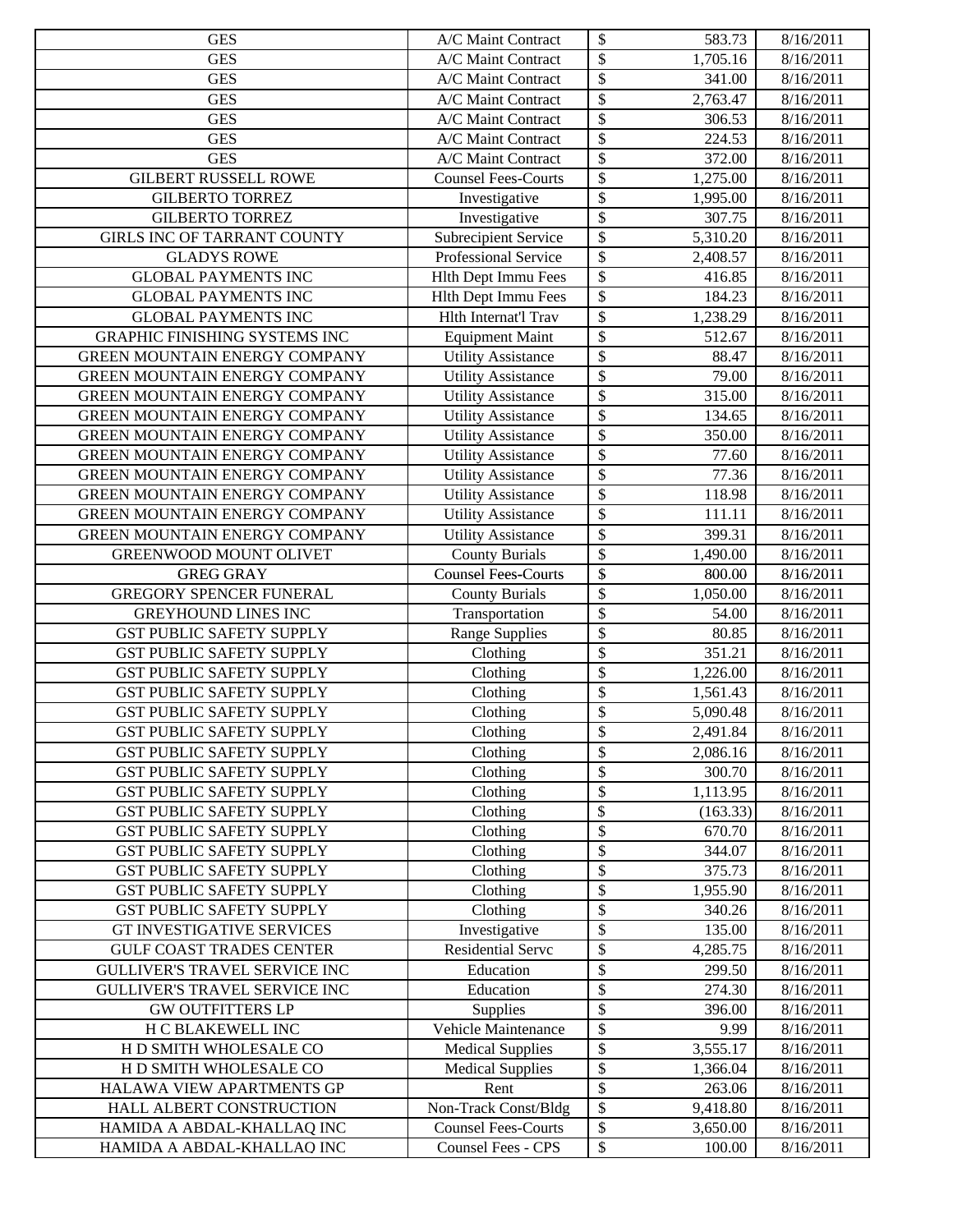| <b>HANDS OF HEALING</b>             | Clothing                    | \$<br>221.19                         | 8/16/2011 |
|-------------------------------------|-----------------------------|--------------------------------------|-----------|
| HANSON AGGREGATES CENTRAL INC       | Rock and Gravel             | \$<br>1,990.22                       | 8/16/2011 |
| HANSON PIPE & PRECAST INC           | Culverts                    | \$<br>99.84                          | 8/16/2011 |
| HARRY HARRIS, III                   | <b>Counsel Fees-Courts</b>  | \$<br>100.00                         | 8/16/2011 |
| HD SUPPLY CONSTRUCTION SUPPLY LTD   | Field Equip&Supplies        | \$<br>18.56                          | 8/16/2011 |
| HD SUPPLY CONSTRUCTION SUPPLY LTD   | Field Equip&Supplies        | \$<br>247.50                         | 8/16/2011 |
| HEATHER YVONNE OGIER                | Cnsl Fees-Fam Drg Ct        | \$<br>150.00                         | 8/16/2011 |
| HELBING'S MOBIL SERVICE             | Central Garage Inv          | \$<br>14.50                          | 8/16/2011 |
| HENDRICKS, WEATHERS & JEFFERSON PC  | <b>Counsel Fees-Courts</b>  | $\overline{\mathcal{S}}$<br>4,400.00 | 8/16/2011 |
| HENDRICKS, WEATHERS & JEFFERSON PC  | <b>Counsel Fees-Courts</b>  | $\overline{\$}$<br>440.00            | 8/16/2011 |
| HENDRICKS, WEATHERS & JEFFERSON PC  | <b>Counsel Fees-Courts</b>  | \$<br>700.00                         | 8/16/2011 |
| HENRY SCHEIN                        | <b>Medical Supplies</b>     | \$<br>85.75                          | 8/16/2011 |
| <b>HENRY SCHEIN</b>                 | <b>Medical Supplies</b>     | \$<br>14.04                          | 8/16/2011 |
| HIGHWAY INTERDICTION TRAINING       | Education                   | $\overline{\$}$<br>250.00            | 8/16/2011 |
| HILL COUNTRY PRACTICE MANAGEMENT    | Computer Supplies           | \$<br>189.00                         | 8/16/2011 |
| <b>HILTON AUSTIN</b>                | Education                   | \$<br>790.05                         | 8/16/2011 |
| <b>HIRAM BODON</b>                  | <b>Counsel Fees-Courts</b>  | $\overline{\mathcal{S}}$<br>300.00   | 8/16/2011 |
| <b>HOBART SERVICE</b>               | Kitchen Maintenance         | \$<br>201.60                         | 8/16/2011 |
| HOBART SERVICE                      | Kitchen Maintenance         | \$<br>1,333.50                       | 8/16/2011 |
| <b>HOBART SERVICE</b>               | Kitchen Maintenance         | \$<br>256.49                         | 8/16/2011 |
| HOBART SERVICE                      | Kitchen Maintenance         | \$<br>1,937.50                       | 8/16/2011 |
| HONDA KAWASAKI WEST                 | Vehicle Maintenance         | \$<br>60.95                          | 8/16/2011 |
| <b>HOPE MCCLENDON</b>               | Trust - JP 8                | \$<br>31.00                          | 8/16/2011 |
| HOUSING AUTHORITY OF KANSAS CITY MO | Rent Sub to L'Iords         | $\overline{\mathcal{S}}$<br>7,833.00 | 8/16/2011 |
| HOUSING AUTHORITY OF NEW ORLEANS    | Port HAP Port-out           | $\overline{\$}$<br>924.00            | 8/16/2011 |
| HOUSING AUTHORITY OF NEW ORLEANS    | Port Admin Fee Expen        | $\overline{\$}$<br>42.87             | 8/16/2011 |
| <b>IBM CORPORATION</b>              | Software Maintenance        | \$<br>34,567.00                      | 8/16/2011 |
| <b>ICS</b>                          | Shrff Commissary Inv        | \$<br>1,480.00                       | 8/16/2011 |
| <b>ICS</b>                          | Bedding and Clothing        | \$<br>1,069.44                       | 8/16/2011 |
| <b>IDENTISYS INC</b>                | Supplies                    | \$<br>46.59                          | 8/16/2011 |
| INDEPENDENT ENVIRONMENTAL SERV      | <b>Support Serv Supply</b>  | \$<br>53.00                          | 8/16/2011 |
| INDEPENDENT ENVIRONMENTAL SERV      | Disposal Service            | \$<br>763.00                         | 8/16/2011 |
| INDEPENDENT ENVIRONMENTAL SERV      | Disposal Service            | $\overline{\$}$<br>1,520.28          | 8/16/2011 |
| INDEPENDENT ENVIRONMENTAL SERV      | Disposal Service            | $\overline{\$}$<br>508.00            | 8/16/2011 |
| INDEPENDENT ENVIRONMENTAL SERV      | Disposal Service            | $\overline{\$}$<br>25.00             | 8/16/2011 |
| INDEPENDENT ENVIRONMENTAL SERV      | <b>Disposal Service</b>     | \$<br>671.00                         | 8/16/2011 |
| INDEPENDENT ENVIRONMENTAL SERV      | Disposal Service            | \$<br>227.99                         | 8/16/2011 |
| <b>IRVING HOLDINGS INC</b>          | Transportation              | \$<br>963.95                         | 8/16/2011 |
| <b>J A SEXAUER</b>                  | <b>Custodian Supplies</b>   | \$<br>585.60                         | 8/16/2011 |
| <b>J A SEXAUER</b>                  | <b>Building Maintenance</b> | \$<br>65.57                          | 8/16/2011 |
| <b>J A SEXAUER</b>                  | <b>Building Maintenance</b> | \$<br>170.95                         | 8/16/2011 |
| <b>J STEVEN BUSH</b>                | <b>Counsel Fees-Courts</b>  | \$<br>930.00                         | 8/16/2011 |
| <b>J STEVEN BUSH</b>                | <b>Counsel Fees-Courts</b>  | \$<br>300.00                         | 8/16/2011 |
| <b>J STEVEN BUSH</b>                | <b>Counsel Fees-Courts</b>  | \$<br>670.00                         | 8/16/2011 |
| <b>J STEVEN BUSH</b>                | <b>Counsel Fees-Courts</b>  | \$<br>100.00                         | 8/16/2011 |
| <b>J STEVEN BUSH</b>                | <b>Counsel Fees-Courts</b>  | \$<br>200.00                         | 8/16/2011 |
| JACK G DUFFY, JR.                   | <b>Counsel Fees-Courts</b>  | \$<br>700.00                         | 8/16/2011 |
| JACK G DUFFY, JR.                   | <b>Counsel Fees-Courts</b>  | \$<br>300.00                         | 8/16/2011 |
| JACK G DUFFY, JR.                   | <b>Counsel Fees-Courts</b>  | \$<br>500.00                         | 8/16/2011 |
| <b>JAMES D RENFORTH II</b>          | <b>Counsel Fees-Courts</b>  | \$<br>1,100.00                       | 8/16/2011 |
| JAMES D RENFORTH II                 | <b>Counsel Fees-Courts</b>  | \$<br>1,450.00                       | 8/16/2011 |
| JAMES K. NORWOOD, INC.              | <b>County Projects</b>      | \$<br>300.00                         | 8/16/2011 |
| <b>JAMES MASEK</b>                  | <b>Counsel Fees-Courts</b>  | \$<br>300.00                         | 8/16/2011 |
| <b>JAMES MASEK</b>                  | <b>Counsel Fees - CPS</b>   | \$<br>830.00                         | 8/16/2011 |
| <b>JAMES PHILIP FOX</b>             | Professional Service        | \$<br>2,209.99                       | 8/16/2011 |
| <b>JAMES R WILSON</b>               | <b>Counsel Fees-Courts</b>  | \$<br>400.00                         | 8/16/2011 |
| <b>JAMES SPILLANE</b>               | <b>Utility Assistance</b>   | ${\mathbb S}$<br>69.33               | 8/16/2011 |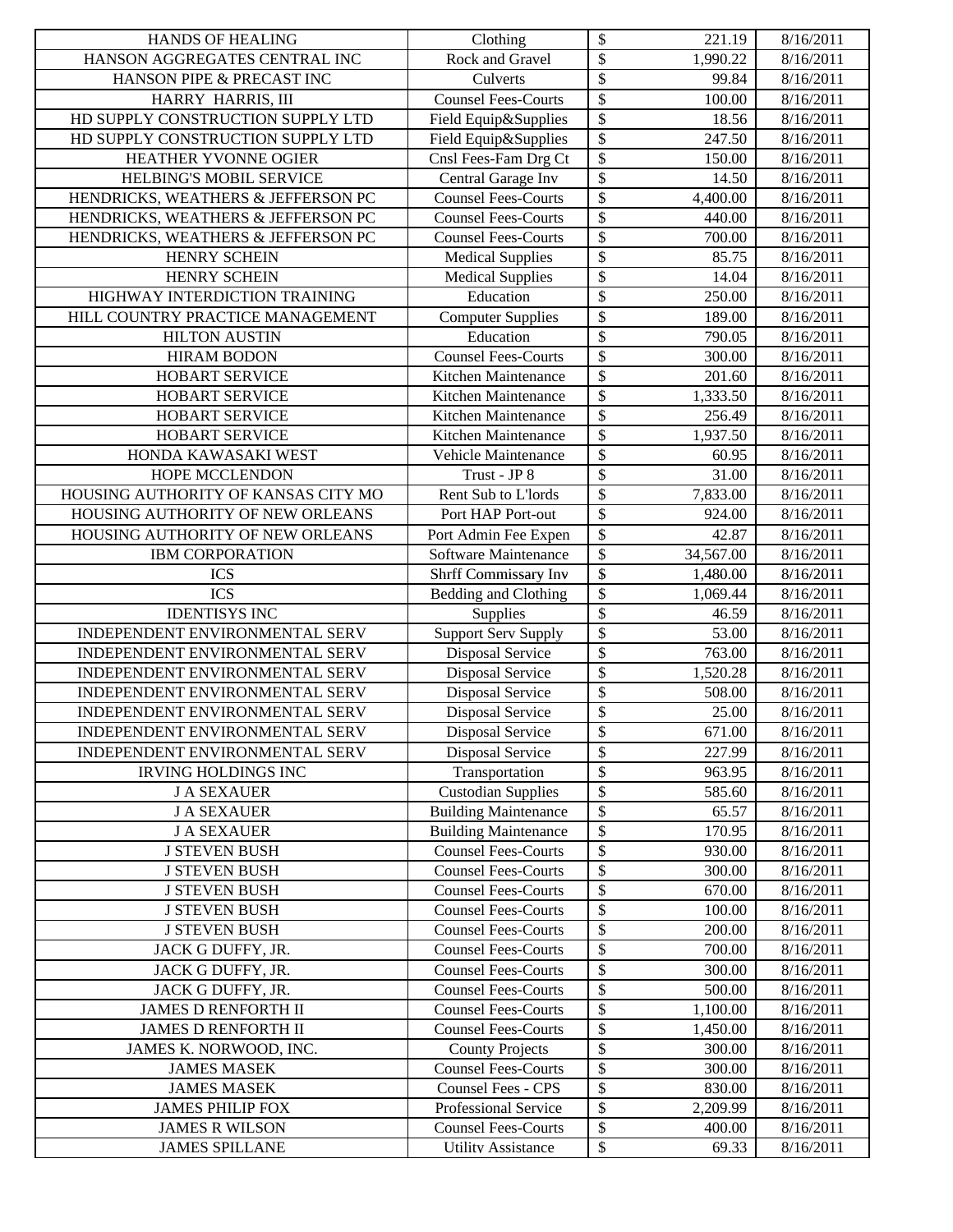| <b>JAMES WALL</b>                                       | Travel                                                 | \$<br>220.00                                                    | 8/16/2011              |
|---------------------------------------------------------|--------------------------------------------------------|-----------------------------------------------------------------|------------------------|
| <b>JANA KAY BRAVO</b>                                   | Professional Service                                   | \$<br>851.40                                                    | 8/16/2011              |
| <b>JANA KAY BRAVO</b>                                   | Reporter's Records                                     | \$<br>1,392.00                                                  | 8/16/2011              |
| <b>JANA KAY BRAVO</b>                                   | Reporter's Records                                     | $\boldsymbol{\mathsf{S}}$<br>536.40                             | 8/16/2011              |
| <b>JANIS FORD</b>                                       | Clothing                                               | $\boldsymbol{\mathsf{S}}$<br>100.42                             | 8/16/2011              |
| <b>JANPAK</b>                                           | Sheriff Inventory                                      | $\boldsymbol{\mathsf{S}}$<br>648.00                             | 8/16/2011              |
| <b>JANPAK</b>                                           | <b>Custodian Supplies</b>                              | $\boldsymbol{\mathsf{S}}$<br>983.00                             | 8/16/2011              |
| <b>JANPAK</b>                                           | <b>Custodian Supplies</b>                              | $\boldsymbol{\mathsf{S}}$<br>2,337.00                           | 8/16/2011              |
| <b>JANPAK</b>                                           | Lab Supplies                                           | $\overline{\$}$<br>1,802.88                                     | 8/16/2011              |
| <b>JANPAK</b>                                           | Lab Supplies                                           | $\boldsymbol{\mathsf{S}}$<br>225.36                             | 8/16/2011              |
| <b>JAY GILBERT CABALLERO</b>                            | <b>Counsel Fees-Courts</b>                             | $\overline{\$}$<br>1,985.00                                     | 8/16/2011              |
| JAY GILBERT CABALLERO                                   | <b>Counsel Fees-Courts</b>                             | \$<br>125.00                                                    | 8/16/2011              |
| <b>JEFF S HOOVER</b>                                    | <b>Counsel Fees-Courts</b>                             | $\boldsymbol{\mathsf{S}}$<br>600.00                             | 8/16/2011              |
| JEFFERY DAVID BONCEK                                    | <b>Counsel Fees-Courts</b>                             | $\boldsymbol{\mathsf{S}}$<br>600.00                             | 8/16/2011              |
| <b>JEFFERY DAVID BONCEK</b>                             | <b>Counsel Fees-Courts</b>                             | $\boldsymbol{\mathsf{S}}$<br>750.00                             | 8/16/2011              |
| JEFFREY S STEWART PC                                    | <b>Counsel Fees-Courts</b>                             | \$<br>350.00                                                    | 8/16/2011              |
| JEFFREY S STEWART PC                                    | <b>Counsel Fees-Courts</b>                             | \$<br>130.00                                                    | 8/16/2011              |
| JEFFREY S STEWART PC                                    | <b>Counsel Fees-Courts</b>                             | \$<br>125.00                                                    | 8/16/2011              |
| <b>JERRY WOOD</b>                                       | <b>Counsel Fees-Courts</b>                             | \$<br>250.00                                                    | 8/16/2011              |
| <b>JERRY WOOD</b>                                       | <b>Counsel Fees-Courts</b>                             | \$<br>300.00                                                    | 8/16/2011              |
| <b>JERRY WOOD</b>                                       | <b>Counsel Fees-Courts</b>                             | $\boldsymbol{\mathsf{S}}$<br>100.00                             | 8/16/2011              |
| <b>JESUS NEVAREZ</b>                                    | <b>Counsel Fees-Courts</b>                             | $\boldsymbol{\mathsf{S}}$<br>150.00                             | 8/16/2011              |
| <b>JESUS NEVAREZ</b>                                    | Counsel Fees - CPS                                     | $\boldsymbol{\mathsf{S}}$<br>1,465.00                           | 8/16/2011              |
| <b>JIM LANE</b>                                         | <b>Counsel Fees-Courts</b>                             | \$<br>150.00                                                    | 8/16/2011              |
| <b>JIM LANE</b>                                         | <b>Counsel Fees-Courts</b>                             | \$<br>540.00                                                    | 8/16/2011              |
| <b>JIM'S FUNERAL HOME</b>                               | <b>County Burials</b>                                  | \$<br>495.00                                                    | 8/16/2011              |
| <b>JOETTA KEENE</b>                                     | <b>Counsel Fees-Courts</b>                             | $\boldsymbol{\mathsf{S}}$<br>$\overline{5,700.00}$              | 8/16/2011              |
| <b>JOETTA KEENE</b>                                     | <b>Counsel Fees-Courts</b>                             | $\boldsymbol{\mathsf{S}}$<br>700.00                             | 8/16/2011              |
| <b>JOETTA KEENE</b>                                     | <b>Counsel Fees-Courts</b>                             | \$<br>304.00                                                    | 8/16/2011              |
| <b>JOETTA KEENE</b>                                     | Cnsl Fees-Cap Murder                                   | $\boldsymbol{\mathsf{S}}$<br>1,425.00                           | 8/16/2011              |
| <b>JOETTA KEENE</b>                                     | Cap Murder-Othr Cost                                   | $\boldsymbol{\mathsf{S}}$<br>371.20                             | 8/16/2011              |
| <b>JOHN AVERY</b>                                       | <b>Counsel Fees-Courts</b>                             | \$<br>140.00                                                    | 8/16/2011              |
| <b>JOHN CARL BEATTY</b>                                 | <b>Counsel Fees-Courts</b>                             | $\boldsymbol{\mathsf{S}}$<br>300.00                             | 8/16/2011              |
| <b>JOHN CARL BEATTY</b>                                 | <b>Counsel Fees-Courts</b>                             | $\overline{\$}$<br>900.00                                       | 8/16/2011              |
| <b>JOHN CARL BEATTY</b>                                 | <b>Counsel Fees-Courts</b>                             | \$<br>150.00                                                    | 8/16/2011              |
| <b>JOHN CARL BEATTY</b>                                 | <b>Counsel Fees-Courts</b>                             | $\boldsymbol{\mathsf{S}}$<br>1,775.00                           | 8/16/2011              |
| <b>JOHN CARL BEATTY</b>                                 | Counsel Fees-Juv                                       | $\boldsymbol{\mathsf{S}}$<br>200.00                             | 8/16/2011              |
| <b>JOHN ECK</b>                                         | Counsel Fees - CPS                                     | \$<br>960.00                                                    | 8/16/2011              |
| <b>JOHN HARDING</b>                                     | <b>Counsel Fees-Courts</b>                             | \$<br>800.00                                                    | 8/16/2011              |
| <b>JOHN M RAHIMI</b>                                    | Rent Sub to L'Iords                                    | $\boldsymbol{\mathsf{S}}$<br>884.00                             | 8/16/2011              |
| JOHN W STICKELS                                         | <b>Counsel Fees-Courts</b>                             | \$<br>2,725.00                                                  | 8/16/2011              |
| <b>JOHN W STICKELS</b>                                  | <b>Counsel Fees-Courts</b>                             | \$<br>500.00                                                    | 8/16/2011              |
| <b>JOHN W STICKELS</b>                                  | <b>Counsel Fees-Courts</b>                             | \$<br>200.00                                                    | 8/16/2011              |
| <b>JOHN W STICKELS</b>                                  | <b>Counsel Fees-Courts</b>                             | \$<br>150.00                                                    | 8/16/2011              |
| <b>JOHN WHITE</b>                                       | <b>Counsel Fees-Courts</b>                             | \$<br>250.00                                                    | 8/16/2011              |
| JOHNSON & JOHNSON                                       | <b>Counsel Fees-Courts</b>                             | \$<br>550.00                                                    | 8/16/2011              |
| <b>JOHNSON &amp; JOHNSON</b>                            | <b>Counsel Fees-Courts</b>                             | \$<br>100.00                                                    | 8/16/2011              |
| JONES X-RAY INC                                         | <b>Medical Supplies</b>                                | \$<br>118.00                                                    | 8/16/2011              |
| <b>JORDAN WEHNER</b>                                    | <b>Rental Assistance</b>                               | \$<br>700.00                                                    | 8/16/2011              |
| <b>JOSE BARRERA</b>                                     | <b>Restitution Payable</b>                             | $\boldsymbol{\mathsf{S}}$<br>2.00                               | 8/16/2011              |
| <b>JOSE HECTOR HUANTE</b>                               | Rent Sub to L'Iords                                    | \$<br>266.00                                                    | 8/16/2011              |
| JOYCE E STEVENS P.C.                                    | <b>Counsel Fees-Courts</b>                             | $\boldsymbol{\mathsf{S}}$<br>200.00                             | 8/16/2011              |
| <b>JUDGE PHILLIP VICK</b>                               | Travel                                                 | $\boldsymbol{\mathsf{S}}$<br>395.43                             | 8/16/2011              |
| <b>JUDITH VAN HOOF</b>                                  | <b>Counsel Fees - CPS</b>                              | \$<br>150.00                                                    | 8/16/2011              |
| <b>JULIE R BOOTH</b>                                    | Professional Service                                   | \$<br>851.40                                                    | 8/16/2011              |
| <b>JULIET GEORGE</b><br><b>JUST ENERGY TEXAS I CORP</b> | <b>TC Historical Comm</b><br><b>Utility Assistance</b> | $\boldsymbol{\mathsf{S}}$<br>239.00<br>$\mathbb{S}$<br>1.415.44 | 8/16/2011<br>8/16/2011 |
|                                                         |                                                        |                                                                 |                        |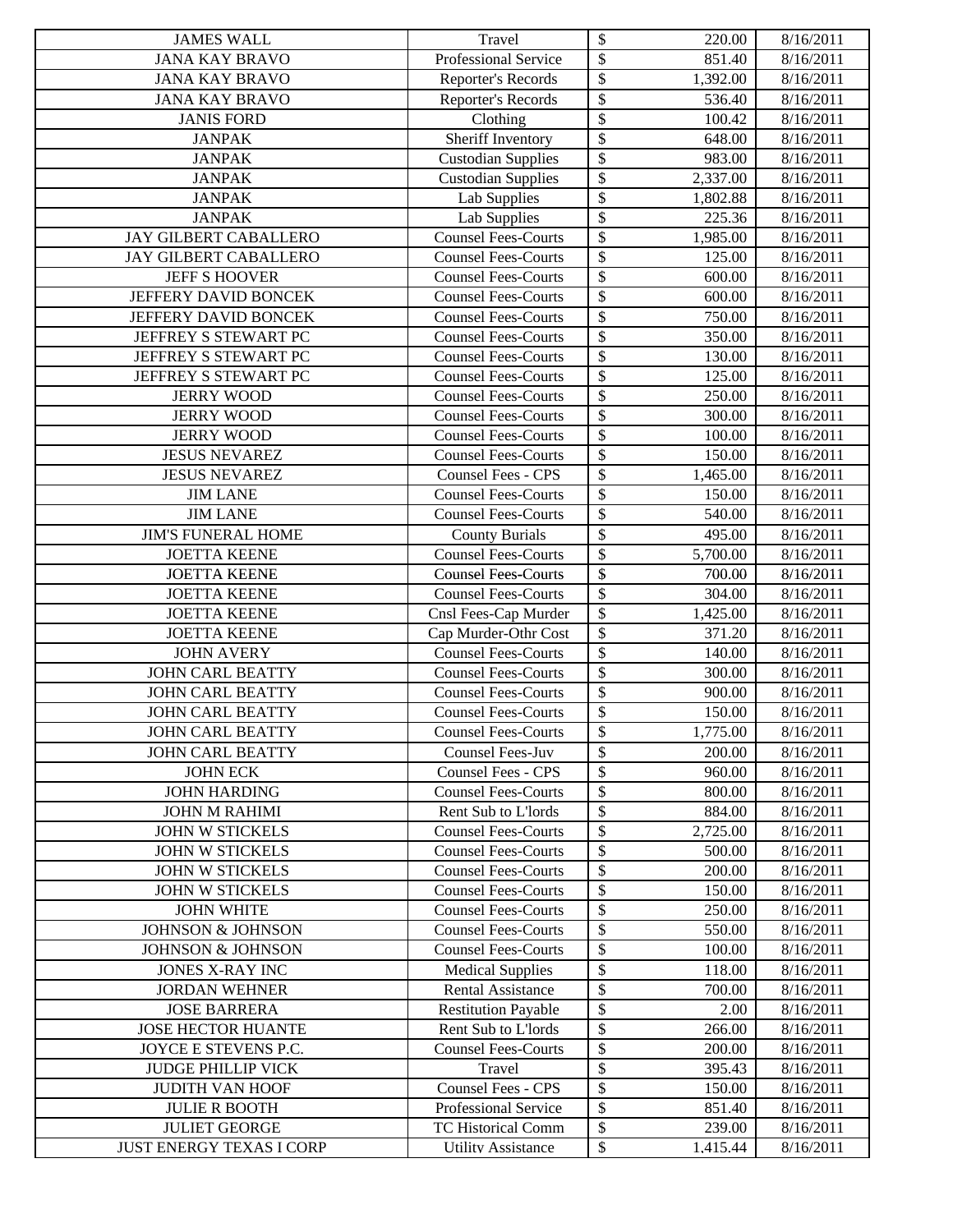| <b>KARA CARRERAS</b>                          | <b>Counsel Fees-Courts</b>                       | \$<br>1,475.00                           | 8/16/2011              |
|-----------------------------------------------|--------------------------------------------------|------------------------------------------|------------------------|
| <b>KARA CARRERAS</b>                          | <b>Counsel Fees-Courts</b>                       | $\overline{\$}$<br>1,275.00              | 8/16/2011              |
| <b>KARA CARRERAS</b>                          | <b>Counsel Fees-Courts</b>                       | $\boldsymbol{\mathsf{S}}$<br>100.00      | 8/16/2011              |
| Karen C Miller                                | Prepaid - Travel                                 | $\boldsymbol{\mathsf{S}}$<br>80.00       | 8/16/2011              |
| <b>KAREN LONG</b>                             | Clothing                                         | \$<br>475.00                             | 8/16/2011              |
| <b>KAREN MCDONALD</b>                         | Clothing                                         | $\boldsymbol{\mathsf{S}}$<br>146.60      | 8/16/2011              |
| KARIN DENISE MAYER                            | <b>Counsel Fees-Courts</b>                       | \$<br>240.00                             | 8/16/2011              |
| <b>KARMEN JOHNSON</b>                         | <b>Counsel Fees - CPS</b>                        | \$<br>200.00                             | 8/16/2011              |
| KATHERYN HAYWOOD                              | <b>Counsel Fees-Courts</b>                       | $\overline{\$}$<br>600.00                | 8/16/2011              |
| KATHERYN HAYWOOD                              | <b>Counsel Fees-Courts</b>                       | $\boldsymbol{\mathsf{S}}$<br>500.00      | 8/16/2011              |
| KATHERYN HAYWOOD                              | <b>Counsel Fees-Courts</b>                       | $\boldsymbol{\mathsf{S}}$<br>200.00      | 8/16/2011              |
| <b>KATHILEE</b>                               | <b>Relative Assistance</b>                       | $\overline{\mathcal{S}}$<br>600.00       | 8/16/2011              |
| KATHRYN CRAVEN                                | <b>Counsel Fees - CPS</b>                        | $\mathcal{S}$<br>150.00                  | 8/16/2011              |
| <b>KATHRYN CRAVEN</b>                         | Cnsl Fees-Fam Drg Ct                             | $\boldsymbol{\mathsf{S}}$<br>150.00      | 8/16/2011              |
| KATHY A LOWTHORP                              | <b>Counsel Fees-Courts</b>                       | $\boldsymbol{\mathsf{S}}$<br>300.00      | 8/16/2011              |
| KATHY A LOWTHORP                              | <b>Counsel Fees-Courts</b>                       | $\boldsymbol{\$}$<br>100.00              | 8/16/2011              |
| KATHY JOHNSRUD                                | <b>Relative Assistance</b>                       | \$<br>300.00                             | 8/16/2011              |
| KEARNEY/WYNN ATTORNEYS AT LAW                 | <b>Counsel Fees-Courts</b>                       | \$<br>400.00                             | 8/16/2011              |
| <b>KEITH MCKAY</b>                            | <b>Counsel Fees-Courts</b>                       | $\overline{\mathcal{S}}$<br>400.00       | 8/16/2011              |
| KELLER POLICE DEPT                            | <b>Restitution Payable</b>                       | $\boldsymbol{\$}$<br>114.99              | 8/16/2011              |
| <b>KELLIE PRINGLE</b>                         | Clothing                                         | $\boldsymbol{\mathsf{S}}$<br>200.00      | 8/16/2011              |
| KELLY R GOODNESS PHD                          | Psych Exam/Testimony                             | $\overline{\$}$<br>650.00                | 8/16/2011              |
| KELLY R GOODNESS PHD                          | Psych Exam/Testimony                             | $\overline{\mathcal{S}}$<br>1,200.00     | 8/16/2011              |
| <b>KELLYE SWANDA</b>                          | Counsel Fees - CPS                               | $\boldsymbol{\mathsf{S}}$<br>250.00      | 8/16/2011              |
| <b>KENNETH CUTRER</b>                         | <b>Counsel Fees-Courts</b>                       | $\overline{\$}$<br>300.00                | 8/16/2011              |
| <b>KENNETH CUTRER</b>                         | <b>Counsel Fees-Courts</b>                       | $\boldsymbol{\mathsf{S}}$<br>2,200.00    | 8/16/2011              |
| KENNETH R GORDON PC                           | <b>Counsel Fees-Courts</b>                       | $\overline{\mathcal{S}}$<br>575.00       | 8/16/2011              |
| KENNETH R GORDON PC                           | <b>Counsel Fees-Courts</b>                       | $\boldsymbol{\mathsf{S}}$<br>300.00      | 8/16/2011              |
| KENNETH W MULLEN                              | <b>Counsel Fees-Courts</b>                       | $\boldsymbol{\mathsf{S}}$<br>700.00      | 8/16/2011              |
| KENNETH W MULLEN                              | <b>Counsel Fees-Courts</b>                       | \$<br>150.00                             | 8/16/2011              |
| <b>KERRY OWENS</b>                            | <b>Counsel Fees - CPS</b>                        | $\boldsymbol{\mathsf{S}}$<br>150.00      | 8/16/2011              |
| <b>KERRY YANEZ</b>                            | <b>Counsel Fees-Courts</b>                       | \$<br>700.00                             | 8/16/2011              |
| <b>KERRY YANEZ</b>                            | <b>Counsel Fees-Courts</b>                       | \$<br>650.00                             | 8/16/2011              |
| <b>KERRY YANEZ</b>                            | Counsel Fees-Juv                                 | $\overline{\$}$<br>200.00                | 8/16/2011              |
| <b>KILPATRICK INSURANCE AGNCY</b>             | <b>Bonds</b>                                     | $\boldsymbol{\$}$<br>71.00               | 8/16/2011              |
| KIMBERLEY CAMPBELL                            | <b>Counsel Fees-Courts</b>                       | $\sqrt{2}$<br>1,400.00                   | 8/16/2011              |
| KIMBERLEY CAMPBELL                            | <b>Counsel Fees-Courts</b>                       | \$<br>275.00                             | 8/16/2011              |
| KIMBERLEY CAMPBELL                            | Cnsl Fees-Crim Appls                             | \$<br>1,425.00                           | 8/16/2011              |
| <b>KIRBY'S RADIATOR SERVICE</b>               | Parts and Supplies                               | \$<br>52.00                              | 8/16/2011              |
| KIRPAL BHOGAL                                 | Rent Sub to L'Iords                              | $\boldsymbol{\mathsf{S}}$<br>835.00      | 8/16/2011              |
| KITE'S DRAPERIES INC                          | <b>Building Maintenance</b>                      | \$<br>600.00                             | 8/16/2011              |
| KONICA MINOLTA BUSINESS SOLUTIONS             | <b>Equipment Maint</b>                           | \$<br>115.60                             | 8/16/2011              |
| KONICA MINOLTA BUSINESS SOLUTIONS             | <b>Equipment Maint</b>                           | \$<br>2.83                               | 8/16/2011              |
| KONICA MINOLTA BUSINESS SOLUTIONS             | <b>Equipment Rentals</b>                         | \$<br>154.39                             | 8/16/2011              |
| KONICA MINOLTA BUSINESS SOLUTIONS             | <b>Equipment Rentals</b>                         | \$<br>749.43                             | 8/16/2011              |
| KONICA MINOLTA BUSINESS SOLUTIONS             | <b>Equipment Maint</b>                           | \$<br>122.63                             | 8/16/2011              |
| KONICA MINOLTA BUSINESS SOLUTIONS             | <b>Equipment Maint</b>                           | \$<br>39.60                              | 8/16/2011              |
| KONICA MINOLTA BUSINESS SOLUTIONS             | <b>Equipment Rentals</b>                         | \$<br>109.79                             | 8/16/2011              |
| <b>KRISTY GALLOWAY</b>                        | Hlth Child Ex-Not TV                             | \$<br>15.00                              | 8/16/2011              |
| <b>KROGER COMPANY</b>                         | Food/Hygiene Assist                              | \$<br>21.25                              | 8/16/2011              |
| KSM EXCHANGE LLC                              | Parts and Supplies                               | \$<br>542.24                             | 8/16/2011              |
| KSM EXCHANGE LLC                              | Parts and Supplies                               | \$<br>219.05                             | 8/16/2011              |
| <b>KULVIR BHOGAL</b>                          | HAP Reimb Port-in                                | \$<br>758.00                             | 8/16/2011              |
| <b>LACY BRITTEN</b>                           | Counsel Fees-Juv                                 | \$<br>400.00                             | 8/16/2011              |
| <b>LACY BRITTEN</b>                           | <b>Counsel Fees - CPS</b>                        | \$<br>100.00                             | 8/16/2011              |
| LAHAINA GROUP INC<br><b>LAHAINA GROUP INC</b> | <b>Equipment Maint</b><br><b>Equipment Maint</b> | \$<br>65.00<br>${\mathbb S}$<br>3.185.00 | 8/16/2011<br>8/16/2011 |
|                                               |                                                  |                                          |                        |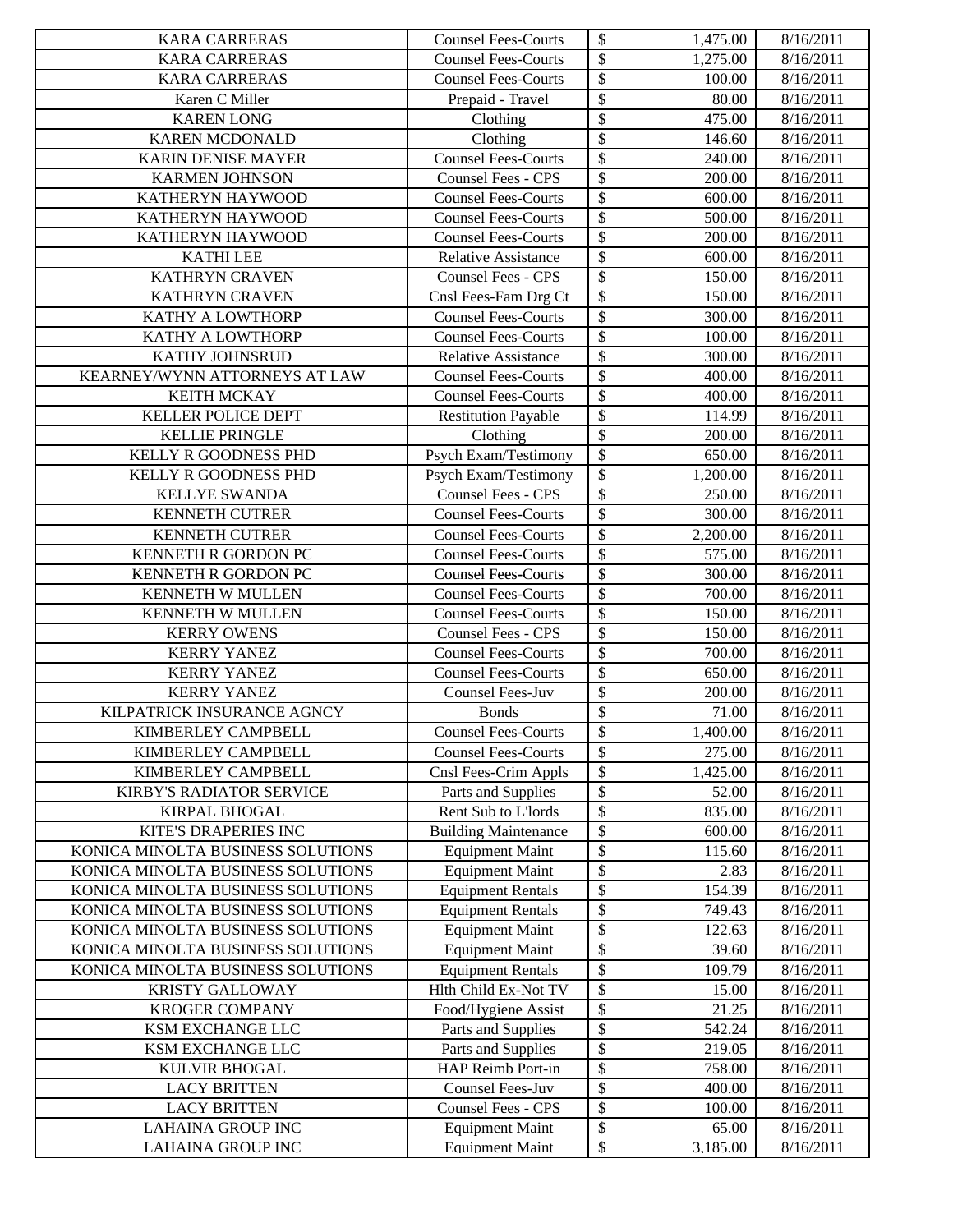| \$<br>LANGUAGE LINE SERVICES INC<br>26.17<br>8/16/2011<br><b>Interpreter Fees</b><br>\$<br>Professional Service<br>LANGUAGE LINE SERVICES INC<br>47.12<br>8/16/2011<br>\$<br>Counsel Fees - CPS<br>3,655.00<br><b>LARISA KELTNER</b><br>8/16/2011<br>\$<br><b>LARISA KELTNER</b><br>Cnsl Fees-Fam Drg Ct<br>1,920.00<br>8/16/2011<br>\$<br><b>Counsel Fees-Courts</b><br>550.00<br>8/16/2011<br><b>LARRY E REED</b><br>\$<br><b>Counsel Fees-Courts</b><br><b>LARRY E REED</b><br>300.00<br>8/16/2011<br>\$<br><b>LARRY E REED</b><br>100.00<br>8/16/2011<br><b>Counsel Fees-Courts</b><br>$\overline{\$}$<br><b>LARRY E REED</b><br>280.00<br>8/16/2011<br><b>Counsel Fees-Courts</b><br>\$<br><b>LASHEDA R MCLANE</b><br><b>Utility Allowance</b><br>71.00<br>8/16/2011<br>$\overline{\$}$<br><b>LAST GROUP ENTERPRISES INC</b><br>$\overline{1,249.50}$<br>Sheriff Inventory<br>8/16/2011<br>\$<br><b>Counsel Fees-Courts</b><br>100.00<br><b>LATEPH ADENIJI</b><br>8/16/2011<br>\$<br>Counsel Fees-Courts<br><b>LATEPH ADENIJI</b><br>800.00<br>8/16/2011<br>\$<br><b>Counsel Fees-Courts</b><br>LAW OFFICE EDWARD E CASTILLO PLLC<br>380.00<br>8/16/2011<br>$\overline{\$}$<br>LAW OFFICE OF ALEXANDER KIM<br><b>Counsel Fees-Courts</b><br>300.00<br>8/16/2011<br>\$<br>LAW OFFICE OF ALEXANDER KIM<br>750.00<br><b>Counsel Fees-Courts</b><br>8/16/2011<br>\$<br>LAW OFFICE OF GARY L NICKELSON<br>425.00<br><b>Counsel Fees-Courts</b><br>8/16/2011<br>\$<br>LAW OFFICE OF HARMONY M SCHUERMAN P<br>300.00<br><b>Counsel Fees - CPS</b><br>8/16/2011<br>\$<br>1,800.00<br>8/16/2011<br>LAW OFFICE OF KAYELYNNE BOLL & ASSO<br><b>Counsel Fees-Courts</b><br>\$<br>Counsel Fees - CPS<br>3,525.00<br>LAW OFFICE OF KEE A ABLES PC<br>8/16/2011<br>\$<br><b>Counsel Fees-Courts</b><br>100.00<br>LAW OFFICE OF LINDSAY D DEVOS<br>8/16/2011<br>\$<br>Counsel Fees-Courts<br>LAW OFFICE OF LINDSAY D DEVOS<br>500.00<br>8/16/2011<br>\$<br>LAW OFFICE OF PETROVICH & GIRAUD<br>Counsel Fees - CPS<br>100.00<br>8/16/2011<br>\$<br>LAW OFFICES OF CHRIS GARCIA PC<br><b>Counsel Fees-Courts</b><br>750.00<br>8/16/2011<br>\$<br>LAW OFFICES OF RACHEL E DALTON<br>350.00<br>8/16/2011<br><b>Counsel Fees-Courts</b><br>\$<br>LAW OFFICES OF WILLIAM T FITZGERALD<br><b>Counsel Fees-Probate</b><br>500.00<br>8/16/2011<br>\$<br><b>LAWYERS TITLE COMPANY</b><br>Professional Service<br>2,966.16<br>8/16/2011<br>\$<br>LBK 3 L P<br><b>Utility Assistance</b><br>27.26<br>8/16/2011<br>\$<br><b>Counsel Fees-Courts</b><br><b>LEON REED JR</b><br>550.00<br>8/16/2011<br>\$<br><b>LEROY J YORK</b><br><b>Rental Assistance</b><br>8/16/2011<br>450.00<br>\$<br><b>LEROY JOHNSON AND</b><br>752.03<br>8/16/2011<br>Clothing<br>\$<br><b>LESLIE JOHNS</b><br><b>Counsel Fees-Courts</b><br>8/16/2011<br>1,150.00<br>\$<br>2,750.00<br>8/16/2011<br><b>LEX JOHNSTON</b><br><b>Counsel Fees-Courts</b><br>$\overline{\$}$<br><b>LEXISNEXIS</b><br>25.00<br>8/16/2011<br>Subscriptions<br>\$<br><b>LEXISNEXIS</b><br>Subscriptions<br>25.00<br>8/16/2011<br>$\sqrt[6]{\frac{1}{2}}$<br>Subscriptions<br>25.00<br>8/16/2011<br><b>LEXISNEXIS</b><br>\$<br>Subscriptions<br>25.00<br>8/16/2011<br><b>LEXISNEXIS</b><br>\$<br>Subscriptions<br><b>LEXISNEXIS</b><br>25.00<br>8/16/2011<br>\$<br><b>LEXISNEXIS</b><br>Professional Service<br>1,238.00<br>8/16/2011<br>\$<br><b>LEXISNEXIS</b><br>On-Line Service<br>1,959.00<br>8/16/2011<br>\$<br><b>LEXISNEXIS</b><br>On-Line Service<br>452.00<br>8/16/2011<br>\$<br><b>LEXISNEXIS</b><br>On-Line Service<br>42.00<br>8/16/2011<br>\$<br><b>LEXISNEXIS</b><br>On-Line Service<br>25.00<br>8/16/2011<br>\$<br>On-Line Service<br>1,130.89<br>8/16/2011<br><b>LEXISNEXIS</b><br>\$<br>LEXISNEXIS RISK DATA MANAGEMENT INC<br>Subscriptions<br>236.74<br>8/16/2011<br>\$<br><b>Sheriff Inventory</b><br><b>LIMITLESS OFFICE PRODUCTS</b><br>8/16/2011<br>557.16<br>\$<br><b>LIMITLESS OFFICE PRODUCTS</b><br>Supplies<br>46.43<br>8/16/2011<br>\$<br><b>LINDSEY WOOD</b><br>Clothing<br>180.30<br>8/16/2011<br>\$<br>Lisa McKamie-Muttiah<br>Travel<br>20.00<br>8/16/2011<br>\$<br>Reporter's Records<br>2,120.00<br><b>LISA MORTON</b><br>8/16/2011<br>\$<br><b>LISA MULLEN</b><br><b>Counsel Fees-Courts</b><br>8/16/2011<br>550.00<br>\$<br>8/16/2011<br>LOCK TIGHT SECURITY INC<br>Supplies<br>20.00<br>\$<br><b>Building Maintenance</b><br>LOCK TIGHT SECURITY INC<br>654.00<br>8/16/2011<br>\$<br><b>Building Maintenance</b><br>LOCK TIGHT SECURITY INC<br>8/16/2011<br>263.50<br>\$<br><b>Building Maintenance</b><br>LOCK TIGHT SECURITY INC<br>86.25<br>8/16/2011<br>\$<br>LOCK TIGHT SECURITY INC<br><b>Building Maintenance</b><br>120.75<br>8/16/2011<br>${\mathbb S}$<br><b>Building Maintenance</b><br>LOCK TIGHT SECURITY INC<br>284.00<br>8/16/2011 | <b>LAHAINA GROUP INC</b> | <b>Equipment Maint</b> | \$<br>65.00 | 8/16/2011 |
|-------------------------------------------------------------------------------------------------------------------------------------------------------------------------------------------------------------------------------------------------------------------------------------------------------------------------------------------------------------------------------------------------------------------------------------------------------------------------------------------------------------------------------------------------------------------------------------------------------------------------------------------------------------------------------------------------------------------------------------------------------------------------------------------------------------------------------------------------------------------------------------------------------------------------------------------------------------------------------------------------------------------------------------------------------------------------------------------------------------------------------------------------------------------------------------------------------------------------------------------------------------------------------------------------------------------------------------------------------------------------------------------------------------------------------------------------------------------------------------------------------------------------------------------------------------------------------------------------------------------------------------------------------------------------------------------------------------------------------------------------------------------------------------------------------------------------------------------------------------------------------------------------------------------------------------------------------------------------------------------------------------------------------------------------------------------------------------------------------------------------------------------------------------------------------------------------------------------------------------------------------------------------------------------------------------------------------------------------------------------------------------------------------------------------------------------------------------------------------------------------------------------------------------------------------------------------------------------------------------------------------------------------------------------------------------------------------------------------------------------------------------------------------------------------------------------------------------------------------------------------------------------------------------------------------------------------------------------------------------------------------------------------------------------------------------------------------------------------------------------------------------------------------------------------------------------------------------------------------------------------------------------------------------------------------------------------------------------------------------------------------------------------------------------------------------------------------------------------------------------------------------------------------------------------------------------------------------------------------------------------------------------------------------------------------------------------------------------------------------------------------------------------------------------------------------------------------------------------------------------------------------------------------------------------------------------------------------------------------------------------------------------------------------------------------------------------------------------------------------------------------------------------------------------------------------------------------------------------------------------------------------------------------------------------------------------------------------------------------------------------------------------------------------------------------------------------------------------------------------------------------------------------------------------------------------------------------------------------------------------------------------------------------------------------------------------------------------------------------------------------------------------------------------------------------------------|--------------------------|------------------------|-------------|-----------|
|                                                                                                                                                                                                                                                                                                                                                                                                                                                                                                                                                                                                                                                                                                                                                                                                                                                                                                                                                                                                                                                                                                                                                                                                                                                                                                                                                                                                                                                                                                                                                                                                                                                                                                                                                                                                                                                                                                                                                                                                                                                                                                                                                                                                                                                                                                                                                                                                                                                                                                                                                                                                                                                                                                                                                                                                                                                                                                                                                                                                                                                                                                                                                                                                                                                                                                                                                                                                                                                                                                                                                                                                                                                                                                                                                                                                                                                                                                                                                                                                                                                                                                                                                                                                                                                                                                                                                                                                                                                                                                                                                                                                                                                                                                                                                                                                                   |                          |                        |             |           |
|                                                                                                                                                                                                                                                                                                                                                                                                                                                                                                                                                                                                                                                                                                                                                                                                                                                                                                                                                                                                                                                                                                                                                                                                                                                                                                                                                                                                                                                                                                                                                                                                                                                                                                                                                                                                                                                                                                                                                                                                                                                                                                                                                                                                                                                                                                                                                                                                                                                                                                                                                                                                                                                                                                                                                                                                                                                                                                                                                                                                                                                                                                                                                                                                                                                                                                                                                                                                                                                                                                                                                                                                                                                                                                                                                                                                                                                                                                                                                                                                                                                                                                                                                                                                                                                                                                                                                                                                                                                                                                                                                                                                                                                                                                                                                                                                                   |                          |                        |             |           |
|                                                                                                                                                                                                                                                                                                                                                                                                                                                                                                                                                                                                                                                                                                                                                                                                                                                                                                                                                                                                                                                                                                                                                                                                                                                                                                                                                                                                                                                                                                                                                                                                                                                                                                                                                                                                                                                                                                                                                                                                                                                                                                                                                                                                                                                                                                                                                                                                                                                                                                                                                                                                                                                                                                                                                                                                                                                                                                                                                                                                                                                                                                                                                                                                                                                                                                                                                                                                                                                                                                                                                                                                                                                                                                                                                                                                                                                                                                                                                                                                                                                                                                                                                                                                                                                                                                                                                                                                                                                                                                                                                                                                                                                                                                                                                                                                                   |                          |                        |             |           |
|                                                                                                                                                                                                                                                                                                                                                                                                                                                                                                                                                                                                                                                                                                                                                                                                                                                                                                                                                                                                                                                                                                                                                                                                                                                                                                                                                                                                                                                                                                                                                                                                                                                                                                                                                                                                                                                                                                                                                                                                                                                                                                                                                                                                                                                                                                                                                                                                                                                                                                                                                                                                                                                                                                                                                                                                                                                                                                                                                                                                                                                                                                                                                                                                                                                                                                                                                                                                                                                                                                                                                                                                                                                                                                                                                                                                                                                                                                                                                                                                                                                                                                                                                                                                                                                                                                                                                                                                                                                                                                                                                                                                                                                                                                                                                                                                                   |                          |                        |             |           |
|                                                                                                                                                                                                                                                                                                                                                                                                                                                                                                                                                                                                                                                                                                                                                                                                                                                                                                                                                                                                                                                                                                                                                                                                                                                                                                                                                                                                                                                                                                                                                                                                                                                                                                                                                                                                                                                                                                                                                                                                                                                                                                                                                                                                                                                                                                                                                                                                                                                                                                                                                                                                                                                                                                                                                                                                                                                                                                                                                                                                                                                                                                                                                                                                                                                                                                                                                                                                                                                                                                                                                                                                                                                                                                                                                                                                                                                                                                                                                                                                                                                                                                                                                                                                                                                                                                                                                                                                                                                                                                                                                                                                                                                                                                                                                                                                                   |                          |                        |             |           |
|                                                                                                                                                                                                                                                                                                                                                                                                                                                                                                                                                                                                                                                                                                                                                                                                                                                                                                                                                                                                                                                                                                                                                                                                                                                                                                                                                                                                                                                                                                                                                                                                                                                                                                                                                                                                                                                                                                                                                                                                                                                                                                                                                                                                                                                                                                                                                                                                                                                                                                                                                                                                                                                                                                                                                                                                                                                                                                                                                                                                                                                                                                                                                                                                                                                                                                                                                                                                                                                                                                                                                                                                                                                                                                                                                                                                                                                                                                                                                                                                                                                                                                                                                                                                                                                                                                                                                                                                                                                                                                                                                                                                                                                                                                                                                                                                                   |                          |                        |             |           |
|                                                                                                                                                                                                                                                                                                                                                                                                                                                                                                                                                                                                                                                                                                                                                                                                                                                                                                                                                                                                                                                                                                                                                                                                                                                                                                                                                                                                                                                                                                                                                                                                                                                                                                                                                                                                                                                                                                                                                                                                                                                                                                                                                                                                                                                                                                                                                                                                                                                                                                                                                                                                                                                                                                                                                                                                                                                                                                                                                                                                                                                                                                                                                                                                                                                                                                                                                                                                                                                                                                                                                                                                                                                                                                                                                                                                                                                                                                                                                                                                                                                                                                                                                                                                                                                                                                                                                                                                                                                                                                                                                                                                                                                                                                                                                                                                                   |                          |                        |             |           |
|                                                                                                                                                                                                                                                                                                                                                                                                                                                                                                                                                                                                                                                                                                                                                                                                                                                                                                                                                                                                                                                                                                                                                                                                                                                                                                                                                                                                                                                                                                                                                                                                                                                                                                                                                                                                                                                                                                                                                                                                                                                                                                                                                                                                                                                                                                                                                                                                                                                                                                                                                                                                                                                                                                                                                                                                                                                                                                                                                                                                                                                                                                                                                                                                                                                                                                                                                                                                                                                                                                                                                                                                                                                                                                                                                                                                                                                                                                                                                                                                                                                                                                                                                                                                                                                                                                                                                                                                                                                                                                                                                                                                                                                                                                                                                                                                                   |                          |                        |             |           |
|                                                                                                                                                                                                                                                                                                                                                                                                                                                                                                                                                                                                                                                                                                                                                                                                                                                                                                                                                                                                                                                                                                                                                                                                                                                                                                                                                                                                                                                                                                                                                                                                                                                                                                                                                                                                                                                                                                                                                                                                                                                                                                                                                                                                                                                                                                                                                                                                                                                                                                                                                                                                                                                                                                                                                                                                                                                                                                                                                                                                                                                                                                                                                                                                                                                                                                                                                                                                                                                                                                                                                                                                                                                                                                                                                                                                                                                                                                                                                                                                                                                                                                                                                                                                                                                                                                                                                                                                                                                                                                                                                                                                                                                                                                                                                                                                                   |                          |                        |             |           |
|                                                                                                                                                                                                                                                                                                                                                                                                                                                                                                                                                                                                                                                                                                                                                                                                                                                                                                                                                                                                                                                                                                                                                                                                                                                                                                                                                                                                                                                                                                                                                                                                                                                                                                                                                                                                                                                                                                                                                                                                                                                                                                                                                                                                                                                                                                                                                                                                                                                                                                                                                                                                                                                                                                                                                                                                                                                                                                                                                                                                                                                                                                                                                                                                                                                                                                                                                                                                                                                                                                                                                                                                                                                                                                                                                                                                                                                                                                                                                                                                                                                                                                                                                                                                                                                                                                                                                                                                                                                                                                                                                                                                                                                                                                                                                                                                                   |                          |                        |             |           |
|                                                                                                                                                                                                                                                                                                                                                                                                                                                                                                                                                                                                                                                                                                                                                                                                                                                                                                                                                                                                                                                                                                                                                                                                                                                                                                                                                                                                                                                                                                                                                                                                                                                                                                                                                                                                                                                                                                                                                                                                                                                                                                                                                                                                                                                                                                                                                                                                                                                                                                                                                                                                                                                                                                                                                                                                                                                                                                                                                                                                                                                                                                                                                                                                                                                                                                                                                                                                                                                                                                                                                                                                                                                                                                                                                                                                                                                                                                                                                                                                                                                                                                                                                                                                                                                                                                                                                                                                                                                                                                                                                                                                                                                                                                                                                                                                                   |                          |                        |             |           |
|                                                                                                                                                                                                                                                                                                                                                                                                                                                                                                                                                                                                                                                                                                                                                                                                                                                                                                                                                                                                                                                                                                                                                                                                                                                                                                                                                                                                                                                                                                                                                                                                                                                                                                                                                                                                                                                                                                                                                                                                                                                                                                                                                                                                                                                                                                                                                                                                                                                                                                                                                                                                                                                                                                                                                                                                                                                                                                                                                                                                                                                                                                                                                                                                                                                                                                                                                                                                                                                                                                                                                                                                                                                                                                                                                                                                                                                                                                                                                                                                                                                                                                                                                                                                                                                                                                                                                                                                                                                                                                                                                                                                                                                                                                                                                                                                                   |                          |                        |             |           |
|                                                                                                                                                                                                                                                                                                                                                                                                                                                                                                                                                                                                                                                                                                                                                                                                                                                                                                                                                                                                                                                                                                                                                                                                                                                                                                                                                                                                                                                                                                                                                                                                                                                                                                                                                                                                                                                                                                                                                                                                                                                                                                                                                                                                                                                                                                                                                                                                                                                                                                                                                                                                                                                                                                                                                                                                                                                                                                                                                                                                                                                                                                                                                                                                                                                                                                                                                                                                                                                                                                                                                                                                                                                                                                                                                                                                                                                                                                                                                                                                                                                                                                                                                                                                                                                                                                                                                                                                                                                                                                                                                                                                                                                                                                                                                                                                                   |                          |                        |             |           |
|                                                                                                                                                                                                                                                                                                                                                                                                                                                                                                                                                                                                                                                                                                                                                                                                                                                                                                                                                                                                                                                                                                                                                                                                                                                                                                                                                                                                                                                                                                                                                                                                                                                                                                                                                                                                                                                                                                                                                                                                                                                                                                                                                                                                                                                                                                                                                                                                                                                                                                                                                                                                                                                                                                                                                                                                                                                                                                                                                                                                                                                                                                                                                                                                                                                                                                                                                                                                                                                                                                                                                                                                                                                                                                                                                                                                                                                                                                                                                                                                                                                                                                                                                                                                                                                                                                                                                                                                                                                                                                                                                                                                                                                                                                                                                                                                                   |                          |                        |             |           |
|                                                                                                                                                                                                                                                                                                                                                                                                                                                                                                                                                                                                                                                                                                                                                                                                                                                                                                                                                                                                                                                                                                                                                                                                                                                                                                                                                                                                                                                                                                                                                                                                                                                                                                                                                                                                                                                                                                                                                                                                                                                                                                                                                                                                                                                                                                                                                                                                                                                                                                                                                                                                                                                                                                                                                                                                                                                                                                                                                                                                                                                                                                                                                                                                                                                                                                                                                                                                                                                                                                                                                                                                                                                                                                                                                                                                                                                                                                                                                                                                                                                                                                                                                                                                                                                                                                                                                                                                                                                                                                                                                                                                                                                                                                                                                                                                                   |                          |                        |             |           |
|                                                                                                                                                                                                                                                                                                                                                                                                                                                                                                                                                                                                                                                                                                                                                                                                                                                                                                                                                                                                                                                                                                                                                                                                                                                                                                                                                                                                                                                                                                                                                                                                                                                                                                                                                                                                                                                                                                                                                                                                                                                                                                                                                                                                                                                                                                                                                                                                                                                                                                                                                                                                                                                                                                                                                                                                                                                                                                                                                                                                                                                                                                                                                                                                                                                                                                                                                                                                                                                                                                                                                                                                                                                                                                                                                                                                                                                                                                                                                                                                                                                                                                                                                                                                                                                                                                                                                                                                                                                                                                                                                                                                                                                                                                                                                                                                                   |                          |                        |             |           |
|                                                                                                                                                                                                                                                                                                                                                                                                                                                                                                                                                                                                                                                                                                                                                                                                                                                                                                                                                                                                                                                                                                                                                                                                                                                                                                                                                                                                                                                                                                                                                                                                                                                                                                                                                                                                                                                                                                                                                                                                                                                                                                                                                                                                                                                                                                                                                                                                                                                                                                                                                                                                                                                                                                                                                                                                                                                                                                                                                                                                                                                                                                                                                                                                                                                                                                                                                                                                                                                                                                                                                                                                                                                                                                                                                                                                                                                                                                                                                                                                                                                                                                                                                                                                                                                                                                                                                                                                                                                                                                                                                                                                                                                                                                                                                                                                                   |                          |                        |             |           |
|                                                                                                                                                                                                                                                                                                                                                                                                                                                                                                                                                                                                                                                                                                                                                                                                                                                                                                                                                                                                                                                                                                                                                                                                                                                                                                                                                                                                                                                                                                                                                                                                                                                                                                                                                                                                                                                                                                                                                                                                                                                                                                                                                                                                                                                                                                                                                                                                                                                                                                                                                                                                                                                                                                                                                                                                                                                                                                                                                                                                                                                                                                                                                                                                                                                                                                                                                                                                                                                                                                                                                                                                                                                                                                                                                                                                                                                                                                                                                                                                                                                                                                                                                                                                                                                                                                                                                                                                                                                                                                                                                                                                                                                                                                                                                                                                                   |                          |                        |             |           |
|                                                                                                                                                                                                                                                                                                                                                                                                                                                                                                                                                                                                                                                                                                                                                                                                                                                                                                                                                                                                                                                                                                                                                                                                                                                                                                                                                                                                                                                                                                                                                                                                                                                                                                                                                                                                                                                                                                                                                                                                                                                                                                                                                                                                                                                                                                                                                                                                                                                                                                                                                                                                                                                                                                                                                                                                                                                                                                                                                                                                                                                                                                                                                                                                                                                                                                                                                                                                                                                                                                                                                                                                                                                                                                                                                                                                                                                                                                                                                                                                                                                                                                                                                                                                                                                                                                                                                                                                                                                                                                                                                                                                                                                                                                                                                                                                                   |                          |                        |             |           |
|                                                                                                                                                                                                                                                                                                                                                                                                                                                                                                                                                                                                                                                                                                                                                                                                                                                                                                                                                                                                                                                                                                                                                                                                                                                                                                                                                                                                                                                                                                                                                                                                                                                                                                                                                                                                                                                                                                                                                                                                                                                                                                                                                                                                                                                                                                                                                                                                                                                                                                                                                                                                                                                                                                                                                                                                                                                                                                                                                                                                                                                                                                                                                                                                                                                                                                                                                                                                                                                                                                                                                                                                                                                                                                                                                                                                                                                                                                                                                                                                                                                                                                                                                                                                                                                                                                                                                                                                                                                                                                                                                                                                                                                                                                                                                                                                                   |                          |                        |             |           |
|                                                                                                                                                                                                                                                                                                                                                                                                                                                                                                                                                                                                                                                                                                                                                                                                                                                                                                                                                                                                                                                                                                                                                                                                                                                                                                                                                                                                                                                                                                                                                                                                                                                                                                                                                                                                                                                                                                                                                                                                                                                                                                                                                                                                                                                                                                                                                                                                                                                                                                                                                                                                                                                                                                                                                                                                                                                                                                                                                                                                                                                                                                                                                                                                                                                                                                                                                                                                                                                                                                                                                                                                                                                                                                                                                                                                                                                                                                                                                                                                                                                                                                                                                                                                                                                                                                                                                                                                                                                                                                                                                                                                                                                                                                                                                                                                                   |                          |                        |             |           |
|                                                                                                                                                                                                                                                                                                                                                                                                                                                                                                                                                                                                                                                                                                                                                                                                                                                                                                                                                                                                                                                                                                                                                                                                                                                                                                                                                                                                                                                                                                                                                                                                                                                                                                                                                                                                                                                                                                                                                                                                                                                                                                                                                                                                                                                                                                                                                                                                                                                                                                                                                                                                                                                                                                                                                                                                                                                                                                                                                                                                                                                                                                                                                                                                                                                                                                                                                                                                                                                                                                                                                                                                                                                                                                                                                                                                                                                                                                                                                                                                                                                                                                                                                                                                                                                                                                                                                                                                                                                                                                                                                                                                                                                                                                                                                                                                                   |                          |                        |             |           |
|                                                                                                                                                                                                                                                                                                                                                                                                                                                                                                                                                                                                                                                                                                                                                                                                                                                                                                                                                                                                                                                                                                                                                                                                                                                                                                                                                                                                                                                                                                                                                                                                                                                                                                                                                                                                                                                                                                                                                                                                                                                                                                                                                                                                                                                                                                                                                                                                                                                                                                                                                                                                                                                                                                                                                                                                                                                                                                                                                                                                                                                                                                                                                                                                                                                                                                                                                                                                                                                                                                                                                                                                                                                                                                                                                                                                                                                                                                                                                                                                                                                                                                                                                                                                                                                                                                                                                                                                                                                                                                                                                                                                                                                                                                                                                                                                                   |                          |                        |             |           |
|                                                                                                                                                                                                                                                                                                                                                                                                                                                                                                                                                                                                                                                                                                                                                                                                                                                                                                                                                                                                                                                                                                                                                                                                                                                                                                                                                                                                                                                                                                                                                                                                                                                                                                                                                                                                                                                                                                                                                                                                                                                                                                                                                                                                                                                                                                                                                                                                                                                                                                                                                                                                                                                                                                                                                                                                                                                                                                                                                                                                                                                                                                                                                                                                                                                                                                                                                                                                                                                                                                                                                                                                                                                                                                                                                                                                                                                                                                                                                                                                                                                                                                                                                                                                                                                                                                                                                                                                                                                                                                                                                                                                                                                                                                                                                                                                                   |                          |                        |             |           |
|                                                                                                                                                                                                                                                                                                                                                                                                                                                                                                                                                                                                                                                                                                                                                                                                                                                                                                                                                                                                                                                                                                                                                                                                                                                                                                                                                                                                                                                                                                                                                                                                                                                                                                                                                                                                                                                                                                                                                                                                                                                                                                                                                                                                                                                                                                                                                                                                                                                                                                                                                                                                                                                                                                                                                                                                                                                                                                                                                                                                                                                                                                                                                                                                                                                                                                                                                                                                                                                                                                                                                                                                                                                                                                                                                                                                                                                                                                                                                                                                                                                                                                                                                                                                                                                                                                                                                                                                                                                                                                                                                                                                                                                                                                                                                                                                                   |                          |                        |             |           |
|                                                                                                                                                                                                                                                                                                                                                                                                                                                                                                                                                                                                                                                                                                                                                                                                                                                                                                                                                                                                                                                                                                                                                                                                                                                                                                                                                                                                                                                                                                                                                                                                                                                                                                                                                                                                                                                                                                                                                                                                                                                                                                                                                                                                                                                                                                                                                                                                                                                                                                                                                                                                                                                                                                                                                                                                                                                                                                                                                                                                                                                                                                                                                                                                                                                                                                                                                                                                                                                                                                                                                                                                                                                                                                                                                                                                                                                                                                                                                                                                                                                                                                                                                                                                                                                                                                                                                                                                                                                                                                                                                                                                                                                                                                                                                                                                                   |                          |                        |             |           |
|                                                                                                                                                                                                                                                                                                                                                                                                                                                                                                                                                                                                                                                                                                                                                                                                                                                                                                                                                                                                                                                                                                                                                                                                                                                                                                                                                                                                                                                                                                                                                                                                                                                                                                                                                                                                                                                                                                                                                                                                                                                                                                                                                                                                                                                                                                                                                                                                                                                                                                                                                                                                                                                                                                                                                                                                                                                                                                                                                                                                                                                                                                                                                                                                                                                                                                                                                                                                                                                                                                                                                                                                                                                                                                                                                                                                                                                                                                                                                                                                                                                                                                                                                                                                                                                                                                                                                                                                                                                                                                                                                                                                                                                                                                                                                                                                                   |                          |                        |             |           |
|                                                                                                                                                                                                                                                                                                                                                                                                                                                                                                                                                                                                                                                                                                                                                                                                                                                                                                                                                                                                                                                                                                                                                                                                                                                                                                                                                                                                                                                                                                                                                                                                                                                                                                                                                                                                                                                                                                                                                                                                                                                                                                                                                                                                                                                                                                                                                                                                                                                                                                                                                                                                                                                                                                                                                                                                                                                                                                                                                                                                                                                                                                                                                                                                                                                                                                                                                                                                                                                                                                                                                                                                                                                                                                                                                                                                                                                                                                                                                                                                                                                                                                                                                                                                                                                                                                                                                                                                                                                                                                                                                                                                                                                                                                                                                                                                                   |                          |                        |             |           |
|                                                                                                                                                                                                                                                                                                                                                                                                                                                                                                                                                                                                                                                                                                                                                                                                                                                                                                                                                                                                                                                                                                                                                                                                                                                                                                                                                                                                                                                                                                                                                                                                                                                                                                                                                                                                                                                                                                                                                                                                                                                                                                                                                                                                                                                                                                                                                                                                                                                                                                                                                                                                                                                                                                                                                                                                                                                                                                                                                                                                                                                                                                                                                                                                                                                                                                                                                                                                                                                                                                                                                                                                                                                                                                                                                                                                                                                                                                                                                                                                                                                                                                                                                                                                                                                                                                                                                                                                                                                                                                                                                                                                                                                                                                                                                                                                                   |                          |                        |             |           |
|                                                                                                                                                                                                                                                                                                                                                                                                                                                                                                                                                                                                                                                                                                                                                                                                                                                                                                                                                                                                                                                                                                                                                                                                                                                                                                                                                                                                                                                                                                                                                                                                                                                                                                                                                                                                                                                                                                                                                                                                                                                                                                                                                                                                                                                                                                                                                                                                                                                                                                                                                                                                                                                                                                                                                                                                                                                                                                                                                                                                                                                                                                                                                                                                                                                                                                                                                                                                                                                                                                                                                                                                                                                                                                                                                                                                                                                                                                                                                                                                                                                                                                                                                                                                                                                                                                                                                                                                                                                                                                                                                                                                                                                                                                                                                                                                                   |                          |                        |             |           |
|                                                                                                                                                                                                                                                                                                                                                                                                                                                                                                                                                                                                                                                                                                                                                                                                                                                                                                                                                                                                                                                                                                                                                                                                                                                                                                                                                                                                                                                                                                                                                                                                                                                                                                                                                                                                                                                                                                                                                                                                                                                                                                                                                                                                                                                                                                                                                                                                                                                                                                                                                                                                                                                                                                                                                                                                                                                                                                                                                                                                                                                                                                                                                                                                                                                                                                                                                                                                                                                                                                                                                                                                                                                                                                                                                                                                                                                                                                                                                                                                                                                                                                                                                                                                                                                                                                                                                                                                                                                                                                                                                                                                                                                                                                                                                                                                                   |                          |                        |             |           |
|                                                                                                                                                                                                                                                                                                                                                                                                                                                                                                                                                                                                                                                                                                                                                                                                                                                                                                                                                                                                                                                                                                                                                                                                                                                                                                                                                                                                                                                                                                                                                                                                                                                                                                                                                                                                                                                                                                                                                                                                                                                                                                                                                                                                                                                                                                                                                                                                                                                                                                                                                                                                                                                                                                                                                                                                                                                                                                                                                                                                                                                                                                                                                                                                                                                                                                                                                                                                                                                                                                                                                                                                                                                                                                                                                                                                                                                                                                                                                                                                                                                                                                                                                                                                                                                                                                                                                                                                                                                                                                                                                                                                                                                                                                                                                                                                                   |                          |                        |             |           |
|                                                                                                                                                                                                                                                                                                                                                                                                                                                                                                                                                                                                                                                                                                                                                                                                                                                                                                                                                                                                                                                                                                                                                                                                                                                                                                                                                                                                                                                                                                                                                                                                                                                                                                                                                                                                                                                                                                                                                                                                                                                                                                                                                                                                                                                                                                                                                                                                                                                                                                                                                                                                                                                                                                                                                                                                                                                                                                                                                                                                                                                                                                                                                                                                                                                                                                                                                                                                                                                                                                                                                                                                                                                                                                                                                                                                                                                                                                                                                                                                                                                                                                                                                                                                                                                                                                                                                                                                                                                                                                                                                                                                                                                                                                                                                                                                                   |                          |                        |             |           |
|                                                                                                                                                                                                                                                                                                                                                                                                                                                                                                                                                                                                                                                                                                                                                                                                                                                                                                                                                                                                                                                                                                                                                                                                                                                                                                                                                                                                                                                                                                                                                                                                                                                                                                                                                                                                                                                                                                                                                                                                                                                                                                                                                                                                                                                                                                                                                                                                                                                                                                                                                                                                                                                                                                                                                                                                                                                                                                                                                                                                                                                                                                                                                                                                                                                                                                                                                                                                                                                                                                                                                                                                                                                                                                                                                                                                                                                                                                                                                                                                                                                                                                                                                                                                                                                                                                                                                                                                                                                                                                                                                                                                                                                                                                                                                                                                                   |                          |                        |             |           |
|                                                                                                                                                                                                                                                                                                                                                                                                                                                                                                                                                                                                                                                                                                                                                                                                                                                                                                                                                                                                                                                                                                                                                                                                                                                                                                                                                                                                                                                                                                                                                                                                                                                                                                                                                                                                                                                                                                                                                                                                                                                                                                                                                                                                                                                                                                                                                                                                                                                                                                                                                                                                                                                                                                                                                                                                                                                                                                                                                                                                                                                                                                                                                                                                                                                                                                                                                                                                                                                                                                                                                                                                                                                                                                                                                                                                                                                                                                                                                                                                                                                                                                                                                                                                                                                                                                                                                                                                                                                                                                                                                                                                                                                                                                                                                                                                                   |                          |                        |             |           |
|                                                                                                                                                                                                                                                                                                                                                                                                                                                                                                                                                                                                                                                                                                                                                                                                                                                                                                                                                                                                                                                                                                                                                                                                                                                                                                                                                                                                                                                                                                                                                                                                                                                                                                                                                                                                                                                                                                                                                                                                                                                                                                                                                                                                                                                                                                                                                                                                                                                                                                                                                                                                                                                                                                                                                                                                                                                                                                                                                                                                                                                                                                                                                                                                                                                                                                                                                                                                                                                                                                                                                                                                                                                                                                                                                                                                                                                                                                                                                                                                                                                                                                                                                                                                                                                                                                                                                                                                                                                                                                                                                                                                                                                                                                                                                                                                                   |                          |                        |             |           |
|                                                                                                                                                                                                                                                                                                                                                                                                                                                                                                                                                                                                                                                                                                                                                                                                                                                                                                                                                                                                                                                                                                                                                                                                                                                                                                                                                                                                                                                                                                                                                                                                                                                                                                                                                                                                                                                                                                                                                                                                                                                                                                                                                                                                                                                                                                                                                                                                                                                                                                                                                                                                                                                                                                                                                                                                                                                                                                                                                                                                                                                                                                                                                                                                                                                                                                                                                                                                                                                                                                                                                                                                                                                                                                                                                                                                                                                                                                                                                                                                                                                                                                                                                                                                                                                                                                                                                                                                                                                                                                                                                                                                                                                                                                                                                                                                                   |                          |                        |             |           |
|                                                                                                                                                                                                                                                                                                                                                                                                                                                                                                                                                                                                                                                                                                                                                                                                                                                                                                                                                                                                                                                                                                                                                                                                                                                                                                                                                                                                                                                                                                                                                                                                                                                                                                                                                                                                                                                                                                                                                                                                                                                                                                                                                                                                                                                                                                                                                                                                                                                                                                                                                                                                                                                                                                                                                                                                                                                                                                                                                                                                                                                                                                                                                                                                                                                                                                                                                                                                                                                                                                                                                                                                                                                                                                                                                                                                                                                                                                                                                                                                                                                                                                                                                                                                                                                                                                                                                                                                                                                                                                                                                                                                                                                                                                                                                                                                                   |                          |                        |             |           |
|                                                                                                                                                                                                                                                                                                                                                                                                                                                                                                                                                                                                                                                                                                                                                                                                                                                                                                                                                                                                                                                                                                                                                                                                                                                                                                                                                                                                                                                                                                                                                                                                                                                                                                                                                                                                                                                                                                                                                                                                                                                                                                                                                                                                                                                                                                                                                                                                                                                                                                                                                                                                                                                                                                                                                                                                                                                                                                                                                                                                                                                                                                                                                                                                                                                                                                                                                                                                                                                                                                                                                                                                                                                                                                                                                                                                                                                                                                                                                                                                                                                                                                                                                                                                                                                                                                                                                                                                                                                                                                                                                                                                                                                                                                                                                                                                                   |                          |                        |             |           |
|                                                                                                                                                                                                                                                                                                                                                                                                                                                                                                                                                                                                                                                                                                                                                                                                                                                                                                                                                                                                                                                                                                                                                                                                                                                                                                                                                                                                                                                                                                                                                                                                                                                                                                                                                                                                                                                                                                                                                                                                                                                                                                                                                                                                                                                                                                                                                                                                                                                                                                                                                                                                                                                                                                                                                                                                                                                                                                                                                                                                                                                                                                                                                                                                                                                                                                                                                                                                                                                                                                                                                                                                                                                                                                                                                                                                                                                                                                                                                                                                                                                                                                                                                                                                                                                                                                                                                                                                                                                                                                                                                                                                                                                                                                                                                                                                                   |                          |                        |             |           |
|                                                                                                                                                                                                                                                                                                                                                                                                                                                                                                                                                                                                                                                                                                                                                                                                                                                                                                                                                                                                                                                                                                                                                                                                                                                                                                                                                                                                                                                                                                                                                                                                                                                                                                                                                                                                                                                                                                                                                                                                                                                                                                                                                                                                                                                                                                                                                                                                                                                                                                                                                                                                                                                                                                                                                                                                                                                                                                                                                                                                                                                                                                                                                                                                                                                                                                                                                                                                                                                                                                                                                                                                                                                                                                                                                                                                                                                                                                                                                                                                                                                                                                                                                                                                                                                                                                                                                                                                                                                                                                                                                                                                                                                                                                                                                                                                                   |                          |                        |             |           |
|                                                                                                                                                                                                                                                                                                                                                                                                                                                                                                                                                                                                                                                                                                                                                                                                                                                                                                                                                                                                                                                                                                                                                                                                                                                                                                                                                                                                                                                                                                                                                                                                                                                                                                                                                                                                                                                                                                                                                                                                                                                                                                                                                                                                                                                                                                                                                                                                                                                                                                                                                                                                                                                                                                                                                                                                                                                                                                                                                                                                                                                                                                                                                                                                                                                                                                                                                                                                                                                                                                                                                                                                                                                                                                                                                                                                                                                                                                                                                                                                                                                                                                                                                                                                                                                                                                                                                                                                                                                                                                                                                                                                                                                                                                                                                                                                                   |                          |                        |             |           |
|                                                                                                                                                                                                                                                                                                                                                                                                                                                                                                                                                                                                                                                                                                                                                                                                                                                                                                                                                                                                                                                                                                                                                                                                                                                                                                                                                                                                                                                                                                                                                                                                                                                                                                                                                                                                                                                                                                                                                                                                                                                                                                                                                                                                                                                                                                                                                                                                                                                                                                                                                                                                                                                                                                                                                                                                                                                                                                                                                                                                                                                                                                                                                                                                                                                                                                                                                                                                                                                                                                                                                                                                                                                                                                                                                                                                                                                                                                                                                                                                                                                                                                                                                                                                                                                                                                                                                                                                                                                                                                                                                                                                                                                                                                                                                                                                                   |                          |                        |             |           |
|                                                                                                                                                                                                                                                                                                                                                                                                                                                                                                                                                                                                                                                                                                                                                                                                                                                                                                                                                                                                                                                                                                                                                                                                                                                                                                                                                                                                                                                                                                                                                                                                                                                                                                                                                                                                                                                                                                                                                                                                                                                                                                                                                                                                                                                                                                                                                                                                                                                                                                                                                                                                                                                                                                                                                                                                                                                                                                                                                                                                                                                                                                                                                                                                                                                                                                                                                                                                                                                                                                                                                                                                                                                                                                                                                                                                                                                                                                                                                                                                                                                                                                                                                                                                                                                                                                                                                                                                                                                                                                                                                                                                                                                                                                                                                                                                                   |                          |                        |             |           |
|                                                                                                                                                                                                                                                                                                                                                                                                                                                                                                                                                                                                                                                                                                                                                                                                                                                                                                                                                                                                                                                                                                                                                                                                                                                                                                                                                                                                                                                                                                                                                                                                                                                                                                                                                                                                                                                                                                                                                                                                                                                                                                                                                                                                                                                                                                                                                                                                                                                                                                                                                                                                                                                                                                                                                                                                                                                                                                                                                                                                                                                                                                                                                                                                                                                                                                                                                                                                                                                                                                                                                                                                                                                                                                                                                                                                                                                                                                                                                                                                                                                                                                                                                                                                                                                                                                                                                                                                                                                                                                                                                                                                                                                                                                                                                                                                                   |                          |                        |             |           |
|                                                                                                                                                                                                                                                                                                                                                                                                                                                                                                                                                                                                                                                                                                                                                                                                                                                                                                                                                                                                                                                                                                                                                                                                                                                                                                                                                                                                                                                                                                                                                                                                                                                                                                                                                                                                                                                                                                                                                                                                                                                                                                                                                                                                                                                                                                                                                                                                                                                                                                                                                                                                                                                                                                                                                                                                                                                                                                                                                                                                                                                                                                                                                                                                                                                                                                                                                                                                                                                                                                                                                                                                                                                                                                                                                                                                                                                                                                                                                                                                                                                                                                                                                                                                                                                                                                                                                                                                                                                                                                                                                                                                                                                                                                                                                                                                                   |                          |                        |             |           |
|                                                                                                                                                                                                                                                                                                                                                                                                                                                                                                                                                                                                                                                                                                                                                                                                                                                                                                                                                                                                                                                                                                                                                                                                                                                                                                                                                                                                                                                                                                                                                                                                                                                                                                                                                                                                                                                                                                                                                                                                                                                                                                                                                                                                                                                                                                                                                                                                                                                                                                                                                                                                                                                                                                                                                                                                                                                                                                                                                                                                                                                                                                                                                                                                                                                                                                                                                                                                                                                                                                                                                                                                                                                                                                                                                                                                                                                                                                                                                                                                                                                                                                                                                                                                                                                                                                                                                                                                                                                                                                                                                                                                                                                                                                                                                                                                                   |                          |                        |             |           |
|                                                                                                                                                                                                                                                                                                                                                                                                                                                                                                                                                                                                                                                                                                                                                                                                                                                                                                                                                                                                                                                                                                                                                                                                                                                                                                                                                                                                                                                                                                                                                                                                                                                                                                                                                                                                                                                                                                                                                                                                                                                                                                                                                                                                                                                                                                                                                                                                                                                                                                                                                                                                                                                                                                                                                                                                                                                                                                                                                                                                                                                                                                                                                                                                                                                                                                                                                                                                                                                                                                                                                                                                                                                                                                                                                                                                                                                                                                                                                                                                                                                                                                                                                                                                                                                                                                                                                                                                                                                                                                                                                                                                                                                                                                                                                                                                                   |                          |                        |             |           |
|                                                                                                                                                                                                                                                                                                                                                                                                                                                                                                                                                                                                                                                                                                                                                                                                                                                                                                                                                                                                                                                                                                                                                                                                                                                                                                                                                                                                                                                                                                                                                                                                                                                                                                                                                                                                                                                                                                                                                                                                                                                                                                                                                                                                                                                                                                                                                                                                                                                                                                                                                                                                                                                                                                                                                                                                                                                                                                                                                                                                                                                                                                                                                                                                                                                                                                                                                                                                                                                                                                                                                                                                                                                                                                                                                                                                                                                                                                                                                                                                                                                                                                                                                                                                                                                                                                                                                                                                                                                                                                                                                                                                                                                                                                                                                                                                                   |                          |                        |             |           |
|                                                                                                                                                                                                                                                                                                                                                                                                                                                                                                                                                                                                                                                                                                                                                                                                                                                                                                                                                                                                                                                                                                                                                                                                                                                                                                                                                                                                                                                                                                                                                                                                                                                                                                                                                                                                                                                                                                                                                                                                                                                                                                                                                                                                                                                                                                                                                                                                                                                                                                                                                                                                                                                                                                                                                                                                                                                                                                                                                                                                                                                                                                                                                                                                                                                                                                                                                                                                                                                                                                                                                                                                                                                                                                                                                                                                                                                                                                                                                                                                                                                                                                                                                                                                                                                                                                                                                                                                                                                                                                                                                                                                                                                                                                                                                                                                                   |                          |                        |             |           |
|                                                                                                                                                                                                                                                                                                                                                                                                                                                                                                                                                                                                                                                                                                                                                                                                                                                                                                                                                                                                                                                                                                                                                                                                                                                                                                                                                                                                                                                                                                                                                                                                                                                                                                                                                                                                                                                                                                                                                                                                                                                                                                                                                                                                                                                                                                                                                                                                                                                                                                                                                                                                                                                                                                                                                                                                                                                                                                                                                                                                                                                                                                                                                                                                                                                                                                                                                                                                                                                                                                                                                                                                                                                                                                                                                                                                                                                                                                                                                                                                                                                                                                                                                                                                                                                                                                                                                                                                                                                                                                                                                                                                                                                                                                                                                                                                                   |                          |                        |             |           |
|                                                                                                                                                                                                                                                                                                                                                                                                                                                                                                                                                                                                                                                                                                                                                                                                                                                                                                                                                                                                                                                                                                                                                                                                                                                                                                                                                                                                                                                                                                                                                                                                                                                                                                                                                                                                                                                                                                                                                                                                                                                                                                                                                                                                                                                                                                                                                                                                                                                                                                                                                                                                                                                                                                                                                                                                                                                                                                                                                                                                                                                                                                                                                                                                                                                                                                                                                                                                                                                                                                                                                                                                                                                                                                                                                                                                                                                                                                                                                                                                                                                                                                                                                                                                                                                                                                                                                                                                                                                                                                                                                                                                                                                                                                                                                                                                                   |                          |                        |             |           |
|                                                                                                                                                                                                                                                                                                                                                                                                                                                                                                                                                                                                                                                                                                                                                                                                                                                                                                                                                                                                                                                                                                                                                                                                                                                                                                                                                                                                                                                                                                                                                                                                                                                                                                                                                                                                                                                                                                                                                                                                                                                                                                                                                                                                                                                                                                                                                                                                                                                                                                                                                                                                                                                                                                                                                                                                                                                                                                                                                                                                                                                                                                                                                                                                                                                                                                                                                                                                                                                                                                                                                                                                                                                                                                                                                                                                                                                                                                                                                                                                                                                                                                                                                                                                                                                                                                                                                                                                                                                                                                                                                                                                                                                                                                                                                                                                                   |                          |                        |             |           |
|                                                                                                                                                                                                                                                                                                                                                                                                                                                                                                                                                                                                                                                                                                                                                                                                                                                                                                                                                                                                                                                                                                                                                                                                                                                                                                                                                                                                                                                                                                                                                                                                                                                                                                                                                                                                                                                                                                                                                                                                                                                                                                                                                                                                                                                                                                                                                                                                                                                                                                                                                                                                                                                                                                                                                                                                                                                                                                                                                                                                                                                                                                                                                                                                                                                                                                                                                                                                                                                                                                                                                                                                                                                                                                                                                                                                                                                                                                                                                                                                                                                                                                                                                                                                                                                                                                                                                                                                                                                                                                                                                                                                                                                                                                                                                                                                                   |                          |                        |             |           |
|                                                                                                                                                                                                                                                                                                                                                                                                                                                                                                                                                                                                                                                                                                                                                                                                                                                                                                                                                                                                                                                                                                                                                                                                                                                                                                                                                                                                                                                                                                                                                                                                                                                                                                                                                                                                                                                                                                                                                                                                                                                                                                                                                                                                                                                                                                                                                                                                                                                                                                                                                                                                                                                                                                                                                                                                                                                                                                                                                                                                                                                                                                                                                                                                                                                                                                                                                                                                                                                                                                                                                                                                                                                                                                                                                                                                                                                                                                                                                                                                                                                                                                                                                                                                                                                                                                                                                                                                                                                                                                                                                                                                                                                                                                                                                                                                                   |                          |                        |             |           |
|                                                                                                                                                                                                                                                                                                                                                                                                                                                                                                                                                                                                                                                                                                                                                                                                                                                                                                                                                                                                                                                                                                                                                                                                                                                                                                                                                                                                                                                                                                                                                                                                                                                                                                                                                                                                                                                                                                                                                                                                                                                                                                                                                                                                                                                                                                                                                                                                                                                                                                                                                                                                                                                                                                                                                                                                                                                                                                                                                                                                                                                                                                                                                                                                                                                                                                                                                                                                                                                                                                                                                                                                                                                                                                                                                                                                                                                                                                                                                                                                                                                                                                                                                                                                                                                                                                                                                                                                                                                                                                                                                                                                                                                                                                                                                                                                                   |                          |                        |             |           |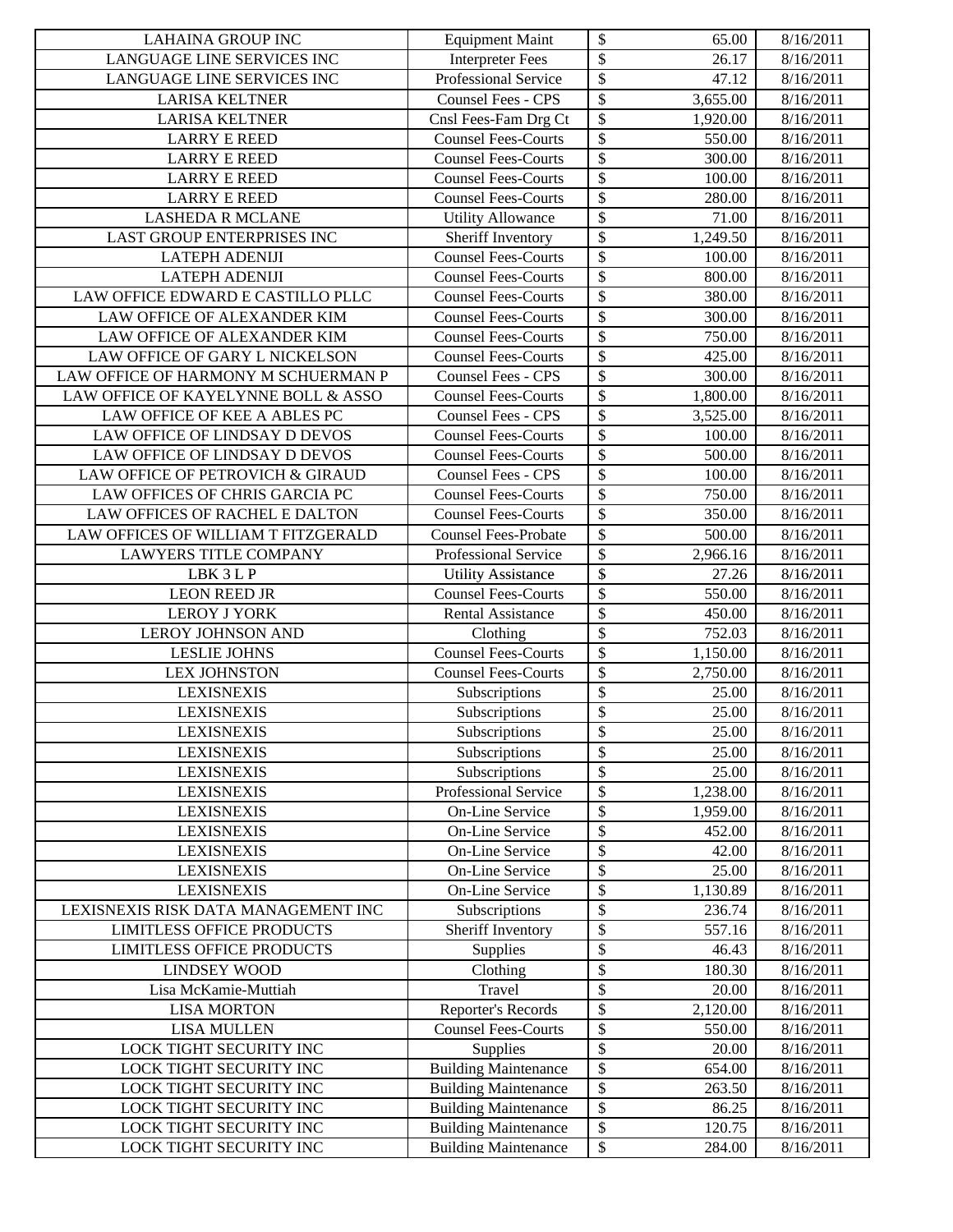| LOCK TIGHT SECURITY INC           | <b>Building Maintenance</b> | $\boldsymbol{\mathsf{S}}$<br>200.50 | 8/16/2011 |
|-----------------------------------|-----------------------------|-------------------------------------|-----------|
| LOCK TIGHT SECURITY INC           | <b>Building Maintenance</b> | \$<br>492.50                        | 8/16/2011 |
| LOCK TIGHT SECURITY INC           | <b>Building Maintenance</b> | \$<br>54.50                         | 8/16/2011 |
| LOCK TIGHT SECURITY INC           | <b>Building Maintenance</b> | \$<br>146.30                        | 8/16/2011 |
| LOCK TIGHT SECURITY INC           | <b>Building Maintenance</b> | \$<br>872.80                        | 8/16/2011 |
| <b>LOOMIS FARGO &amp; COMPANY</b> | ArmoredCar Messenger        | \$<br>400.00                        | 8/16/2011 |
| <b>LOOMIS FARGO &amp; COMPANY</b> | ArmoredCar Messenger        | \$<br>400.00                        | 8/16/2011 |
| <b>LOOMIS FARGO &amp; COMPANY</b> | ArmoredCar Messenger        | \$<br>400.00                        | 8/16/2011 |
| <b>LOOMIS FARGO &amp; COMPANY</b> | ArmoredCar Messenger        | \$<br>400.00                        | 8/16/2011 |
| <b>LOOMIS FARGO &amp; COMPANY</b> | ArmoredCar Messenger        | \$<br>400.00                        | 8/16/2011 |
| <b>LOOMIS FARGO &amp; COMPANY</b> | ArmoredCar Messenger        | \$<br>400.00                        | 8/16/2011 |
| <b>LOOMIS FARGO &amp; COMPANY</b> | ArmoredCar Messenger        | \$<br>400.00                        | 8/16/2011 |
| <b>LOOMIS FARGO &amp; COMPANY</b> | ArmoredCar Messenger        | \$<br>400.00                        | 8/16/2011 |
| <b>LOOMIS FARGO &amp; COMPANY</b> | ArmoredCar Messenger        | $\overline{\$}$<br>400.00           | 8/16/2011 |
| <b>LOOMIS FARGO &amp; COMPANY</b> | ArmoredCar Messenger        | \$<br>400.00                        | 8/16/2011 |
| <b>LOOMIS FARGO &amp; COMPANY</b> | ArmoredCar Messenger        | \$<br>400.00                        | 8/16/2011 |
| <b>LOOMIS FARGO &amp; COMPANY</b> | ArmoredCar Messenger        | \$<br>400.00                        | 8/16/2011 |
| <b>LOOMIS FARGO &amp; COMPANY</b> | ArmoredCar Messenger        | \$<br>400.00                        | 8/16/2011 |
| <b>LOOMIS FARGO &amp; COMPANY</b> | ArmoredCar Messenger        | \$<br>400.00                        | 8/16/2011 |
| <b>LOOMIS FARGO &amp; COMPANY</b> | ArmoredCar Messenger        | \$<br>400.00                        | 8/16/2011 |
| <b>LOOMIS FARGO &amp; COMPANY</b> | ArmoredCar Messenger        | \$<br>400.00                        | 8/16/2011 |
| <b>LOOMIS FARGO &amp; COMPANY</b> | ArmoredCar Messenger        | \$<br>400.00                        | 8/16/2011 |
| <b>LOOMIS FARGO &amp; COMPANY</b> | ArmoredCar Messenger        | \$<br>400.00                        | 8/16/2011 |
| <b>LOOMIS FARGO &amp; COMPANY</b> | ArmoredCar Messenger        | \$<br>400.00                        | 8/16/2011 |
| <b>LOOMIS FARGO &amp; COMPANY</b> | ArmoredCar Messenger        | \$<br>400.00                        | 8/16/2011 |
| <b>LOOMIS FARGO &amp; COMPANY</b> | ArmoredCar Messenger        | \$<br>400.00                        | 8/16/2011 |
| <b>LOOMIS FARGO &amp; COMPANY</b> | ArmoredCar Messenger        | \$<br>400.00                        | 8/16/2011 |
| <b>LOOMIS FARGO &amp; COMPANY</b> | ArmoredCar Messenger        | \$<br>400.00                        | 8/16/2011 |
| <b>LOOMIS FARGO &amp; COMPANY</b> | ArmoredCar Messenger        | \$<br>400.00                        | 8/16/2011 |
| <b>LOOMIS FARGO &amp; COMPANY</b> | ArmoredCar Messenger        | \$<br>400.00                        | 8/16/2011 |
| <b>LOOMIS FARGO &amp; COMPANY</b> | ArmoredCar Messenger        | \$<br>400.00                        | 8/16/2011 |
| <b>LOOMIS FARGO &amp; COMPANY</b> | ArmoredCar Messenger        | \$<br>400.00                        | 8/16/2011 |
| <b>LOOMIS FARGO &amp; COMPANY</b> | ArmoredCar Messenger        | \$<br>80.00                         | 8/16/2011 |
| <b>LOOMIS FARGO &amp; COMPANY</b> | ArmoredCar Messenger        | \$<br>$\overline{1}60.00$           | 8/16/2011 |
| <b>LOOMIS FARGO &amp; COMPANY</b> | ArmoredCar Messenger        | \$<br>80.00                         | 8/16/2011 |
| <b>LOOMIS FARGO &amp; COMPANY</b> | ArmoredCar Messenger        | $\overline{\mathcal{L}}$<br>80.00   | 8/16/2011 |
| <b>LOOMIS FARGO &amp; COMPANY</b> | ArmoredCar Messenger        | \$<br>400.00                        | 8/16/2011 |
| LOOMIS FARGO & COMPANY            | ArmoredCar Messenger        | $\boldsymbol{\mathsf{S}}$<br>80.00  | 8/16/2011 |
| LOREN C GREEN PC                  | <b>Counsel Fees-Courts</b>  | \$<br>500.00                        | 8/16/2011 |
| LOREN C GREEN PC                  | <b>Counsel Fees-Courts</b>  | \$<br>450.00                        | 8/16/2011 |
| <b>LORI DEANGELIS</b>             | <b>Counsel Fees-Courts</b>  | \$<br>3,850.00                      | 8/16/2011 |
| <b>LORRAINE STEWART</b>           | Clothing                    | \$<br>200.00                        | 8/16/2011 |
| <b>LOUIE F RUIZ</b>               | Rent Sub to L'Iords         | \$<br>2,845.00                      | 8/16/2011 |
| LOWE'S                            | Supplies                    | \$<br>139.84                        | 8/16/2011 |
| LOWE'S                            | Supplies                    | \$<br>24.98                         | 8/16/2011 |
| LOWE'S                            | <b>Building Maintenance</b> | \$<br>215.55                        | 8/16/2011 |
| <b>LOWE'S</b>                     | Landscaping Expense         | \$<br>79.58                         | 8/16/2011 |
| <b>LOWE'S</b>                     | Landscaping Expense         | \$<br>69.62                         | 8/16/2011 |
| <b>LOWE'S</b>                     | Parts and Supplies          | \$<br>170.54                        | 8/16/2011 |
| LOWE'S                            | Parts and Supplies          | \$<br>99.04                         | 8/16/2011 |
| LOWE'S                            | Field Equip&Supplies        | \$<br>43.05                         | 8/16/2011 |
| LOWE'S                            | <b>Small Tools</b>          | \$<br>97.37                         | 8/16/2011 |
| LOWE'S                            | <b>Building Maintenance</b> | $\boldsymbol{\mathsf{S}}$<br>413.25 | 8/16/2011 |
| LOWE'S                            | Cement and Concrete         | \$<br>157.65                        | 8/16/2011 |
| LOWE'S                            | <b>Building Maintenance</b> | \$<br>124.95                        | 8/16/2011 |
| <b>LYNN TAYLOR</b>                | Clothing                    | \$<br>95.62                         | 8/16/2011 |
| <b>M S AIR INC</b>                | <b>Building Maintenance</b> | ${\mathbb S}$<br>1.257.00           | 8/16/2011 |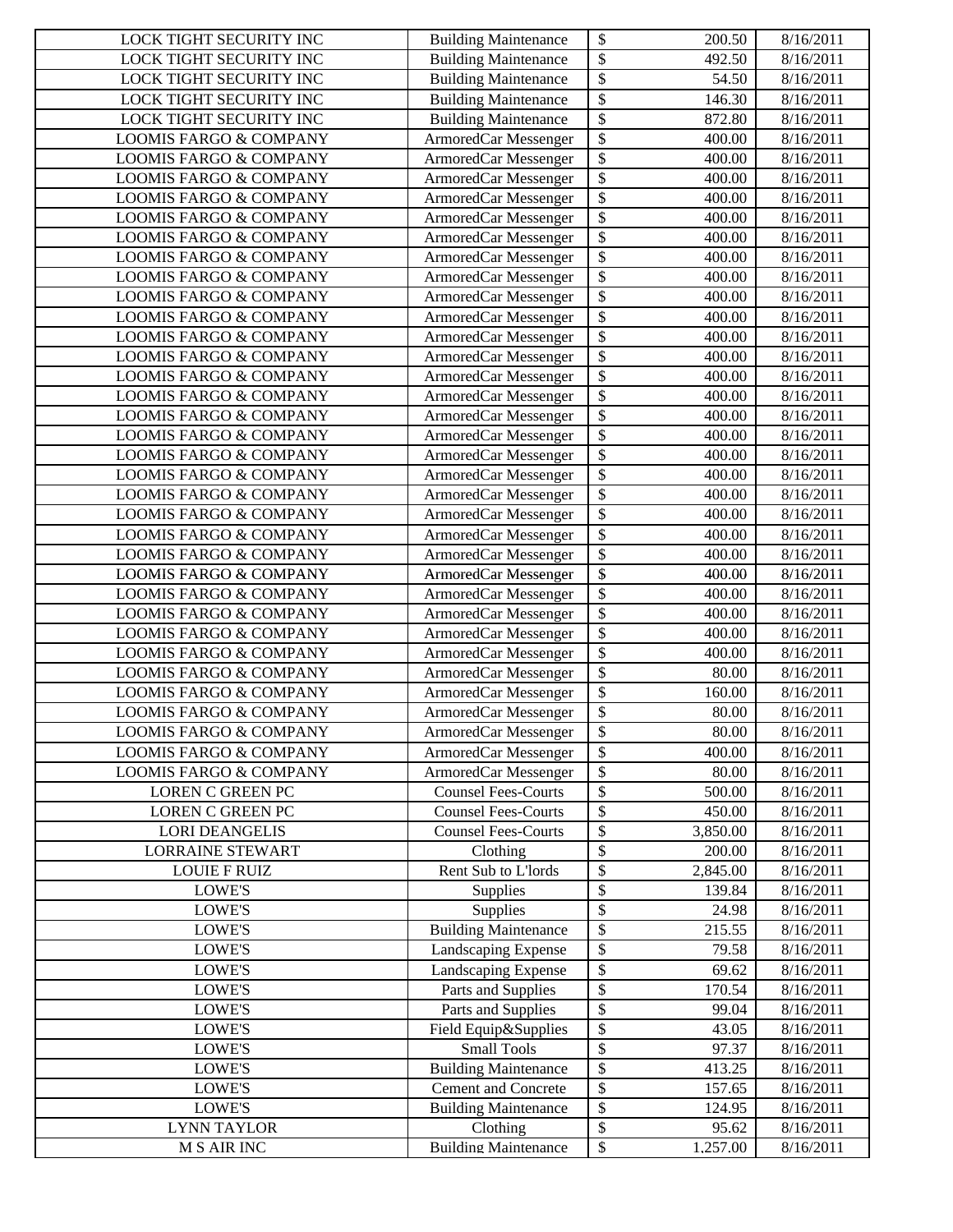| <b>M TRENT LOFTIN</b>                           | <b>Counsel Fees-Courts</b>                               | \$<br>1,300.00                      | 8/16/2011              |
|-------------------------------------------------|----------------------------------------------------------|-------------------------------------|------------------------|
| <b>M TRENT LOFTIN</b>                           | <b>Counsel Fees-Courts</b>                               | \$<br>300.00                        | 8/16/2011              |
| M.A.N.S. DISTRIBUTORS INC                       | <b>Custodian Supplies</b>                                | $\boldsymbol{\$}$<br>377.50         | 8/16/2011              |
| MAGNA/RICHLAND PROPERTIES LP                    | <b>Rental Assistance</b>                                 | \$<br>575.00                        | 8/16/2011              |
| MAMIE BUSH JOHNSON                              | <b>Counsel Fees-Courts</b>                               | $\boldsymbol{\mathsf{S}}$<br>800.00 | 8/16/2011              |
| MAMIE BUSH JOHNSON                              | <b>Counsel Fees-Courts</b>                               | \$<br>900.00                        | 8/16/2011              |
| MAMIE BUSH JOHNSON                              | <b>Counsel Fees-Courts</b>                               | \$<br>100.00                        | 8/16/2011              |
| MANAGED HEALTH NETWORK INC                      | <b>Mental Health Claims</b>                              | $\overline{\$}$<br>25,733.15        | 8/16/2011              |
| MANAGED HEALTH NETWORK INC                      | <b>Mental Health Claims</b>                              | $\overline{\$}$<br>190.00           | 8/16/2011              |
| MANER FIRE EQUIPMENT, INC                       | <b>Building Maintenance</b>                              | $\overline{\$}$<br>459.53           | 8/16/2011              |
| MANER FIRE EQUIPMENT, INC                       | <b>Building Maintenance</b>                              | \$<br>4,659.90                      | 8/16/2011              |
| MANER FIRE EQUIPMENT, INC                       | <b>Building Maintenance</b>                              | $\overline{\$}$<br>17.90            | 8/16/2011              |
| MANER FIRE EQUIPMENT, INC                       | <b>Building Maintenance</b>                              | \$<br>74.36                         | 8/16/2011              |
| MANER FIRE EQUIPMENT, INC                       | Kitchen Maintenance                                      | $\overline{\$}$<br>279.00           | 8/16/2011              |
| MANER FIRE EQUIPMENT, INC                       | <b>Building Maintenance</b>                              | \$<br>8.20                          | 8/16/2011              |
| MANER FIRE EQUIPMENT, INC                       | <b>Building Maintenance</b>                              | \$<br>4.10                          | 8/16/2011              |
| MANSFIELD OIL COMPANY                           | Fuel                                                     | \$<br>88.64                         | 8/16/2011              |
| MANSFIELD OIL COMPANY                           | Fuel                                                     | \$<br>97.19                         | 8/16/2011              |
| MANSFIELD OIL COMPANY                           | Fuel                                                     | \$<br>107.80                        | 8/16/2011              |
| MANSFIELD OIL COMPANY                           | Fuel                                                     | \$<br>4,923.10                      | 8/16/2011              |
| MANSFIELD OIL COMPANY                           | Fuel                                                     | \$<br>642.44                        | 8/16/2011              |
| MANSFIELD OIL COMPANY                           | Fuel                                                     | \$<br>42.40                         | 8/16/2011              |
| MANSFIELD OIL COMPANY                           | Fuel                                                     | \$<br>125.31                        | 8/16/2011              |
| MANSFIELD OIL COMPANY                           | Fuel                                                     | \$<br>1,954.08                      | 8/16/2011              |
| MANSFIELD OIL COMPANY                           | Fuel                                                     | \$<br>1,416.61                      | 8/16/2011              |
| MANSFIELD OIL COMPANY                           | Fuel                                                     | \$<br>7,514.75                      | 8/16/2011              |
| MANSFIELD OIL COMPANY                           | Fuel                                                     | \$<br>125.57                        | 8/16/2011              |
| MANSFIELD OIL COMPANY                           | Fuel                                                     | $\boldsymbol{\$}$<br>174.02         | 8/16/2011              |
| MANSFIELD OIL COMPANY                           | Fuel                                                     | \$<br>486.11                        | 8/16/2011              |
| MANSFIELD OIL COMPANY                           | Fuel                                                     | \$<br>629.71                        | 8/16/2011              |
| MANSFIELD OIL COMPANY                           | Fuel                                                     | \$<br>1,012.83                      | 8/16/2011              |
| MANSFIELD OIL COMPANY                           | Fuel                                                     | \$<br>667.59                        | 8/16/2011              |
| MANSFIELD OIL COMPANY                           | Fuel                                                     | $\overline{\$}$<br>9,595.31         | 8/16/2011              |
| MANSFIELD OIL COMPANY                           | Fuel                                                     | \$<br>16.65                         | 8/16/2011              |
| <b>MARC GAULT</b>                               | Counsel Fees-Juv                                         | $\overline{\$}$<br>100.00           | 8/16/2011              |
| <b>MARC GAULT</b>                               | <b>Counsel Fees - CPS</b>                                | $\$$<br>7,720.00                    | 8/16/2011              |
| <b>MARC GAULT</b>                               | Cnsl Fees-Fam Drg Ct                                     | \$<br>150.00                        | 8/16/2011              |
| MARCELLA WILSON-CROPPER                         | Professional Service                                     | \$<br>65.00                         | 8/16/2011              |
| MARCELLA WILSON-CROPPER                         | Professional Service                                     | \$<br>260.00                        | 8/16/2011              |
| MARCELLA WILSON-CROPPER                         | Professional Service                                     | \$<br>390.00                        | 8/16/2011              |
| MARCELLA WILSON-CROPPER                         | Professional Service                                     | \$<br>260.00                        | 8/16/2011              |
| MARCUSE AND SON                                 | <b>Building Maintenance</b>                              | \$<br>130.00                        | 8/16/2011              |
| MARCUSE AND SON                                 | <b>Building Maintenance</b><br>A/C Maint Contract        | \$<br>220.00<br>\$                  | 8/16/2011              |
| <b>MARCUSE AND SON</b>                          |                                                          | 130.00                              | 8/16/2011              |
| <b>MARGAREET RUSSELL</b><br><b>MARIA CHAVEZ</b> | Clothing                                                 | \$<br>105.01                        | 8/16/2011              |
| MARK D SCOTT & ASSOCIATES                       | <b>Hlth Dept Immu Fees</b><br><b>Counsel Fees-Courts</b> | \$<br>20.00<br>\$<br>150.00         | 8/16/2011<br>8/16/2011 |
| MARK D SCOTT & ASSOCIATES                       | <b>Counsel Fees-Courts</b>                               | \$<br>362.50                        | 8/16/2011              |
| <b>MARK ROSTEET</b>                             | <b>Counsel Fees-Courts</b>                               | \$<br>600.00                        | 8/16/2011              |
| <b>MARK ROSTEET</b>                             | <b>Counsel Fees-Courts</b>                               | \$<br>1,450.00                      | 8/16/2011              |
| <b>MARK ROSTEET</b>                             | <b>Counsel Fees-Courts</b>                               | \$<br>1,400.00                      | 8/16/2011              |
| <b>MARK ROSTEET</b>                             | <b>Counsel Fees-Courts</b>                               | \$<br>125.00                        | 8/16/2011              |
| <b>MARK ROSTEET</b>                             | <b>Interpreter Fees</b>                                  | \$<br>100.00                        | 8/16/2011              |
| MARTIN EAGLE OIL COMPANY INC                    | <b>Building Maintenance</b>                              | \$<br>673.64                        | 8/16/2011              |
| MARTIN EAGLE OIL COMPANY INC                    | Gasoline Inventory                                       | \$<br>32,632.28                     | 8/16/2011              |
| <b>MARTIR QUINTERO</b>                          | <b>Rental Assistance</b>                                 | \$<br>450.00                        | 8/16/2011              |
| MARY A CONNELL                                  | Psvch Exam/Testimonv                                     | ${\mathbb S}$<br>4.725.00           | 8/16/2011              |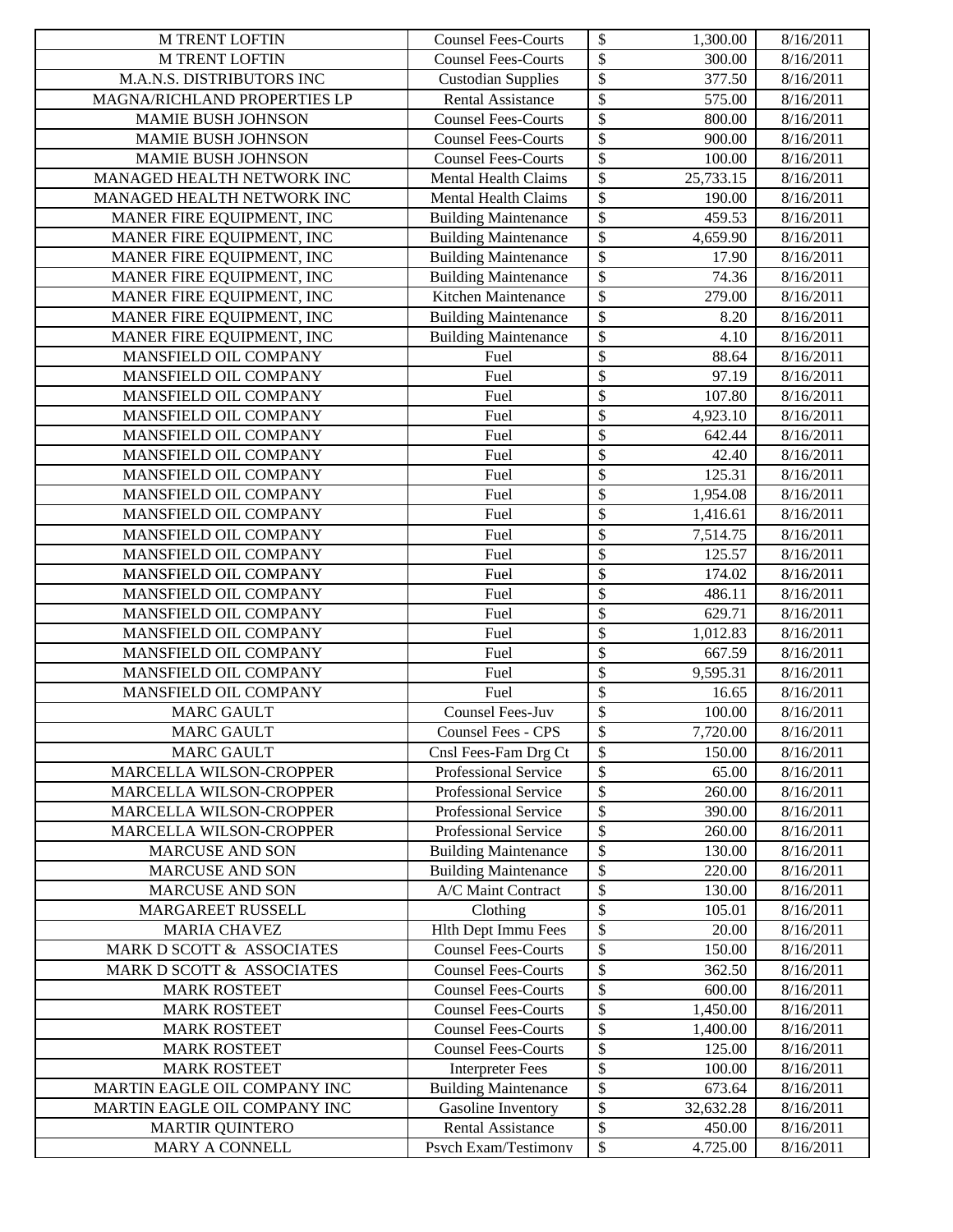| <b>MARY B THORNTON</b>                       | <b>Counsel Fees-Courts</b>  | \$<br>2,535.00                       | 8/16/2011              |
|----------------------------------------------|-----------------------------|--------------------------------------|------------------------|
| <b>MARY B THORNTON</b>                       | <b>Counsel Fees-Courts</b>  | \$<br>550.00                         | 8/16/2011              |
| <b>MARY R THOMSEN</b>                        | Counsel Fees - CPS          | \$<br>1,900.00                       | 8/16/2011              |
| <b>MARY R THOMSEN</b>                        | <b>Litigation Expense</b>   | \$<br>53.60                          | 8/16/2011              |
| MASSIE'S LOCKSMITH                           | <b>Building Maintenance</b> | \$<br>215.50                         | 8/16/2011              |
| <b>MASSIE'S LOCKSMITH</b>                    | Professional Service        | \$<br>683.00                         | 8/16/2011              |
| MASSIE'S LOCKSMITH                           | Field Equip&Supplies        | \$<br>45.00                          | 8/16/2011              |
| MASTER SOUND CO INC                          | Kitchen Maintenance         | \$<br>569.51                         | 8/16/2011              |
| <b>MATIAS RUEDA</b>                          | <b>Interpreter Fees</b>     | $\overline{\$}$<br>150.00            | 8/16/2011              |
| MATTHEW BENDER & COMPANY INC                 | Law Books                   | \$<br>4,080.16                       | 8/16/2011              |
| MATTHEW BENDER & COMPANY INC                 | Law Books                   | $\overline{\$}$<br>2,750.76          | 8/16/2011              |
| MATTHEW BENDER & COMPANY INC                 | <b>Law Books</b>            | \$<br>1,875.60                       | 8/16/2011              |
| MATTHEW BENDER & COMPANY INC                 | <b>Law Books</b>            | \$<br>132.76                         | 8/16/2011              |
| <b>MATTHEW JUSKO</b>                         | <b>Restitution Payable</b>  | \$<br>6.00                           | 8/16/2011              |
| MAXIM HEALTHCARE SERVICES INC                | Professional Service        | \$<br>4,098.00                       | 8/16/2011              |
| MB GREENWOOD CREEK LP                        | <b>Rental Assistance</b>    | \$<br>490.00                         | 8/16/2011              |
| MB GREENWOOD CREEK LP                        | <b>Utility Assistance</b>   | \$<br>49.14                          | 8/16/2011              |
| MCQUAY INTERNATIONAL                         | A/C Maint Contract          | $\overline{\mathcal{S}}$<br>1,952.40 | 8/16/2011              |
| MEDINA & MEDINA INC                          | Central Garage Inv          | \$<br>192.00                         | 8/16/2011              |
| MEDINA & MEDINA INC                          | Parts and Supplies          | \$<br>12.50                          | 8/16/2011              |
| <b>MELANICE PERKINS</b>                      | Clothing                    | \$<br>200.00                         | 8/16/2011              |
| MELINDA NEUMANN                              | Clothing                    | \$<br>43.17                          | 8/16/2011              |
| <b>MELISSA L HAMRICK</b>                     | <b>Counsel Fees-Courts</b>  | \$<br>250.00                         | 8/16/2011              |
| MERLIN G HOLLOWAY                            | Rent Sub to L'Iords         | \$<br>23.00                          | 8/16/2011              |
| MERRY LAUREEN MOORE                          | <b>Counsel Fees-Probate</b> | \$<br>2,200.00                       | 8/16/2011              |
| MERRY LAUREEN MOORE                          | Court Costs                 | \$<br>1,500.00                       | 8/16/2011              |
| METROPLEX SERVICE WELDING SUPPLY IN          | Lab Equip Mainten           | $\overline{\$}$<br>378.55            | 8/16/2011              |
| METROPLEX SERVICE WELDING SUPPLY IN          | Professional Service        | \$<br>17.50                          | 8/16/2011              |
| MHMR OF TARRANT COUNTY                       | Spec Needs Off Proj         | \$<br>6,644.93                       | 8/16/2011              |
| MICHAEL BERGER                               | Counsel Fees - CPS          | \$<br>362.50                         | 8/16/2011              |
| MICHAEL BERGER                               | Cnsl Fees-Juv Det&Tr        | \$<br>200.00                         | 8/16/2011              |
| MICHAEL BERGER                               | Cnsl Fees-Crim Appls        | \$<br>2,800.00                       | 8/16/2011              |
| <b>MICHAEL BERGER</b>                        | Cnsl Fees-Crim Appls        | \$<br>362.50                         | 8/16/2011              |
| MICHAEL BERGER                               | Crim Appeal-OthrCost        | $\overline{\$}$<br>155.56            | 8/16/2011              |
| MICHAEL DEEGAN                               | <b>Counsel Fees-Courts</b>  | \$<br>300.00                         | 8/16/2011              |
| MICHAEL DEEGAN                               | <b>Counsel Fees-Courts</b>  | $\sqrt[6]{\frac{1}{2}}$<br>500.00    | 8/16/2011              |
| MICHAEL SHAWN MATLOCK                        | <b>Counsel Fees-Courts</b>  | \$<br>750.00                         | 8/16/2011              |
| MICHAEL SHAWN MATLOCK                        | <b>Counsel Fees-Juv</b>     | \$<br>300.00                         | 8/16/2011              |
| MICROSTRATEGY INC                            | Software Maintenance        | \$<br>6,886.26                       | 8/16/2011              |
| MIDWEST MEDICAL SUPPLY CO, LLC               | <b>Medical Supplies</b>     | \$<br>78.80                          | 8/16/2011              |
| MIDWEST MEDICAL SUPPLY CO, LLC               | <b>Medical Supplies</b>     | \$<br>43.08                          | 8/16/2011              |
| MINICK LAW PC                                | <b>Counsel Fees-Courts</b>  | \$<br>340.00                         | 8/16/2011              |
| MINNEAPOLIS HOUSING AUTHORITY                | Port HAP Port-out           | \$<br>4,308.00                       | 8/16/2011              |
| MINNEAPOLIS HOUSING AUTHORITY                | Port Admin Fee Expen        | \$<br>128.61                         | 8/16/2011              |
| <b>MONTE LAWLIS</b>                          | Travel                      | \$<br>269.18                         | 8/16/2011              |
| MOORE FUNERAL HOME BOWEN RD CHAPEL           | <b>County Burials</b>       | \$<br>700.00                         | 8/16/2011              |
| MOORE FUNERAL HOMES                          | <b>County Burials</b>       | \$<br>555.00                         | 8/16/2011              |
| MOORE MEDICAL LLC                            | Supplies                    | \$<br>27.96                          | 8/16/2011              |
| Mr Alan D Dennis                             | Fuel                        | \$<br>44.94                          | 8/16/2011              |
| Mr Alan D Dennis                             | Education                   | \$<br>121.24                         | 8/16/2011              |
| Mr Brad L Carpenter                          | Travel                      | \$<br>843.94                         | 8/16/2011              |
| Mr Carnelius L Carey                         | Transportation              | \$<br>56.27                          | 8/16/2011              |
| Mr Christopher D Bell                        | Transportation              | \$<br>109.45                         | 8/16/2011              |
| Mr Grant D Leddy                             | Education                   | \$<br>30.00<br>\$                    | 8/16/2011              |
| Mr Jerome S Hennigan<br>Mr Kenneth D Johnson | Education<br>Education      | 507.12<br>\$<br>814.64               | 8/16/2011<br>8/16/2011 |
| Mr Lawrence Duane                            | Education                   | ${\mathbb S}$<br>98.45               | 8/16/2011              |
|                                              |                             |                                      |                        |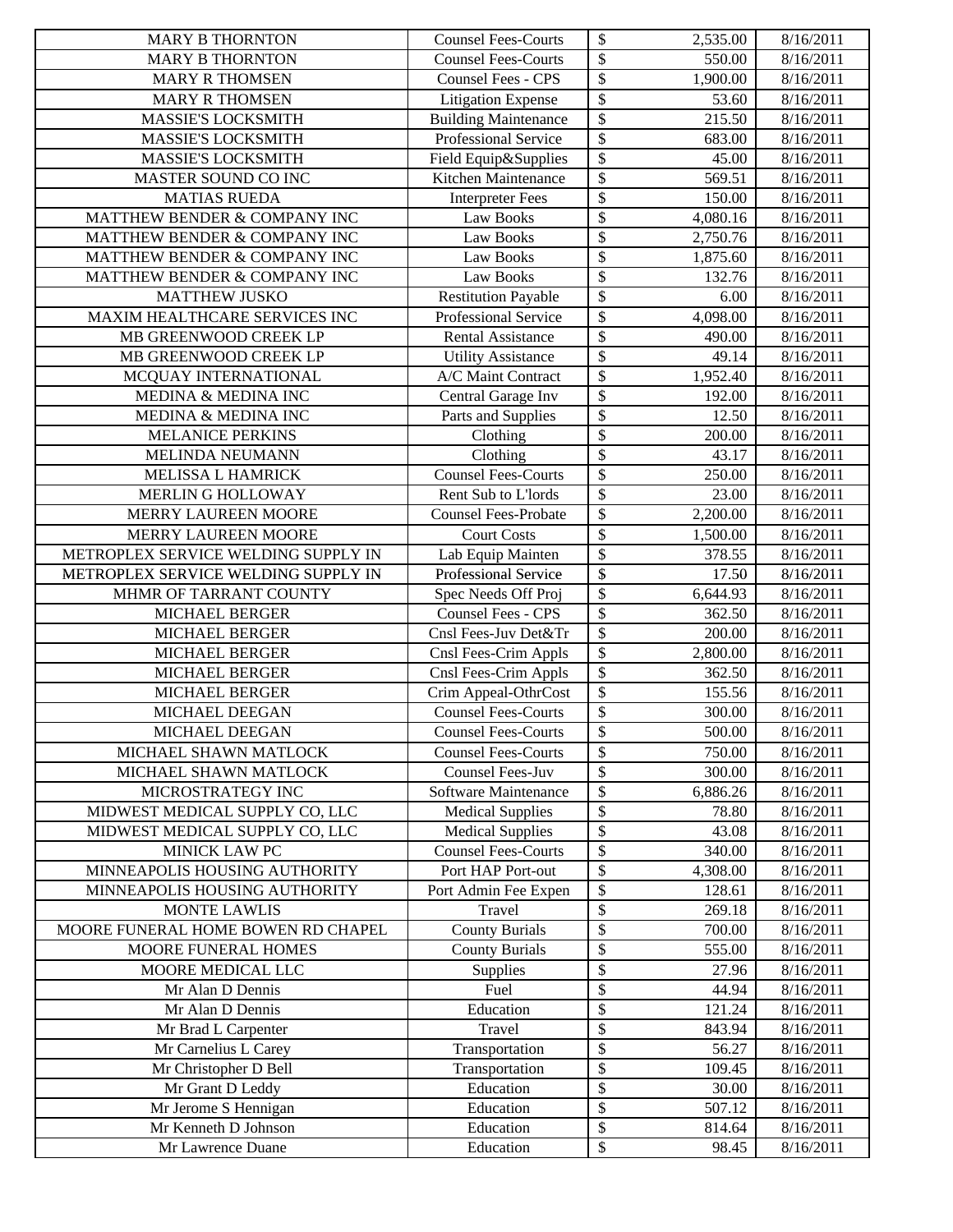| Mr Michael D White                 | Transportation              | \$<br>17.40                 | 8/16/2011 |
|------------------------------------|-----------------------------|-----------------------------|-----------|
| Mr Randy Catterton                 | Education                   | $\overline{\$}$<br>1,019.00 | 8/16/2011 |
| Mr Renee Castoreno                 | Travel                      | \$<br>10.00                 | 8/16/2011 |
| Mr Robert A Knowles                | Education                   | \$<br>227.76                | 8/16/2011 |
| Mr Robert K Gill                   | Education                   | \$<br>86.00                 | 8/16/2011 |
| Mr Timothy J Jones                 | <b>Meeting Expenses</b>     | \$<br>8.00                  | 8/16/2011 |
| Mr Vincent Giardino                | Education                   | \$<br>206.89                | 8/16/2011 |
| Mr William W Harris                | Education                   | \$<br>1,288.12              | 8/16/2011 |
| MRS BAIRD'S BAKERIES INC           | Food                        | \$<br>227.81                | 8/16/2011 |
| Ms Debbie M Spoonts                | Transportation              | \$<br>19.65                 | 8/16/2011 |
| Ms Debbie M Spoonts                | Education                   | \$<br>175.00                | 8/16/2011 |
| Ms Debbie M Spoonts                | Travel                      | \$<br>515.35                | 8/16/2011 |
| Ms Donna M Larson                  | Education                   | \$<br>40.53                 | 8/16/2011 |
| Ms Jeanne M Green                  | <b>Inter-Govt Rec</b>       | \$<br>157.50                | 8/16/2011 |
| Ms Jeanne M Green                  | State Right of Way          | \$<br>17.50                 | 8/16/2011 |
| Ms Judith G Wells                  | Education                   | \$<br>1,428.72              | 8/16/2011 |
| Ms Kelly A Loftus                  | Education                   | \$<br>204.00                | 8/16/2011 |
| Ms Margie S Drake                  | Postage                     | \$<br>5.79                  | 8/16/2011 |
| Ms Margie S Drake                  | Travel                      | \$<br>10.00                 | 8/16/2011 |
| Ms Sharon Wayland                  | Travel                      | \$<br>1,070.32              | 8/16/2011 |
| Ms Susan M Greer                   | Volunteer Program           | \$<br>71.97                 | 8/16/2011 |
| Ms Terry J Lafon                   | Travel                      | \$<br>142.75                | 8/16/2011 |
| <b>NACCED</b>                      | Dues                        | \$<br>2,750.00              | 8/16/2011 |
| NAMCO CLEANING SOLUTIONS INC       | Trust - Constable 7         | \$<br>2,868.70              | 8/16/2011 |
| NANCY GORDON                       | Counsel Fees - CPS          | \$<br>1,375.00              | 8/16/2011 |
| NANCY RUTH DEWEES                  | Counsel Fees-Juv            | \$<br>200.00                | 8/16/2011 |
| NATASHA COLEMAN                    | Clothing                    | $\overline{\$}$<br>159.13   | 8/16/2011 |
| NATHERRAL J WASHINGTON             | <b>Counsel Fees-Courts</b>  | \$<br>1,300.00              | 8/16/2011 |
| NATHERRAL J WASHINGTON             | <b>Counsel Fees-Courts</b>  | \$<br>12,025.00             | 8/16/2011 |
| NATHERRAL J WASHINGTON             | <b>Counsel Fees-Courts</b>  | \$<br>125.00                | 8/16/2011 |
| NATHERRAL J WASHINGTON             | <b>Counsel Fees-Courts</b>  | \$<br>275.00                | 8/16/2011 |
| NATIONAL DATA SERVICES INC         | Printing-Publication        | \$<br>566.67                | 8/16/2011 |
| <b>NAVID ALBAND</b>                | <b>Counsel Fees-Courts</b>  | \$<br>1,675.00              | 8/16/2011 |
| <b>NAVID ALBAND</b>                | <b>Counsel Fees-Courts</b>  | \$<br>400.00                | 8/16/2011 |
| <b>NAVID ALBAND</b>                | <b>Counsel Fees-Courts</b>  | \$<br>137.50                | 8/16/2011 |
| <b>NAVID ALBAND</b>                | <b>Counsel Fees-Courts</b>  | $\overline{\$}$<br>600.00   | 8/16/2011 |
| <b>NAVID ALBAND</b>                | <b>Counsel Fees-Courts</b>  | \$<br>140.00                | 8/16/2011 |
| NEI DEVELOPMENT LLC                | Rent Sub to L'Iords         | \$<br>750.00                | 8/16/2011 |
| Neil O. Strassman                  | Education                   | \$<br>214.00                | 8/16/2011 |
| NELON LAW GROUP PLLC               | <b>Counsel Fees-Courts</b>  | \$<br>500.00                | 8/16/2011 |
| NELON LAW GROUP PLLC               | <b>Counsel Fees-Courts</b>  | \$<br>200.00                | 8/16/2011 |
| NEW ENCOUNTERS RESIDENTAL          | <b>Residential Serve</b>    | \$<br>2,404.25              | 8/16/2011 |
| NEW ENCOUNTERS RTC                 | Clothing                    | \$<br>442.30                | 8/16/2011 |
| NICA-NORTHSIDE INTER-CHURCH AGENCY | Subrecipient Service        | \$<br>4,525.99              | 8/16/2011 |
| NIZAM PEERWANI, M.D., P.A.         | Due to Med Examiner         | \$<br>46,410.00             | 8/16/2011 |
| NIZAM PEERWANI, M.D., P.A.         | Med Exam Contract           | \$<br>81,832.33             | 8/16/2011 |
| NORITSU AMERICA CORPORATION        | <b>Equipment Maint</b>      | \$<br>395.83                | 8/16/2011 |
| NORMA L FAVELA DISTRICT CLERK      | <b>Constable 4 Fees</b>     | \$<br>50.00                 | 8/16/2011 |
| <b>NORSTAR</b>                     | HAP Reimb Port-in           | \$<br>1,358.00              | 8/16/2011 |
| NORTH CENTRAL TX COUNCIL OF        | Professional Service        | \$<br>34,792.00             | 8/16/2011 |
| NORTH TEXAS COMMISSION FOUNDATION  | Education                   | \$<br>3,000.00              | 8/16/2011 |
| NORTH TEXAS FUNERAL HOMES LLC      | <b>County Burials</b>       | \$<br>1,030.00              | 8/16/2011 |
| NUMBER FIVE COLLINS LLC            | <b>Building Maintenance</b> | \$<br>396.00                | 8/16/2011 |
| OAK FARMS DAIRY                    | Food                        | \$<br>682.43                | 8/16/2011 |
| OAK TIMBERS-NORTH GREENBRIAR LP    | Rent Sub to L'Iords         | \$<br>634.00                | 8/16/2011 |
| OCCUPATIONAL HEALTH CENTERS SW     | <b>Employee Physicals</b>   | \$<br>1,122.50              | 8/16/2011 |
| OCE-USA INC                        | <b>Equipment Maint</b>      | ${\mathbb S}$<br>114.66     | 8/16/2011 |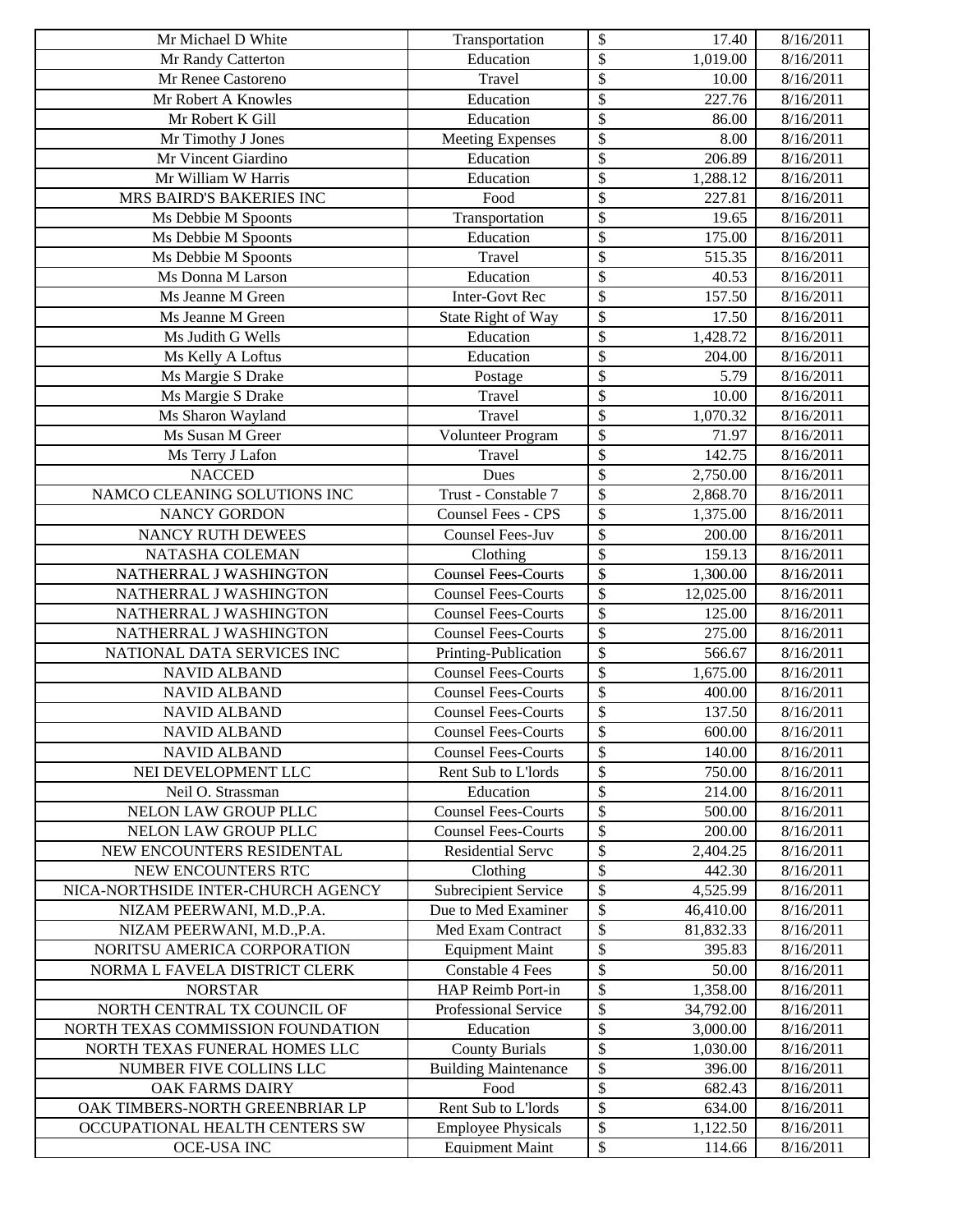| OIL PRICE INFORMATION SERVICE LLC<br>315.00<br>8/16/2011<br>Subscriptions<br>$\boldsymbol{\mathsf{S}}$<br><b>Counsel Fees-Courts</b><br>8/16/2011<br><b>OKEY AKPOM</b><br>300.00<br>\$<br>296.75<br>8/16/2011<br><b>OLAMETER CORPORATION</b><br><b>Building Maintenance</b><br>\$<br><b>Counsel Fees-Courts</b><br>OLUBUKOLA OBAYANJU<br>600.00<br>8/16/2011<br>\$<br>OMNI BAYFRONT CORPUS CHRISTI<br>Education<br>514.05<br>8/16/2011<br>$\boldsymbol{\mathsf{S}}$<br>TDPS OmniBase<br>OMNIBASE SERVICES OF TEXAS LP<br>314.23<br>8/16/2011<br>\$<br>ONE AMELIA PARC LP<br>Rent Sub to L'Iords<br>448.00<br>8/16/2011<br>$\overline{\$}$<br>ONE VILLAGE CREEK LP<br>Rent Sub to L'Iords<br>530.00<br>8/16/2011<br>$\boldsymbol{\mathsf{S}}$<br><b>O'REILLY AUTO PARTS</b><br>Vehicle Maintenance<br>29.97<br>8/16/2011<br>$\boldsymbol{\mathsf{S}}$<br><b>OWENS &amp; OWENS</b><br>Counsel Fees - CPS<br>4,320.00<br>8/16/2011<br>$\boldsymbol{\mathsf{S}}$<br>PACER SERVICE CENTER<br>Subscriptions<br>210.00<br>8/16/2011<br>$\mathcal{S}$<br><b>Counsel Fees-Courts</b><br>PAMELA S FERNANDEZ<br>500.00<br>8/16/2011<br>$\mathcal{S}$<br>Counsel Fees-Courts<br>PAMELA S FERNANDEZ<br>125.00<br>8/16/2011<br>\$<br>PARKER ELECTRIC<br>314.00<br><b>Building Maintenance</b><br>8/16/2011<br>\$<br>PARKER ELECTRIC<br>A/C Maint Contract<br>4,690.60<br>8/16/2011<br>$\overline{\mathcal{S}}$<br>PATHMARK TRAFFIC PRODUCTS INC<br>2,872.64<br>Road Signs<br>8/16/2011<br>$\overline{\mathcal{S}}$<br>PATRICIA L SUMMERS<br>Counsel Fees - CPS<br>5,245.00<br>8/16/2011<br>$\overline{\mathcal{S}}$<br>PATRICK R MCCARTY<br><b>Counsel Fees-Courts</b><br>800.00<br>8/16/2011<br>$\boldsymbol{\mathsf{S}}$<br><b>Counsel Fees-Courts</b><br>300.00<br>8/16/2011<br>PATRICK S DOHONEY & ASSOCIATES PLLC<br>$\boldsymbol{\mathsf{S}}$<br><b>Counsel Fees-Courts</b><br>PAUL B ROTHBAND JR<br>750.00<br>8/16/2011<br>$\mathcal{S}$<br><b>Counsel Fees-Courts</b><br>PAUL B ROTHBAND JR<br>100.00<br>8/16/2011<br>$\overline{\mathcal{S}}$<br><b>Counsel Fees-Courts</b><br>PAUL CONNER<br>150.00<br>8/16/2011<br>$\boldsymbol{\mathsf{S}}$<br>PAUL LEWALLEN<br><b>Counsel Fees-Courts</b><br>175.00<br>8/16/2011<br>$\overline{\$}$<br>PAUL V PREVITE<br>8/16/2011<br><b>Counsel Fees-Courts</b><br>200.00<br>$\overline{\mathcal{S}}$<br>PAUL V PREVITE<br><b>Counsel Fees-Courts</b><br>250.00<br>8/16/2011<br>$\overline{\$}$<br>PEGASUS SCHOOL INC<br>Residential Servc<br>20,208.52<br>8/16/2011<br>$\boldsymbol{\mathsf{S}}$<br>A/C Maint Contract<br>PETER A VAN DALEN<br>2,250.00<br>8/16/2011<br>$\boldsymbol{\mathsf{S}}$<br>PETIT SERVICES<br>8/16/2011<br>Lab Supplies<br>2,214.00<br>$\boldsymbol{\mathsf{S}}$<br>Philip R Adams<br>Travel<br>220.00<br>8/16/2011<br>$\boldsymbol{\mathsf{S}}$<br>PHILLIP S BARKER<br>Travel<br>171.20<br>8/16/2011<br>$\boldsymbol{\mathsf{S}}$<br>Counsel Fees - CPS<br>PHILLIPS & NABORS PLLC<br>150.00<br>8/16/2011<br>\$<br>PHILLIP'S LAWN SPRINKLER CO<br>794.14<br><b>Building Maintenance</b><br>8/16/2011<br>$\overline{\$}$<br>PHILLIP'S LAWN SPRINKLER CO<br>Landscaping Expense<br>454.21<br>8/16/2011<br>$\overline{\mathcal{L}}$<br>PHILLIP'S LAWN SPRINKLER CO<br>Landscaping Expense<br>444.72<br>8/16/2011<br>$\sqrt[6]{\frac{1}{2}}$<br>Non-Track Equipment<br>21,004.25<br>PHILPOTT FORD<br>8/16/2011<br>\$<br><b>Counsel Fees-Courts</b><br>700.00<br>8/16/2011<br>PIA R. RODRIGUEZ<br>\$<br><b>Counsel Fees-Courts</b><br>300.00<br>PIA R. RODRIGUEZ<br>8/16/2011<br>\$<br><b>Counsel Fees-Courts</b><br>PIA R. RODRIGUEZ<br>1,000.00<br>8/16/2011<br>\$<br><b>Counsel Fees-Courts</b><br>PIA R. RODRIGUEZ<br>500.00<br>8/16/2011<br>\$<br>200.00<br>PIA R. RODRIGUEZ<br><b>Counsel Fees-Courts</b><br>8/16/2011<br>\$<br>PIA R. RODRIGUEZ<br><b>Interpreter Fees</b><br>100.00<br>8/16/2011<br>\$<br>PITNEY BOWES INC<br><b>Equipment Maint</b><br>743.00<br>8/16/2011<br>\$<br>Professional Service<br>PLANNED PARENTHOOD OF<br>513.98<br>8/16/2011<br>\$<br>POLLOCK PAPER DISTRIBUTORS<br>14.80<br>8/16/2011<br>Supplies<br>\$<br>Supplies<br>8/16/2011<br>POLLOCK PAPER DISTRIBUTORS<br>14.80<br><b>FSS Liability</b><br>\$<br>PORSHA JUSTICE<br>900.00<br>8/16/2011<br>\$<br>POTENTIA ENERGY LLC<br><b>Utility Assistance</b><br>70.06<br>8/16/2011<br>\$<br>Law Books<br>PRACTISING LAW INSTITUTE<br>172.50<br>8/16/2011<br>\$<br><b>Custodian Supplies</b><br>PRAETORIAN OPERATING INC<br>8/16/2011<br>91.00<br>\$<br>PRICE PROCTOR AND ASSOCIATES LLP<br>Psych Exam/Testimony<br>1,500.00<br>8/16/2011<br>\$<br>Non-Track Equipment<br>PROGRESSIVE MICROTECHNOLOGY INC<br>4,990.00<br>8/16/2011<br>\$<br><b>School Supplies</b><br>PYRAMID PAPER COMPANY<br>1,772.64<br>8/16/2011<br>\$<br>Professional Service<br>QUEST DIAGNOSTICS INC<br>713.42<br>8/16/2011<br>\$<br>QUEST DIAGNOSTICS INC<br>Professional Service<br>55.25<br>8/16/2011<br>\$<br>QUEST DIAGNOSTICS INC<br>Professional Service<br>144.87<br>8/16/2011<br>${\mathbb S}$<br><b>OUEST DIAGNOSTICS INC</b><br>Professional Service<br>8/16/2011 | OHC/COBBLESTONE LTD | Rent Sub to L'Iords | $\boldsymbol{\mathsf{S}}$ | 413.00   | 8/16/2011 |
|-------------------------------------------------------------------------------------------------------------------------------------------------------------------------------------------------------------------------------------------------------------------------------------------------------------------------------------------------------------------------------------------------------------------------------------------------------------------------------------------------------------------------------------------------------------------------------------------------------------------------------------------------------------------------------------------------------------------------------------------------------------------------------------------------------------------------------------------------------------------------------------------------------------------------------------------------------------------------------------------------------------------------------------------------------------------------------------------------------------------------------------------------------------------------------------------------------------------------------------------------------------------------------------------------------------------------------------------------------------------------------------------------------------------------------------------------------------------------------------------------------------------------------------------------------------------------------------------------------------------------------------------------------------------------------------------------------------------------------------------------------------------------------------------------------------------------------------------------------------------------------------------------------------------------------------------------------------------------------------------------------------------------------------------------------------------------------------------------------------------------------------------------------------------------------------------------------------------------------------------------------------------------------------------------------------------------------------------------------------------------------------------------------------------------------------------------------------------------------------------------------------------------------------------------------------------------------------------------------------------------------------------------------------------------------------------------------------------------------------------------------------------------------------------------------------------------------------------------------------------------------------------------------------------------------------------------------------------------------------------------------------------------------------------------------------------------------------------------------------------------------------------------------------------------------------------------------------------------------------------------------------------------------------------------------------------------------------------------------------------------------------------------------------------------------------------------------------------------------------------------------------------------------------------------------------------------------------------------------------------------------------------------------------------------------------------------------------------------------------------------------------------------------------------------------------------------------------------------------------------------------------------------------------------------------------------------------------------------------------------------------------------------------------------------------------------------------------------------------------------------------------------------------------------------------------------------------------------------------------------------------------------------------------------------------------------------------------------------------------------------------------------------------------------------------------------------------------------------------------------------------------------------------------------------------------------------------------------------------------------------------------------------------------------------------------------------------------------------------------------------------------------------------------------------------------------------------------------------------------------------------------------------------------------------------------------------------------------------------------------------------------------------------------------------------------------------------------------|---------------------|---------------------|---------------------------|----------|-----------|
|                                                                                                                                                                                                                                                                                                                                                                                                                                                                                                                                                                                                                                                                                                                                                                                                                                                                                                                                                                                                                                                                                                                                                                                                                                                                                                                                                                                                                                                                                                                                                                                                                                                                                                                                                                                                                                                                                                                                                                                                                                                                                                                                                                                                                                                                                                                                                                                                                                                                                                                                                                                                                                                                                                                                                                                                                                                                                                                                                                                                                                                                                                                                                                                                                                                                                                                                                                                                                                                                                                                                                                                                                                                                                                                                                                                                                                                                                                                                                                                                                                                                                                                                                                                                                                                                                                                                                                                                                                                                                                                                                                                                                                                                                                                                                                                                                                                                                                                                                                                                                                                                                           |                     |                     | $\overline{\$}$           |          |           |
|                                                                                                                                                                                                                                                                                                                                                                                                                                                                                                                                                                                                                                                                                                                                                                                                                                                                                                                                                                                                                                                                                                                                                                                                                                                                                                                                                                                                                                                                                                                                                                                                                                                                                                                                                                                                                                                                                                                                                                                                                                                                                                                                                                                                                                                                                                                                                                                                                                                                                                                                                                                                                                                                                                                                                                                                                                                                                                                                                                                                                                                                                                                                                                                                                                                                                                                                                                                                                                                                                                                                                                                                                                                                                                                                                                                                                                                                                                                                                                                                                                                                                                                                                                                                                                                                                                                                                                                                                                                                                                                                                                                                                                                                                                                                                                                                                                                                                                                                                                                                                                                                                           |                     |                     |                           |          |           |
|                                                                                                                                                                                                                                                                                                                                                                                                                                                                                                                                                                                                                                                                                                                                                                                                                                                                                                                                                                                                                                                                                                                                                                                                                                                                                                                                                                                                                                                                                                                                                                                                                                                                                                                                                                                                                                                                                                                                                                                                                                                                                                                                                                                                                                                                                                                                                                                                                                                                                                                                                                                                                                                                                                                                                                                                                                                                                                                                                                                                                                                                                                                                                                                                                                                                                                                                                                                                                                                                                                                                                                                                                                                                                                                                                                                                                                                                                                                                                                                                                                                                                                                                                                                                                                                                                                                                                                                                                                                                                                                                                                                                                                                                                                                                                                                                                                                                                                                                                                                                                                                                                           |                     |                     |                           |          |           |
|                                                                                                                                                                                                                                                                                                                                                                                                                                                                                                                                                                                                                                                                                                                                                                                                                                                                                                                                                                                                                                                                                                                                                                                                                                                                                                                                                                                                                                                                                                                                                                                                                                                                                                                                                                                                                                                                                                                                                                                                                                                                                                                                                                                                                                                                                                                                                                                                                                                                                                                                                                                                                                                                                                                                                                                                                                                                                                                                                                                                                                                                                                                                                                                                                                                                                                                                                                                                                                                                                                                                                                                                                                                                                                                                                                                                                                                                                                                                                                                                                                                                                                                                                                                                                                                                                                                                                                                                                                                                                                                                                                                                                                                                                                                                                                                                                                                                                                                                                                                                                                                                                           |                     |                     |                           |          |           |
|                                                                                                                                                                                                                                                                                                                                                                                                                                                                                                                                                                                                                                                                                                                                                                                                                                                                                                                                                                                                                                                                                                                                                                                                                                                                                                                                                                                                                                                                                                                                                                                                                                                                                                                                                                                                                                                                                                                                                                                                                                                                                                                                                                                                                                                                                                                                                                                                                                                                                                                                                                                                                                                                                                                                                                                                                                                                                                                                                                                                                                                                                                                                                                                                                                                                                                                                                                                                                                                                                                                                                                                                                                                                                                                                                                                                                                                                                                                                                                                                                                                                                                                                                                                                                                                                                                                                                                                                                                                                                                                                                                                                                                                                                                                                                                                                                                                                                                                                                                                                                                                                                           |                     |                     |                           |          |           |
|                                                                                                                                                                                                                                                                                                                                                                                                                                                                                                                                                                                                                                                                                                                                                                                                                                                                                                                                                                                                                                                                                                                                                                                                                                                                                                                                                                                                                                                                                                                                                                                                                                                                                                                                                                                                                                                                                                                                                                                                                                                                                                                                                                                                                                                                                                                                                                                                                                                                                                                                                                                                                                                                                                                                                                                                                                                                                                                                                                                                                                                                                                                                                                                                                                                                                                                                                                                                                                                                                                                                                                                                                                                                                                                                                                                                                                                                                                                                                                                                                                                                                                                                                                                                                                                                                                                                                                                                                                                                                                                                                                                                                                                                                                                                                                                                                                                                                                                                                                                                                                                                                           |                     |                     |                           |          |           |
|                                                                                                                                                                                                                                                                                                                                                                                                                                                                                                                                                                                                                                                                                                                                                                                                                                                                                                                                                                                                                                                                                                                                                                                                                                                                                                                                                                                                                                                                                                                                                                                                                                                                                                                                                                                                                                                                                                                                                                                                                                                                                                                                                                                                                                                                                                                                                                                                                                                                                                                                                                                                                                                                                                                                                                                                                                                                                                                                                                                                                                                                                                                                                                                                                                                                                                                                                                                                                                                                                                                                                                                                                                                                                                                                                                                                                                                                                                                                                                                                                                                                                                                                                                                                                                                                                                                                                                                                                                                                                                                                                                                                                                                                                                                                                                                                                                                                                                                                                                                                                                                                                           |                     |                     |                           |          |           |
|                                                                                                                                                                                                                                                                                                                                                                                                                                                                                                                                                                                                                                                                                                                                                                                                                                                                                                                                                                                                                                                                                                                                                                                                                                                                                                                                                                                                                                                                                                                                                                                                                                                                                                                                                                                                                                                                                                                                                                                                                                                                                                                                                                                                                                                                                                                                                                                                                                                                                                                                                                                                                                                                                                                                                                                                                                                                                                                                                                                                                                                                                                                                                                                                                                                                                                                                                                                                                                                                                                                                                                                                                                                                                                                                                                                                                                                                                                                                                                                                                                                                                                                                                                                                                                                                                                                                                                                                                                                                                                                                                                                                                                                                                                                                                                                                                                                                                                                                                                                                                                                                                           |                     |                     |                           |          |           |
|                                                                                                                                                                                                                                                                                                                                                                                                                                                                                                                                                                                                                                                                                                                                                                                                                                                                                                                                                                                                                                                                                                                                                                                                                                                                                                                                                                                                                                                                                                                                                                                                                                                                                                                                                                                                                                                                                                                                                                                                                                                                                                                                                                                                                                                                                                                                                                                                                                                                                                                                                                                                                                                                                                                                                                                                                                                                                                                                                                                                                                                                                                                                                                                                                                                                                                                                                                                                                                                                                                                                                                                                                                                                                                                                                                                                                                                                                                                                                                                                                                                                                                                                                                                                                                                                                                                                                                                                                                                                                                                                                                                                                                                                                                                                                                                                                                                                                                                                                                                                                                                                                           |                     |                     |                           |          |           |
|                                                                                                                                                                                                                                                                                                                                                                                                                                                                                                                                                                                                                                                                                                                                                                                                                                                                                                                                                                                                                                                                                                                                                                                                                                                                                                                                                                                                                                                                                                                                                                                                                                                                                                                                                                                                                                                                                                                                                                                                                                                                                                                                                                                                                                                                                                                                                                                                                                                                                                                                                                                                                                                                                                                                                                                                                                                                                                                                                                                                                                                                                                                                                                                                                                                                                                                                                                                                                                                                                                                                                                                                                                                                                                                                                                                                                                                                                                                                                                                                                                                                                                                                                                                                                                                                                                                                                                                                                                                                                                                                                                                                                                                                                                                                                                                                                                                                                                                                                                                                                                                                                           |                     |                     |                           |          |           |
|                                                                                                                                                                                                                                                                                                                                                                                                                                                                                                                                                                                                                                                                                                                                                                                                                                                                                                                                                                                                                                                                                                                                                                                                                                                                                                                                                                                                                                                                                                                                                                                                                                                                                                                                                                                                                                                                                                                                                                                                                                                                                                                                                                                                                                                                                                                                                                                                                                                                                                                                                                                                                                                                                                                                                                                                                                                                                                                                                                                                                                                                                                                                                                                                                                                                                                                                                                                                                                                                                                                                                                                                                                                                                                                                                                                                                                                                                                                                                                                                                                                                                                                                                                                                                                                                                                                                                                                                                                                                                                                                                                                                                                                                                                                                                                                                                                                                                                                                                                                                                                                                                           |                     |                     |                           |          |           |
|                                                                                                                                                                                                                                                                                                                                                                                                                                                                                                                                                                                                                                                                                                                                                                                                                                                                                                                                                                                                                                                                                                                                                                                                                                                                                                                                                                                                                                                                                                                                                                                                                                                                                                                                                                                                                                                                                                                                                                                                                                                                                                                                                                                                                                                                                                                                                                                                                                                                                                                                                                                                                                                                                                                                                                                                                                                                                                                                                                                                                                                                                                                                                                                                                                                                                                                                                                                                                                                                                                                                                                                                                                                                                                                                                                                                                                                                                                                                                                                                                                                                                                                                                                                                                                                                                                                                                                                                                                                                                                                                                                                                                                                                                                                                                                                                                                                                                                                                                                                                                                                                                           |                     |                     |                           |          |           |
|                                                                                                                                                                                                                                                                                                                                                                                                                                                                                                                                                                                                                                                                                                                                                                                                                                                                                                                                                                                                                                                                                                                                                                                                                                                                                                                                                                                                                                                                                                                                                                                                                                                                                                                                                                                                                                                                                                                                                                                                                                                                                                                                                                                                                                                                                                                                                                                                                                                                                                                                                                                                                                                                                                                                                                                                                                                                                                                                                                                                                                                                                                                                                                                                                                                                                                                                                                                                                                                                                                                                                                                                                                                                                                                                                                                                                                                                                                                                                                                                                                                                                                                                                                                                                                                                                                                                                                                                                                                                                                                                                                                                                                                                                                                                                                                                                                                                                                                                                                                                                                                                                           |                     |                     |                           |          |           |
|                                                                                                                                                                                                                                                                                                                                                                                                                                                                                                                                                                                                                                                                                                                                                                                                                                                                                                                                                                                                                                                                                                                                                                                                                                                                                                                                                                                                                                                                                                                                                                                                                                                                                                                                                                                                                                                                                                                                                                                                                                                                                                                                                                                                                                                                                                                                                                                                                                                                                                                                                                                                                                                                                                                                                                                                                                                                                                                                                                                                                                                                                                                                                                                                                                                                                                                                                                                                                                                                                                                                                                                                                                                                                                                                                                                                                                                                                                                                                                                                                                                                                                                                                                                                                                                                                                                                                                                                                                                                                                                                                                                                                                                                                                                                                                                                                                                                                                                                                                                                                                                                                           |                     |                     |                           |          |           |
|                                                                                                                                                                                                                                                                                                                                                                                                                                                                                                                                                                                                                                                                                                                                                                                                                                                                                                                                                                                                                                                                                                                                                                                                                                                                                                                                                                                                                                                                                                                                                                                                                                                                                                                                                                                                                                                                                                                                                                                                                                                                                                                                                                                                                                                                                                                                                                                                                                                                                                                                                                                                                                                                                                                                                                                                                                                                                                                                                                                                                                                                                                                                                                                                                                                                                                                                                                                                                                                                                                                                                                                                                                                                                                                                                                                                                                                                                                                                                                                                                                                                                                                                                                                                                                                                                                                                                                                                                                                                                                                                                                                                                                                                                                                                                                                                                                                                                                                                                                                                                                                                                           |                     |                     |                           |          |           |
|                                                                                                                                                                                                                                                                                                                                                                                                                                                                                                                                                                                                                                                                                                                                                                                                                                                                                                                                                                                                                                                                                                                                                                                                                                                                                                                                                                                                                                                                                                                                                                                                                                                                                                                                                                                                                                                                                                                                                                                                                                                                                                                                                                                                                                                                                                                                                                                                                                                                                                                                                                                                                                                                                                                                                                                                                                                                                                                                                                                                                                                                                                                                                                                                                                                                                                                                                                                                                                                                                                                                                                                                                                                                                                                                                                                                                                                                                                                                                                                                                                                                                                                                                                                                                                                                                                                                                                                                                                                                                                                                                                                                                                                                                                                                                                                                                                                                                                                                                                                                                                                                                           |                     |                     |                           |          |           |
|                                                                                                                                                                                                                                                                                                                                                                                                                                                                                                                                                                                                                                                                                                                                                                                                                                                                                                                                                                                                                                                                                                                                                                                                                                                                                                                                                                                                                                                                                                                                                                                                                                                                                                                                                                                                                                                                                                                                                                                                                                                                                                                                                                                                                                                                                                                                                                                                                                                                                                                                                                                                                                                                                                                                                                                                                                                                                                                                                                                                                                                                                                                                                                                                                                                                                                                                                                                                                                                                                                                                                                                                                                                                                                                                                                                                                                                                                                                                                                                                                                                                                                                                                                                                                                                                                                                                                                                                                                                                                                                                                                                                                                                                                                                                                                                                                                                                                                                                                                                                                                                                                           |                     |                     |                           |          |           |
|                                                                                                                                                                                                                                                                                                                                                                                                                                                                                                                                                                                                                                                                                                                                                                                                                                                                                                                                                                                                                                                                                                                                                                                                                                                                                                                                                                                                                                                                                                                                                                                                                                                                                                                                                                                                                                                                                                                                                                                                                                                                                                                                                                                                                                                                                                                                                                                                                                                                                                                                                                                                                                                                                                                                                                                                                                                                                                                                                                                                                                                                                                                                                                                                                                                                                                                                                                                                                                                                                                                                                                                                                                                                                                                                                                                                                                                                                                                                                                                                                                                                                                                                                                                                                                                                                                                                                                                                                                                                                                                                                                                                                                                                                                                                                                                                                                                                                                                                                                                                                                                                                           |                     |                     |                           |          |           |
|                                                                                                                                                                                                                                                                                                                                                                                                                                                                                                                                                                                                                                                                                                                                                                                                                                                                                                                                                                                                                                                                                                                                                                                                                                                                                                                                                                                                                                                                                                                                                                                                                                                                                                                                                                                                                                                                                                                                                                                                                                                                                                                                                                                                                                                                                                                                                                                                                                                                                                                                                                                                                                                                                                                                                                                                                                                                                                                                                                                                                                                                                                                                                                                                                                                                                                                                                                                                                                                                                                                                                                                                                                                                                                                                                                                                                                                                                                                                                                                                                                                                                                                                                                                                                                                                                                                                                                                                                                                                                                                                                                                                                                                                                                                                                                                                                                                                                                                                                                                                                                                                                           |                     |                     |                           |          |           |
|                                                                                                                                                                                                                                                                                                                                                                                                                                                                                                                                                                                                                                                                                                                                                                                                                                                                                                                                                                                                                                                                                                                                                                                                                                                                                                                                                                                                                                                                                                                                                                                                                                                                                                                                                                                                                                                                                                                                                                                                                                                                                                                                                                                                                                                                                                                                                                                                                                                                                                                                                                                                                                                                                                                                                                                                                                                                                                                                                                                                                                                                                                                                                                                                                                                                                                                                                                                                                                                                                                                                                                                                                                                                                                                                                                                                                                                                                                                                                                                                                                                                                                                                                                                                                                                                                                                                                                                                                                                                                                                                                                                                                                                                                                                                                                                                                                                                                                                                                                                                                                                                                           |                     |                     |                           |          |           |
|                                                                                                                                                                                                                                                                                                                                                                                                                                                                                                                                                                                                                                                                                                                                                                                                                                                                                                                                                                                                                                                                                                                                                                                                                                                                                                                                                                                                                                                                                                                                                                                                                                                                                                                                                                                                                                                                                                                                                                                                                                                                                                                                                                                                                                                                                                                                                                                                                                                                                                                                                                                                                                                                                                                                                                                                                                                                                                                                                                                                                                                                                                                                                                                                                                                                                                                                                                                                                                                                                                                                                                                                                                                                                                                                                                                                                                                                                                                                                                                                                                                                                                                                                                                                                                                                                                                                                                                                                                                                                                                                                                                                                                                                                                                                                                                                                                                                                                                                                                                                                                                                                           |                     |                     |                           |          |           |
|                                                                                                                                                                                                                                                                                                                                                                                                                                                                                                                                                                                                                                                                                                                                                                                                                                                                                                                                                                                                                                                                                                                                                                                                                                                                                                                                                                                                                                                                                                                                                                                                                                                                                                                                                                                                                                                                                                                                                                                                                                                                                                                                                                                                                                                                                                                                                                                                                                                                                                                                                                                                                                                                                                                                                                                                                                                                                                                                                                                                                                                                                                                                                                                                                                                                                                                                                                                                                                                                                                                                                                                                                                                                                                                                                                                                                                                                                                                                                                                                                                                                                                                                                                                                                                                                                                                                                                                                                                                                                                                                                                                                                                                                                                                                                                                                                                                                                                                                                                                                                                                                                           |                     |                     |                           |          |           |
|                                                                                                                                                                                                                                                                                                                                                                                                                                                                                                                                                                                                                                                                                                                                                                                                                                                                                                                                                                                                                                                                                                                                                                                                                                                                                                                                                                                                                                                                                                                                                                                                                                                                                                                                                                                                                                                                                                                                                                                                                                                                                                                                                                                                                                                                                                                                                                                                                                                                                                                                                                                                                                                                                                                                                                                                                                                                                                                                                                                                                                                                                                                                                                                                                                                                                                                                                                                                                                                                                                                                                                                                                                                                                                                                                                                                                                                                                                                                                                                                                                                                                                                                                                                                                                                                                                                                                                                                                                                                                                                                                                                                                                                                                                                                                                                                                                                                                                                                                                                                                                                                                           |                     |                     |                           |          |           |
|                                                                                                                                                                                                                                                                                                                                                                                                                                                                                                                                                                                                                                                                                                                                                                                                                                                                                                                                                                                                                                                                                                                                                                                                                                                                                                                                                                                                                                                                                                                                                                                                                                                                                                                                                                                                                                                                                                                                                                                                                                                                                                                                                                                                                                                                                                                                                                                                                                                                                                                                                                                                                                                                                                                                                                                                                                                                                                                                                                                                                                                                                                                                                                                                                                                                                                                                                                                                                                                                                                                                                                                                                                                                                                                                                                                                                                                                                                                                                                                                                                                                                                                                                                                                                                                                                                                                                                                                                                                                                                                                                                                                                                                                                                                                                                                                                                                                                                                                                                                                                                                                                           |                     |                     |                           |          |           |
|                                                                                                                                                                                                                                                                                                                                                                                                                                                                                                                                                                                                                                                                                                                                                                                                                                                                                                                                                                                                                                                                                                                                                                                                                                                                                                                                                                                                                                                                                                                                                                                                                                                                                                                                                                                                                                                                                                                                                                                                                                                                                                                                                                                                                                                                                                                                                                                                                                                                                                                                                                                                                                                                                                                                                                                                                                                                                                                                                                                                                                                                                                                                                                                                                                                                                                                                                                                                                                                                                                                                                                                                                                                                                                                                                                                                                                                                                                                                                                                                                                                                                                                                                                                                                                                                                                                                                                                                                                                                                                                                                                                                                                                                                                                                                                                                                                                                                                                                                                                                                                                                                           |                     |                     |                           |          |           |
|                                                                                                                                                                                                                                                                                                                                                                                                                                                                                                                                                                                                                                                                                                                                                                                                                                                                                                                                                                                                                                                                                                                                                                                                                                                                                                                                                                                                                                                                                                                                                                                                                                                                                                                                                                                                                                                                                                                                                                                                                                                                                                                                                                                                                                                                                                                                                                                                                                                                                                                                                                                                                                                                                                                                                                                                                                                                                                                                                                                                                                                                                                                                                                                                                                                                                                                                                                                                                                                                                                                                                                                                                                                                                                                                                                                                                                                                                                                                                                                                                                                                                                                                                                                                                                                                                                                                                                                                                                                                                                                                                                                                                                                                                                                                                                                                                                                                                                                                                                                                                                                                                           |                     |                     |                           |          |           |
|                                                                                                                                                                                                                                                                                                                                                                                                                                                                                                                                                                                                                                                                                                                                                                                                                                                                                                                                                                                                                                                                                                                                                                                                                                                                                                                                                                                                                                                                                                                                                                                                                                                                                                                                                                                                                                                                                                                                                                                                                                                                                                                                                                                                                                                                                                                                                                                                                                                                                                                                                                                                                                                                                                                                                                                                                                                                                                                                                                                                                                                                                                                                                                                                                                                                                                                                                                                                                                                                                                                                                                                                                                                                                                                                                                                                                                                                                                                                                                                                                                                                                                                                                                                                                                                                                                                                                                                                                                                                                                                                                                                                                                                                                                                                                                                                                                                                                                                                                                                                                                                                                           |                     |                     |                           |          |           |
|                                                                                                                                                                                                                                                                                                                                                                                                                                                                                                                                                                                                                                                                                                                                                                                                                                                                                                                                                                                                                                                                                                                                                                                                                                                                                                                                                                                                                                                                                                                                                                                                                                                                                                                                                                                                                                                                                                                                                                                                                                                                                                                                                                                                                                                                                                                                                                                                                                                                                                                                                                                                                                                                                                                                                                                                                                                                                                                                                                                                                                                                                                                                                                                                                                                                                                                                                                                                                                                                                                                                                                                                                                                                                                                                                                                                                                                                                                                                                                                                                                                                                                                                                                                                                                                                                                                                                                                                                                                                                                                                                                                                                                                                                                                                                                                                                                                                                                                                                                                                                                                                                           |                     |                     |                           |          |           |
|                                                                                                                                                                                                                                                                                                                                                                                                                                                                                                                                                                                                                                                                                                                                                                                                                                                                                                                                                                                                                                                                                                                                                                                                                                                                                                                                                                                                                                                                                                                                                                                                                                                                                                                                                                                                                                                                                                                                                                                                                                                                                                                                                                                                                                                                                                                                                                                                                                                                                                                                                                                                                                                                                                                                                                                                                                                                                                                                                                                                                                                                                                                                                                                                                                                                                                                                                                                                                                                                                                                                                                                                                                                                                                                                                                                                                                                                                                                                                                                                                                                                                                                                                                                                                                                                                                                                                                                                                                                                                                                                                                                                                                                                                                                                                                                                                                                                                                                                                                                                                                                                                           |                     |                     |                           |          |           |
|                                                                                                                                                                                                                                                                                                                                                                                                                                                                                                                                                                                                                                                                                                                                                                                                                                                                                                                                                                                                                                                                                                                                                                                                                                                                                                                                                                                                                                                                                                                                                                                                                                                                                                                                                                                                                                                                                                                                                                                                                                                                                                                                                                                                                                                                                                                                                                                                                                                                                                                                                                                                                                                                                                                                                                                                                                                                                                                                                                                                                                                                                                                                                                                                                                                                                                                                                                                                                                                                                                                                                                                                                                                                                                                                                                                                                                                                                                                                                                                                                                                                                                                                                                                                                                                                                                                                                                                                                                                                                                                                                                                                                                                                                                                                                                                                                                                                                                                                                                                                                                                                                           |                     |                     |                           |          |           |
|                                                                                                                                                                                                                                                                                                                                                                                                                                                                                                                                                                                                                                                                                                                                                                                                                                                                                                                                                                                                                                                                                                                                                                                                                                                                                                                                                                                                                                                                                                                                                                                                                                                                                                                                                                                                                                                                                                                                                                                                                                                                                                                                                                                                                                                                                                                                                                                                                                                                                                                                                                                                                                                                                                                                                                                                                                                                                                                                                                                                                                                                                                                                                                                                                                                                                                                                                                                                                                                                                                                                                                                                                                                                                                                                                                                                                                                                                                                                                                                                                                                                                                                                                                                                                                                                                                                                                                                                                                                                                                                                                                                                                                                                                                                                                                                                                                                                                                                                                                                                                                                                                           |                     |                     |                           |          |           |
|                                                                                                                                                                                                                                                                                                                                                                                                                                                                                                                                                                                                                                                                                                                                                                                                                                                                                                                                                                                                                                                                                                                                                                                                                                                                                                                                                                                                                                                                                                                                                                                                                                                                                                                                                                                                                                                                                                                                                                                                                                                                                                                                                                                                                                                                                                                                                                                                                                                                                                                                                                                                                                                                                                                                                                                                                                                                                                                                                                                                                                                                                                                                                                                                                                                                                                                                                                                                                                                                                                                                                                                                                                                                                                                                                                                                                                                                                                                                                                                                                                                                                                                                                                                                                                                                                                                                                                                                                                                                                                                                                                                                                                                                                                                                                                                                                                                                                                                                                                                                                                                                                           |                     |                     |                           |          |           |
|                                                                                                                                                                                                                                                                                                                                                                                                                                                                                                                                                                                                                                                                                                                                                                                                                                                                                                                                                                                                                                                                                                                                                                                                                                                                                                                                                                                                                                                                                                                                                                                                                                                                                                                                                                                                                                                                                                                                                                                                                                                                                                                                                                                                                                                                                                                                                                                                                                                                                                                                                                                                                                                                                                                                                                                                                                                                                                                                                                                                                                                                                                                                                                                                                                                                                                                                                                                                                                                                                                                                                                                                                                                                                                                                                                                                                                                                                                                                                                                                                                                                                                                                                                                                                                                                                                                                                                                                                                                                                                                                                                                                                                                                                                                                                                                                                                                                                                                                                                                                                                                                                           |                     |                     |                           |          |           |
|                                                                                                                                                                                                                                                                                                                                                                                                                                                                                                                                                                                                                                                                                                                                                                                                                                                                                                                                                                                                                                                                                                                                                                                                                                                                                                                                                                                                                                                                                                                                                                                                                                                                                                                                                                                                                                                                                                                                                                                                                                                                                                                                                                                                                                                                                                                                                                                                                                                                                                                                                                                                                                                                                                                                                                                                                                                                                                                                                                                                                                                                                                                                                                                                                                                                                                                                                                                                                                                                                                                                                                                                                                                                                                                                                                                                                                                                                                                                                                                                                                                                                                                                                                                                                                                                                                                                                                                                                                                                                                                                                                                                                                                                                                                                                                                                                                                                                                                                                                                                                                                                                           |                     |                     |                           |          |           |
|                                                                                                                                                                                                                                                                                                                                                                                                                                                                                                                                                                                                                                                                                                                                                                                                                                                                                                                                                                                                                                                                                                                                                                                                                                                                                                                                                                                                                                                                                                                                                                                                                                                                                                                                                                                                                                                                                                                                                                                                                                                                                                                                                                                                                                                                                                                                                                                                                                                                                                                                                                                                                                                                                                                                                                                                                                                                                                                                                                                                                                                                                                                                                                                                                                                                                                                                                                                                                                                                                                                                                                                                                                                                                                                                                                                                                                                                                                                                                                                                                                                                                                                                                                                                                                                                                                                                                                                                                                                                                                                                                                                                                                                                                                                                                                                                                                                                                                                                                                                                                                                                                           |                     |                     |                           |          |           |
|                                                                                                                                                                                                                                                                                                                                                                                                                                                                                                                                                                                                                                                                                                                                                                                                                                                                                                                                                                                                                                                                                                                                                                                                                                                                                                                                                                                                                                                                                                                                                                                                                                                                                                                                                                                                                                                                                                                                                                                                                                                                                                                                                                                                                                                                                                                                                                                                                                                                                                                                                                                                                                                                                                                                                                                                                                                                                                                                                                                                                                                                                                                                                                                                                                                                                                                                                                                                                                                                                                                                                                                                                                                                                                                                                                                                                                                                                                                                                                                                                                                                                                                                                                                                                                                                                                                                                                                                                                                                                                                                                                                                                                                                                                                                                                                                                                                                                                                                                                                                                                                                                           |                     |                     |                           |          |           |
|                                                                                                                                                                                                                                                                                                                                                                                                                                                                                                                                                                                                                                                                                                                                                                                                                                                                                                                                                                                                                                                                                                                                                                                                                                                                                                                                                                                                                                                                                                                                                                                                                                                                                                                                                                                                                                                                                                                                                                                                                                                                                                                                                                                                                                                                                                                                                                                                                                                                                                                                                                                                                                                                                                                                                                                                                                                                                                                                                                                                                                                                                                                                                                                                                                                                                                                                                                                                                                                                                                                                                                                                                                                                                                                                                                                                                                                                                                                                                                                                                                                                                                                                                                                                                                                                                                                                                                                                                                                                                                                                                                                                                                                                                                                                                                                                                                                                                                                                                                                                                                                                                           |                     |                     |                           |          |           |
|                                                                                                                                                                                                                                                                                                                                                                                                                                                                                                                                                                                                                                                                                                                                                                                                                                                                                                                                                                                                                                                                                                                                                                                                                                                                                                                                                                                                                                                                                                                                                                                                                                                                                                                                                                                                                                                                                                                                                                                                                                                                                                                                                                                                                                                                                                                                                                                                                                                                                                                                                                                                                                                                                                                                                                                                                                                                                                                                                                                                                                                                                                                                                                                                                                                                                                                                                                                                                                                                                                                                                                                                                                                                                                                                                                                                                                                                                                                                                                                                                                                                                                                                                                                                                                                                                                                                                                                                                                                                                                                                                                                                                                                                                                                                                                                                                                                                                                                                                                                                                                                                                           |                     |                     |                           |          |           |
|                                                                                                                                                                                                                                                                                                                                                                                                                                                                                                                                                                                                                                                                                                                                                                                                                                                                                                                                                                                                                                                                                                                                                                                                                                                                                                                                                                                                                                                                                                                                                                                                                                                                                                                                                                                                                                                                                                                                                                                                                                                                                                                                                                                                                                                                                                                                                                                                                                                                                                                                                                                                                                                                                                                                                                                                                                                                                                                                                                                                                                                                                                                                                                                                                                                                                                                                                                                                                                                                                                                                                                                                                                                                                                                                                                                                                                                                                                                                                                                                                                                                                                                                                                                                                                                                                                                                                                                                                                                                                                                                                                                                                                                                                                                                                                                                                                                                                                                                                                                                                                                                                           |                     |                     |                           |          |           |
|                                                                                                                                                                                                                                                                                                                                                                                                                                                                                                                                                                                                                                                                                                                                                                                                                                                                                                                                                                                                                                                                                                                                                                                                                                                                                                                                                                                                                                                                                                                                                                                                                                                                                                                                                                                                                                                                                                                                                                                                                                                                                                                                                                                                                                                                                                                                                                                                                                                                                                                                                                                                                                                                                                                                                                                                                                                                                                                                                                                                                                                                                                                                                                                                                                                                                                                                                                                                                                                                                                                                                                                                                                                                                                                                                                                                                                                                                                                                                                                                                                                                                                                                                                                                                                                                                                                                                                                                                                                                                                                                                                                                                                                                                                                                                                                                                                                                                                                                                                                                                                                                                           |                     |                     |                           |          |           |
|                                                                                                                                                                                                                                                                                                                                                                                                                                                                                                                                                                                                                                                                                                                                                                                                                                                                                                                                                                                                                                                                                                                                                                                                                                                                                                                                                                                                                                                                                                                                                                                                                                                                                                                                                                                                                                                                                                                                                                                                                                                                                                                                                                                                                                                                                                                                                                                                                                                                                                                                                                                                                                                                                                                                                                                                                                                                                                                                                                                                                                                                                                                                                                                                                                                                                                                                                                                                                                                                                                                                                                                                                                                                                                                                                                                                                                                                                                                                                                                                                                                                                                                                                                                                                                                                                                                                                                                                                                                                                                                                                                                                                                                                                                                                                                                                                                                                                                                                                                                                                                                                                           |                     |                     |                           |          |           |
|                                                                                                                                                                                                                                                                                                                                                                                                                                                                                                                                                                                                                                                                                                                                                                                                                                                                                                                                                                                                                                                                                                                                                                                                                                                                                                                                                                                                                                                                                                                                                                                                                                                                                                                                                                                                                                                                                                                                                                                                                                                                                                                                                                                                                                                                                                                                                                                                                                                                                                                                                                                                                                                                                                                                                                                                                                                                                                                                                                                                                                                                                                                                                                                                                                                                                                                                                                                                                                                                                                                                                                                                                                                                                                                                                                                                                                                                                                                                                                                                                                                                                                                                                                                                                                                                                                                                                                                                                                                                                                                                                                                                                                                                                                                                                                                                                                                                                                                                                                                                                                                                                           |                     |                     |                           |          |           |
|                                                                                                                                                                                                                                                                                                                                                                                                                                                                                                                                                                                                                                                                                                                                                                                                                                                                                                                                                                                                                                                                                                                                                                                                                                                                                                                                                                                                                                                                                                                                                                                                                                                                                                                                                                                                                                                                                                                                                                                                                                                                                                                                                                                                                                                                                                                                                                                                                                                                                                                                                                                                                                                                                                                                                                                                                                                                                                                                                                                                                                                                                                                                                                                                                                                                                                                                                                                                                                                                                                                                                                                                                                                                                                                                                                                                                                                                                                                                                                                                                                                                                                                                                                                                                                                                                                                                                                                                                                                                                                                                                                                                                                                                                                                                                                                                                                                                                                                                                                                                                                                                                           |                     |                     |                           |          |           |
|                                                                                                                                                                                                                                                                                                                                                                                                                                                                                                                                                                                                                                                                                                                                                                                                                                                                                                                                                                                                                                                                                                                                                                                                                                                                                                                                                                                                                                                                                                                                                                                                                                                                                                                                                                                                                                                                                                                                                                                                                                                                                                                                                                                                                                                                                                                                                                                                                                                                                                                                                                                                                                                                                                                                                                                                                                                                                                                                                                                                                                                                                                                                                                                                                                                                                                                                                                                                                                                                                                                                                                                                                                                                                                                                                                                                                                                                                                                                                                                                                                                                                                                                                                                                                                                                                                                                                                                                                                                                                                                                                                                                                                                                                                                                                                                                                                                                                                                                                                                                                                                                                           |                     |                     |                           |          |           |
|                                                                                                                                                                                                                                                                                                                                                                                                                                                                                                                                                                                                                                                                                                                                                                                                                                                                                                                                                                                                                                                                                                                                                                                                                                                                                                                                                                                                                                                                                                                                                                                                                                                                                                                                                                                                                                                                                                                                                                                                                                                                                                                                                                                                                                                                                                                                                                                                                                                                                                                                                                                                                                                                                                                                                                                                                                                                                                                                                                                                                                                                                                                                                                                                                                                                                                                                                                                                                                                                                                                                                                                                                                                                                                                                                                                                                                                                                                                                                                                                                                                                                                                                                                                                                                                                                                                                                                                                                                                                                                                                                                                                                                                                                                                                                                                                                                                                                                                                                                                                                                                                                           |                     |                     |                           |          |           |
|                                                                                                                                                                                                                                                                                                                                                                                                                                                                                                                                                                                                                                                                                                                                                                                                                                                                                                                                                                                                                                                                                                                                                                                                                                                                                                                                                                                                                                                                                                                                                                                                                                                                                                                                                                                                                                                                                                                                                                                                                                                                                                                                                                                                                                                                                                                                                                                                                                                                                                                                                                                                                                                                                                                                                                                                                                                                                                                                                                                                                                                                                                                                                                                                                                                                                                                                                                                                                                                                                                                                                                                                                                                                                                                                                                                                                                                                                                                                                                                                                                                                                                                                                                                                                                                                                                                                                                                                                                                                                                                                                                                                                                                                                                                                                                                                                                                                                                                                                                                                                                                                                           |                     |                     |                           |          |           |
|                                                                                                                                                                                                                                                                                                                                                                                                                                                                                                                                                                                                                                                                                                                                                                                                                                                                                                                                                                                                                                                                                                                                                                                                                                                                                                                                                                                                                                                                                                                                                                                                                                                                                                                                                                                                                                                                                                                                                                                                                                                                                                                                                                                                                                                                                                                                                                                                                                                                                                                                                                                                                                                                                                                                                                                                                                                                                                                                                                                                                                                                                                                                                                                                                                                                                                                                                                                                                                                                                                                                                                                                                                                                                                                                                                                                                                                                                                                                                                                                                                                                                                                                                                                                                                                                                                                                                                                                                                                                                                                                                                                                                                                                                                                                                                                                                                                                                                                                                                                                                                                                                           |                     |                     |                           |          |           |
|                                                                                                                                                                                                                                                                                                                                                                                                                                                                                                                                                                                                                                                                                                                                                                                                                                                                                                                                                                                                                                                                                                                                                                                                                                                                                                                                                                                                                                                                                                                                                                                                                                                                                                                                                                                                                                                                                                                                                                                                                                                                                                                                                                                                                                                                                                                                                                                                                                                                                                                                                                                                                                                                                                                                                                                                                                                                                                                                                                                                                                                                                                                                                                                                                                                                                                                                                                                                                                                                                                                                                                                                                                                                                                                                                                                                                                                                                                                                                                                                                                                                                                                                                                                                                                                                                                                                                                                                                                                                                                                                                                                                                                                                                                                                                                                                                                                                                                                                                                                                                                                                                           |                     |                     |                           |          |           |
|                                                                                                                                                                                                                                                                                                                                                                                                                                                                                                                                                                                                                                                                                                                                                                                                                                                                                                                                                                                                                                                                                                                                                                                                                                                                                                                                                                                                                                                                                                                                                                                                                                                                                                                                                                                                                                                                                                                                                                                                                                                                                                                                                                                                                                                                                                                                                                                                                                                                                                                                                                                                                                                                                                                                                                                                                                                                                                                                                                                                                                                                                                                                                                                                                                                                                                                                                                                                                                                                                                                                                                                                                                                                                                                                                                                                                                                                                                                                                                                                                                                                                                                                                                                                                                                                                                                                                                                                                                                                                                                                                                                                                                                                                                                                                                                                                                                                                                                                                                                                                                                                                           |                     |                     |                           |          |           |
|                                                                                                                                                                                                                                                                                                                                                                                                                                                                                                                                                                                                                                                                                                                                                                                                                                                                                                                                                                                                                                                                                                                                                                                                                                                                                                                                                                                                                                                                                                                                                                                                                                                                                                                                                                                                                                                                                                                                                                                                                                                                                                                                                                                                                                                                                                                                                                                                                                                                                                                                                                                                                                                                                                                                                                                                                                                                                                                                                                                                                                                                                                                                                                                                                                                                                                                                                                                                                                                                                                                                                                                                                                                                                                                                                                                                                                                                                                                                                                                                                                                                                                                                                                                                                                                                                                                                                                                                                                                                                                                                                                                                                                                                                                                                                                                                                                                                                                                                                                                                                                                                                           |                     |                     |                           |          |           |
|                                                                                                                                                                                                                                                                                                                                                                                                                                                                                                                                                                                                                                                                                                                                                                                                                                                                                                                                                                                                                                                                                                                                                                                                                                                                                                                                                                                                                                                                                                                                                                                                                                                                                                                                                                                                                                                                                                                                                                                                                                                                                                                                                                                                                                                                                                                                                                                                                                                                                                                                                                                                                                                                                                                                                                                                                                                                                                                                                                                                                                                                                                                                                                                                                                                                                                                                                                                                                                                                                                                                                                                                                                                                                                                                                                                                                                                                                                                                                                                                                                                                                                                                                                                                                                                                                                                                                                                                                                                                                                                                                                                                                                                                                                                                                                                                                                                                                                                                                                                                                                                                                           |                     |                     |                           |          |           |
|                                                                                                                                                                                                                                                                                                                                                                                                                                                                                                                                                                                                                                                                                                                                                                                                                                                                                                                                                                                                                                                                                                                                                                                                                                                                                                                                                                                                                                                                                                                                                                                                                                                                                                                                                                                                                                                                                                                                                                                                                                                                                                                                                                                                                                                                                                                                                                                                                                                                                                                                                                                                                                                                                                                                                                                                                                                                                                                                                                                                                                                                                                                                                                                                                                                                                                                                                                                                                                                                                                                                                                                                                                                                                                                                                                                                                                                                                                                                                                                                                                                                                                                                                                                                                                                                                                                                                                                                                                                                                                                                                                                                                                                                                                                                                                                                                                                                                                                                                                                                                                                                                           |                     |                     |                           |          |           |
|                                                                                                                                                                                                                                                                                                                                                                                                                                                                                                                                                                                                                                                                                                                                                                                                                                                                                                                                                                                                                                                                                                                                                                                                                                                                                                                                                                                                                                                                                                                                                                                                                                                                                                                                                                                                                                                                                                                                                                                                                                                                                                                                                                                                                                                                                                                                                                                                                                                                                                                                                                                                                                                                                                                                                                                                                                                                                                                                                                                                                                                                                                                                                                                                                                                                                                                                                                                                                                                                                                                                                                                                                                                                                                                                                                                                                                                                                                                                                                                                                                                                                                                                                                                                                                                                                                                                                                                                                                                                                                                                                                                                                                                                                                                                                                                                                                                                                                                                                                                                                                                                                           |                     |                     |                           |          |           |
|                                                                                                                                                                                                                                                                                                                                                                                                                                                                                                                                                                                                                                                                                                                                                                                                                                                                                                                                                                                                                                                                                                                                                                                                                                                                                                                                                                                                                                                                                                                                                                                                                                                                                                                                                                                                                                                                                                                                                                                                                                                                                                                                                                                                                                                                                                                                                                                                                                                                                                                                                                                                                                                                                                                                                                                                                                                                                                                                                                                                                                                                                                                                                                                                                                                                                                                                                                                                                                                                                                                                                                                                                                                                                                                                                                                                                                                                                                                                                                                                                                                                                                                                                                                                                                                                                                                                                                                                                                                                                                                                                                                                                                                                                                                                                                                                                                                                                                                                                                                                                                                                                           |                     |                     |                           |          |           |
|                                                                                                                                                                                                                                                                                                                                                                                                                                                                                                                                                                                                                                                                                                                                                                                                                                                                                                                                                                                                                                                                                                                                                                                                                                                                                                                                                                                                                                                                                                                                                                                                                                                                                                                                                                                                                                                                                                                                                                                                                                                                                                                                                                                                                                                                                                                                                                                                                                                                                                                                                                                                                                                                                                                                                                                                                                                                                                                                                                                                                                                                                                                                                                                                                                                                                                                                                                                                                                                                                                                                                                                                                                                                                                                                                                                                                                                                                                                                                                                                                                                                                                                                                                                                                                                                                                                                                                                                                                                                                                                                                                                                                                                                                                                                                                                                                                                                                                                                                                                                                                                                                           |                     |                     |                           |          |           |
|                                                                                                                                                                                                                                                                                                                                                                                                                                                                                                                                                                                                                                                                                                                                                                                                                                                                                                                                                                                                                                                                                                                                                                                                                                                                                                                                                                                                                                                                                                                                                                                                                                                                                                                                                                                                                                                                                                                                                                                                                                                                                                                                                                                                                                                                                                                                                                                                                                                                                                                                                                                                                                                                                                                                                                                                                                                                                                                                                                                                                                                                                                                                                                                                                                                                                                                                                                                                                                                                                                                                                                                                                                                                                                                                                                                                                                                                                                                                                                                                                                                                                                                                                                                                                                                                                                                                                                                                                                                                                                                                                                                                                                                                                                                                                                                                                                                                                                                                                                                                                                                                                           |                     |                     |                           | 6.554.18 |           |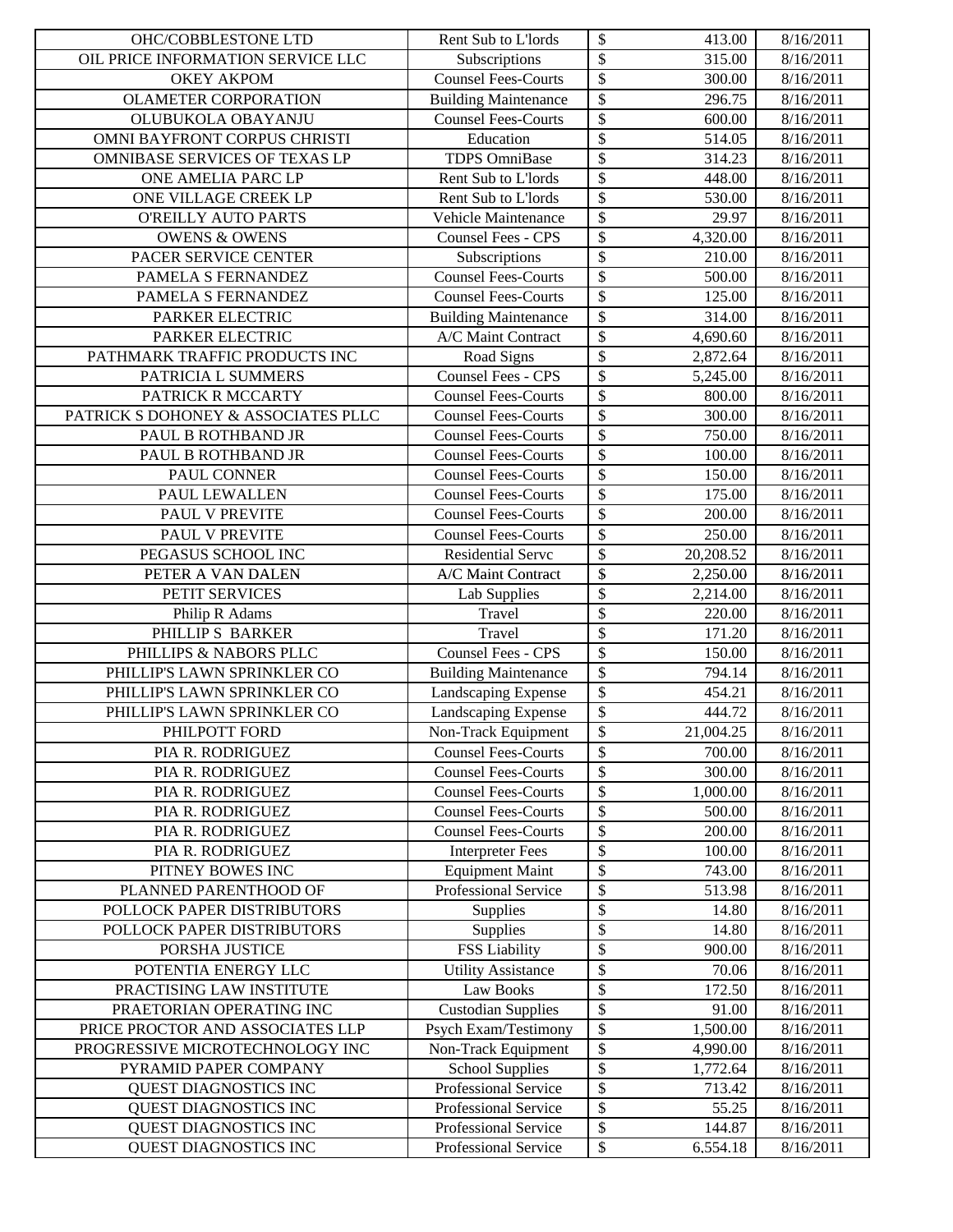| QUEST DIAGNOSTICS INC                                         | Professional Service                                   | \$<br>1,593.72                                                   | 8/16/2011              |
|---------------------------------------------------------------|--------------------------------------------------------|------------------------------------------------------------------|------------------------|
| QUEST DIAGNOSTICS INC                                         | <b>Laboratory Costs</b>                                | $\overline{\mathcal{S}}$<br>57.00                                | 8/16/2011              |
| QUEST DIAGNOSTICS INC                                         | <b>Laboratory Costs</b>                                | $\overline{\$}$<br>40.00                                         | 8/16/2011              |
| QUEST DIAGNOSTICS INC                                         | <b>Laboratory Costs</b>                                | $\boldsymbol{\mathsf{S}}$<br>57.00                               | 8/16/2011              |
| QUICKSEARCH COM LLC                                           | <b>Background Check</b>                                | $\boldsymbol{\mathsf{S}}$<br>809.00                              | 8/16/2011              |
| QUICKSEARCH COM LLC                                           | <b>Background Check</b>                                | $\boldsymbol{\mathsf{S}}$<br>714.00                              | 8/16/2011              |
| R MAUREEN TOLBERT                                             | Counsel Fees-Courts                                    | \$<br>2,445.00                                                   | 8/16/2011              |
| R MAUREEN TOLBERT                                             | <b>Counsel Fees-Courts</b>                             | $\boldsymbol{\mathsf{S}}$<br>200.00                              | 8/16/2011              |
| R MAUREEN TOLBERT                                             | <b>Counsel Fees-Courts</b>                             | $\overline{\$}$<br>225.00                                        | 8/16/2011              |
| RADIOLOGY ASSOCIATES OF TARRANT                               | Professional Service                                   | $\overline{\mathcal{S}}$<br>352.96                               | 8/16/2011              |
| RADIOLOGY ASSOCIATES OF TARRANT                               | Professional Service                                   | $\boldsymbol{\mathsf{S}}$<br>334.95                              | 8/16/2011              |
| Ralph D. Swearingin Jr                                        | Education                                              | $\boldsymbol{\mathsf{S}}$<br>135.00                              | 8/16/2011              |
| RALPH WRIGHT COMMERCIAL REFRIG INC                            | <b>Equipment Maint</b>                                 | $\boldsymbol{\mathsf{S}}$<br>354.90                              | 8/16/2011              |
| <b>RAMP MALIK</b>                                             | Rent Sub to L'Iords                                    | $\boldsymbol{\mathsf{S}}$<br>737.00                              | 8/16/2011              |
| RASIX COMPUTER CENTER INC                                     | Supplies                                               | $\boldsymbol{\mathsf{S}}$<br>221.88                              | 8/16/2011              |
| RASIX COMPUTER CENTER INC                                     | Supplies                                               | $\boldsymbol{\mathsf{S}}$<br>61.97                               | 8/16/2011              |
| RAUL NEVAREZ                                                  | <b>Counsel Fees-Courts</b>                             | $\boldsymbol{\mathsf{S}}$<br>250.00                              | 8/16/2011              |
| RAUL NEVAREZ                                                  | <b>Counsel Fees-Courts</b>                             | $\overline{\$}$<br>200.00                                        | 8/16/2011              |
| RAUL NEVAREZ                                                  | <b>Counsel Fees-Courts</b>                             | \$<br>100.00                                                     | 8/16/2011              |
| <b>RAUL NEVAREZ</b>                                           | Cnsl Fees-Juv Det&Tr                                   | $\overline{\$}$<br>400.00                                        | 8/16/2011              |
| <b>RAY ECKLUND</b>                                            | Rent Sub to L'Iords                                    | $\boldsymbol{\mathsf{S}}$<br>1,185.00                            | 8/16/2011              |
| <b>RAY HALL JR</b>                                            | <b>Counsel Fees-Courts</b>                             | $\$\,$<br>300.00                                                 | 8/16/2011              |
| <b>RAY HALL JR</b>                                            | <b>Counsel Fees-Courts</b>                             | $\mathcal{S}$<br>100.00                                          | 8/16/2011              |
| <b>RAY HALL JR</b>                                            | <b>Counsel Fees-Courts</b>                             | $\overline{\$}$<br>125.00                                        | 8/16/2011              |
| RAYMOND DANIEL PC                                             | Counsel Fees - CPS                                     | $\mathcal{S}$<br>100.00                                          | 8/16/2011              |
| RAYMOND DANIEL PC                                             | Cnsl Fees-Fam Drg Ct                                   | \$<br>150.00                                                     | 8/16/2011              |
| <b>REBECCA KLINE</b>                                          | Clothing                                               | $\boldsymbol{\mathsf{S}}$<br>292.36                              | 8/16/2011              |
| Rebecca L Grassl-Petersen                                     | Education                                              | $\overline{\$}$<br>185.45                                        | 8/16/2011              |
| RECEPT PHARMACY LP                                            | <b>Medical Supplies</b>                                | $\boldsymbol{\mathsf{S}}$<br>1,475.00                            | 8/16/2011              |
| REGENCY IV APART & ART GENERAL PART                           | Rent Sub to L'Iords                                    | $\boldsymbol{\mathsf{S}}$<br>102.00                              | 8/16/2011              |
| <b>REGINA K PAYTON</b>                                        | Reporter's Records                                     | $\boldsymbol{\mathsf{S}}$<br>374.00                              | 8/16/2011              |
| RELIANT ENERGY RETAIL SERVICES INC                            | <b>Utility Allowance</b>                               | \$<br>330.00                                                     | 8/16/2011              |
| RELIANT ENERGY RETAIL SERVICES INC<br>RELIANT ENERGY SERVICES | HAP Reimb Port-in                                      | $\boldsymbol{\mathsf{S}}$<br>135.00<br>$\overline{\$}$<br>147.12 | 8/16/2011<br>8/16/2011 |
| RELIANT ENERGY SERVICES                                       | <b>Utility Assistance</b>                              | $\overline{\$}$                                                  | 8/16/2011              |
| RELIANT ENERGY SERVICES                                       | <b>Utility Assistance</b><br><b>Utility Assistance</b> | 101.96<br>$\sqrt[6]{\frac{1}{2}}$<br>300.00                      | 8/16/2011              |
| RELIANT ENERGY SERVICES                                       | <b>Utility Assistance</b>                              | \$<br>568.26                                                     | 8/16/2011              |
| RELIANT ENERGY SERVICES                                       | <b>Utility Assistance</b>                              | \$<br>320.23                                                     | 8/16/2011              |
| RELIANT ENERGY SERVICES                                       | <b>Utility Assistance</b>                              | \$<br>469.84                                                     | 8/16/2011              |
| RELIANT ENERGY SERVICES                                       | <b>Utility Assistance</b>                              | \$<br>840.97                                                     | 8/16/2011              |
| RENEE A SANCHEZ                                               | <b>Counsel Fees - CPS</b>                              | \$<br>100.00                                                     | 8/16/2011              |
| REPUBLIC SERVICES OF TEXAS LTD                                | <b>Disposal Service</b>                                | \$<br>97.89                                                      | 8/16/2011              |
| REPUBLIC SERVICES OF TEXAS LTD                                | <b>Disposal Service</b>                                | $\boldsymbol{\mathsf{S}}$<br>127.41                              | 8/16/2011              |
| REPUBLIC SERVICES OF TEXAS LTD                                | <b>Disposal Service</b>                                | \$<br>166.53                                                     | 8/16/2011              |
| REPUBLIC SERVICES OF TEXAS LTD                                | <b>Disposal Service</b>                                | \$<br>60.14                                                      | 8/16/2011              |
| <b>REXEL SUMMERS</b>                                          | <b>Building Maintenance</b>                            | \$<br>457.44                                                     | 8/16/2011              |
| <b>REXEL SUMMERS</b>                                          | <b>Building Maintenance</b>                            | \$<br>43.20                                                      | 8/16/2011              |
| <b>REXEL SUMMERS</b>                                          | <b>Building Maintenance</b>                            | $\boldsymbol{\mathsf{S}}$<br>54.72                               | 8/16/2011              |
| <b>REXEL SUMMERS</b>                                          | <b>Building Maintenance</b>                            | \$<br>38.10                                                      | 8/16/2011              |
| REYNOLDS ASPHALT                                              | Asphalt-Rock/Hot Mix                                   | \$<br>584.83                                                     | 8/16/2011              |
| REYNOLDS ASPHALT                                              | Asphalt-Rock/Hot Mix                                   | \$<br>401.35                                                     | 8/16/2011              |
| RICARDO GONZALES                                              | Trust - Constable 1                                    | \$<br>279.97                                                     | 8/16/2011              |
| RICHARD A HENDERSON PC                                        | <b>Counsel Fees-Courts</b>                             | \$<br>660.00                                                     | 8/16/2011              |
| RICHARD GLADSTONE                                             | Counsel Fees-Juv                                       | \$<br>200.00                                                     | 8/16/2011              |
| RICHARD GLADSTONE                                             | <b>Counsel Fees - CPS</b>                              | \$<br>100.00                                                     | 8/16/2011              |
| RICHARD KLINE                                                 | <b>Counsel Fees-Courts</b>                             | \$<br>350.00                                                     | 8/16/2011              |
| RICHARD RHYNES                                                | Liaison Expense                                        | ${\mathbb S}$<br>523.58                                          | 8/16/2011              |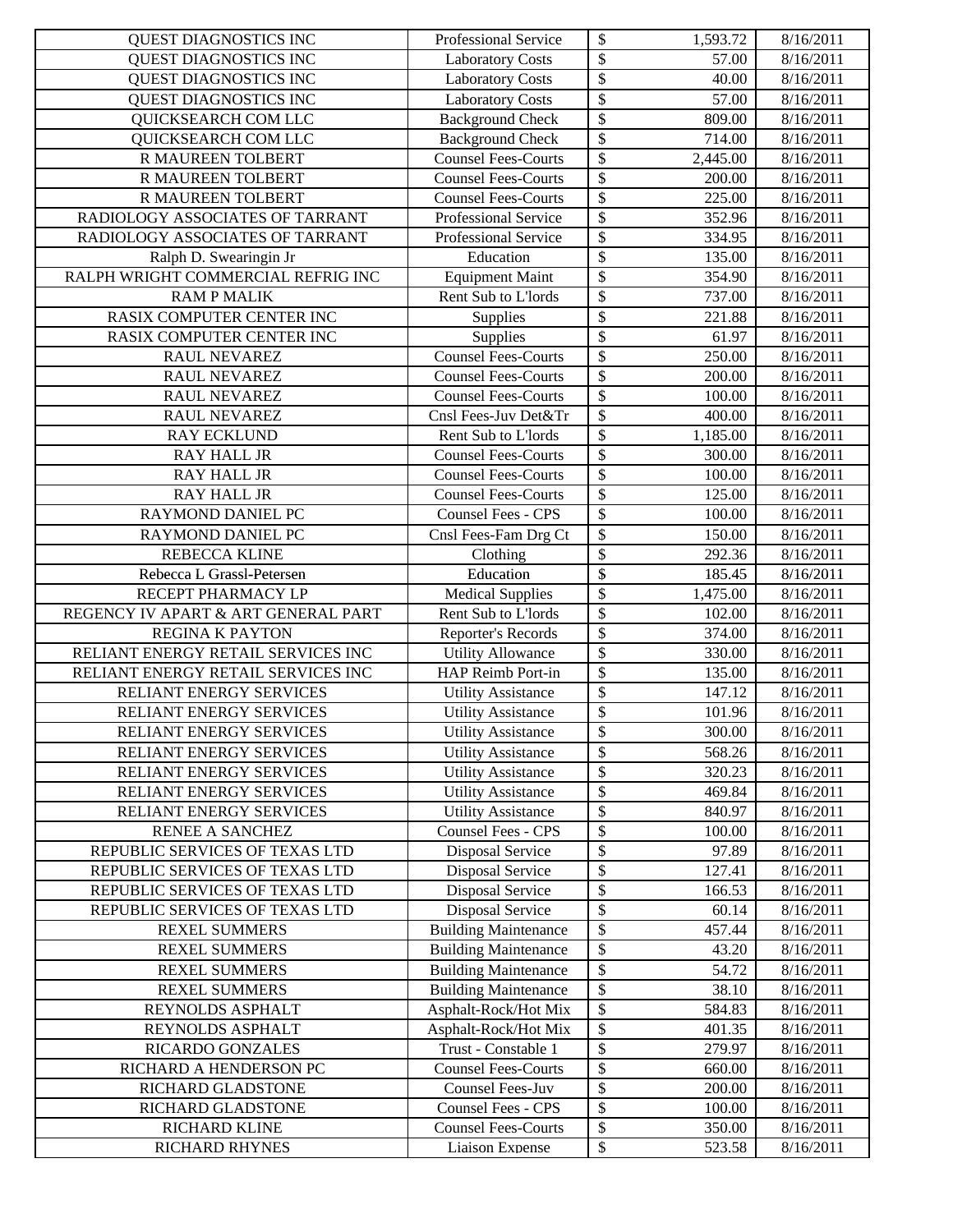| <b>RITE OF PASSAGE</b>                      | <b>Residential Serve</b>                             | \$<br>7,880.25                                                               | 8/16/2011              |
|---------------------------------------------|------------------------------------------------------|------------------------------------------------------------------------------|------------------------|
| <b>ROBERT FORD</b>                          | <b>Counsel Fees-Courts</b>                           | \$<br>400.00                                                                 | 8/16/2011              |
| <b>ROBERT FORD</b>                          | <b>Counsel Fees-Courts</b>                           | $\boldsymbol{\mathsf{S}}$<br>100.00                                          | 8/16/2011              |
| ROBERT JOHNSON                              | <b>Restitution Payable</b>                           | $\boldsymbol{\mathsf{S}}$<br>10.50                                           | 8/16/2011              |
| ROBERTA WALKER                              | <b>Counsel Fees-Courts</b>                           | $\boldsymbol{\mathsf{S}}$<br>500.00                                          | 8/16/2011              |
| ROBINSON & SMART PC                         | <b>Counsel Fees-Courts</b>                           | $\boldsymbol{\mathsf{S}}$<br>400.00                                          | 8/16/2011              |
| ROBINSON & SMART PC                         | <b>Counsel Fees-Courts</b>                           | $\boldsymbol{\mathsf{S}}$<br>700.00                                          | 8/16/2011              |
| ROBINSON & SMART PC                         | <b>Counsel Fees-Courts</b>                           | $\boldsymbol{\mathsf{S}}$<br>475.00                                          | 8/16/2011              |
| RODNESHA M HUMBLES                          | FSS Liability                                        | $\overline{\mathcal{S}}$<br>1,245.93                                         | 8/16/2011              |
| <b>ROGER OQUIST</b>                         | <b>Restitution Payable</b>                           | $\boldsymbol{\mathsf{S}}$<br>136.25                                          | 8/16/2011              |
| <b>RONALD COUCH</b>                         | Counsel Fees-Courts                                  | $\overline{\mathcal{S}}$<br>450.00                                           | 8/16/2011              |
| Ronald J Wright                             | Liaison Expense                                      | $\boldsymbol{\mathsf{S}}$<br>28.71                                           | 8/16/2011              |
| ROSE ANNA SALINAS                           | <b>Counsel Fees-Courts</b>                           | $\boldsymbol{\mathsf{S}}$<br>600.00                                          | 8/16/2011              |
| ROSE ANNA SALINAS                           | <b>Counsel Fees-Courts</b>                           | $\mathcal{S}$<br>400.00                                                      | 8/16/2011              |
| ROSE ANNA SALINAS                           | <b>Counsel Fees-Courts</b>                           | $\overline{\mathcal{S}}$<br>550.00                                           | 8/16/2011              |
| ROSE ANNA SALINAS                           | <b>Counsel Fees-Courts</b>                           | $\boldsymbol{\mathsf{S}}$<br>1,000.00                                        | 8/16/2011              |
| ROSE ANNA SALINAS                           | <b>Counsel Fees-Courts</b>                           | $\boldsymbol{\mathsf{S}}$<br>100.00                                          | 8/16/2011              |
| ROSE ANNA SALINAS                           | <b>Counsel Fees-Courts</b>                           | $\boldsymbol{\mathsf{S}}$<br>137.50                                          | 8/16/2011              |
| ROSE ANNA SALINAS                           | <b>Counsel Fees-Courts</b>                           | \$<br>100.00                                                                 | 8/16/2011              |
| ROSE ANNA SALINAS                           | <b>Counsel Fees-Juv</b>                              | $\mathcal{S}$<br>400.00                                                      | 8/16/2011              |
| <b>ROXANNE ROBINSON</b>                     | <b>Counsel Fees-Courts</b>                           | $\boldsymbol{\mathsf{S}}$<br>675.00                                          | 8/16/2011              |
| <b>RUSSELL FEED &amp; SUPPLY</b>            | <b>Estray Livestock</b>                              | $\boldsymbol{\mathsf{S}}$<br>232.05                                          | 8/16/2011              |
| <b>RUSSELL KOST</b>                         | Unc Prop-Disburse                                    | \$<br>10.47                                                                  | 8/16/2011              |
| <b>RUTH ANN VOSS</b>                        | Clothing                                             | $\boldsymbol{\mathsf{S}}$<br>200.00                                          | 8/16/2011              |
| <b>RYAN TOOKER</b>                          | Travel                                               | $\boldsymbol{\mathsf{S}}$<br>220.00                                          | 8/16/2011              |
| <b>S A T TRUCKING INC</b>                   | Rock and Gravel                                      | \$<br>18,589.54                                                              | 8/16/2011              |
| <b>SAFESITE INC</b>                         | Space Lease Rental                                   | $\boldsymbol{\mathsf{S}}$<br>2,938.28                                        | 8/16/2011              |
| SAF-T-GLOVE INC                             | Parts and Supplies                                   | $\boldsymbol{\mathsf{S}}$<br>173.58                                          | 8/16/2011              |
| SAF-T-GLOVE INC                             | Parts and Supplies                                   | $\boldsymbol{\mathsf{S}}$<br>176.06                                          | 8/16/2011              |
| SAF-T-GLOVE INC                             | Supplies                                             | $\boldsymbol{\mathsf{S}}$<br>129.00                                          | 8/16/2011              |
| SAINT LEGAL PLLC                            | Counsel Fees-Juv                                     | $\boldsymbol{\mathsf{S}}$<br>200.00                                          | 8/16/2011              |
| SAINT LEGAL PLLC                            | <b>Counsel Fees - CPS</b>                            | $\boldsymbol{\mathsf{S}}$<br>425.00                                          | 8/16/2011              |
| <b>SALDANA INC</b>                          | <b>County Burials</b>                                | $\boldsymbol{\mathsf{S}}$<br>330.00                                          | 8/16/2011              |
| <b>SAM BONIFIELD</b>                        | <b>Counsel Fees-Courts</b>                           | $\overline{\mathcal{S}}$<br>400.00                                           | 8/16/2011              |
| SAMANTHA K HILL                             | <b>Counsel Fees-Courts</b>                           | $\boldsymbol{\mathsf{S}}$<br>1,400.00                                        | 8/16/2011              |
| SANDOVAL & ASSOCIATES                       | <b>Interpreter Fees</b>                              | $\boldsymbol{\mathsf{S}}$<br>130.00                                          | 8/16/2011              |
| SANOFI PASTEUR INC                          | <b>Medical Supplies</b>                              | \$<br>(1,029.00)                                                             | 8/16/2011              |
| SANOFI PASTEUR INC                          | <b>Medical Supplies</b>                              | \$<br>4,191.17                                                               | 8/16/2011              |
| SANTIAGO SALINAS                            | <b>Counsel Fees-Courts</b>                           | $\boldsymbol{\mathsf{S}}$<br>2,790.00                                        | 8/16/2011              |
| SANTIAGO SALINAS                            | <b>Counsel Fees-Courts</b>                           | $\boldsymbol{\mathsf{S}}$<br>650.00                                          | 8/16/2011              |
| SANTIAGO SALINAS                            | <b>Counsel Fees-Courts</b>                           | $\boldsymbol{\mathsf{S}}$<br>500.00                                          | 8/16/2011              |
| SCHOOLER AUTOMOTIVE                         | Parts and Supplies                                   | $\boldsymbol{\mathsf{S}}$<br>166.80                                          | 8/16/2011              |
| SCOTT A MCMICHAEL                           | <b>Counsel Fees-Courts</b>                           | \$<br>500.00                                                                 | 8/16/2011              |
| <b>SEAN AKCHIN</b>                          | <b>Restitution Payable</b>                           | \$<br>100.00                                                                 | 8/16/2011              |
| SERVICE KING PAINT & BODY LLC               | Damage Claims                                        | $\boldsymbol{\mathsf{S}}$<br>1,262.66                                        | 8/16/2011              |
| <b>SHAMICA L BROWN</b>                      | <b>FSS Liability</b>                                 | $\boldsymbol{\mathsf{S}}$<br>419.05                                          | 8/16/2011              |
| <b>SHANNA HARRISON</b>                      | <b>Relative Assistance</b>                           | $\boldsymbol{\mathsf{S}}$<br>300.00                                          | 8/16/2011              |
| <b>SHAUNA LOPEZ</b>                         | Clothing                                             | \$<br>312.17                                                                 | 8/16/2011              |
| <b>SHAWN PASCHALL</b>                       | <b>Counsel Fees-Courts</b>                           | $\boldsymbol{\mathsf{S}}$<br>300.00                                          | 8/16/2011              |
| SHELLY WHITENER                             | Trust - JP 8                                         | $\boldsymbol{\mathsf{S}}$<br>463.00                                          | 8/16/2011              |
| SHERWIN WILLIAMS PAINT                      | <b>Building Maintenance</b>                          | \$<br>3,057.18                                                               | 8/16/2011              |
| SHERWIN WILLIAMS PAINT                      | <b>Building Maintenance</b>                          | $\boldsymbol{\mathsf{S}}$<br>832.00                                          | 8/16/2011              |
| SHI GOVERNMENT SOLUTIONS                    | <b>Computer Supplies</b>                             | $\boldsymbol{\mathsf{S}}$<br>408.00                                          | 8/16/2011              |
| SIEMENS BUILDING TECHNOLOGIES INC           | <b>Building Maintenance</b>                          | $\boldsymbol{\mathsf{S}}$<br>636.00                                          | 8/16/2011              |
| <b>SIGNS ETC</b><br>SKYVUE MEMORIAL GARDENS | <b>Building Maintenance</b><br><b>County Burials</b> | $\boldsymbol{\mathsf{S}}$<br>886.36<br>$\boldsymbol{\mathsf{S}}$<br>3,395.70 | 8/16/2011<br>8/16/2011 |
| SMITH TEMPORARIES INC                       | Contract Labor                                       | ${\mathbb S}$<br>565.44                                                      | 8/16/2011              |
|                                             |                                                      |                                                                              |                        |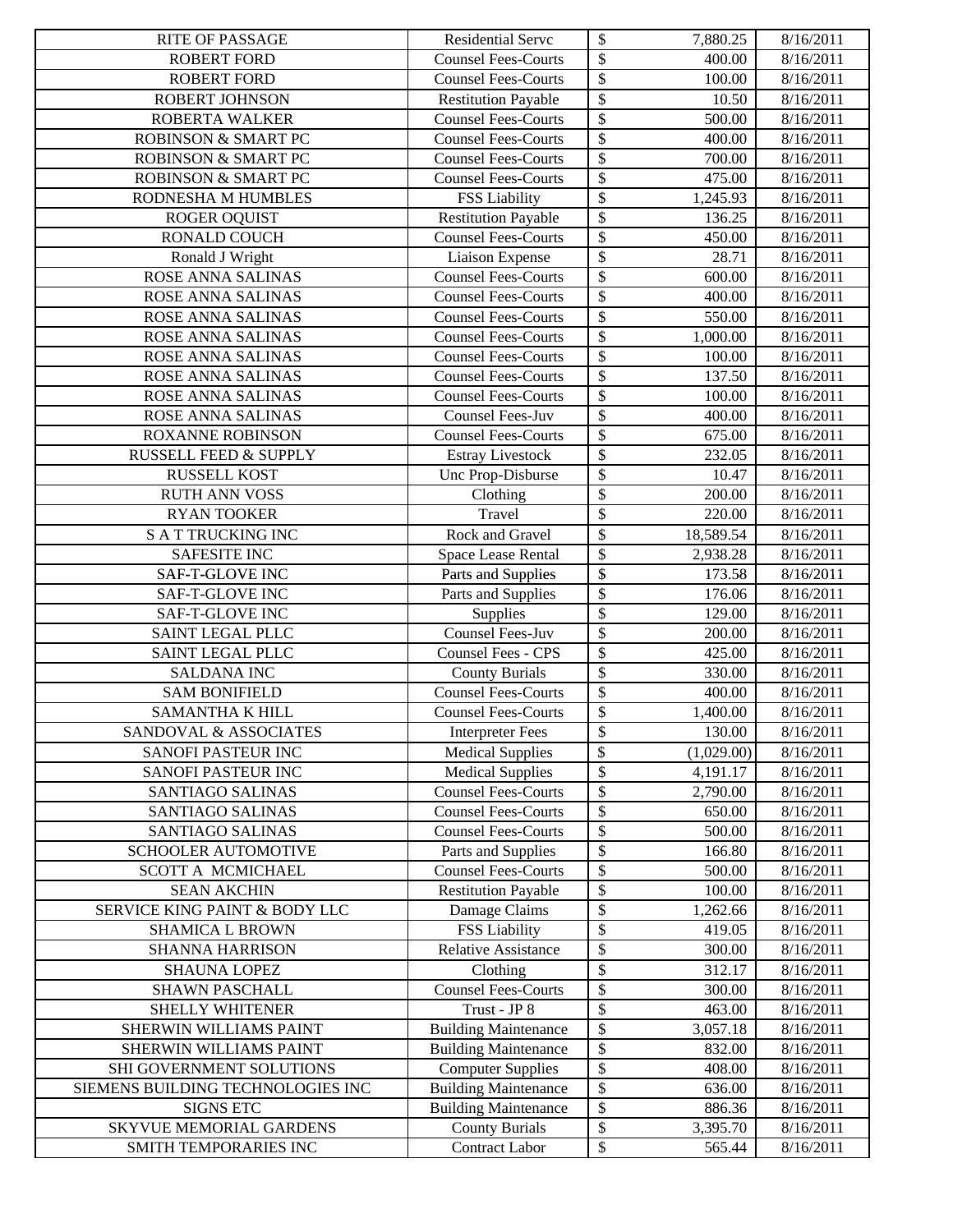| SMITH TEMPORARIES INC               | <b>Contract Labor</b>                                     | \$<br>1,687.68                     | 8/16/2011              |
|-------------------------------------|-----------------------------------------------------------|------------------------------------|------------------------|
| SOUTHERN COMPUTER WAREHOUSE         | <b>Computer Maintenance</b>                               | \$<br>162.22                       | 8/16/2011              |
| SOUTHERN COMPUTER WAREHOUSE         | LV Grnt Compter(Mod)                                      | $\$$<br>$\overline{3,}441.64$      | 8/16/2011              |
| SOUTHERN TIRE MART LLC              | Central Garage Inv                                        | $\$$<br>1,380.00                   | 8/16/2011              |
| SOUTHERN TIRE MART LLC              | Central Garage Inv                                        | \$<br>178.00                       | 8/16/2011              |
| SOUTHERN TIRE MART LLC              | <b>Tires and Tubes</b>                                    | \$<br>183.95                       | 8/16/2011              |
| SOUTHERN TIRE MART LLC              | Tires and Tubes                                           | \$<br>(168.62)                     | 8/16/2011              |
| SOUTHWEST ICE CREAM SPEC            | Food                                                      | $\boldsymbol{\mathsf{S}}$<br>93.42 | 8/16/2011              |
| SOUTHWEST INTERNATIONAL TRUCKS INC  | Parts and Supplies                                        | \$<br>148.29                       | 8/16/2011              |
| SOUTHWEST KEY PROGRAMS INC          | Residential Servc                                         | $\overline{\$}$<br>4,285.75        | 8/16/2011              |
| Spivey D Thomas                     | Travel                                                    | \$<br>20.00                        | 8/16/2011              |
| STANDARD INSURANCE COMPANY          | Long Term Disability                                      | $\$$<br>41,543.63                  | 8/16/2011              |
| STAPLES ADVANTAGE                   | Supplies                                                  | \$<br>536.15                       | 8/16/2011              |
| <b>STAPLES ADVANTAGE</b>            | Supplies                                                  | \$<br>82.01                        | 8/16/2011              |
| STAPLES ADVANTAGE                   | Supplies                                                  | \$<br>201.24                       | 8/16/2011              |
| STAPLES ADVANTAGE                   | Supplies                                                  | \$<br>13.53                        | 8/16/2011              |
| STAPLES ADVANTAGE                   | Supplies                                                  | \$<br>577.81                       | 8/16/2011              |
| STAPLES ADVANTAGE                   | Supplies                                                  | \$<br>377.81                       | 8/16/2011              |
| STAPLES ADVANTAGE                   | Supplies                                                  | \$<br>140.02                       | 8/16/2011              |
| STAPLES ADVANTAGE                   | Supplies                                                  | \$<br>149.66                       | 8/16/2011              |
| STAPLES ADVANTAGE                   | Supplies                                                  | \$<br>125.25                       | 8/16/2011              |
| STAPLES ADVANTAGE                   | Supplies                                                  | \$<br>33.59                        | 8/16/2011              |
| STAPLES ADVANTAGE                   | Supplies                                                  | \$<br>106.64                       | 8/16/2011              |
| STAPLES ADVANTAGE                   | Supplies                                                  | \$<br>208.67                       | 8/16/2011              |
| STAPLES ADVANTAGE                   | Supplies                                                  | \$<br>68.62                        | 8/16/2011              |
| STAPLES ADVANTAGE                   | Supplies                                                  | \$<br>48.30                        | 8/16/2011              |
| STAPLES ADVANTAGE                   | Supplies                                                  | \$<br>92.16                        | 8/16/2011              |
| STAPLES ADVANTAGE                   | <b>Computer Supplies</b>                                  | \$<br>89.56                        | 8/16/2011              |
| STAPLES ADVANTAGE                   | Supplies                                                  | $\$$<br>141.21                     | 8/16/2011              |
| STAPLES ADVANTAGE                   | Supplies                                                  | $\$$<br>958.54                     | 8/16/2011              |
| STAPLES ADVANTAGE                   | Supplies                                                  | \$<br>239.74                       | 8/16/2011              |
| STAPLES ADVANTAGE                   | Supplies                                                  | \$<br>208.16                       | 8/16/2011              |
| STAPLES ADVANTAGE                   | Supplies                                                  | $\$\,$<br>179.67                   | 8/16/2011              |
| <b>STAR TEX POWER</b>               | <b>Utility Assistance</b>                                 | \$<br>39.52                        | 8/16/2011              |
| <b>STATE BAR OF TEXAS</b>           | Education                                                 | \$<br>495.00                       | 8/16/2011              |
| STATE CHEMICAL MANUFACTURE CO       | Kitchen Maintenance                                       | 794.74<br>\$                       | 8/16/2011              |
| STATE CHEMICAL MANUFACTURE CO       | <b>Custodian Supplies</b>                                 | $\$$<br>562.71                     | 8/16/2011              |
| <b>STATON &amp; TAYLOR PC</b>       | <b>Counsel Fees-Courts</b>                                | \$<br>2,025.00                     | 8/16/2011              |
| STATON & TAYLOR PC                  | <b>Counsel Fees-Courts</b>                                | $\$$<br>1,500.00                   | 8/16/2011              |
| STEPHANIE GONZALEZ                  | <b>Counsel Fees-Courts</b>                                | \$<br>200.00                       | 8/16/2011              |
| STEPHANIE PATTEN                    | <b>Counsel Fees - CPS</b>                                 | \$<br>1,100.00                     | 8/16/2011              |
| <b>STEPHANIE PATTEN</b>             | Cnsl Fees-Fam Drg Ct                                      | \$                                 |                        |
| STEPHEN D HANDY PLLC                | <b>Counsel Fees-Courts</b>                                | 325.00<br>\$<br>775.00             | 8/16/2011<br>8/16/2011 |
|                                     | <b>Counsel Fees-Courts</b>                                | \$                                 |                        |
| STEPHEN D HANDY PLLC                |                                                           | 300.00                             | 8/16/2011              |
| STEPHEN D HANDY PLLC                | <b>Counsel Fees-Courts</b>                                | \$<br>300.00                       | 8/16/2011              |
| STEPHEN D HANDY PLLC                | <b>Counsel Fees-Courts</b>                                | \$<br>300.00                       | 8/16/2011              |
| STERICYCLE INC                      | <b>Building Maintenance</b><br><b>Counsel Fees-Courts</b> | \$<br>27.00                        | 8/16/2011              |
| STEVE GORDON & ASSOCIATES           | <b>Counsel Fees-Courts</b>                                | \$<br>100.00                       | 8/16/2011              |
| STEVE GORDON & ASSOCIATES           |                                                           | \$<br>150.00                       | 8/16/2011              |
| STILETTO SPY&COMPANY INVESTIGATIONS | Investigative                                             | \$<br>596.75                       | 8/16/2011              |
| <b>STREAM ENERGY</b>                | <b>Utility Assistance</b>                                 | \$<br>449.59                       | 8/16/2011              |
| <b>STREAM ENERGY</b>                | <b>Utility Allowance</b>                                  | \$<br>80.00                        | 8/16/2011              |
| STUART HOSE AND PIPE CO INC         | Parts and Supplies                                        | \$<br>22.08                        | 8/16/2011              |
| <b>SUSAN WRIGHT</b>                 | <b>Restitution Payable</b>                                | $\$$<br>6.50                       | 8/16/2011              |
| SYCAMORE CENTER VILLAS              | Rent Sub to L'Iords                                       | \$<br>752.00                       | 8/16/2011              |
| SYCAMORE TRACE INVESTORS LP         | Rent Sub to L'Iords                                       | $\$$<br>935.00                     | 8/16/2011              |
| T MICHAEL O'CONNOR                  | <b>Court Costs</b>                                        | ${\mathbb S}$<br>80.00             | 8/16/2011              |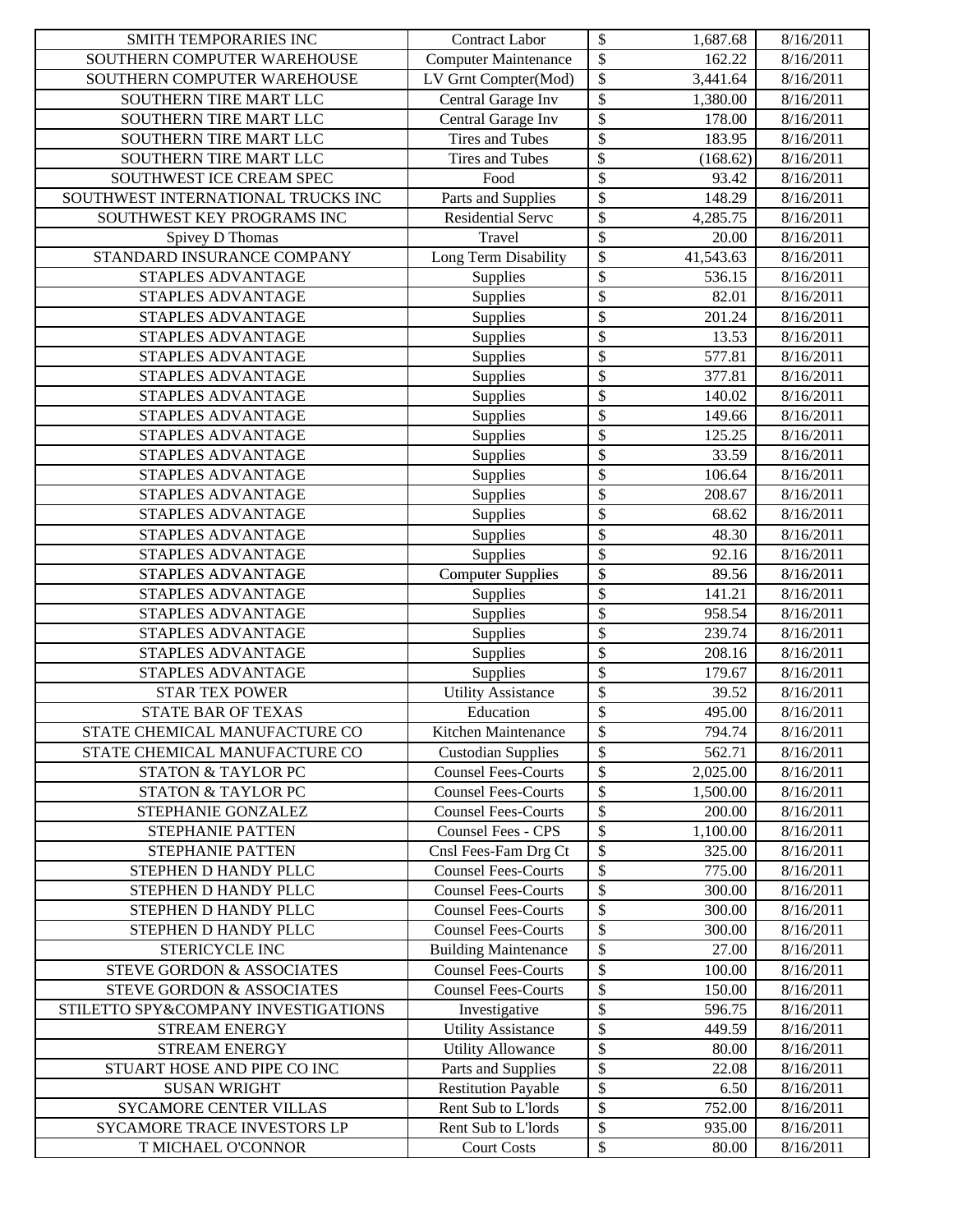| T U ELECTRIC                        | <b>Utility Allowance</b>    | \$                        | 254.00    | 8/16/2011 |
|-------------------------------------|-----------------------------|---------------------------|-----------|-----------|
| TADRO-TEXAS ASSOCIATION OF DOMESTIC | Education                   | \$                        | 150.00    | 8/16/2011 |
| TADRO-TEXAS ASSOCIATION OF DOMESTIC | Education                   | \$                        | 150.00    | 8/16/2011 |
| TADRO-TEXAS ASSOCIATION OF DOMESTIC | Education                   | \$                        | 150.00    | 8/16/2011 |
| TADRO-TEXAS ASSOCIATION OF DOMESTIC | Education                   | \$                        | 150.00    | 8/16/2011 |
| TADRO-TEXAS ASSOCIATION OF DOMESTIC | Education                   | \$                        | 150.00    | 8/16/2011 |
| TADRO-TEXAS ASSOCIATION OF DOMESTIC | Education                   | \$                        | 150.00    | 8/16/2011 |
| TADRO-TEXAS ASSOCIATION OF DOMESTIC | Education                   | \$                        | 150.00    | 8/16/2011 |
| TADRO-TEXAS ASSOCIATION OF DOMESTIC | Education                   | \$                        | 150.00    | 8/16/2011 |
| TADRO-TEXAS ASSOCIATION OF DOMESTIC | Education                   | \$                        | 150.00    | 8/16/2011 |
| TADRO-TEXAS ASSOCIATION OF DOMESTIC | Education                   | \$                        | 150.00    | 8/16/2011 |
| TADRO-TEXAS ASSOCIATION OF DOMESTIC | Education                   | \$                        | 150.00    | 8/16/2011 |
| TADRO-TEXAS ASSOCIATION OF DOMESTIC | Education                   | \$                        | 150.00    | 8/16/2011 |
| TADRO-TEXAS ASSOCIATION OF DOMESTIC | Education                   | \$                        | 150.00    | 8/16/2011 |
| TADRO-TEXAS ASSOCIATION OF DOMESTIC | Education                   | \$                        | 150.00    | 8/16/2011 |
| TADRO-TEXAS ASSOCIATION OF DOMESTIC | Education                   | \$                        | 150.00    | 8/16/2011 |
| <b>TAMMY BUNCH</b>                  | Clothing                    | $\boldsymbol{\mathsf{S}}$ | 200.00    | 8/16/2011 |
| TANDY LEATHER FACTORY               | Bedding and Clothing        | \$                        | 200.00    | 8/16/2011 |
| <b>Tara P Roberts</b>               | Travel                      | \$                        | 314.06    | 8/16/2011 |
| <b>TARGET BANK</b>                  | Household Supp Asst         | \$                        | 440.25    | 8/16/2011 |
| <b>TARGET BANK</b>                  | Supplies                    | \$                        | 88.94     | 8/16/2011 |
| <b>TARGET BANK</b>                  | Promotional Expenses        | \$                        | 20.22     | 8/16/2011 |
| <b>TARGET BANK</b>                  | Promotional Expenses        | \$                        | 125.89    | 8/16/2011 |
| TARRANT CO CHALLENGE INC            | Professional Service        | \$                        | 855.03    | 8/16/2011 |
| TARRANT CO SAMARITAN HOUSE INC      | Subrecipient Service        | \$                        | 6,827.31  | 8/16/2011 |
| TARRANT CO TAX ASSESSOR COLLECTOR   | County Right of Way         | \$                        | 28.27     | 8/16/2011 |
| <b>TARRANT COUNTY</b>               | Professional Service        | \$                        | 1,501.00  | 8/16/2011 |
| TARRANT COUNTY BAR ASSOC.           | Education                   | \$                        | 125.00    | 8/16/2011 |
| TARRANT COUNTY BAR ASSOCIATION      | Dues                        | \$                        | 130.00    | 8/16/2011 |
| TARRANT COUNTY CHALLENGE INC        | Professional Service        | \$                        | 14,814.00 | 8/16/2011 |
| TARRANT COUNTY FORECLOSURE REPORT   | Subscriptions               | \$                        | 300.00    | 8/16/2011 |
| TARRANT COUNTY HOSPITAL DISTRICT    | Subrecipient Service        | \$                        | 16,081.87 | 8/16/2011 |
| TARRANT COUNTY HOUSING PARTNERSHIP  | Subrecipient Service        | \$                        | 835.36    | 8/16/2011 |
| TARRANT COUNTY HOUSING PARTNERSHIP  | Subrecipient Service        | $\overline{\$}$           | 36,254.57 | 8/16/2011 |
| TARRANT COUNTY NARCOTICS UNIT       | Confidential Funds          | \$                        | 586.50    | 8/16/2011 |
| TCPA-TEXAS CRIME PREVENTION ASSOC   | Dues                        | $\overline{\$}$           | 30.00     | 8/16/2011 |
| <b>TEAGUE LUMBER</b>                | Parts and Supplies          | \$                        | 83.16     | 8/16/2011 |
| TEAGUE NALL & PERKINS INC           | Professional Service        | \$                        | 11,459.21 | 8/16/2011 |
| <b>TERRY BARLOW</b>                 | <b>Counsel Fees-Courts</b>  | \$                        | 800.00    | 8/16/2011 |
| <b>TERRY BARLOW</b>                 | Counsel Fees-Courts         | \$                        | 100.00    | 8/16/2011 |
| TEXAS AIR SYSTEMS, INC              | A/C Maint Contract          | \$                        | 715.56    | 8/16/2011 |
| TEXAS AIR SYSTEMS, INC              | A/C Maint Contract          | \$                        | 28.14     | 8/16/2011 |
| TEXAS AIR SYSTEMS, INC              | A/C Maint Contract          | \$                        | 72.72     | 8/16/2011 |
| TEXAS AIR SYSTEMS, INC              | A/C Maint Contract          | \$                        | 710.42    | 8/16/2011 |
| TEXAS AIR SYSTEMS, INC              | A/C Maint Contract          | \$                        | 39.06     | 8/16/2011 |
| TEXAS AIR SYSTEMS, INC              | A/C Maint Contract          | \$                        | 115.23    | 8/16/2011 |
| TEXAS AIR SYSTEMS, INC              | A/C Maint Contract          | \$                        | 179.92    | 8/16/2011 |
| TEXAS AIR SYSTEMS, INC              | A/C Maint Contract          | \$                        | 106.52    | 8/16/2011 |
| TEXAS AIR SYSTEMS, INC              | <b>Building Maintenance</b> | \$                        | 182.28    | 8/16/2011 |
| TEXAS AIR SYSTEMS, INC              | <b>Building Maintenance</b> | \$                        | 52.08     | 8/16/2011 |
| TEXAS AIR SYSTEMS, INC              | A/C Maint Contract          | \$                        | 8.78      | 8/16/2011 |
| TEXAS ASSOCIATION OF                | Dues                        | \$                        | 40.00     | 8/16/2011 |
| TEXAS ASSOCIATION OF COUNTIES       | Education                   | \$                        | 230.00    | 8/16/2011 |
| TEXAS ASSOCIATION OF COUNTIES       | Education                   | \$                        | 230.00    | 8/16/2011 |
| TEXAS ASSOCIATION OF COUNTY         | Education                   | \$                        | 135.00    | 8/16/2011 |
| TEXAS ASSOCIATION OF COUNTY         | Education                   | \$                        | 135.00    | 8/16/2011 |
| TEXAS ASSOCIATION OF COUNTY         | Education                   | ${\mathbb S}$             | 135.00    | 8/16/2011 |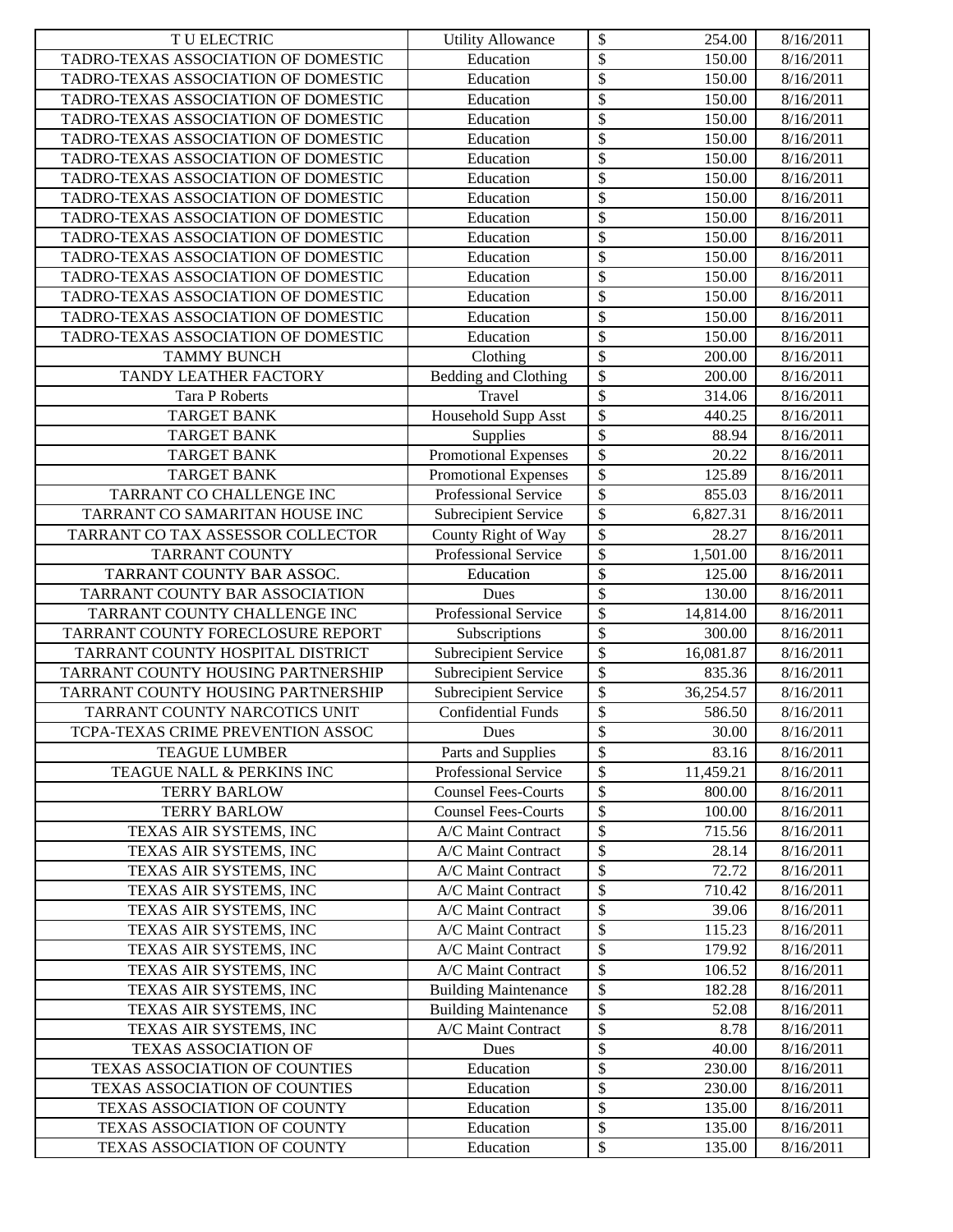| TEXAS ENGINEERING EXTENSION SERVICE<br>Professional Service<br>8/16/2011<br>\$<br>TEXAS ENGINEERING EXTENSION SERVICE<br>Professional Service<br>71,567.00<br>8/16/2011<br>\$<br>TEXAS FIRE MARSHALS' ASSOCIATION<br>Education<br>165.00<br>8/16/2011<br>\$<br>TEXAS FIRE PROTECTION SPECL'ST<br><b>Building Maintenance</b><br>600.00<br>8/16/2011<br>\$<br><b>TEXAS LEGISLATIVE SERVICE</b><br>TX Legislative Serv<br>381.88<br>8/16/2011<br>\$<br>TEXAS MUNICIPAL LEAGUE IRP<br><b>Restitution Payable</b><br>103.00<br>8/16/2011<br>\$<br><b>Utility Assistance</b><br>217.29<br>8/16/2011<br><b>TEXAS POWER LP</b><br>\$<br>Utility Allowance<br>219.00<br><b>TEXAS POWER LP</b><br>8/16/2011<br>\$<br>TEXAS TACTICAL POLICE OFFICERS<br>Education<br>8/16/2011<br>100.00<br>\$<br>TEXAS WESLEYAN LAW BOOKSTORE<br>Law Books<br>850.50<br>8/16/2011<br>\$<br>TEXCAN VENTURES III<br>Rent Sub to L'Iords<br>233.00<br>8/16/2011<br>\$<br>THE CENTER FOR SUCCESS & INDEPENDEN<br><b>Residential Serve</b><br>16,451.75<br>8/16/2011<br>\$<br>THE DECKER LAW FIRM PC<br><b>Counsel Fees-Courts</b><br>8/16/2011<br>510.00<br>\$<br>THE GLEN MILLS SCHOOL<br>Residential Servc<br>12,580.42<br>8/16/2011<br>\$<br>THE HAMPTON LAW FIRM PLLC<br><b>Counsel Fees-Courts</b><br>400.00<br>8/16/2011<br>\$<br>THE HAMPTON LAW FIRM PLLC<br><b>Counsel Fees-Courts</b><br>200.00<br>8/16/2011<br>\$<br>Prepaid - Travel<br>251.51<br>8/16/2011<br>THE HOTEL CONTESSA<br>\$<br><b>Counsel Fees-Courts</b><br>140.00<br>8/16/2011<br>THE HUSTON FIRM PC<br>\$<br>Rent Sub to L'Iords<br>THE M. A. DAVIDSON FAMILY LTD PARTN<br>1,069.00<br>8/16/2011<br>\$<br>THE MAJOR FUNERAL HOME CHAPEL<br><b>County Burials</b><br>700.00<br>8/16/2011<br>\$<br>THE MULHOLLAND CO<br>Supplies<br>6.00<br>8/16/2011<br>\$<br>THE MULHOLLAND CO<br>9.00<br>Supplies<br>8/16/2011<br>\$<br>THE MULHOLLAND CO<br>Supplies<br>112.00<br>8/16/2011<br>$\overline{\mathcal{S}}$<br>THE MULHOLLAND CO<br>8/16/2011<br>Supplies<br>10.00<br>\$<br>THE MULHOLLAND CO<br>Supplies<br>10.00<br>8/16/2011<br>\$<br>THE MULHOLLAND CO<br>Supplies<br>8.00<br>8/16/2011<br>\$<br><b>Counsel Fees-Courts</b><br>THE P MICHAEL SCHNEIDER LAW FIRM PC<br>600.00<br>8/16/2011<br>\$<br>THE S.R. DAVIDSON FAMILY LIMITED PA<br>Rent Sub to L'Iords<br>8/16/2011<br>781.00<br>\$<br>THE S.R. DAVIDSON FAMILY LIMITED PA<br>Rent Sub to L'Iords<br>914.00<br>8/16/2011<br>\$<br>THE SCOTT R DAVIDSON INTEREST INC<br>Rent Sub to L'Iords<br>2,059.00<br>8/16/2011<br>\$<br>THE SHOOTERS CLUB INC<br>Safety/Tact Supplies<br>138.84<br>8/16/2011<br>\$<br>THE SHOOTERS CLUB INC<br>85.88<br>Safety/Tact Supplies<br>8/16/2011<br>\$<br>THE SPOKEN WORD LLC<br><b>Interpreter Fees</b><br>240.00<br>8/16/2011<br>\$<br>THE SPOKEN WORD LLC<br><b>Interpreter Fees</b><br>120.00<br>8/16/2011<br>$\overline{\$}$<br><b>Interpreter Fees</b><br>120.00<br>THE SPOKEN WORD LLC<br>8/16/2011<br>\$<br>THERESA BEASLEY<br>Damage Claims<br>50.00<br>8/16/2011<br>\$<br>Field Equip&Supplies<br>216.66<br>THERMOWORKS INC<br>8/16/2011<br>\$<br>THORLAUG DANIELSDOTTIR<br>595.00<br><b>Rental Assistance</b><br>8/16/2011<br>\$<br>TIC EXPRESS LLC<br>Supplies<br>96.00<br>8/16/2011<br>\$<br>TIC EXPRESS LLC<br>108.00<br>Supplies<br>8/16/2011<br>\$<br>TIC EXPRESS LLC<br>Supplies<br>1,319.92<br>8/16/2011<br>\$<br>TIC EXPRESS LLC<br><b>Computer Supplies</b><br>186.45<br>8/16/2011<br>\$<br>Supplies<br>TIC EXPRESS LLC<br>52.00<br>8/16/2011<br>\$<br>Supplies<br>TIC EXPRESS LLC<br>458.90<br>8/16/2011<br>\$<br><b>Counsel Fees-Courts</b><br>250.00<br>8/16/2011<br>TIFFANY R SKILES<br>\$<br><b>Counsel Fees-Courts</b><br>TIM MOORE<br>2,900.00<br>8/16/2011<br>\$<br>125.00<br>TIM MOORE<br><b>Counsel Fees-Courts</b><br>8/16/2011<br>\$<br><b>Counsel Fees-Courts</b><br>250.00<br><b>TIM MOORE</b><br>8/16/2011<br>\$<br>Timmie R White<br>Education<br>1,085.52<br>8/16/2011<br>\$<br>TOASTMASTERS INTERNATIONAL<br><b>Educational Material</b><br>8/16/2011<br>76.29<br>\$<br>TOM E HILL<br><b>Counsel Fees-Courts</b><br>125.00<br>8/16/2011<br>\$<br><b>Court Costs</b><br>TOM QUINONES<br>300.00<br>8/16/2011<br>\$<br>TOMMY WAYNE SUGGS<br>Professional Service<br>2,108.98<br>8/16/2011<br>\$<br>TOSHIBA BUSINESS SOLUTIONS<br>8/16/2011<br><b>Equipment Maint</b><br>112.69<br>\$<br><b>TRACEY USHERWOOD</b><br><b>Restitution Payable</b><br>8/16/2011<br>1.50<br>$\mathbb S$<br><b>Counsel Fees-Courts</b><br><b>TRACIE KENAN</b><br>550.00<br>8/16/2011 | <b>TEXAS COURT REPORTERS ASSOC</b> | Dues | \$                       | 125.00    | 8/16/2011 |
|---------------------------------------------------------------------------------------------------------------------------------------------------------------------------------------------------------------------------------------------------------------------------------------------------------------------------------------------------------------------------------------------------------------------------------------------------------------------------------------------------------------------------------------------------------------------------------------------------------------------------------------------------------------------------------------------------------------------------------------------------------------------------------------------------------------------------------------------------------------------------------------------------------------------------------------------------------------------------------------------------------------------------------------------------------------------------------------------------------------------------------------------------------------------------------------------------------------------------------------------------------------------------------------------------------------------------------------------------------------------------------------------------------------------------------------------------------------------------------------------------------------------------------------------------------------------------------------------------------------------------------------------------------------------------------------------------------------------------------------------------------------------------------------------------------------------------------------------------------------------------------------------------------------------------------------------------------------------------------------------------------------------------------------------------------------------------------------------------------------------------------------------------------------------------------------------------------------------------------------------------------------------------------------------------------------------------------------------------------------------------------------------------------------------------------------------------------------------------------------------------------------------------------------------------------------------------------------------------------------------------------------------------------------------------------------------------------------------------------------------------------------------------------------------------------------------------------------------------------------------------------------------------------------------------------------------------------------------------------------------------------------------------------------------------------------------------------------------------------------------------------------------------------------------------------------------------------------------------------------------------------------------------------------------------------------------------------------------------------------------------------------------------------------------------------------------------------------------------------------------------------------------------------------------------------------------------------------------------------------------------------------------------------------------------------------------------------------------------------------------------------------------------------------------------------------------------------------------------------------------------------------------------------------------------------------------------------------------------------------------------------------------------------------------------------------------------------------------------------------------------------------------------------------------------------------------------------------------------------------------------------------------------------------------------------------------------------------------------------------------------------------------------------------------------------------------------------------------------------------------------------------------------------------|------------------------------------|------|--------------------------|-----------|-----------|
|                                                                                                                                                                                                                                                                                                                                                                                                                                                                                                                                                                                                                                                                                                                                                                                                                                                                                                                                                                                                                                                                                                                                                                                                                                                                                                                                                                                                                                                                                                                                                                                                                                                                                                                                                                                                                                                                                                                                                                                                                                                                                                                                                                                                                                                                                                                                                                                                                                                                                                                                                                                                                                                                                                                                                                                                                                                                                                                                                                                                                                                                                                                                                                                                                                                                                                                                                                                                                                                                                                                                                                                                                                                                                                                                                                                                                                                                                                                                                                                                                                                                                                                                                                                                                                                                                                                                                                                                                                                                                                                                       |                                    |      | $\overline{\mathcal{S}}$ | 37,307.00 |           |
|                                                                                                                                                                                                                                                                                                                                                                                                                                                                                                                                                                                                                                                                                                                                                                                                                                                                                                                                                                                                                                                                                                                                                                                                                                                                                                                                                                                                                                                                                                                                                                                                                                                                                                                                                                                                                                                                                                                                                                                                                                                                                                                                                                                                                                                                                                                                                                                                                                                                                                                                                                                                                                                                                                                                                                                                                                                                                                                                                                                                                                                                                                                                                                                                                                                                                                                                                                                                                                                                                                                                                                                                                                                                                                                                                                                                                                                                                                                                                                                                                                                                                                                                                                                                                                                                                                                                                                                                                                                                                                                                       |                                    |      |                          |           |           |
|                                                                                                                                                                                                                                                                                                                                                                                                                                                                                                                                                                                                                                                                                                                                                                                                                                                                                                                                                                                                                                                                                                                                                                                                                                                                                                                                                                                                                                                                                                                                                                                                                                                                                                                                                                                                                                                                                                                                                                                                                                                                                                                                                                                                                                                                                                                                                                                                                                                                                                                                                                                                                                                                                                                                                                                                                                                                                                                                                                                                                                                                                                                                                                                                                                                                                                                                                                                                                                                                                                                                                                                                                                                                                                                                                                                                                                                                                                                                                                                                                                                                                                                                                                                                                                                                                                                                                                                                                                                                                                                                       |                                    |      |                          |           |           |
|                                                                                                                                                                                                                                                                                                                                                                                                                                                                                                                                                                                                                                                                                                                                                                                                                                                                                                                                                                                                                                                                                                                                                                                                                                                                                                                                                                                                                                                                                                                                                                                                                                                                                                                                                                                                                                                                                                                                                                                                                                                                                                                                                                                                                                                                                                                                                                                                                                                                                                                                                                                                                                                                                                                                                                                                                                                                                                                                                                                                                                                                                                                                                                                                                                                                                                                                                                                                                                                                                                                                                                                                                                                                                                                                                                                                                                                                                                                                                                                                                                                                                                                                                                                                                                                                                                                                                                                                                                                                                                                                       |                                    |      |                          |           |           |
|                                                                                                                                                                                                                                                                                                                                                                                                                                                                                                                                                                                                                                                                                                                                                                                                                                                                                                                                                                                                                                                                                                                                                                                                                                                                                                                                                                                                                                                                                                                                                                                                                                                                                                                                                                                                                                                                                                                                                                                                                                                                                                                                                                                                                                                                                                                                                                                                                                                                                                                                                                                                                                                                                                                                                                                                                                                                                                                                                                                                                                                                                                                                                                                                                                                                                                                                                                                                                                                                                                                                                                                                                                                                                                                                                                                                                                                                                                                                                                                                                                                                                                                                                                                                                                                                                                                                                                                                                                                                                                                                       |                                    |      |                          |           |           |
|                                                                                                                                                                                                                                                                                                                                                                                                                                                                                                                                                                                                                                                                                                                                                                                                                                                                                                                                                                                                                                                                                                                                                                                                                                                                                                                                                                                                                                                                                                                                                                                                                                                                                                                                                                                                                                                                                                                                                                                                                                                                                                                                                                                                                                                                                                                                                                                                                                                                                                                                                                                                                                                                                                                                                                                                                                                                                                                                                                                                                                                                                                                                                                                                                                                                                                                                                                                                                                                                                                                                                                                                                                                                                                                                                                                                                                                                                                                                                                                                                                                                                                                                                                                                                                                                                                                                                                                                                                                                                                                                       |                                    |      |                          |           |           |
|                                                                                                                                                                                                                                                                                                                                                                                                                                                                                                                                                                                                                                                                                                                                                                                                                                                                                                                                                                                                                                                                                                                                                                                                                                                                                                                                                                                                                                                                                                                                                                                                                                                                                                                                                                                                                                                                                                                                                                                                                                                                                                                                                                                                                                                                                                                                                                                                                                                                                                                                                                                                                                                                                                                                                                                                                                                                                                                                                                                                                                                                                                                                                                                                                                                                                                                                                                                                                                                                                                                                                                                                                                                                                                                                                                                                                                                                                                                                                                                                                                                                                                                                                                                                                                                                                                                                                                                                                                                                                                                                       |                                    |      |                          |           |           |
|                                                                                                                                                                                                                                                                                                                                                                                                                                                                                                                                                                                                                                                                                                                                                                                                                                                                                                                                                                                                                                                                                                                                                                                                                                                                                                                                                                                                                                                                                                                                                                                                                                                                                                                                                                                                                                                                                                                                                                                                                                                                                                                                                                                                                                                                                                                                                                                                                                                                                                                                                                                                                                                                                                                                                                                                                                                                                                                                                                                                                                                                                                                                                                                                                                                                                                                                                                                                                                                                                                                                                                                                                                                                                                                                                                                                                                                                                                                                                                                                                                                                                                                                                                                                                                                                                                                                                                                                                                                                                                                                       |                                    |      |                          |           |           |
|                                                                                                                                                                                                                                                                                                                                                                                                                                                                                                                                                                                                                                                                                                                                                                                                                                                                                                                                                                                                                                                                                                                                                                                                                                                                                                                                                                                                                                                                                                                                                                                                                                                                                                                                                                                                                                                                                                                                                                                                                                                                                                                                                                                                                                                                                                                                                                                                                                                                                                                                                                                                                                                                                                                                                                                                                                                                                                                                                                                                                                                                                                                                                                                                                                                                                                                                                                                                                                                                                                                                                                                                                                                                                                                                                                                                                                                                                                                                                                                                                                                                                                                                                                                                                                                                                                                                                                                                                                                                                                                                       |                                    |      |                          |           |           |
|                                                                                                                                                                                                                                                                                                                                                                                                                                                                                                                                                                                                                                                                                                                                                                                                                                                                                                                                                                                                                                                                                                                                                                                                                                                                                                                                                                                                                                                                                                                                                                                                                                                                                                                                                                                                                                                                                                                                                                                                                                                                                                                                                                                                                                                                                                                                                                                                                                                                                                                                                                                                                                                                                                                                                                                                                                                                                                                                                                                                                                                                                                                                                                                                                                                                                                                                                                                                                                                                                                                                                                                                                                                                                                                                                                                                                                                                                                                                                                                                                                                                                                                                                                                                                                                                                                                                                                                                                                                                                                                                       |                                    |      |                          |           |           |
|                                                                                                                                                                                                                                                                                                                                                                                                                                                                                                                                                                                                                                                                                                                                                                                                                                                                                                                                                                                                                                                                                                                                                                                                                                                                                                                                                                                                                                                                                                                                                                                                                                                                                                                                                                                                                                                                                                                                                                                                                                                                                                                                                                                                                                                                                                                                                                                                                                                                                                                                                                                                                                                                                                                                                                                                                                                                                                                                                                                                                                                                                                                                                                                                                                                                                                                                                                                                                                                                                                                                                                                                                                                                                                                                                                                                                                                                                                                                                                                                                                                                                                                                                                                                                                                                                                                                                                                                                                                                                                                                       |                                    |      |                          |           |           |
|                                                                                                                                                                                                                                                                                                                                                                                                                                                                                                                                                                                                                                                                                                                                                                                                                                                                                                                                                                                                                                                                                                                                                                                                                                                                                                                                                                                                                                                                                                                                                                                                                                                                                                                                                                                                                                                                                                                                                                                                                                                                                                                                                                                                                                                                                                                                                                                                                                                                                                                                                                                                                                                                                                                                                                                                                                                                                                                                                                                                                                                                                                                                                                                                                                                                                                                                                                                                                                                                                                                                                                                                                                                                                                                                                                                                                                                                                                                                                                                                                                                                                                                                                                                                                                                                                                                                                                                                                                                                                                                                       |                                    |      |                          |           |           |
|                                                                                                                                                                                                                                                                                                                                                                                                                                                                                                                                                                                                                                                                                                                                                                                                                                                                                                                                                                                                                                                                                                                                                                                                                                                                                                                                                                                                                                                                                                                                                                                                                                                                                                                                                                                                                                                                                                                                                                                                                                                                                                                                                                                                                                                                                                                                                                                                                                                                                                                                                                                                                                                                                                                                                                                                                                                                                                                                                                                                                                                                                                                                                                                                                                                                                                                                                                                                                                                                                                                                                                                                                                                                                                                                                                                                                                                                                                                                                                                                                                                                                                                                                                                                                                                                                                                                                                                                                                                                                                                                       |                                    |      |                          |           |           |
|                                                                                                                                                                                                                                                                                                                                                                                                                                                                                                                                                                                                                                                                                                                                                                                                                                                                                                                                                                                                                                                                                                                                                                                                                                                                                                                                                                                                                                                                                                                                                                                                                                                                                                                                                                                                                                                                                                                                                                                                                                                                                                                                                                                                                                                                                                                                                                                                                                                                                                                                                                                                                                                                                                                                                                                                                                                                                                                                                                                                                                                                                                                                                                                                                                                                                                                                                                                                                                                                                                                                                                                                                                                                                                                                                                                                                                                                                                                                                                                                                                                                                                                                                                                                                                                                                                                                                                                                                                                                                                                                       |                                    |      |                          |           |           |
|                                                                                                                                                                                                                                                                                                                                                                                                                                                                                                                                                                                                                                                                                                                                                                                                                                                                                                                                                                                                                                                                                                                                                                                                                                                                                                                                                                                                                                                                                                                                                                                                                                                                                                                                                                                                                                                                                                                                                                                                                                                                                                                                                                                                                                                                                                                                                                                                                                                                                                                                                                                                                                                                                                                                                                                                                                                                                                                                                                                                                                                                                                                                                                                                                                                                                                                                                                                                                                                                                                                                                                                                                                                                                                                                                                                                                                                                                                                                                                                                                                                                                                                                                                                                                                                                                                                                                                                                                                                                                                                                       |                                    |      |                          |           |           |
|                                                                                                                                                                                                                                                                                                                                                                                                                                                                                                                                                                                                                                                                                                                                                                                                                                                                                                                                                                                                                                                                                                                                                                                                                                                                                                                                                                                                                                                                                                                                                                                                                                                                                                                                                                                                                                                                                                                                                                                                                                                                                                                                                                                                                                                                                                                                                                                                                                                                                                                                                                                                                                                                                                                                                                                                                                                                                                                                                                                                                                                                                                                                                                                                                                                                                                                                                                                                                                                                                                                                                                                                                                                                                                                                                                                                                                                                                                                                                                                                                                                                                                                                                                                                                                                                                                                                                                                                                                                                                                                                       |                                    |      |                          |           |           |
|                                                                                                                                                                                                                                                                                                                                                                                                                                                                                                                                                                                                                                                                                                                                                                                                                                                                                                                                                                                                                                                                                                                                                                                                                                                                                                                                                                                                                                                                                                                                                                                                                                                                                                                                                                                                                                                                                                                                                                                                                                                                                                                                                                                                                                                                                                                                                                                                                                                                                                                                                                                                                                                                                                                                                                                                                                                                                                                                                                                                                                                                                                                                                                                                                                                                                                                                                                                                                                                                                                                                                                                                                                                                                                                                                                                                                                                                                                                                                                                                                                                                                                                                                                                                                                                                                                                                                                                                                                                                                                                                       |                                    |      |                          |           |           |
|                                                                                                                                                                                                                                                                                                                                                                                                                                                                                                                                                                                                                                                                                                                                                                                                                                                                                                                                                                                                                                                                                                                                                                                                                                                                                                                                                                                                                                                                                                                                                                                                                                                                                                                                                                                                                                                                                                                                                                                                                                                                                                                                                                                                                                                                                                                                                                                                                                                                                                                                                                                                                                                                                                                                                                                                                                                                                                                                                                                                                                                                                                                                                                                                                                                                                                                                                                                                                                                                                                                                                                                                                                                                                                                                                                                                                                                                                                                                                                                                                                                                                                                                                                                                                                                                                                                                                                                                                                                                                                                                       |                                    |      |                          |           |           |
|                                                                                                                                                                                                                                                                                                                                                                                                                                                                                                                                                                                                                                                                                                                                                                                                                                                                                                                                                                                                                                                                                                                                                                                                                                                                                                                                                                                                                                                                                                                                                                                                                                                                                                                                                                                                                                                                                                                                                                                                                                                                                                                                                                                                                                                                                                                                                                                                                                                                                                                                                                                                                                                                                                                                                                                                                                                                                                                                                                                                                                                                                                                                                                                                                                                                                                                                                                                                                                                                                                                                                                                                                                                                                                                                                                                                                                                                                                                                                                                                                                                                                                                                                                                                                                                                                                                                                                                                                                                                                                                                       |                                    |      |                          |           |           |
|                                                                                                                                                                                                                                                                                                                                                                                                                                                                                                                                                                                                                                                                                                                                                                                                                                                                                                                                                                                                                                                                                                                                                                                                                                                                                                                                                                                                                                                                                                                                                                                                                                                                                                                                                                                                                                                                                                                                                                                                                                                                                                                                                                                                                                                                                                                                                                                                                                                                                                                                                                                                                                                                                                                                                                                                                                                                                                                                                                                                                                                                                                                                                                                                                                                                                                                                                                                                                                                                                                                                                                                                                                                                                                                                                                                                                                                                                                                                                                                                                                                                                                                                                                                                                                                                                                                                                                                                                                                                                                                                       |                                    |      |                          |           |           |
|                                                                                                                                                                                                                                                                                                                                                                                                                                                                                                                                                                                                                                                                                                                                                                                                                                                                                                                                                                                                                                                                                                                                                                                                                                                                                                                                                                                                                                                                                                                                                                                                                                                                                                                                                                                                                                                                                                                                                                                                                                                                                                                                                                                                                                                                                                                                                                                                                                                                                                                                                                                                                                                                                                                                                                                                                                                                                                                                                                                                                                                                                                                                                                                                                                                                                                                                                                                                                                                                                                                                                                                                                                                                                                                                                                                                                                                                                                                                                                                                                                                                                                                                                                                                                                                                                                                                                                                                                                                                                                                                       |                                    |      |                          |           |           |
|                                                                                                                                                                                                                                                                                                                                                                                                                                                                                                                                                                                                                                                                                                                                                                                                                                                                                                                                                                                                                                                                                                                                                                                                                                                                                                                                                                                                                                                                                                                                                                                                                                                                                                                                                                                                                                                                                                                                                                                                                                                                                                                                                                                                                                                                                                                                                                                                                                                                                                                                                                                                                                                                                                                                                                                                                                                                                                                                                                                                                                                                                                                                                                                                                                                                                                                                                                                                                                                                                                                                                                                                                                                                                                                                                                                                                                                                                                                                                                                                                                                                                                                                                                                                                                                                                                                                                                                                                                                                                                                                       |                                    |      |                          |           |           |
|                                                                                                                                                                                                                                                                                                                                                                                                                                                                                                                                                                                                                                                                                                                                                                                                                                                                                                                                                                                                                                                                                                                                                                                                                                                                                                                                                                                                                                                                                                                                                                                                                                                                                                                                                                                                                                                                                                                                                                                                                                                                                                                                                                                                                                                                                                                                                                                                                                                                                                                                                                                                                                                                                                                                                                                                                                                                                                                                                                                                                                                                                                                                                                                                                                                                                                                                                                                                                                                                                                                                                                                                                                                                                                                                                                                                                                                                                                                                                                                                                                                                                                                                                                                                                                                                                                                                                                                                                                                                                                                                       |                                    |      |                          |           |           |
|                                                                                                                                                                                                                                                                                                                                                                                                                                                                                                                                                                                                                                                                                                                                                                                                                                                                                                                                                                                                                                                                                                                                                                                                                                                                                                                                                                                                                                                                                                                                                                                                                                                                                                                                                                                                                                                                                                                                                                                                                                                                                                                                                                                                                                                                                                                                                                                                                                                                                                                                                                                                                                                                                                                                                                                                                                                                                                                                                                                                                                                                                                                                                                                                                                                                                                                                                                                                                                                                                                                                                                                                                                                                                                                                                                                                                                                                                                                                                                                                                                                                                                                                                                                                                                                                                                                                                                                                                                                                                                                                       |                                    |      |                          |           |           |
|                                                                                                                                                                                                                                                                                                                                                                                                                                                                                                                                                                                                                                                                                                                                                                                                                                                                                                                                                                                                                                                                                                                                                                                                                                                                                                                                                                                                                                                                                                                                                                                                                                                                                                                                                                                                                                                                                                                                                                                                                                                                                                                                                                                                                                                                                                                                                                                                                                                                                                                                                                                                                                                                                                                                                                                                                                                                                                                                                                                                                                                                                                                                                                                                                                                                                                                                                                                                                                                                                                                                                                                                                                                                                                                                                                                                                                                                                                                                                                                                                                                                                                                                                                                                                                                                                                                                                                                                                                                                                                                                       |                                    |      |                          |           |           |
|                                                                                                                                                                                                                                                                                                                                                                                                                                                                                                                                                                                                                                                                                                                                                                                                                                                                                                                                                                                                                                                                                                                                                                                                                                                                                                                                                                                                                                                                                                                                                                                                                                                                                                                                                                                                                                                                                                                                                                                                                                                                                                                                                                                                                                                                                                                                                                                                                                                                                                                                                                                                                                                                                                                                                                                                                                                                                                                                                                                                                                                                                                                                                                                                                                                                                                                                                                                                                                                                                                                                                                                                                                                                                                                                                                                                                                                                                                                                                                                                                                                                                                                                                                                                                                                                                                                                                                                                                                                                                                                                       |                                    |      |                          |           |           |
|                                                                                                                                                                                                                                                                                                                                                                                                                                                                                                                                                                                                                                                                                                                                                                                                                                                                                                                                                                                                                                                                                                                                                                                                                                                                                                                                                                                                                                                                                                                                                                                                                                                                                                                                                                                                                                                                                                                                                                                                                                                                                                                                                                                                                                                                                                                                                                                                                                                                                                                                                                                                                                                                                                                                                                                                                                                                                                                                                                                                                                                                                                                                                                                                                                                                                                                                                                                                                                                                                                                                                                                                                                                                                                                                                                                                                                                                                                                                                                                                                                                                                                                                                                                                                                                                                                                                                                                                                                                                                                                                       |                                    |      |                          |           |           |
|                                                                                                                                                                                                                                                                                                                                                                                                                                                                                                                                                                                                                                                                                                                                                                                                                                                                                                                                                                                                                                                                                                                                                                                                                                                                                                                                                                                                                                                                                                                                                                                                                                                                                                                                                                                                                                                                                                                                                                                                                                                                                                                                                                                                                                                                                                                                                                                                                                                                                                                                                                                                                                                                                                                                                                                                                                                                                                                                                                                                                                                                                                                                                                                                                                                                                                                                                                                                                                                                                                                                                                                                                                                                                                                                                                                                                                                                                                                                                                                                                                                                                                                                                                                                                                                                                                                                                                                                                                                                                                                                       |                                    |      |                          |           |           |
|                                                                                                                                                                                                                                                                                                                                                                                                                                                                                                                                                                                                                                                                                                                                                                                                                                                                                                                                                                                                                                                                                                                                                                                                                                                                                                                                                                                                                                                                                                                                                                                                                                                                                                                                                                                                                                                                                                                                                                                                                                                                                                                                                                                                                                                                                                                                                                                                                                                                                                                                                                                                                                                                                                                                                                                                                                                                                                                                                                                                                                                                                                                                                                                                                                                                                                                                                                                                                                                                                                                                                                                                                                                                                                                                                                                                                                                                                                                                                                                                                                                                                                                                                                                                                                                                                                                                                                                                                                                                                                                                       |                                    |      |                          |           |           |
|                                                                                                                                                                                                                                                                                                                                                                                                                                                                                                                                                                                                                                                                                                                                                                                                                                                                                                                                                                                                                                                                                                                                                                                                                                                                                                                                                                                                                                                                                                                                                                                                                                                                                                                                                                                                                                                                                                                                                                                                                                                                                                                                                                                                                                                                                                                                                                                                                                                                                                                                                                                                                                                                                                                                                                                                                                                                                                                                                                                                                                                                                                                                                                                                                                                                                                                                                                                                                                                                                                                                                                                                                                                                                                                                                                                                                                                                                                                                                                                                                                                                                                                                                                                                                                                                                                                                                                                                                                                                                                                                       |                                    |      |                          |           |           |
|                                                                                                                                                                                                                                                                                                                                                                                                                                                                                                                                                                                                                                                                                                                                                                                                                                                                                                                                                                                                                                                                                                                                                                                                                                                                                                                                                                                                                                                                                                                                                                                                                                                                                                                                                                                                                                                                                                                                                                                                                                                                                                                                                                                                                                                                                                                                                                                                                                                                                                                                                                                                                                                                                                                                                                                                                                                                                                                                                                                                                                                                                                                                                                                                                                                                                                                                                                                                                                                                                                                                                                                                                                                                                                                                                                                                                                                                                                                                                                                                                                                                                                                                                                                                                                                                                                                                                                                                                                                                                                                                       |                                    |      |                          |           |           |
|                                                                                                                                                                                                                                                                                                                                                                                                                                                                                                                                                                                                                                                                                                                                                                                                                                                                                                                                                                                                                                                                                                                                                                                                                                                                                                                                                                                                                                                                                                                                                                                                                                                                                                                                                                                                                                                                                                                                                                                                                                                                                                                                                                                                                                                                                                                                                                                                                                                                                                                                                                                                                                                                                                                                                                                                                                                                                                                                                                                                                                                                                                                                                                                                                                                                                                                                                                                                                                                                                                                                                                                                                                                                                                                                                                                                                                                                                                                                                                                                                                                                                                                                                                                                                                                                                                                                                                                                                                                                                                                                       |                                    |      |                          |           |           |
|                                                                                                                                                                                                                                                                                                                                                                                                                                                                                                                                                                                                                                                                                                                                                                                                                                                                                                                                                                                                                                                                                                                                                                                                                                                                                                                                                                                                                                                                                                                                                                                                                                                                                                                                                                                                                                                                                                                                                                                                                                                                                                                                                                                                                                                                                                                                                                                                                                                                                                                                                                                                                                                                                                                                                                                                                                                                                                                                                                                                                                                                                                                                                                                                                                                                                                                                                                                                                                                                                                                                                                                                                                                                                                                                                                                                                                                                                                                                                                                                                                                                                                                                                                                                                                                                                                                                                                                                                                                                                                                                       |                                    |      |                          |           |           |
|                                                                                                                                                                                                                                                                                                                                                                                                                                                                                                                                                                                                                                                                                                                                                                                                                                                                                                                                                                                                                                                                                                                                                                                                                                                                                                                                                                                                                                                                                                                                                                                                                                                                                                                                                                                                                                                                                                                                                                                                                                                                                                                                                                                                                                                                                                                                                                                                                                                                                                                                                                                                                                                                                                                                                                                                                                                                                                                                                                                                                                                                                                                                                                                                                                                                                                                                                                                                                                                                                                                                                                                                                                                                                                                                                                                                                                                                                                                                                                                                                                                                                                                                                                                                                                                                                                                                                                                                                                                                                                                                       |                                    |      |                          |           |           |
|                                                                                                                                                                                                                                                                                                                                                                                                                                                                                                                                                                                                                                                                                                                                                                                                                                                                                                                                                                                                                                                                                                                                                                                                                                                                                                                                                                                                                                                                                                                                                                                                                                                                                                                                                                                                                                                                                                                                                                                                                                                                                                                                                                                                                                                                                                                                                                                                                                                                                                                                                                                                                                                                                                                                                                                                                                                                                                                                                                                                                                                                                                                                                                                                                                                                                                                                                                                                                                                                                                                                                                                                                                                                                                                                                                                                                                                                                                                                                                                                                                                                                                                                                                                                                                                                                                                                                                                                                                                                                                                                       |                                    |      |                          |           |           |
|                                                                                                                                                                                                                                                                                                                                                                                                                                                                                                                                                                                                                                                                                                                                                                                                                                                                                                                                                                                                                                                                                                                                                                                                                                                                                                                                                                                                                                                                                                                                                                                                                                                                                                                                                                                                                                                                                                                                                                                                                                                                                                                                                                                                                                                                                                                                                                                                                                                                                                                                                                                                                                                                                                                                                                                                                                                                                                                                                                                                                                                                                                                                                                                                                                                                                                                                                                                                                                                                                                                                                                                                                                                                                                                                                                                                                                                                                                                                                                                                                                                                                                                                                                                                                                                                                                                                                                                                                                                                                                                                       |                                    |      |                          |           |           |
|                                                                                                                                                                                                                                                                                                                                                                                                                                                                                                                                                                                                                                                                                                                                                                                                                                                                                                                                                                                                                                                                                                                                                                                                                                                                                                                                                                                                                                                                                                                                                                                                                                                                                                                                                                                                                                                                                                                                                                                                                                                                                                                                                                                                                                                                                                                                                                                                                                                                                                                                                                                                                                                                                                                                                                                                                                                                                                                                                                                                                                                                                                                                                                                                                                                                                                                                                                                                                                                                                                                                                                                                                                                                                                                                                                                                                                                                                                                                                                                                                                                                                                                                                                                                                                                                                                                                                                                                                                                                                                                                       |                                    |      |                          |           |           |
|                                                                                                                                                                                                                                                                                                                                                                                                                                                                                                                                                                                                                                                                                                                                                                                                                                                                                                                                                                                                                                                                                                                                                                                                                                                                                                                                                                                                                                                                                                                                                                                                                                                                                                                                                                                                                                                                                                                                                                                                                                                                                                                                                                                                                                                                                                                                                                                                                                                                                                                                                                                                                                                                                                                                                                                                                                                                                                                                                                                                                                                                                                                                                                                                                                                                                                                                                                                                                                                                                                                                                                                                                                                                                                                                                                                                                                                                                                                                                                                                                                                                                                                                                                                                                                                                                                                                                                                                                                                                                                                                       |                                    |      |                          |           |           |
|                                                                                                                                                                                                                                                                                                                                                                                                                                                                                                                                                                                                                                                                                                                                                                                                                                                                                                                                                                                                                                                                                                                                                                                                                                                                                                                                                                                                                                                                                                                                                                                                                                                                                                                                                                                                                                                                                                                                                                                                                                                                                                                                                                                                                                                                                                                                                                                                                                                                                                                                                                                                                                                                                                                                                                                                                                                                                                                                                                                                                                                                                                                                                                                                                                                                                                                                                                                                                                                                                                                                                                                                                                                                                                                                                                                                                                                                                                                                                                                                                                                                                                                                                                                                                                                                                                                                                                                                                                                                                                                                       |                                    |      |                          |           |           |
|                                                                                                                                                                                                                                                                                                                                                                                                                                                                                                                                                                                                                                                                                                                                                                                                                                                                                                                                                                                                                                                                                                                                                                                                                                                                                                                                                                                                                                                                                                                                                                                                                                                                                                                                                                                                                                                                                                                                                                                                                                                                                                                                                                                                                                                                                                                                                                                                                                                                                                                                                                                                                                                                                                                                                                                                                                                                                                                                                                                                                                                                                                                                                                                                                                                                                                                                                                                                                                                                                                                                                                                                                                                                                                                                                                                                                                                                                                                                                                                                                                                                                                                                                                                                                                                                                                                                                                                                                                                                                                                                       |                                    |      |                          |           |           |
|                                                                                                                                                                                                                                                                                                                                                                                                                                                                                                                                                                                                                                                                                                                                                                                                                                                                                                                                                                                                                                                                                                                                                                                                                                                                                                                                                                                                                                                                                                                                                                                                                                                                                                                                                                                                                                                                                                                                                                                                                                                                                                                                                                                                                                                                                                                                                                                                                                                                                                                                                                                                                                                                                                                                                                                                                                                                                                                                                                                                                                                                                                                                                                                                                                                                                                                                                                                                                                                                                                                                                                                                                                                                                                                                                                                                                                                                                                                                                                                                                                                                                                                                                                                                                                                                                                                                                                                                                                                                                                                                       |                                    |      |                          |           |           |
|                                                                                                                                                                                                                                                                                                                                                                                                                                                                                                                                                                                                                                                                                                                                                                                                                                                                                                                                                                                                                                                                                                                                                                                                                                                                                                                                                                                                                                                                                                                                                                                                                                                                                                                                                                                                                                                                                                                                                                                                                                                                                                                                                                                                                                                                                                                                                                                                                                                                                                                                                                                                                                                                                                                                                                                                                                                                                                                                                                                                                                                                                                                                                                                                                                                                                                                                                                                                                                                                                                                                                                                                                                                                                                                                                                                                                                                                                                                                                                                                                                                                                                                                                                                                                                                                                                                                                                                                                                                                                                                                       |                                    |      |                          |           |           |
|                                                                                                                                                                                                                                                                                                                                                                                                                                                                                                                                                                                                                                                                                                                                                                                                                                                                                                                                                                                                                                                                                                                                                                                                                                                                                                                                                                                                                                                                                                                                                                                                                                                                                                                                                                                                                                                                                                                                                                                                                                                                                                                                                                                                                                                                                                                                                                                                                                                                                                                                                                                                                                                                                                                                                                                                                                                                                                                                                                                                                                                                                                                                                                                                                                                                                                                                                                                                                                                                                                                                                                                                                                                                                                                                                                                                                                                                                                                                                                                                                                                                                                                                                                                                                                                                                                                                                                                                                                                                                                                                       |                                    |      |                          |           |           |
|                                                                                                                                                                                                                                                                                                                                                                                                                                                                                                                                                                                                                                                                                                                                                                                                                                                                                                                                                                                                                                                                                                                                                                                                                                                                                                                                                                                                                                                                                                                                                                                                                                                                                                                                                                                                                                                                                                                                                                                                                                                                                                                                                                                                                                                                                                                                                                                                                                                                                                                                                                                                                                                                                                                                                                                                                                                                                                                                                                                                                                                                                                                                                                                                                                                                                                                                                                                                                                                                                                                                                                                                                                                                                                                                                                                                                                                                                                                                                                                                                                                                                                                                                                                                                                                                                                                                                                                                                                                                                                                                       |                                    |      |                          |           |           |
|                                                                                                                                                                                                                                                                                                                                                                                                                                                                                                                                                                                                                                                                                                                                                                                                                                                                                                                                                                                                                                                                                                                                                                                                                                                                                                                                                                                                                                                                                                                                                                                                                                                                                                                                                                                                                                                                                                                                                                                                                                                                                                                                                                                                                                                                                                                                                                                                                                                                                                                                                                                                                                                                                                                                                                                                                                                                                                                                                                                                                                                                                                                                                                                                                                                                                                                                                                                                                                                                                                                                                                                                                                                                                                                                                                                                                                                                                                                                                                                                                                                                                                                                                                                                                                                                                                                                                                                                                                                                                                                                       |                                    |      |                          |           |           |
|                                                                                                                                                                                                                                                                                                                                                                                                                                                                                                                                                                                                                                                                                                                                                                                                                                                                                                                                                                                                                                                                                                                                                                                                                                                                                                                                                                                                                                                                                                                                                                                                                                                                                                                                                                                                                                                                                                                                                                                                                                                                                                                                                                                                                                                                                                                                                                                                                                                                                                                                                                                                                                                                                                                                                                                                                                                                                                                                                                                                                                                                                                                                                                                                                                                                                                                                                                                                                                                                                                                                                                                                                                                                                                                                                                                                                                                                                                                                                                                                                                                                                                                                                                                                                                                                                                                                                                                                                                                                                                                                       |                                    |      |                          |           |           |
|                                                                                                                                                                                                                                                                                                                                                                                                                                                                                                                                                                                                                                                                                                                                                                                                                                                                                                                                                                                                                                                                                                                                                                                                                                                                                                                                                                                                                                                                                                                                                                                                                                                                                                                                                                                                                                                                                                                                                                                                                                                                                                                                                                                                                                                                                                                                                                                                                                                                                                                                                                                                                                                                                                                                                                                                                                                                                                                                                                                                                                                                                                                                                                                                                                                                                                                                                                                                                                                                                                                                                                                                                                                                                                                                                                                                                                                                                                                                                                                                                                                                                                                                                                                                                                                                                                                                                                                                                                                                                                                                       |                                    |      |                          |           |           |
|                                                                                                                                                                                                                                                                                                                                                                                                                                                                                                                                                                                                                                                                                                                                                                                                                                                                                                                                                                                                                                                                                                                                                                                                                                                                                                                                                                                                                                                                                                                                                                                                                                                                                                                                                                                                                                                                                                                                                                                                                                                                                                                                                                                                                                                                                                                                                                                                                                                                                                                                                                                                                                                                                                                                                                                                                                                                                                                                                                                                                                                                                                                                                                                                                                                                                                                                                                                                                                                                                                                                                                                                                                                                                                                                                                                                                                                                                                                                                                                                                                                                                                                                                                                                                                                                                                                                                                                                                                                                                                                                       |                                    |      |                          |           |           |
|                                                                                                                                                                                                                                                                                                                                                                                                                                                                                                                                                                                                                                                                                                                                                                                                                                                                                                                                                                                                                                                                                                                                                                                                                                                                                                                                                                                                                                                                                                                                                                                                                                                                                                                                                                                                                                                                                                                                                                                                                                                                                                                                                                                                                                                                                                                                                                                                                                                                                                                                                                                                                                                                                                                                                                                                                                                                                                                                                                                                                                                                                                                                                                                                                                                                                                                                                                                                                                                                                                                                                                                                                                                                                                                                                                                                                                                                                                                                                                                                                                                                                                                                                                                                                                                                                                                                                                                                                                                                                                                                       |                                    |      |                          |           |           |
|                                                                                                                                                                                                                                                                                                                                                                                                                                                                                                                                                                                                                                                                                                                                                                                                                                                                                                                                                                                                                                                                                                                                                                                                                                                                                                                                                                                                                                                                                                                                                                                                                                                                                                                                                                                                                                                                                                                                                                                                                                                                                                                                                                                                                                                                                                                                                                                                                                                                                                                                                                                                                                                                                                                                                                                                                                                                                                                                                                                                                                                                                                                                                                                                                                                                                                                                                                                                                                                                                                                                                                                                                                                                                                                                                                                                                                                                                                                                                                                                                                                                                                                                                                                                                                                                                                                                                                                                                                                                                                                                       |                                    |      |                          |           |           |
|                                                                                                                                                                                                                                                                                                                                                                                                                                                                                                                                                                                                                                                                                                                                                                                                                                                                                                                                                                                                                                                                                                                                                                                                                                                                                                                                                                                                                                                                                                                                                                                                                                                                                                                                                                                                                                                                                                                                                                                                                                                                                                                                                                                                                                                                                                                                                                                                                                                                                                                                                                                                                                                                                                                                                                                                                                                                                                                                                                                                                                                                                                                                                                                                                                                                                                                                                                                                                                                                                                                                                                                                                                                                                                                                                                                                                                                                                                                                                                                                                                                                                                                                                                                                                                                                                                                                                                                                                                                                                                                                       |                                    |      |                          |           |           |
|                                                                                                                                                                                                                                                                                                                                                                                                                                                                                                                                                                                                                                                                                                                                                                                                                                                                                                                                                                                                                                                                                                                                                                                                                                                                                                                                                                                                                                                                                                                                                                                                                                                                                                                                                                                                                                                                                                                                                                                                                                                                                                                                                                                                                                                                                                                                                                                                                                                                                                                                                                                                                                                                                                                                                                                                                                                                                                                                                                                                                                                                                                                                                                                                                                                                                                                                                                                                                                                                                                                                                                                                                                                                                                                                                                                                                                                                                                                                                                                                                                                                                                                                                                                                                                                                                                                                                                                                                                                                                                                                       |                                    |      |                          |           |           |
|                                                                                                                                                                                                                                                                                                                                                                                                                                                                                                                                                                                                                                                                                                                                                                                                                                                                                                                                                                                                                                                                                                                                                                                                                                                                                                                                                                                                                                                                                                                                                                                                                                                                                                                                                                                                                                                                                                                                                                                                                                                                                                                                                                                                                                                                                                                                                                                                                                                                                                                                                                                                                                                                                                                                                                                                                                                                                                                                                                                                                                                                                                                                                                                                                                                                                                                                                                                                                                                                                                                                                                                                                                                                                                                                                                                                                                                                                                                                                                                                                                                                                                                                                                                                                                                                                                                                                                                                                                                                                                                                       |                                    |      |                          |           |           |
|                                                                                                                                                                                                                                                                                                                                                                                                                                                                                                                                                                                                                                                                                                                                                                                                                                                                                                                                                                                                                                                                                                                                                                                                                                                                                                                                                                                                                                                                                                                                                                                                                                                                                                                                                                                                                                                                                                                                                                                                                                                                                                                                                                                                                                                                                                                                                                                                                                                                                                                                                                                                                                                                                                                                                                                                                                                                                                                                                                                                                                                                                                                                                                                                                                                                                                                                                                                                                                                                                                                                                                                                                                                                                                                                                                                                                                                                                                                                                                                                                                                                                                                                                                                                                                                                                                                                                                                                                                                                                                                                       |                                    |      |                          |           |           |
|                                                                                                                                                                                                                                                                                                                                                                                                                                                                                                                                                                                                                                                                                                                                                                                                                                                                                                                                                                                                                                                                                                                                                                                                                                                                                                                                                                                                                                                                                                                                                                                                                                                                                                                                                                                                                                                                                                                                                                                                                                                                                                                                                                                                                                                                                                                                                                                                                                                                                                                                                                                                                                                                                                                                                                                                                                                                                                                                                                                                                                                                                                                                                                                                                                                                                                                                                                                                                                                                                                                                                                                                                                                                                                                                                                                                                                                                                                                                                                                                                                                                                                                                                                                                                                                                                                                                                                                                                                                                                                                                       |                                    |      |                          |           |           |
|                                                                                                                                                                                                                                                                                                                                                                                                                                                                                                                                                                                                                                                                                                                                                                                                                                                                                                                                                                                                                                                                                                                                                                                                                                                                                                                                                                                                                                                                                                                                                                                                                                                                                                                                                                                                                                                                                                                                                                                                                                                                                                                                                                                                                                                                                                                                                                                                                                                                                                                                                                                                                                                                                                                                                                                                                                                                                                                                                                                                                                                                                                                                                                                                                                                                                                                                                                                                                                                                                                                                                                                                                                                                                                                                                                                                                                                                                                                                                                                                                                                                                                                                                                                                                                                                                                                                                                                                                                                                                                                                       |                                    |      |                          |           |           |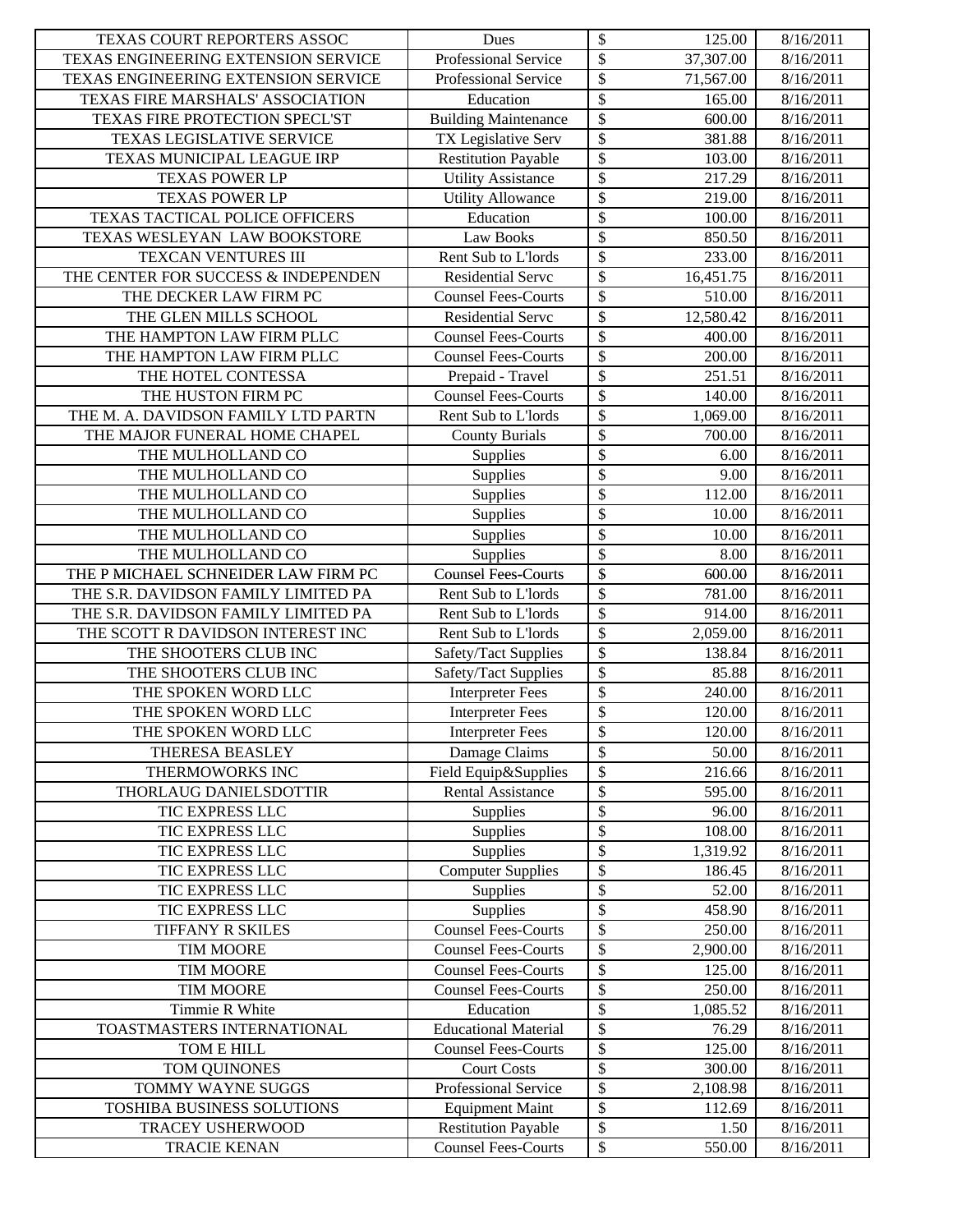| $\overline{\mathcal{S}}$<br>TRI COUNTY ELECTRIC CO-OP<br><b>Utility Assistance</b><br>73.92<br>8/16/2011<br>\$<br>Supplies<br>TRI TECH FORENSICS INC<br>61.45<br>8/16/2011<br>\$<br>Supplies<br>TRIPLENET PRICING LLC<br>329.90<br>8/16/2011<br>\$<br>TRIPLENET PRICING LLC<br>Supplies<br>1,527.60<br>8/16/2011<br>\$<br>TRIVEST CAMERON LP<br><b>Rental Assistance</b><br>1,080.00<br>8/16/2011<br>\$<br>TRIVEST CAMERON LP<br><b>Utility Assistance</b><br>66.06<br>8/16/2011<br>\$<br><b>TROPHY ARTS</b><br>Supplies<br>20.00<br>8/16/2011<br>\$<br><b>TROPHY ARTS</b><br>Supplies<br>30.00<br>8/16/2011<br><b>FSS Liability</b><br>\$<br>8/16/2011<br>TRUDY M ANDERSON<br>3.73<br>\$<br>Landscaping Expense<br>TRUGREEN CHEMLAWN<br>1,050.00<br>8/16/2011<br>\$<br>Landscaping Expense<br>TRUGREEN CHEMLAWN<br>309.00<br>8/16/2011<br>\$<br><b>Base Stab Materials</b><br>TXI OPERATIONS, LP (NT)<br>11,687.60<br>8/16/2011<br>\$<br>TXU ELECTRIC COMPANY<br>8/16/2011<br><b>Utility Assistance</b><br>2,633.31<br>\$<br>TXU ELECTRIC COMPANY<br><b>Utility Assistance</b><br>501.13<br>8/16/2011<br>\$<br>TXU ELECTRIC COMPANY<br>125.01<br><b>Utility Assistance</b><br>8/16/2011<br>\$<br>TXU ELECTRIC COMPANY<br>1,298.58<br><b>Utility Assistance</b><br>8/16/2011<br>\$<br>TXU ELECTRIC COMPANY<br><b>Utility Assistance</b><br>1,358.21<br>8/16/2011<br>\$<br>TXU ELECTRIC COMPANY<br><b>Utility Assistance</b><br>8/16/2011<br>1,042.90<br>\$<br><b>Utility Assistance</b><br>TXU ELECTRIC COMPANY<br>665.82<br>8/16/2011<br>\$<br><b>Utility Assistance</b><br>TXU ELECTRIC COMPANY<br>609.23<br>8/16/2011<br>\$<br>TXU ELECTRIC COMPANY<br><b>Utility Assistance</b><br>824.46<br>8/16/2011<br>\$<br>TXU ELECTRIC COMPANY<br><b>Utility Assistance</b><br>8/16/2011<br>1,441.22<br>\$<br><b>ULINE INC</b><br>Supplies<br>8/16/2011<br>46.60<br>$\overline{\mathcal{S}}$<br><b>UNITED SITE SERVICES</b><br><b>Building Maintenance</b><br>105.76<br>8/16/2011<br>\$<br>UNIVERSAL RECYCLING TECHNOLOGIES<br><b>Building Maintenance</b><br>411.56<br>8/16/2011<br>$\overline{\$}$<br>Professional Service<br>UNIVERSITY OF N TX HEALTH SCIENCE<br>31,515.00<br>8/16/2011<br>\$<br>Professional Service<br>UNIVERSITY OF N TX HEALTH SCIENCE<br>71,115.00<br>8/16/2011<br>\$<br>UPS/UNITED PARCEL SERVICE<br>8/16/2011<br>194.26<br>Postage<br>\$<br>UPS/UNITED PARCEL SERVICE<br>183.97<br>8/16/2011<br>Postage<br>\$<br>UPS/UNITED PARCEL SERVICE<br>47.09<br>8/16/2011<br>Postage<br>\$<br><b>UPS/UNITED PARCEL SERVICE</b><br>46.89<br>8/16/2011<br>Postage<br>\$<br><b>UPS/UNITED PARCEL SERVICE</b><br>4.94<br>8/16/2011<br>Postage<br>\$<br><b>UPS/UNITED PARCEL SERVICE</b><br>1.38<br>Postage<br>8/16/2011<br>\$<br>UTAK LABORATORIES INC<br><b>Lab Supplies</b><br>271.75<br>8/16/2011<br>Telephone-Basic<br>\$<br>80.04<br><b>VERIZON SOUTHWEST</b><br>8/16/2011<br>\$<br><b>Counsel Fees - CPS</b><br>8/16/2011<br><b>VICKI E WILEY</b><br>150.00<br>\$<br>Clothing<br>225.00<br><b>VICKY GODDARD</b><br>8/16/2011<br>\$<br>595.00<br><b>VIJAY K CHAWLA</b><br><b>Rental Assistance</b><br>8/16/2011<br>\$<br><b>VIRGINIA CARTER</b><br><b>Counsel Fees-Courts</b><br>375.00<br>8/16/2011<br>\$<br><b>VIRGINIA CARTER</b><br><b>Counsel Fees-Courts</b><br>400.00<br>8/16/2011<br>\$<br><b>VIRGINIA CARTER</b><br><b>Counsel Fees-Courts</b><br>100.00<br>8/16/2011<br>\$<br><b>Subrecipient Service</b><br><b>VOLUNTEERS OF AMERICA</b><br>7,666.05<br>8/16/2011<br>\$<br>Sign Shop Inventory<br><b>VULCAN SIGNS</b><br>639.74<br>8/16/2011 |
|----------------------------------------------------------------------------------------------------------------------------------------------------------------------------------------------------------------------------------------------------------------------------------------------------------------------------------------------------------------------------------------------------------------------------------------------------------------------------------------------------------------------------------------------------------------------------------------------------------------------------------------------------------------------------------------------------------------------------------------------------------------------------------------------------------------------------------------------------------------------------------------------------------------------------------------------------------------------------------------------------------------------------------------------------------------------------------------------------------------------------------------------------------------------------------------------------------------------------------------------------------------------------------------------------------------------------------------------------------------------------------------------------------------------------------------------------------------------------------------------------------------------------------------------------------------------------------------------------------------------------------------------------------------------------------------------------------------------------------------------------------------------------------------------------------------------------------------------------------------------------------------------------------------------------------------------------------------------------------------------------------------------------------------------------------------------------------------------------------------------------------------------------------------------------------------------------------------------------------------------------------------------------------------------------------------------------------------------------------------------------------------------------------------------------------------------------------------------------------------------------------------------------------------------------------------------------------------------------------------------------------------------------------------------------------------------------------------------------------------------------------------------------------------------------------------------------------------------------------------------------------------------------------------------------------------------------------------------------------------------------------------------------------------------------------------------------------------------------------------------------------------------------------------------------------------------------------------------------------------------------------------------------------------------------------------------------------------------------------------------------------------------------------------------------------------------------------------------------------------------------------------------------------------------------------------------|
|                                                                                                                                                                                                                                                                                                                                                                                                                                                                                                                                                                                                                                                                                                                                                                                                                                                                                                                                                                                                                                                                                                                                                                                                                                                                                                                                                                                                                                                                                                                                                                                                                                                                                                                                                                                                                                                                                                                                                                                                                                                                                                                                                                                                                                                                                                                                                                                                                                                                                                                                                                                                                                                                                                                                                                                                                                                                                                                                                                                                                                                                                                                                                                                                                                                                                                                                                                                                                                                                                                                                                                      |
|                                                                                                                                                                                                                                                                                                                                                                                                                                                                                                                                                                                                                                                                                                                                                                                                                                                                                                                                                                                                                                                                                                                                                                                                                                                                                                                                                                                                                                                                                                                                                                                                                                                                                                                                                                                                                                                                                                                                                                                                                                                                                                                                                                                                                                                                                                                                                                                                                                                                                                                                                                                                                                                                                                                                                                                                                                                                                                                                                                                                                                                                                                                                                                                                                                                                                                                                                                                                                                                                                                                                                                      |
|                                                                                                                                                                                                                                                                                                                                                                                                                                                                                                                                                                                                                                                                                                                                                                                                                                                                                                                                                                                                                                                                                                                                                                                                                                                                                                                                                                                                                                                                                                                                                                                                                                                                                                                                                                                                                                                                                                                                                                                                                                                                                                                                                                                                                                                                                                                                                                                                                                                                                                                                                                                                                                                                                                                                                                                                                                                                                                                                                                                                                                                                                                                                                                                                                                                                                                                                                                                                                                                                                                                                                                      |
|                                                                                                                                                                                                                                                                                                                                                                                                                                                                                                                                                                                                                                                                                                                                                                                                                                                                                                                                                                                                                                                                                                                                                                                                                                                                                                                                                                                                                                                                                                                                                                                                                                                                                                                                                                                                                                                                                                                                                                                                                                                                                                                                                                                                                                                                                                                                                                                                                                                                                                                                                                                                                                                                                                                                                                                                                                                                                                                                                                                                                                                                                                                                                                                                                                                                                                                                                                                                                                                                                                                                                                      |
|                                                                                                                                                                                                                                                                                                                                                                                                                                                                                                                                                                                                                                                                                                                                                                                                                                                                                                                                                                                                                                                                                                                                                                                                                                                                                                                                                                                                                                                                                                                                                                                                                                                                                                                                                                                                                                                                                                                                                                                                                                                                                                                                                                                                                                                                                                                                                                                                                                                                                                                                                                                                                                                                                                                                                                                                                                                                                                                                                                                                                                                                                                                                                                                                                                                                                                                                                                                                                                                                                                                                                                      |
|                                                                                                                                                                                                                                                                                                                                                                                                                                                                                                                                                                                                                                                                                                                                                                                                                                                                                                                                                                                                                                                                                                                                                                                                                                                                                                                                                                                                                                                                                                                                                                                                                                                                                                                                                                                                                                                                                                                                                                                                                                                                                                                                                                                                                                                                                                                                                                                                                                                                                                                                                                                                                                                                                                                                                                                                                                                                                                                                                                                                                                                                                                                                                                                                                                                                                                                                                                                                                                                                                                                                                                      |
|                                                                                                                                                                                                                                                                                                                                                                                                                                                                                                                                                                                                                                                                                                                                                                                                                                                                                                                                                                                                                                                                                                                                                                                                                                                                                                                                                                                                                                                                                                                                                                                                                                                                                                                                                                                                                                                                                                                                                                                                                                                                                                                                                                                                                                                                                                                                                                                                                                                                                                                                                                                                                                                                                                                                                                                                                                                                                                                                                                                                                                                                                                                                                                                                                                                                                                                                                                                                                                                                                                                                                                      |
|                                                                                                                                                                                                                                                                                                                                                                                                                                                                                                                                                                                                                                                                                                                                                                                                                                                                                                                                                                                                                                                                                                                                                                                                                                                                                                                                                                                                                                                                                                                                                                                                                                                                                                                                                                                                                                                                                                                                                                                                                                                                                                                                                                                                                                                                                                                                                                                                                                                                                                                                                                                                                                                                                                                                                                                                                                                                                                                                                                                                                                                                                                                                                                                                                                                                                                                                                                                                                                                                                                                                                                      |
|                                                                                                                                                                                                                                                                                                                                                                                                                                                                                                                                                                                                                                                                                                                                                                                                                                                                                                                                                                                                                                                                                                                                                                                                                                                                                                                                                                                                                                                                                                                                                                                                                                                                                                                                                                                                                                                                                                                                                                                                                                                                                                                                                                                                                                                                                                                                                                                                                                                                                                                                                                                                                                                                                                                                                                                                                                                                                                                                                                                                                                                                                                                                                                                                                                                                                                                                                                                                                                                                                                                                                                      |
|                                                                                                                                                                                                                                                                                                                                                                                                                                                                                                                                                                                                                                                                                                                                                                                                                                                                                                                                                                                                                                                                                                                                                                                                                                                                                                                                                                                                                                                                                                                                                                                                                                                                                                                                                                                                                                                                                                                                                                                                                                                                                                                                                                                                                                                                                                                                                                                                                                                                                                                                                                                                                                                                                                                                                                                                                                                                                                                                                                                                                                                                                                                                                                                                                                                                                                                                                                                                                                                                                                                                                                      |
|                                                                                                                                                                                                                                                                                                                                                                                                                                                                                                                                                                                                                                                                                                                                                                                                                                                                                                                                                                                                                                                                                                                                                                                                                                                                                                                                                                                                                                                                                                                                                                                                                                                                                                                                                                                                                                                                                                                                                                                                                                                                                                                                                                                                                                                                                                                                                                                                                                                                                                                                                                                                                                                                                                                                                                                                                                                                                                                                                                                                                                                                                                                                                                                                                                                                                                                                                                                                                                                                                                                                                                      |
|                                                                                                                                                                                                                                                                                                                                                                                                                                                                                                                                                                                                                                                                                                                                                                                                                                                                                                                                                                                                                                                                                                                                                                                                                                                                                                                                                                                                                                                                                                                                                                                                                                                                                                                                                                                                                                                                                                                                                                                                                                                                                                                                                                                                                                                                                                                                                                                                                                                                                                                                                                                                                                                                                                                                                                                                                                                                                                                                                                                                                                                                                                                                                                                                                                                                                                                                                                                                                                                                                                                                                                      |
|                                                                                                                                                                                                                                                                                                                                                                                                                                                                                                                                                                                                                                                                                                                                                                                                                                                                                                                                                                                                                                                                                                                                                                                                                                                                                                                                                                                                                                                                                                                                                                                                                                                                                                                                                                                                                                                                                                                                                                                                                                                                                                                                                                                                                                                                                                                                                                                                                                                                                                                                                                                                                                                                                                                                                                                                                                                                                                                                                                                                                                                                                                                                                                                                                                                                                                                                                                                                                                                                                                                                                                      |
|                                                                                                                                                                                                                                                                                                                                                                                                                                                                                                                                                                                                                                                                                                                                                                                                                                                                                                                                                                                                                                                                                                                                                                                                                                                                                                                                                                                                                                                                                                                                                                                                                                                                                                                                                                                                                                                                                                                                                                                                                                                                                                                                                                                                                                                                                                                                                                                                                                                                                                                                                                                                                                                                                                                                                                                                                                                                                                                                                                                                                                                                                                                                                                                                                                                                                                                                                                                                                                                                                                                                                                      |
|                                                                                                                                                                                                                                                                                                                                                                                                                                                                                                                                                                                                                                                                                                                                                                                                                                                                                                                                                                                                                                                                                                                                                                                                                                                                                                                                                                                                                                                                                                                                                                                                                                                                                                                                                                                                                                                                                                                                                                                                                                                                                                                                                                                                                                                                                                                                                                                                                                                                                                                                                                                                                                                                                                                                                                                                                                                                                                                                                                                                                                                                                                                                                                                                                                                                                                                                                                                                                                                                                                                                                                      |
|                                                                                                                                                                                                                                                                                                                                                                                                                                                                                                                                                                                                                                                                                                                                                                                                                                                                                                                                                                                                                                                                                                                                                                                                                                                                                                                                                                                                                                                                                                                                                                                                                                                                                                                                                                                                                                                                                                                                                                                                                                                                                                                                                                                                                                                                                                                                                                                                                                                                                                                                                                                                                                                                                                                                                                                                                                                                                                                                                                                                                                                                                                                                                                                                                                                                                                                                                                                                                                                                                                                                                                      |
|                                                                                                                                                                                                                                                                                                                                                                                                                                                                                                                                                                                                                                                                                                                                                                                                                                                                                                                                                                                                                                                                                                                                                                                                                                                                                                                                                                                                                                                                                                                                                                                                                                                                                                                                                                                                                                                                                                                                                                                                                                                                                                                                                                                                                                                                                                                                                                                                                                                                                                                                                                                                                                                                                                                                                                                                                                                                                                                                                                                                                                                                                                                                                                                                                                                                                                                                                                                                                                                                                                                                                                      |
|                                                                                                                                                                                                                                                                                                                                                                                                                                                                                                                                                                                                                                                                                                                                                                                                                                                                                                                                                                                                                                                                                                                                                                                                                                                                                                                                                                                                                                                                                                                                                                                                                                                                                                                                                                                                                                                                                                                                                                                                                                                                                                                                                                                                                                                                                                                                                                                                                                                                                                                                                                                                                                                                                                                                                                                                                                                                                                                                                                                                                                                                                                                                                                                                                                                                                                                                                                                                                                                                                                                                                                      |
|                                                                                                                                                                                                                                                                                                                                                                                                                                                                                                                                                                                                                                                                                                                                                                                                                                                                                                                                                                                                                                                                                                                                                                                                                                                                                                                                                                                                                                                                                                                                                                                                                                                                                                                                                                                                                                                                                                                                                                                                                                                                                                                                                                                                                                                                                                                                                                                                                                                                                                                                                                                                                                                                                                                                                                                                                                                                                                                                                                                                                                                                                                                                                                                                                                                                                                                                                                                                                                                                                                                                                                      |
|                                                                                                                                                                                                                                                                                                                                                                                                                                                                                                                                                                                                                                                                                                                                                                                                                                                                                                                                                                                                                                                                                                                                                                                                                                                                                                                                                                                                                                                                                                                                                                                                                                                                                                                                                                                                                                                                                                                                                                                                                                                                                                                                                                                                                                                                                                                                                                                                                                                                                                                                                                                                                                                                                                                                                                                                                                                                                                                                                                                                                                                                                                                                                                                                                                                                                                                                                                                                                                                                                                                                                                      |
|                                                                                                                                                                                                                                                                                                                                                                                                                                                                                                                                                                                                                                                                                                                                                                                                                                                                                                                                                                                                                                                                                                                                                                                                                                                                                                                                                                                                                                                                                                                                                                                                                                                                                                                                                                                                                                                                                                                                                                                                                                                                                                                                                                                                                                                                                                                                                                                                                                                                                                                                                                                                                                                                                                                                                                                                                                                                                                                                                                                                                                                                                                                                                                                                                                                                                                                                                                                                                                                                                                                                                                      |
|                                                                                                                                                                                                                                                                                                                                                                                                                                                                                                                                                                                                                                                                                                                                                                                                                                                                                                                                                                                                                                                                                                                                                                                                                                                                                                                                                                                                                                                                                                                                                                                                                                                                                                                                                                                                                                                                                                                                                                                                                                                                                                                                                                                                                                                                                                                                                                                                                                                                                                                                                                                                                                                                                                                                                                                                                                                                                                                                                                                                                                                                                                                                                                                                                                                                                                                                                                                                                                                                                                                                                                      |
|                                                                                                                                                                                                                                                                                                                                                                                                                                                                                                                                                                                                                                                                                                                                                                                                                                                                                                                                                                                                                                                                                                                                                                                                                                                                                                                                                                                                                                                                                                                                                                                                                                                                                                                                                                                                                                                                                                                                                                                                                                                                                                                                                                                                                                                                                                                                                                                                                                                                                                                                                                                                                                                                                                                                                                                                                                                                                                                                                                                                                                                                                                                                                                                                                                                                                                                                                                                                                                                                                                                                                                      |
|                                                                                                                                                                                                                                                                                                                                                                                                                                                                                                                                                                                                                                                                                                                                                                                                                                                                                                                                                                                                                                                                                                                                                                                                                                                                                                                                                                                                                                                                                                                                                                                                                                                                                                                                                                                                                                                                                                                                                                                                                                                                                                                                                                                                                                                                                                                                                                                                                                                                                                                                                                                                                                                                                                                                                                                                                                                                                                                                                                                                                                                                                                                                                                                                                                                                                                                                                                                                                                                                                                                                                                      |
|                                                                                                                                                                                                                                                                                                                                                                                                                                                                                                                                                                                                                                                                                                                                                                                                                                                                                                                                                                                                                                                                                                                                                                                                                                                                                                                                                                                                                                                                                                                                                                                                                                                                                                                                                                                                                                                                                                                                                                                                                                                                                                                                                                                                                                                                                                                                                                                                                                                                                                                                                                                                                                                                                                                                                                                                                                                                                                                                                                                                                                                                                                                                                                                                                                                                                                                                                                                                                                                                                                                                                                      |
|                                                                                                                                                                                                                                                                                                                                                                                                                                                                                                                                                                                                                                                                                                                                                                                                                                                                                                                                                                                                                                                                                                                                                                                                                                                                                                                                                                                                                                                                                                                                                                                                                                                                                                                                                                                                                                                                                                                                                                                                                                                                                                                                                                                                                                                                                                                                                                                                                                                                                                                                                                                                                                                                                                                                                                                                                                                                                                                                                                                                                                                                                                                                                                                                                                                                                                                                                                                                                                                                                                                                                                      |
|                                                                                                                                                                                                                                                                                                                                                                                                                                                                                                                                                                                                                                                                                                                                                                                                                                                                                                                                                                                                                                                                                                                                                                                                                                                                                                                                                                                                                                                                                                                                                                                                                                                                                                                                                                                                                                                                                                                                                                                                                                                                                                                                                                                                                                                                                                                                                                                                                                                                                                                                                                                                                                                                                                                                                                                                                                                                                                                                                                                                                                                                                                                                                                                                                                                                                                                                                                                                                                                                                                                                                                      |
|                                                                                                                                                                                                                                                                                                                                                                                                                                                                                                                                                                                                                                                                                                                                                                                                                                                                                                                                                                                                                                                                                                                                                                                                                                                                                                                                                                                                                                                                                                                                                                                                                                                                                                                                                                                                                                                                                                                                                                                                                                                                                                                                                                                                                                                                                                                                                                                                                                                                                                                                                                                                                                                                                                                                                                                                                                                                                                                                                                                                                                                                                                                                                                                                                                                                                                                                                                                                                                                                                                                                                                      |
|                                                                                                                                                                                                                                                                                                                                                                                                                                                                                                                                                                                                                                                                                                                                                                                                                                                                                                                                                                                                                                                                                                                                                                                                                                                                                                                                                                                                                                                                                                                                                                                                                                                                                                                                                                                                                                                                                                                                                                                                                                                                                                                                                                                                                                                                                                                                                                                                                                                                                                                                                                                                                                                                                                                                                                                                                                                                                                                                                                                                                                                                                                                                                                                                                                                                                                                                                                                                                                                                                                                                                                      |
|                                                                                                                                                                                                                                                                                                                                                                                                                                                                                                                                                                                                                                                                                                                                                                                                                                                                                                                                                                                                                                                                                                                                                                                                                                                                                                                                                                                                                                                                                                                                                                                                                                                                                                                                                                                                                                                                                                                                                                                                                                                                                                                                                                                                                                                                                                                                                                                                                                                                                                                                                                                                                                                                                                                                                                                                                                                                                                                                                                                                                                                                                                                                                                                                                                                                                                                                                                                                                                                                                                                                                                      |
|                                                                                                                                                                                                                                                                                                                                                                                                                                                                                                                                                                                                                                                                                                                                                                                                                                                                                                                                                                                                                                                                                                                                                                                                                                                                                                                                                                                                                                                                                                                                                                                                                                                                                                                                                                                                                                                                                                                                                                                                                                                                                                                                                                                                                                                                                                                                                                                                                                                                                                                                                                                                                                                                                                                                                                                                                                                                                                                                                                                                                                                                                                                                                                                                                                                                                                                                                                                                                                                                                                                                                                      |
|                                                                                                                                                                                                                                                                                                                                                                                                                                                                                                                                                                                                                                                                                                                                                                                                                                                                                                                                                                                                                                                                                                                                                                                                                                                                                                                                                                                                                                                                                                                                                                                                                                                                                                                                                                                                                                                                                                                                                                                                                                                                                                                                                                                                                                                                                                                                                                                                                                                                                                                                                                                                                                                                                                                                                                                                                                                                                                                                                                                                                                                                                                                                                                                                                                                                                                                                                                                                                                                                                                                                                                      |
|                                                                                                                                                                                                                                                                                                                                                                                                                                                                                                                                                                                                                                                                                                                                                                                                                                                                                                                                                                                                                                                                                                                                                                                                                                                                                                                                                                                                                                                                                                                                                                                                                                                                                                                                                                                                                                                                                                                                                                                                                                                                                                                                                                                                                                                                                                                                                                                                                                                                                                                                                                                                                                                                                                                                                                                                                                                                                                                                                                                                                                                                                                                                                                                                                                                                                                                                                                                                                                                                                                                                                                      |
|                                                                                                                                                                                                                                                                                                                                                                                                                                                                                                                                                                                                                                                                                                                                                                                                                                                                                                                                                                                                                                                                                                                                                                                                                                                                                                                                                                                                                                                                                                                                                                                                                                                                                                                                                                                                                                                                                                                                                                                                                                                                                                                                                                                                                                                                                                                                                                                                                                                                                                                                                                                                                                                                                                                                                                                                                                                                                                                                                                                                                                                                                                                                                                                                                                                                                                                                                                                                                                                                                                                                                                      |
|                                                                                                                                                                                                                                                                                                                                                                                                                                                                                                                                                                                                                                                                                                                                                                                                                                                                                                                                                                                                                                                                                                                                                                                                                                                                                                                                                                                                                                                                                                                                                                                                                                                                                                                                                                                                                                                                                                                                                                                                                                                                                                                                                                                                                                                                                                                                                                                                                                                                                                                                                                                                                                                                                                                                                                                                                                                                                                                                                                                                                                                                                                                                                                                                                                                                                                                                                                                                                                                                                                                                                                      |
|                                                                                                                                                                                                                                                                                                                                                                                                                                                                                                                                                                                                                                                                                                                                                                                                                                                                                                                                                                                                                                                                                                                                                                                                                                                                                                                                                                                                                                                                                                                                                                                                                                                                                                                                                                                                                                                                                                                                                                                                                                                                                                                                                                                                                                                                                                                                                                                                                                                                                                                                                                                                                                                                                                                                                                                                                                                                                                                                                                                                                                                                                                                                                                                                                                                                                                                                                                                                                                                                                                                                                                      |
|                                                                                                                                                                                                                                                                                                                                                                                                                                                                                                                                                                                                                                                                                                                                                                                                                                                                                                                                                                                                                                                                                                                                                                                                                                                                                                                                                                                                                                                                                                                                                                                                                                                                                                                                                                                                                                                                                                                                                                                                                                                                                                                                                                                                                                                                                                                                                                                                                                                                                                                                                                                                                                                                                                                                                                                                                                                                                                                                                                                                                                                                                                                                                                                                                                                                                                                                                                                                                                                                                                                                                                      |
|                                                                                                                                                                                                                                                                                                                                                                                                                                                                                                                                                                                                                                                                                                                                                                                                                                                                                                                                                                                                                                                                                                                                                                                                                                                                                                                                                                                                                                                                                                                                                                                                                                                                                                                                                                                                                                                                                                                                                                                                                                                                                                                                                                                                                                                                                                                                                                                                                                                                                                                                                                                                                                                                                                                                                                                                                                                                                                                                                                                                                                                                                                                                                                                                                                                                                                                                                                                                                                                                                                                                                                      |
|                                                                                                                                                                                                                                                                                                                                                                                                                                                                                                                                                                                                                                                                                                                                                                                                                                                                                                                                                                                                                                                                                                                                                                                                                                                                                                                                                                                                                                                                                                                                                                                                                                                                                                                                                                                                                                                                                                                                                                                                                                                                                                                                                                                                                                                                                                                                                                                                                                                                                                                                                                                                                                                                                                                                                                                                                                                                                                                                                                                                                                                                                                                                                                                                                                                                                                                                                                                                                                                                                                                                                                      |
|                                                                                                                                                                                                                                                                                                                                                                                                                                                                                                                                                                                                                                                                                                                                                                                                                                                                                                                                                                                                                                                                                                                                                                                                                                                                                                                                                                                                                                                                                                                                                                                                                                                                                                                                                                                                                                                                                                                                                                                                                                                                                                                                                                                                                                                                                                                                                                                                                                                                                                                                                                                                                                                                                                                                                                                                                                                                                                                                                                                                                                                                                                                                                                                                                                                                                                                                                                                                                                                                                                                                                                      |
|                                                                                                                                                                                                                                                                                                                                                                                                                                                                                                                                                                                                                                                                                                                                                                                                                                                                                                                                                                                                                                                                                                                                                                                                                                                                                                                                                                                                                                                                                                                                                                                                                                                                                                                                                                                                                                                                                                                                                                                                                                                                                                                                                                                                                                                                                                                                                                                                                                                                                                                                                                                                                                                                                                                                                                                                                                                                                                                                                                                                                                                                                                                                                                                                                                                                                                                                                                                                                                                                                                                                                                      |
|                                                                                                                                                                                                                                                                                                                                                                                                                                                                                                                                                                                                                                                                                                                                                                                                                                                                                                                                                                                                                                                                                                                                                                                                                                                                                                                                                                                                                                                                                                                                                                                                                                                                                                                                                                                                                                                                                                                                                                                                                                                                                                                                                                                                                                                                                                                                                                                                                                                                                                                                                                                                                                                                                                                                                                                                                                                                                                                                                                                                                                                                                                                                                                                                                                                                                                                                                                                                                                                                                                                                                                      |
|                                                                                                                                                                                                                                                                                                                                                                                                                                                                                                                                                                                                                                                                                                                                                                                                                                                                                                                                                                                                                                                                                                                                                                                                                                                                                                                                                                                                                                                                                                                                                                                                                                                                                                                                                                                                                                                                                                                                                                                                                                                                                                                                                                                                                                                                                                                                                                                                                                                                                                                                                                                                                                                                                                                                                                                                                                                                                                                                                                                                                                                                                                                                                                                                                                                                                                                                                                                                                                                                                                                                                                      |
| \$<br><b>VWR SCIENTIFIC PRODUCTS</b><br>Lab Supplies<br>106.90<br>8/16/2011                                                                                                                                                                                                                                                                                                                                                                                                                                                                                                                                                                                                                                                                                                                                                                                                                                                                                                                                                                                                                                                                                                                                                                                                                                                                                                                                                                                                                                                                                                                                                                                                                                                                                                                                                                                                                                                                                                                                                                                                                                                                                                                                                                                                                                                                                                                                                                                                                                                                                                                                                                                                                                                                                                                                                                                                                                                                                                                                                                                                                                                                                                                                                                                                                                                                                                                                                                                                                                                                                          |
| \$<br><b>Lab Supplies</b><br><b>VWR SCIENTIFIC PRODUCTS</b><br>407.48<br>8/16/2011                                                                                                                                                                                                                                                                                                                                                                                                                                                                                                                                                                                                                                                                                                                                                                                                                                                                                                                                                                                                                                                                                                                                                                                                                                                                                                                                                                                                                                                                                                                                                                                                                                                                                                                                                                                                                                                                                                                                                                                                                                                                                                                                                                                                                                                                                                                                                                                                                                                                                                                                                                                                                                                                                                                                                                                                                                                                                                                                                                                                                                                                                                                                                                                                                                                                                                                                                                                                                                                                                   |
| Lab Supplies<br>\$<br>239.40<br><b>VWR SCIENTIFIC PRODUCTS</b><br>8/16/2011                                                                                                                                                                                                                                                                                                                                                                                                                                                                                                                                                                                                                                                                                                                                                                                                                                                                                                                                                                                                                                                                                                                                                                                                                                                                                                                                                                                                                                                                                                                                                                                                                                                                                                                                                                                                                                                                                                                                                                                                                                                                                                                                                                                                                                                                                                                                                                                                                                                                                                                                                                                                                                                                                                                                                                                                                                                                                                                                                                                                                                                                                                                                                                                                                                                                                                                                                                                                                                                                                          |
| \$<br>Lab Supplies<br><b>VWR SCIENTIFIC PRODUCTS</b><br>119.70<br>8/16/2011                                                                                                                                                                                                                                                                                                                                                                                                                                                                                                                                                                                                                                                                                                                                                                                                                                                                                                                                                                                                                                                                                                                                                                                                                                                                                                                                                                                                                                                                                                                                                                                                                                                                                                                                                                                                                                                                                                                                                                                                                                                                                                                                                                                                                                                                                                                                                                                                                                                                                                                                                                                                                                                                                                                                                                                                                                                                                                                                                                                                                                                                                                                                                                                                                                                                                                                                                                                                                                                                                          |
| \$<br><b>Building Maintenance</b><br><b>WALDEN'S</b><br>59.84<br>8/16/2011                                                                                                                                                                                                                                                                                                                                                                                                                                                                                                                                                                                                                                                                                                                                                                                                                                                                                                                                                                                                                                                                                                                                                                                                                                                                                                                                                                                                                                                                                                                                                                                                                                                                                                                                                                                                                                                                                                                                                                                                                                                                                                                                                                                                                                                                                                                                                                                                                                                                                                                                                                                                                                                                                                                                                                                                                                                                                                                                                                                                                                                                                                                                                                                                                                                                                                                                                                                                                                                                                           |
| \$<br>Food/Hygiene Assist<br>WALMART #807<br>30.00<br>8/16/2011                                                                                                                                                                                                                                                                                                                                                                                                                                                                                                                                                                                                                                                                                                                                                                                                                                                                                                                                                                                                                                                                                                                                                                                                                                                                                                                                                                                                                                                                                                                                                                                                                                                                                                                                                                                                                                                                                                                                                                                                                                                                                                                                                                                                                                                                                                                                                                                                                                                                                                                                                                                                                                                                                                                                                                                                                                                                                                                                                                                                                                                                                                                                                                                                                                                                                                                                                                                                                                                                                                      |
| \$<br><b>Restitution Payable</b><br>WALNUT CREEK COUNTRY CLUB<br>300.00<br>8/16/2011                                                                                                                                                                                                                                                                                                                                                                                                                                                                                                                                                                                                                                                                                                                                                                                                                                                                                                                                                                                                                                                                                                                                                                                                                                                                                                                                                                                                                                                                                                                                                                                                                                                                                                                                                                                                                                                                                                                                                                                                                                                                                                                                                                                                                                                                                                                                                                                                                                                                                                                                                                                                                                                                                                                                                                                                                                                                                                                                                                                                                                                                                                                                                                                                                                                                                                                                                                                                                                                                                 |
| \$<br><b>Counsel Fees-Courts</b><br>200.00<br>8/16/2011<br>WALT A CLEVELAND                                                                                                                                                                                                                                                                                                                                                                                                                                                                                                                                                                                                                                                                                                                                                                                                                                                                                                                                                                                                                                                                                                                                                                                                                                                                                                                                                                                                                                                                                                                                                                                                                                                                                                                                                                                                                                                                                                                                                                                                                                                                                                                                                                                                                                                                                                                                                                                                                                                                                                                                                                                                                                                                                                                                                                                                                                                                                                                                                                                                                                                                                                                                                                                                                                                                                                                                                                                                                                                                                          |
| \$<br><b>Counsel Fees-Courts</b><br>WALT A CLEVELAND<br>200.00<br>8/16/2011                                                                                                                                                                                                                                                                                                                                                                                                                                                                                                                                                                                                                                                                                                                                                                                                                                                                                                                                                                                                                                                                                                                                                                                                                                                                                                                                                                                                                                                                                                                                                                                                                                                                                                                                                                                                                                                                                                                                                                                                                                                                                                                                                                                                                                                                                                                                                                                                                                                                                                                                                                                                                                                                                                                                                                                                                                                                                                                                                                                                                                                                                                                                                                                                                                                                                                                                                                                                                                                                                          |
| \$<br><b>Counsel Fees-Courts</b><br><b>WARREN ST JOHN</b><br>100.00<br>8/16/2011                                                                                                                                                                                                                                                                                                                                                                                                                                                                                                                                                                                                                                                                                                                                                                                                                                                                                                                                                                                                                                                                                                                                                                                                                                                                                                                                                                                                                                                                                                                                                                                                                                                                                                                                                                                                                                                                                                                                                                                                                                                                                                                                                                                                                                                                                                                                                                                                                                                                                                                                                                                                                                                                                                                                                                                                                                                                                                                                                                                                                                                                                                                                                                                                                                                                                                                                                                                                                                                                                     |
| \$<br>WELLS FRAMING CONTRACTORS INC<br><b>Utility Assistance</b><br>88.12<br>8/16/2011                                                                                                                                                                                                                                                                                                                                                                                                                                                                                                                                                                                                                                                                                                                                                                                                                                                                                                                                                                                                                                                                                                                                                                                                                                                                                                                                                                                                                                                                                                                                                                                                                                                                                                                                                                                                                                                                                                                                                                                                                                                                                                                                                                                                                                                                                                                                                                                                                                                                                                                                                                                                                                                                                                                                                                                                                                                                                                                                                                                                                                                                                                                                                                                                                                                                                                                                                                                                                                                                               |
| \$<br>WELLS FRAMING CONTRACTORS INC<br>Rent Sub to L'Iords<br>1,510.00<br>8/16/2011                                                                                                                                                                                                                                                                                                                                                                                                                                                                                                                                                                                                                                                                                                                                                                                                                                                                                                                                                                                                                                                                                                                                                                                                                                                                                                                                                                                                                                                                                                                                                                                                                                                                                                                                                                                                                                                                                                                                                                                                                                                                                                                                                                                                                                                                                                                                                                                                                                                                                                                                                                                                                                                                                                                                                                                                                                                                                                                                                                                                                                                                                                                                                                                                                                                                                                                                                                                                                                                                                  |
| $\mathbb{S}$<br>WENDY COVEY<br><b>Restitution Pavable</b><br>1.50<br>8/16/2011                                                                                                                                                                                                                                                                                                                                                                                                                                                                                                                                                                                                                                                                                                                                                                                                                                                                                                                                                                                                                                                                                                                                                                                                                                                                                                                                                                                                                                                                                                                                                                                                                                                                                                                                                                                                                                                                                                                                                                                                                                                                                                                                                                                                                                                                                                                                                                                                                                                                                                                                                                                                                                                                                                                                                                                                                                                                                                                                                                                                                                                                                                                                                                                                                                                                                                                                                                                                                                                                                       |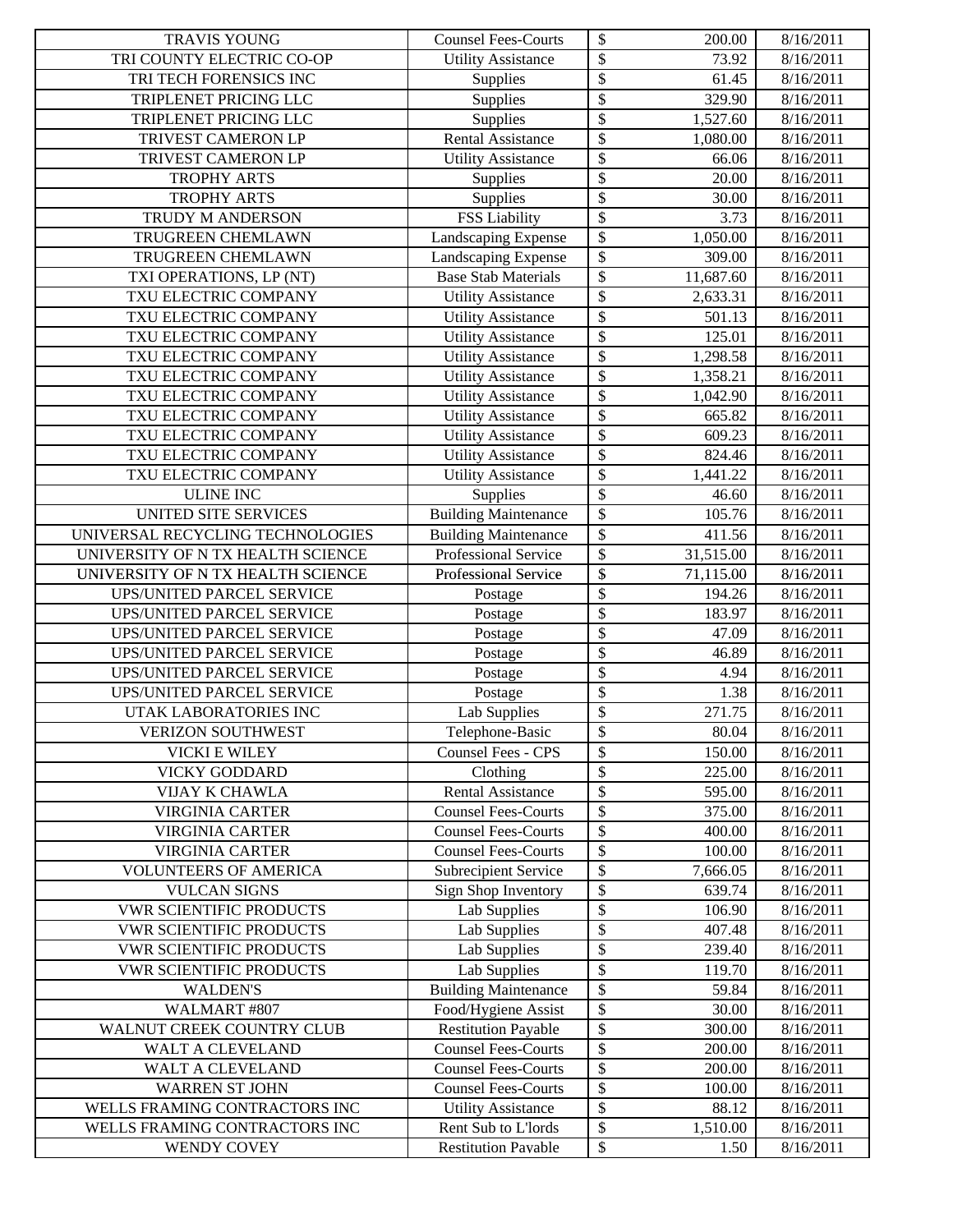| WEST GOVERNMENT SERVICES                            | Professional Service                              | $\boldsymbol{\mathsf{S}}$      | 2,137.38              | 8/16/2011              |
|-----------------------------------------------------|---------------------------------------------------|--------------------------------|-----------------------|------------------------|
| <b>WEST GROUP</b>                                   | On-Line Service                                   | \$                             | 8,221.00              | 8/16/2011              |
| <b>WEST GROUP</b>                                   | On-Line Service                                   | \$                             | 5,587.47              | 8/16/2011              |
| WEST SIDE LANDFILL WM                               | Disposal Service                                  | \$                             | 50.88                 | 8/16/2011              |
| WESTERN-BRW PAPER CO INC                            | Supplies                                          | \$                             | 182.50                | 8/16/2011              |
| WESTERN-BRW PAPER CO INC                            | Supplies                                          | \$                             | 725.00                | 8/16/2011              |
| WESTERN-BRW PAPER CO INC                            | Supplies                                          | $\overline{\$}$                | 1,095.00              | 8/16/2011              |
| WILLIAM BARRY NORMAN                                | Psych Exam/Testimony                              | \$                             | 400.00                | 8/16/2011              |
| WILLIAM BARRY NORMAN                                | Psych Exam/Testimony                              | $\overline{\$}$                | 400.00                | 8/16/2011              |
| WILLIAM BARRY NORMAN                                | Psych Exam/Testimony                              | $\overline{\mathcal{S}}$       | 1,600.00              | 8/16/2011              |
| WILLIAM BARRY NORMAN                                | Psych Exam/Testimony                              | $\overline{\$}$                | 400.00                | 8/16/2011              |
| WILLIAM BARRY NORMAN                                | Psych Exam/Testimony                              | $\overline{\$}$                | 400.00                | 8/16/2011              |
| WILLIAM BRIAN GOZA                                  | <b>Counsel Fees-Courts</b>                        | \$                             | 950.00                | 8/16/2011              |
| WILLIAM BRIAN GOZA                                  | <b>Counsel Fees-Courts</b>                        | $\overline{\$}$                | 350.00                | 8/16/2011              |
| WILLIAM BRIAN GOZA                                  | <b>Counsel Fees-Courts</b>                        | $\overline{\$}$                | 250.00                | 8/16/2011              |
| WILLIAM D RINK                                      | <b>Counsel Fees-Courts</b>                        | $\overline{\$}$                | 100.00                | 8/16/2011              |
| WILLIAM D RINK                                      | <b>Counsel Fees-Courts</b>                        | $\overline{\$}$                | 400.00                | 8/16/2011              |
| WILLIAM H BILL RAY PC                               | <b>Counsel Fees-Courts</b>                        | \$                             | 1,000.00              | 8/16/2011              |
| WILLIAM H BILL RAY PC                               | <b>Counsel Fees-Courts</b>                        | \$                             | 775.00                | 8/16/2011              |
| WILLIAM H BILL RAY PC                               | <b>Counsel Fees-Courts</b>                        | \$                             | 150.00                | 8/16/2011              |
| WILLIAM H BILL RAY PC                               | Cnsl Fees-Crim Appls                              | \$                             | 600.00                | 8/16/2011              |
| WILLIAM MICHAEL HARBER JR                           | <b>Counsel Fees-Courts</b>                        | \$                             | 100.00                | 8/16/2011              |
| WILLIAM S HARRIS                                    | <b>Counsel Fees-Courts</b>                        | $\overline{\$}$                | $\overline{3,750.00}$ | 8/16/2011              |
| WOOD & ASSOCIATES POLYGRAPH SERVICE                 | Professional Service                              | $\overline{\mathcal{S}}$       | 400.00                | 8/16/2011              |
| WOOD & ASSOCIATES POLYGRAPH SERVICE                 | Professional Service                              | $\overline{\$}$                | 1,195.00              | 8/16/2011              |
| WOODARD BUILDING SUPPLY                             | <b>Building Maintenance</b>                       | \$                             | 436.00                | 8/16/2011              |
| WOODWARD YOUTH CORPORATION                          | <b>Residential Serve</b>                          | \$                             | 5,806.50              | 8/16/2011              |
| WORLDPOINT ECC INC                                  | <b>Educational Material</b>                       | \$                             | 255.05                | 8/16/2011              |
| XEROX CORPORATION SERVICE                           | <b>Equipment Maint</b>                            | \$                             | 94.25                 | 8/16/2011              |
|                                                     |                                                   |                                |                       |                        |
|                                                     |                                                   |                                |                       |                        |
| YELLOW CAB CO                                       | Transportation                                    | \$                             | 1,220.15              | 8/16/2011              |
| YMCA OF METROPOLITAN FORT WORTH                     | Subrecipient Service                              | \$                             | 3,635.76              | 8/16/2011              |
| YOUTH CENTER OF THE HIGH PLAINS                     | <b>Foster Home Care</b>                           | \$                             | 7,905.00              | 8/16/2011              |
|                                                     |                                                   |                                |                       |                        |
|                                                     |                                                   |                                |                       |                        |
|                                                     |                                                   |                                |                       |                        |
|                                                     | <b>COMMISSIONERS' REPORT OF CLAIMS - ADDENDUM</b> |                                |                       |                        |
|                                                     | FOR THE WEEK ENDED AUGUST 16, 2011                |                                |                       |                        |
| <b>VENDOR</b>                                       | <b>DESCRIPTION</b>                                |                                | <b>PAID AMOUNT</b>    | <b>CHECK DATE</b>      |
| 4M Youth Services Inc                               | <b>Foster Home Care</b>                           | $\boldsymbol{\mathsf{S}}$      | 6,604.00              | 8/16/2011              |
| Able Communications Inc                             | Data Transmiss Line                               | $\overline{\mathcal{S}}$       | 1,009.05              | 8/16/2011              |
| <b>Automated Collection Serv</b>                    | 5002 Student Loan Levy                            | \$                             | 8.18                  | 8/16/2011              |
| <b>Baker and Dameron LLC</b>                        | <b>Counsel Fees-Courts</b>                        | \$                             | 100.00                | 8/16/2011              |
| <b>Baker and Dameron LLC</b>                        | <b>Counsel Fees-Courts</b>                        | \$                             | 100.00                | 8/16/2011              |
| <b>Baker and Dameron LLC</b>                        | <b>Counsel Fees-Courts</b>                        | \$                             | 125.00                | 8/16/2011              |
| Bickerstaff, Heath, Delgado, Acosta L               | Professional Service                              | \$                             | 8,360.45              | 8/16/2011              |
| <b>Brookhaven Youth Ranch</b>                       | Residential Servc                                 | \$                             | 21,428.75             | 8/16/2011              |
| CLEAT                                               | <b>Union Dues</b>                                 | \$                             | (60.00)               | 8/16/2011              |
| <b>Choices Adolescent</b>                           | Residential Servc                                 | \$                             | 7,842.38              | 8/16/2011              |
| City of Fort Worth Water Department                 | Water                                             | \$                             | 529.46                | 8/16/2011              |
| City of Fort Worth Water Dept                       | <b>Utility Assistance</b>                         | $\overline{\$}$                | 123.34                | 8/16/2011              |
| CTJ Maintenance Inc                                 | <b>Custodian Services</b>                         | \$                             | 936.21                | 8/16/2011              |
| CTJ Maintenance Inc                                 | <b>Custodian Services</b>                         | \$                             | 1,793.05              | 8/16/2011              |
| CTJ Maintenance Inc                                 | <b>Custodian Services</b>                         | \$                             | 279.94                | 8/16/2011              |
| Delta Dental Insurance Co                           | Dental Claims                                     | \$                             | 16,549.60             | 8/16/2011              |
| Delta Dental Insurance Co                           | <b>Dental Claims</b>                              | \$                             | 5,231.00              | 8/16/2011              |
| Delta Management Associat<br><b>Express-Scripts</b> | 5002 Student Loan Levy<br>Drug Claims-AC & CO     | $\mathcal{S}$<br>$\mathcal{S}$ | (34.36)<br>499.471.22 | 8/16/2011<br>8/16/2011 |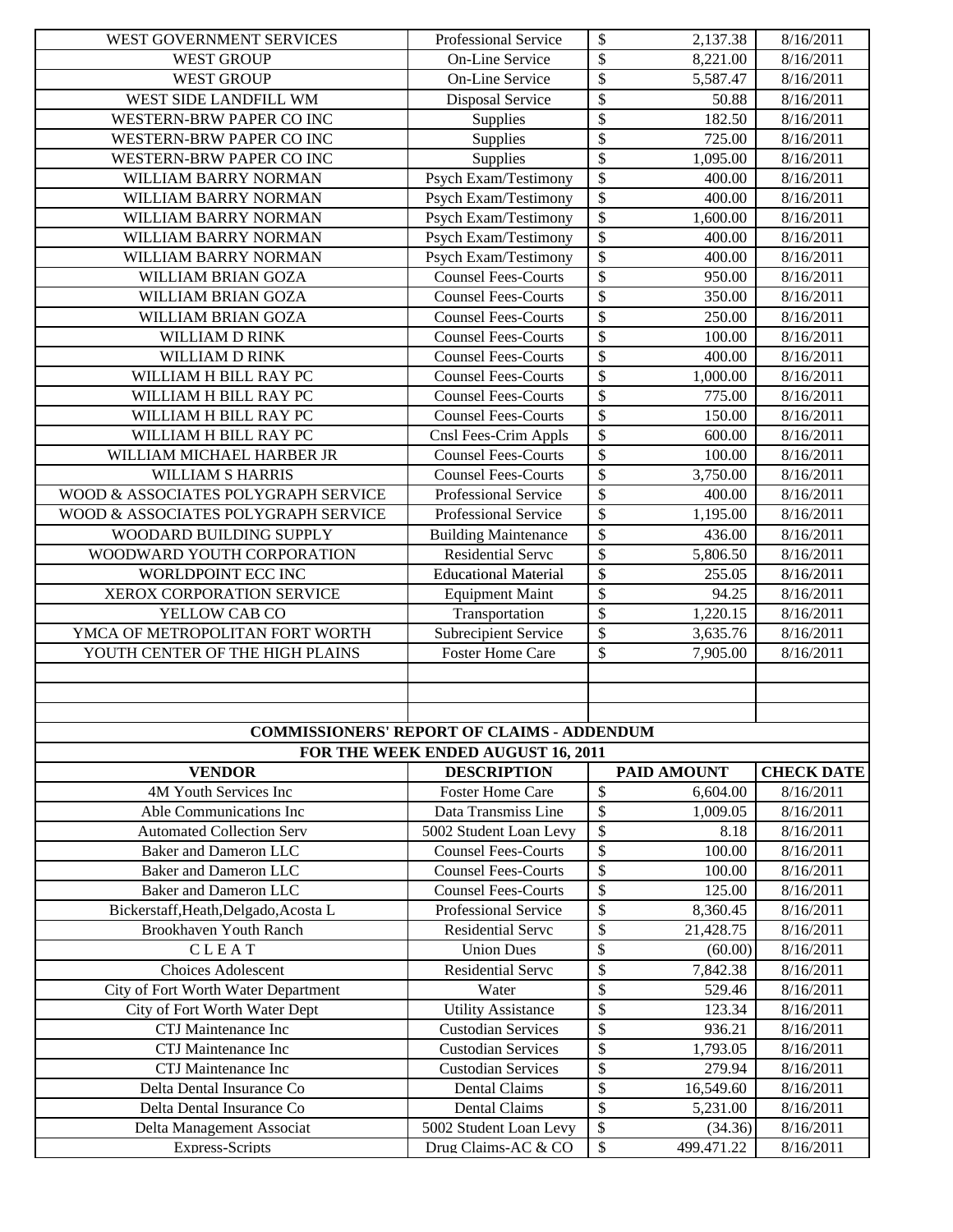| <b>Express-Scripts</b>                 | Drug Claims-RT                                             | \$<br>75,924.72                     | 8/16/2011              |
|----------------------------------------|------------------------------------------------------------|-------------------------------------|------------------------|
| Fraternal Order of Police              | <b>Union Dues</b>                                          | $\overline{\mathcal{S}}$<br>(17.50) | 8/16/2011              |
| G L Seaman & Company                   | <b>Building Maintenance</b>                                | \$<br>125.00                        | 8/16/2011              |
| <b>Gulf Coast Trades Center</b>        | Residential Servc                                          | \$<br>4,285.75                      | 8/16/2011              |
| Healthsmart                            | Medical Claims - AC & CO                                   | \$<br>2,612.61                      | 8/16/2011              |
| <b>Hilton Austin</b>                   | Travel                                                     | \$<br>365.70                        | 8/16/2011              |
| <b>Hilton Austin</b>                   | Education                                                  | \$<br>548.55                        | 8/16/2011              |
| <b>Internal Revenue Service</b>        | 5001 Tax Levy                                              | \$<br>(86.06)                       | 8/16/2011              |
| <b>IRS FICA EE</b>                     | FICA-Employee                                              | $\overline{\$}$<br>(10,607.23)      | 8/16/2011              |
| <b>IRS FICA ER</b>                     | FICA-Employer                                              | \$<br>(15,658.78)                   | 8/16/2011              |
| <b>IRS FIT</b>                         | FIT Withholding                                            | \$<br>(38, 537.56)                  | 8/16/2011              |
| <b>IRS MED EE</b>                      | Medicare-Employee                                          | \$<br>(3,452.78)                    | 8/16/2011              |
| <b>IRS MED ER</b>                      | Medicare-Employer                                          | \$<br>(3,452.78)                    | 8/16/2011              |
| Jason's Deli                           | Supplies                                                   | \$<br>750.69                        | 8/16/2011              |
| <b>Jury Services</b>                   | Cash-Jury                                                  | \$<br>100,000.00                    | 8/16/2011              |
| <b>Lincoln Financial Group</b>         | Deferred Comp                                              | \$<br>2,650.00                      | 8/16/2011              |
| Metropolitan Life                      | Metlife                                                    | \$<br>(56.77)                       | 8/16/2011              |
| <b>MHMR TC</b>                         | Professional Service                                       | \$<br>1,920.00                      | 8/16/2011              |
| Nationwide Retirement Sol              | Deferred Comp                                              | \$<br>39,805.00                     | 8/16/2011              |
| NCO Financial Systems Inc              | 5002 Student Loan Levy                                     | \$<br>15.90                         | 8/16/2011              |
| <b>New Encounters Residential</b>      | <b>Residential Servc</b>                                   | \$<br>2,404.25                      | 8/16/2011              |
| PayFlex                                | Dependent Care                                             | \$<br>3,207.07                      | 8/16/2011              |
| PayFlex                                | Medical                                                    | \$<br>39,195.74                     | 8/16/2011              |
| Pegasus School Inc                     | <b>Residential Serve</b>                                   | \$<br>20,208.52                     | 8/16/2011              |
| Penske Truck Leasing Co LP             | Miscellaneous                                              | \$<br>573.10                        | 8/16/2011              |
| Peter A Van Dalen                      | <b>Building Maintenance</b>                                | \$<br>10.00                         | 8/16/2011              |
| Peter A Van Dalen                      | <b>Building Maintenance</b>                                | $\overline{\$}$<br>75.00            | 8/16/2011              |
| Peter A Van Dalen                      | <b>Building Maintenance</b>                                | \$<br>10.00                         | 8/16/2011              |
| Peter A Van Dalen                      | <b>Building Maintenance</b>                                | \$<br>10.00                         | 8/16/2011              |
| Peter A Van Dalen                      | <b>Building Maintenance</b>                                | \$<br>20.00                         | 8/16/2011              |
| Peter A Van Dalen                      | <b>Building Maintenance</b>                                | \$<br>20.00                         | 8/16/2011              |
| Peter A Van Dalen                      | <b>Building Maintenance</b>                                | \$<br>20.00                         | 8/16/2011              |
| Peter A Van Dalen                      | <b>Building Maintenance</b>                                | \$<br>20.00                         | 8/16/2011              |
| Peter A Van Dalen                      | <b>Building Maintenance</b>                                | \$<br>20.00                         | 8/16/2011              |
| Peter A Van Dalen                      | <b>Building Maintenance</b>                                | \$<br>20.00                         | 8/16/2011              |
| Peter A Van Dalen                      | <b>Building Maintenance</b>                                | \$<br>10.00                         | 8/16/2011              |
| Peter A Van Dalen                      | <b>Building Maintenance</b>                                | \$<br>20.00                         | 8/16/2011              |
| Peter A Van Dalen                      | <b>Building Maintenance</b>                                | \$<br>20.00                         | 8/16/2011              |
| Peter A Van Dalen                      | <b>Building Maintenance</b>                                | \$<br>10.00                         | 8/16/2011              |
| Peter A Van Dalen                      | <b>Building Maintenance</b>                                | \$<br>10.00                         | 8/16/2011              |
| Peter A Van Dalen                      | <b>Building Maintenance</b>                                | \$<br>120.00                        | 8/16/2011              |
| Peter A Van Dalen<br>Peter A Van Dalen | <b>Building Maintenance</b><br><b>Building Maintenance</b> | \$<br>180.00<br>\$<br>12.00         | 8/16/2011<br>8/16/2011 |
|                                        | <b>Building Maintenance</b>                                | \$                                  |                        |
| Peter A Van Dalen                      | <b>Building Maintenance</b>                                | 40.00                               | 8/16/2011              |
| Peter A Van Dalen<br>Peter A Van Dalen | <b>Building Maintenance</b>                                | \$<br>48.00<br>\$<br>12.00          | 8/16/2011<br>8/16/2011 |
| Peter A Van Dalen                      | <b>Building Maintenance</b>                                | \$<br>20.00                         | 8/16/2011              |
| Peter A Van Dalen                      | <b>Building Maintenance</b>                                | \$<br>20.00                         | 8/16/2011              |
| Peter A Van Dalen                      | <b>Building Maintenance</b>                                | \$<br>20.00                         | 8/16/2011              |
| Peter A Van Dalen                      | <b>Building Maintenance</b>                                | \$<br>30.00                         | 8/16/2011              |
| Peter A Van Dalen                      | <b>Building Maintenance</b>                                | \$<br>20.00                         | 8/16/2011              |
| Peter A Van Dalen                      | <b>Building Maintenance</b>                                | \$<br>80.00                         | 8/16/2011              |
| Peter A Van Dalen                      | <b>Building Maintenance</b>                                | \$<br>260.00                        | 8/16/2011              |
| Peter A Van Dalen                      | <b>Building Maintenance</b>                                | \$<br>200.00                        | 8/16/2011              |
| Peter A Van Dalen                      | <b>Building Maintenance</b>                                | \$<br>88.00                         | 8/16/2011              |
| Peter A Van Dalen                      | <b>Building Maintenance</b>                                | \$<br>8.00                          | 8/16/2011              |
| Peter A Van Dalen                      | <b>Building Maintenance</b>                                | ${\mathbb S}$<br>5.00               | 8/16/2011              |